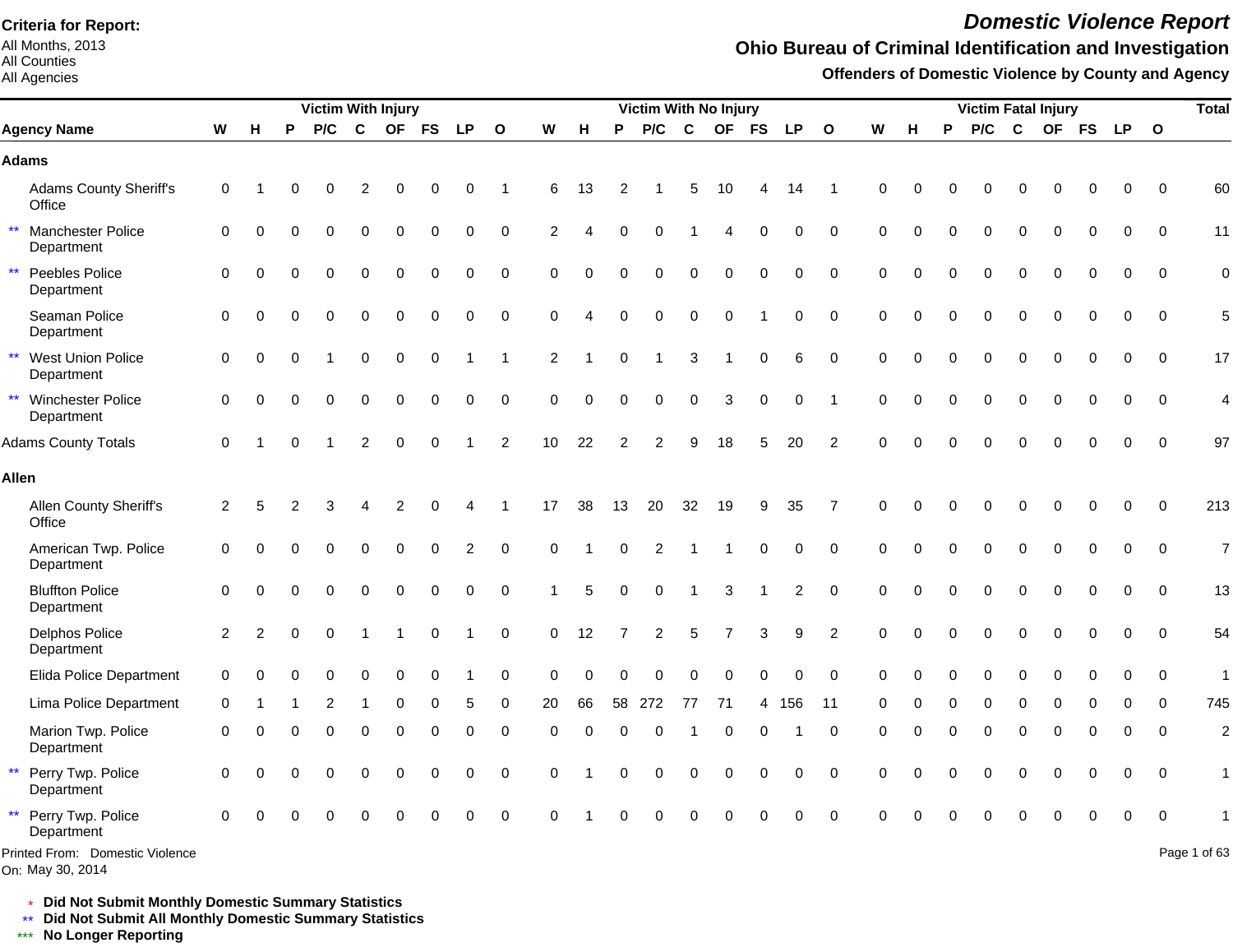All Months, 2013 All Counties

All Agencies

# *Domestic Violence Report*

### **Ohio Bureau of Criminal Identification and Investigation**

**Offenders of Domestic Violence by County and Agency**

|                                                 |                                  |              |          |   | <b>Victim With Injury</b> |             |             |             |             |                |                |          |          | Victim With No Injury |                |             |             |                |              |             |             |          |          |             | <b>Victim Fatal Injury</b> |           |             |              | <b>Total</b>   |
|-------------------------------------------------|----------------------------------|--------------|----------|---|---------------------------|-------------|-------------|-------------|-------------|----------------|----------------|----------|----------|-----------------------|----------------|-------------|-------------|----------------|--------------|-------------|-------------|----------|----------|-------------|----------------------------|-----------|-------------|--------------|----------------|
| <b>Agency Name</b>                              |                                  | W            | H        | P | P/C                       | $\mathbf c$ | <b>OF</b>   | <b>FS</b>   | <b>LP</b>   | $\mathbf{o}$   | W              | H        | P        | P/C                   | $\mathbf c$    | <b>OF</b>   | <b>FS</b>   | <b>LP</b>      | $\mathbf{o}$ | W           | н           | P        | P/C      | $\mathbf c$ | <b>OF</b>                  | <b>FS</b> | <b>LP</b>   | $\mathbf{o}$ |                |
| ** Perry Twp. Police<br>Department              |                                  | $\mathbf 0$  | 0        | 0 | $\Omega$                  | 0           | $\mathbf 0$ | $\mathbf 0$ | $\mathbf 0$ | 0              | $\mathbf 0$    |          | $\Omega$ | $\Omega$              | 0              | $\mathbf 0$ | $\mathbf 0$ | $\mathbf 0$    | $\mathbf 0$  | $\Omega$    | $\mathbf 0$ | $\Omega$ | $\Omega$ | 0           | 0                          | $\Omega$  | $\mathbf 0$ | $\mathbf 0$  | $\mathbf{1}$   |
| Perry Twp. Police<br>$***$<br>Department        |                                  | 0            | $\Omega$ |   |                           | 0           | $\Omega$    | $\Omega$    | $\Omega$    | 0              | 0              |          | $\Omega$ | $\Omega$              | $\Omega$       | $\Omega$    | $\Omega$    | 0              | $\mathbf 0$  | 0           | $\Omega$    |          | U        | ∩           | $\Omega$                   |           | $\Omega$    | $\mathbf 0$  | $\overline{1}$ |
| $\star\star$<br>Perry Twp. Police<br>Department |                                  | $\mathbf 0$  | $\Omega$ |   | $\Omega$                  | $\Omega$    | $\Omega$    | $\Omega$    | $\Omega$    | $\mathbf 0$    | $\Omega$       |          | $\Omega$ | $\Omega$              | $\Omega$       | $\Omega$    | $\mathbf 0$ | $\Omega$       | $\mathbf 0$  | $\Omega$    | $\Omega$    | $\Omega$ | $\Omega$ | $\Omega$    | $\Omega$                   | $\Omega$  | $\Omega$    | $\mathbf 0$  | $\mathbf{1}$   |
| Department                                      | Shawnee Twp. Police              | $\mathbf{1}$ |          |   | 2                         | Δ           |             | $\Omega$    | 2           | -1             | 4              | 15       | 5        |                       | 8              | 6           | $\mathbf 0$ | 4              | $\mathbf 0$  | $\Omega$    | $\Omega$    |          |          |             |                            |           | 0           | $\Omega$     | 61             |
| Spencerville Police<br>Department               |                                  | $\mathbf 0$  | $\Omega$ |   |                           |             | $\Omega$    | $\Omega$    | 0           | 0              | $\Omega$       |          |          | 5                     | $\overline{c}$ | $\Omega$    |             |                | 0            | $\Omega$    | $\Omega$    | $\Omega$ | O        |             |                            |           | 0           | $\Omega$     | 14             |
| <b>Allen County Totals</b>                      |                                  | 5            |          |   |                           | 11          |             | $\Omega$    | 15          | $\overline{2}$ |                | 42 143   | 84       | 308 127 107           |                |             |             | 18 208         | 20           | $\Omega$    |             |          |          |             |                            |           | 0           | $\Omega$     | 1115           |
| <b>Ashland</b>                                  |                                  |              |          |   |                           |             |             |             |             |                |                |          |          |                       |                |             |             |                |              |             |             |          |          |             |                            |           |             |              |                |
| Office                                          | <b>Ashland County Sheriff's</b>  | 0            |          |   |                           |             |             |             |             | 0              | 2              | q        |          |                       |                | 2           |             | 10             | 0            | $\Omega$    | $\Omega$    |          |          |             |                            |           | O           | 0            | 36             |
| <b>Ashland Police</b><br>Department             |                                  |              |          |   |                           | $\Omega$    |             | 0           | 4           | $\mathbf 0$    |                | 10       |          |                       | 3              | 3           | 3           | 8              |              | 0           | $\Omega$    |          |          | $\Omega$    | 0                          |           | 0           | $\Omega$     | 46             |
| $\star\star$<br>Hayesville Police<br>Department |                                  | $\mathbf 0$  |          |   |                           |             |             | 0           | $\Omega$    | 0              | 0              | $\Omega$ | 0        | $\Omega$              | 0              | $\Omega$    | 0           | 0              | $\mathbf 0$  | $\mathbf 0$ | $\Omega$    |          | 0        | $\Omega$    | 0                          |           | 0           | $\mathbf 0$  | $\pmb{0}$      |
| Loudonvillle Police<br>Department               |                                  | $\mathbf 0$  | $\Omega$ |   |                           | 0           | $\Omega$    | $\Omega$    | $\Omega$    | $\pmb{0}$      | $\overline{2}$ | $\Omega$ | $\Omega$ | $\Omega$              | 0              | $\Omega$    |             | $\overline{2}$ | $\pmb{0}$    | $\Omega$    | $\Omega$    | $\Omega$ | $\Omega$ | $\Omega$    | $\Omega$                   | $\Omega$  | $\Omega$    | $\Omega$     | 5              |
| $\star\star$                                    | <b>Mifflin Police Department</b> | $\mathbf 0$  | $\Omega$ |   |                           | 0           | $\Omega$    | 0           | $\mathbf 0$ | $\mathbf 0$    | $\Omega$       | $\Omega$ | $\Omega$ | $\Omega$              | 0              | $\mathbf 0$ | $\mathbf 0$ | $\mathbf 0$    | $\mathbf 0$  | $\Omega$    | $\Omega$    | $\Omega$ | 0        | 0           | $\Omega$                   | $\Omega$  | $\mathbf 0$ | $\Omega$     | $\mathbf 0$    |
| Perrysville Police<br>Department                |                                  | $\Omega$     |          |   |                           |             | 0           | $\Omega$    | $\Omega$    | 0              |                | $\Omega$ | 0        | $\Omega$              |                | $\mathbf 0$ | 0           |                | $\mathbf 0$  | $\Omega$    | $\Omega$    |          | 0        | ∩           |                            |           |             | $\Omega$     | 3              |
| <b>Ashland County Totals</b>                    |                                  |              |          |   |                           |             |             |             |             | $\Omega$       | 6              | 19       |          |                       | 12             | 5           |             | 21             |              | $\Omega$    | $\Omega$    |          |          |             |                            |           |             | $\Omega$     | 90             |
| <b>Ashtabula</b>                                |                                  |              |          |   |                           |             |             |             |             |                |                |          |          |                       |                |             |             |                |              |             |             |          |          |             |                            |           |             |              |                |
| ** Andover Police<br>Department                 |                                  | $\Omega$     | $\Omega$ |   |                           |             |             |             |             | $\Omega$       | $\Omega$       |          |          |                       | $\Omega$       |             | $\Omega$    | 3              |              | 0           |             |          |          |             |                            |           | 0           | $\Omega$     | 5              |
| $\star\star$<br>Office                          | <b>Ashtabula County Sheriffs</b> | $7^{\circ}$  | 10       |   |                           | 5           | 10          |             | 10          | 0              | 32             | 62       | 28       | 59                    | 69             | 46          |             | 58             | 7            | 0           |             |          |          |             | 0                          |           | n           | $\Omega$     | 422            |
| Ashtabula Police                                |                                  | $\Omega$     |          |   |                           |             |             |             |             | ∩              |                |          |          |                       |                |             |             |                | $\Omega$     |             |             |          |          |             |                            |           |             |              | $\Omega$       |
| On: May 30, 2014                                | Printed From: Domestic Violence  |              |          |   |                           |             |             |             |             |                |                |          |          |                       |                |             |             |                |              |             |             |          |          |             |                            |           |             |              | Page 2 of 63   |

\* **Did Not Submit Monthly Domestic Summary Statistics**

**Did Not Submit All Monthly Domestic Summary Statistics**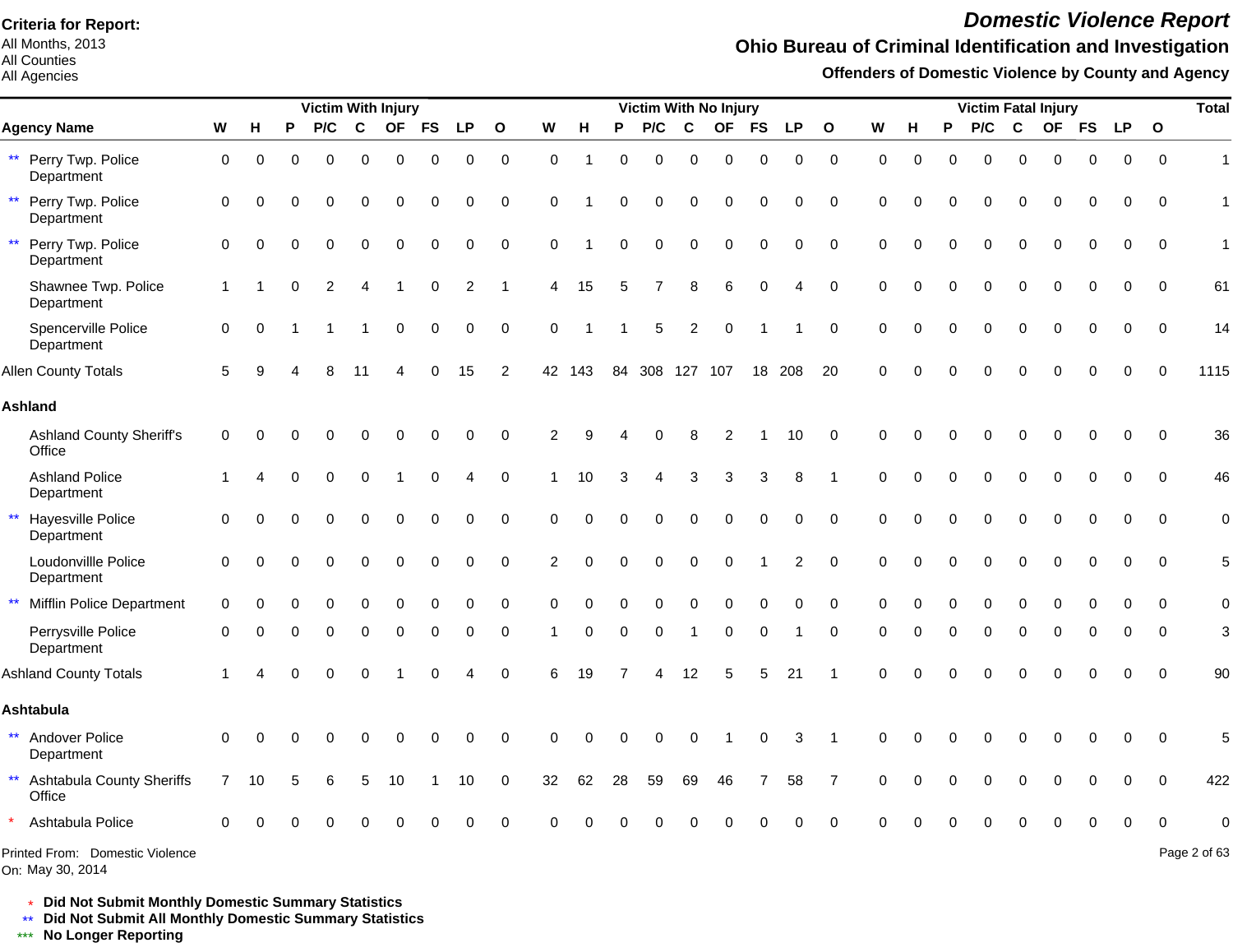All Months, 2013 All Counties

#### All Agencies

# *Domestic Violence Report*

#### **Ohio Bureau of Criminal Identification and Investigation**

**Offenders of Domestic Violence by County and Agency**

|              |                                                                                    |                |          |   | <b>Victim With Injury</b> |          |           |             |           |              |                |          |          | <b>Victim With No Injury</b> |                |                |             |           |                |          |          |          | <b>Victim Fatal Injury</b> |             |           |             |             |              | <b>Total</b>        |
|--------------|------------------------------------------------------------------------------------|----------------|----------|---|---------------------------|----------|-----------|-------------|-----------|--------------|----------------|----------|----------|------------------------------|----------------|----------------|-------------|-----------|----------------|----------|----------|----------|----------------------------|-------------|-----------|-------------|-------------|--------------|---------------------|
|              | <b>Agency Name</b>                                                                 | W              | н        | P | P/C                       | C        | <b>OF</b> | <b>FS</b>   | <b>LP</b> | $\mathbf{o}$ | W              | н        | P        | P/C                          | $\mathbf{C}$   | <b>OF</b>      | <b>FS</b>   | <b>LP</b> | $\mathbf{o}$   | W        | н        | P        | P/C                        | C           | <b>OF</b> | <b>FS</b>   | <b>LP</b>   | $\mathbf{o}$ |                     |
|              | Department                                                                         |                |          |   |                           |          |           |             |           |              |                |          |          |                              |                |                |             |           |                |          |          |          |                            |             |           |             |             |              |                     |
|              | <b>Conneaut Police</b><br>Department                                               | 1              | $\Omega$ |   | 0                         |          | 0         |             | Δ         | 3            | 2              | 17       | 6        | 11                           | 18             | 13             | $\mathbf 0$ | 49        | 13             | 0        |          |          | 0                          | $\Omega$    |           | $\Omega$    | 0           | $\mathbf 0$  | 139                 |
|              | Geneva Police<br>Department                                                        | $\mathbf 0$    | $\Omega$ |   | 0                         | $\Omega$ |           | $\Omega$    | 0         | $\mathbf 0$  | 5              |          |          |                              | 14             | 5              | 3           | 50        | $\overline{2}$ | $\Omega$ |          | $\Omega$ | 0                          | $\mathbf 0$ | 0         | $\Omega$    | 0           | $\mathbf 0$  | 91                  |
|              | Geneva-On-The-Lake<br><b>Police Department</b>                                     | $\mathbf 0$    | $\Omega$ |   | $\Omega$                  |          | $\Omega$  | 0           | 0         | $\Omega$     | 3              | 8        |          | $\Omega$                     | $\overline{4}$ | 0              | $\Omega$    | 21        | $\Omega$       | $\Omega$ |          |          | 0                          | $\Omega$    | $\Omega$  | $\Omega$    | 0           | $\Omega$     | 38                  |
| $\star\star$ | Jefferson Police<br>Department                                                     | 1              | U        |   | 0                         |          | 0         | 0           | 0         | $\mathbf 0$  |                | 2        | $\Omega$ | 3                            | $\overline{4}$ | $\overline{c}$ | $\pmb{0}$   | 3         |                | $\Omega$ |          |          | 0                          | $\mathbf 0$ | 0         | $\Omega$    | $\Omega$    | $\mathbf 0$  | 18                  |
| $\star\star$ | North Kingsville Police<br>Department                                              | $\mathbf 0$    | ∩        |   | 0                         | $\Omega$ | $\Omega$  | $\Omega$    | 0         | $\Omega$     | $\Omega$       |          | $\Omega$ |                              | 4              |                |             |           | 0              | $\Omega$ | $\Omega$ | 0        | 0                          | $\mathbf 0$ | 0         | 0           | 0           | $\Omega$     | 9                   |
|              | <b>Orwell Police Department</b>                                                    | $\mathbf 0$    | Ω        |   | 0                         | $\Omega$ |           | O           | 0         | 0            | ∩              |          |          | 0                            | $\Omega$       | 3              | 0           |           | 0              | 0        |          | 0        | 0                          | $\Omega$    | O         | O           | 0           | $\Omega$     | 9                   |
|              | <b>Roaming Shores Police</b><br>Department                                         | 0              |          |   | 0                         | $\Omega$ | 0         |             | 0         | $\mathbf 0$  | $\Omega$       |          |          | 0                            |                | $\overline{2}$ | $\mathbf 0$ | 0         | $\mathbf 0$    | $\Omega$ | 0        | 0        | 0                          | $\mathbf 0$ | 0         | 0           | 0           | $\mathbf 0$  | 5                   |
|              | Ashtabula County Totals                                                            | 9              | 10       |   |                           | 8        | 12        |             | 14        | 3            | 43             | 97       | 41       | 78                           | 114            | 73             | 11          | 186       | 24             | $\Omega$ |          |          |                            |             |           | $\Omega$    | $\mathbf 0$ | $\mathbf 0$  | 736                 |
|              | Athens                                                                             |                |          |   |                           |          |           |             |           |              |                |          |          |                              |                |                |             |           |                |          |          |          |                            |             |           |             |             |              |                     |
|              | <b>Albany Police Department</b>                                                    | 0              |          |   |                           |          |           |             | 0         | 0            |                |          |          | 0                            | 0              |                | 0           | 0         | 0              | O        |          |          | 0                          | 0           | 0         | 0           | 0           | $\Omega$     | $\mathbf 1$         |
|              | Amesville Police<br>Department                                                     | $\Omega$       |          |   | $\Omega$                  | $\Omega$ | $\Omega$  | $\Omega$    | 0         | $\Omega$     | $\Omega$       | 0        | $\Omega$ | $\Omega$                     | $\Omega$       |                | $\Omega$    | 0         | $\Omega$       | $\Omega$ |          | $\Omega$ | $\Omega$                   | $\Omega$    | $\Omega$  | $\Omega$    | 0           | $\Omega$     | $\mathbf{1}$        |
|              | <b>Athens County Sheriffs</b><br>Office                                            | $\overline{0}$ | $\Omega$ |   | O                         |          | O         |             | 0         | $\Omega$     | 17             | 55       | 11       | 13                           | 32             | 19             | 12          | 84        | 26             | $\Omega$ |          |          | $\Omega$                   | $\Omega$    | $\Omega$  | $\Omega$    | $\Omega$    | $\Omega$     | 270                 |
|              | <b>Athens Police Department</b>                                                    |                |          |   |                           |          |           |             | 2         | $\Omega$     |                |          |          |                              |                | 8              |             | 3         | 2              | $\Omega$ |          |          |                            | 0           |           |             | O           | $\Omega$     | 31                  |
|              | <b>Buchtel Police</b><br>Department                                                | 0              |          |   | O                         | $\Omega$ | O         | O           | 0         | $\Omega$     | $\Omega$       | O        | ∩        | 0                            | $\Omega$       | $\Omega$       | $\Omega$    | $\Omega$  | $\Omega$       | $\Omega$ | O        | O        | $\Omega$                   | $\Omega$    | $\Omega$  | 0           | $\Omega$    | $\Omega$     | $\mathbf 0$         |
|              | <b>Glouster Police</b><br>Department                                               | $\Omega$       |          |   | O                         | $\Omega$ | 0         |             |           | $\Omega$     | $\Omega$       |          |          |                              | $\Omega$       | 0              | 0           |           | 0              | $\Omega$ |          |          | $\Omega$                   | $\Omega$    | $\Omega$  | 0           | 0           | $\mathbf 0$  | $\overline{c}$      |
|              | Nelsonville Police<br>Department                                                   | 0              | 0        |   |                           | $\Omega$ |           | $\mathbf 0$ |           | $\mathbf 0$  | $\overline{2}$ | 6        | 3        | 8                            |                |                |             | 14        |                | $\Omega$ |          | $\Omega$ | $\Omega$                   | $\Omega$    | $\Omega$  | $\mathbf 0$ | $\mathbf 0$ | $\mathbf 0$  | 46                  |
|              | <b>Ohio University Police</b><br>Department                                        | $\Omega$       |          |   |                           |          |           |             | 0         | $\mathbf 0$  | $\Omega$       | $\Omega$ |          | $\Omega$                     | $\Omega$       | $\Omega$       | $\mathbf 0$ | 0         | $\mathbf 0$    | $\Omega$ |          |          | $\Omega$                   | $\Omega$    |           | 0           | $\mathbf 0$ | $\mathbf 0$  | $\mathbf 0$         |
|              | <b>Athens County Totals</b><br>Printed From: Domestic Violence<br>On: May 30, 2014 |                |          |   | $\overline{2}$            | $\Omega$ |           |             | 4         | $\mathbf 0$  | 20             | 67       | 14       | 25                           | 37             | 33             | 14          | 102       | 29             | $\Omega$ |          |          | 0                          | 0           | $\Omega$  | 0           | 0           | 0            | 351<br>Page 3 of 63 |

\* **Did Not Submit Monthly Domestic Summary Statistics**

**Did Not Submit All Monthly Domestic Summary Statistics**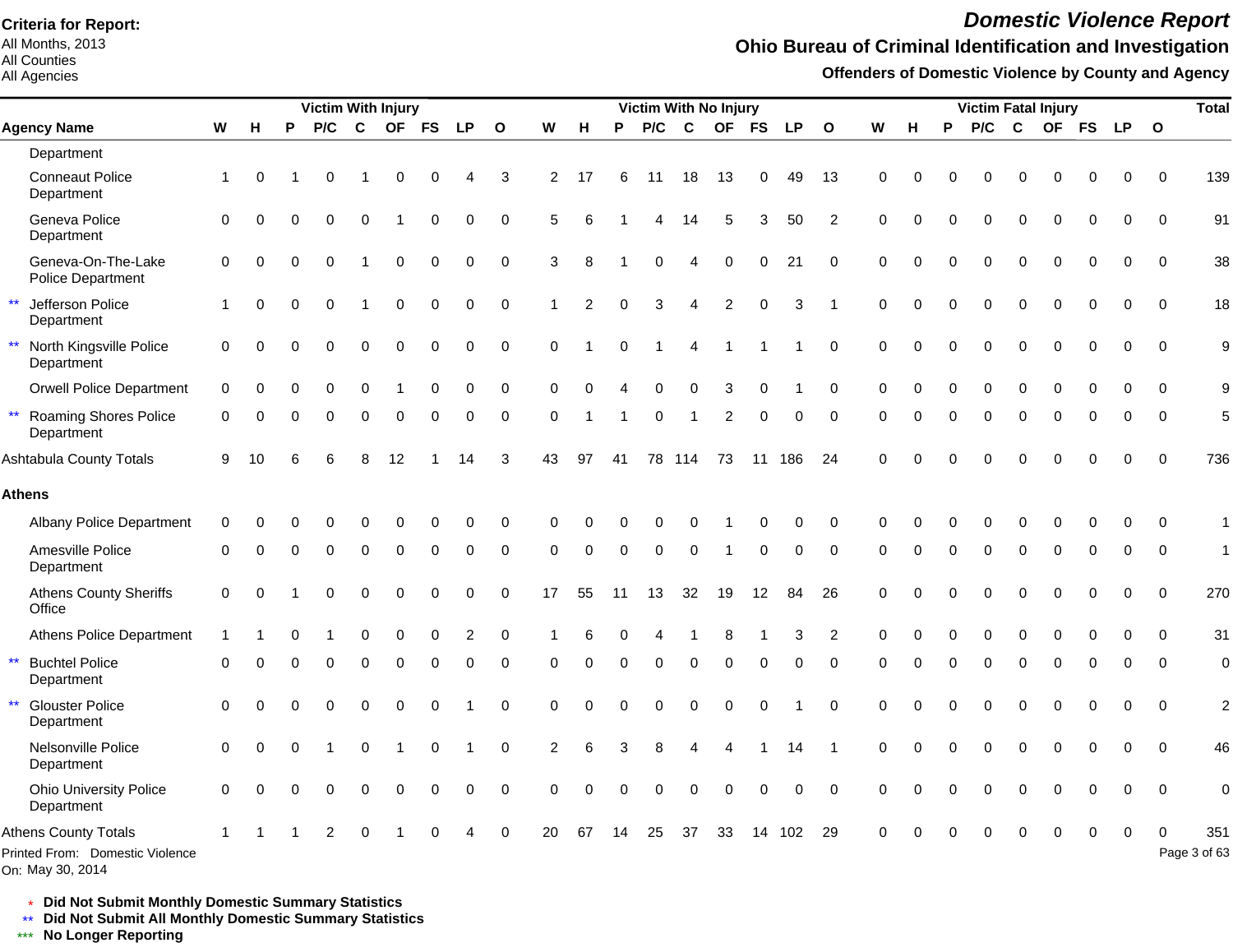All Months, 2013 All Counties

#### All Agencies

# *Domestic Violence Report*

## **Ohio Bureau of Criminal Identification and Investigation**

**Offenders of Domestic Violence by County and Agency**

|                                                         |                |                |          | <b>Victim With Injury</b> |             |                |             |                |                  |                |          |                | <b>Victim With No Injury</b> |                |                |                  |                |                |             |          |             | <b>Victim Fatal Injury</b> |             |             |              |             |             | <b>Total</b> |
|---------------------------------------------------------|----------------|----------------|----------|---------------------------|-------------|----------------|-------------|----------------|------------------|----------------|----------|----------------|------------------------------|----------------|----------------|------------------|----------------|----------------|-------------|----------|-------------|----------------------------|-------------|-------------|--------------|-------------|-------------|--------------|
| <b>Agency Name</b>                                      | W              | H              | P        | P/C                       | $\mathbf c$ | <b>OF</b>      | <b>FS</b>   | <b>LP</b>      | $\mathbf{o}$     | W              | н        | P              | P/C                          | $\mathbf c$    | <b>OF</b>      | <b>FS</b>        | <b>LP</b>      | $\mathbf{o}$   | W           | H        | P           | P/C                        | $\mathbf c$ |             | OF FS        | LP 0        |             |              |
| <b>Auglaize</b>                                         |                |                |          |                           |             |                |             |                |                  |                |          |                |                              |                |                |                  |                |                |             |          |             |                            |             |             |              |             |             |              |
| <b>Auglaize County Sheriffs</b><br>Office               | $\overline{2}$ | $\overline{2}$ |          |                           | 0           | 2              |             | 0              | $\mathbf 0$      | 6              | 10       |                | 8                            | 5              |                | 0                | 3              |                | $\Omega$    |          |             |                            | 0           | 0           | 0            | 0           | $\Omega$    | 45           |
| <b>Buckland Police</b><br>Department                    | 0              | $\Omega$       |          | $\Omega$                  | 0           | 0              | $\mathbf 0$ | 0              | 0                | $\Omega$       | $\Omega$ | $\Omega$       | $\mathbf 0$                  | $\mathbf 0$    | 0              | $\boldsymbol{0}$ | 0              | $\mathbf 0$    | $\mathbf 0$ | $\Omega$ | $\Omega$    | 0                          | $\mathbf 0$ | $\Omega$    | 0            | $\Omega$    | $\Omega$    | $\mathbf 0$  |
| $\star\star$<br>Cridersville Police<br>Department       | 0              | $\Omega$       |          | $\Omega$                  | $\Omega$    | 0              | 0           | 0              | $\Omega$         | $\Omega$       |          | $\Omega$       | 2                            | -1             | $\pmb{0}$      | $\mathbf 0$      | 5              | $\Omega$       | $\Omega$    | $\Omega$ | $\Omega$    | $\Omega$                   | $\Omega$    | $\Omega$    | 0            | 0           | $\Omega$    | 9            |
| <b>Minster Police</b><br>Department                     | $\mathbf 0$    | $\Omega$       | $\Omega$ |                           | $\Omega$    | $\mathbf 0$    | $\mathbf 0$ |                | 0                | 1              | 2        |                | $\Omega$                     | 3              |                |                  | $\overline{2}$ | $\mathbf 0$    | $\Omega$    | $\Omega$ | $\Omega$    | $\Omega$                   | $\Omega$    | $\Omega$    | $\mathbf{0}$ | $\Omega$    | $\Omega$    | 13           |
| New Bremen Police<br>Department                         | 0              |                | $\Omega$ | $\Omega$                  | $\Omega$    | $\Omega$       | $\mathbf 0$ | 0              | $\mathbf 0$      | $\Omega$       | $\Omega$ | $\Omega$       | $\Omega$                     | $\overline{4}$ | $\Omega$       | $\mathbf 0$      | 3              | $\mathbf 0$    | $\mathbf 0$ | $\Omega$ | $\Omega$    | $\Omega$                   | $\Omega$    | $\Omega$    | $\mathbf 0$  | $\mathbf 0$ | $\Omega$    | 8            |
| New Knoxville Police<br>Department                      | $\Omega$       | $\Omega$       |          | 0                         | $\Omega$    | $\Omega$       | $\Omega$    | 0              | $\mathbf 0$      | $\Omega$       | $\Omega$ | $\Omega$       | 0                            | $\Omega$       | $\Omega$       | $\mathbf 0$      | 0              | $\mathbf 0$    | $\Omega$    | $\Omega$ | 0           | $\Omega$                   | $\Omega$    | $\Omega$    | $\mathbf{0}$ | $\mathbf 0$ | $\Omega$    | $\mathbf 0$  |
| $\star\star$<br>Saint Mary's Police<br>Department       | 0              |                |          | $\overline{c}$            |             | $\Omega$       | $\mathbf 0$ | 0              | $\boldsymbol{0}$ | $\overline{7}$ | 9        | $\overline{7}$ | 9                            | 11             | $\overline{2}$ |                  | 26             | -1             | $\Omega$    | $\Omega$ | 0           | $\mathbf 0$                | $\mathbf 0$ | $\mathbf 0$ | $\mathbf 0$  | $\mathbf 0$ | $\mathbf 0$ | 80           |
| Wapakoneta Police<br>Department                         | 0              | $\Omega$       |          | 0                         | $\mathbf 0$ | $\mathbf 0$    | $\pmb{0}$   | 6              | $\pmb{0}$        | $\overline{7}$ | 14       | 2              |                              | $\overline{7}$ | 5              | 3                | 28             | $\overline{1}$ | $\Omega$    | $\Omega$ | $\Omega$    | $\mathbf 0$                | $\pmb{0}$   | $\mathbf 0$ | 0            | $\mathbf 0$ | $\Omega$    | 75           |
| ** Waynesfield Police<br>Department                     | 0              | $\Omega$       | O        | $\Omega$                  | $\mathbf 0$ | $\mathbf 0$    | $\Omega$    | 0              | $\mathbf 0$      | $\Omega$       |          | $\Omega$       | $\Omega$                     | $\Omega$       | 0              | $\mathbf 0$      | 0              | $\mathbf 0$    | $\Omega$    | $\Omega$ | $\Omega$    | $\mathbf 0$                | $\mathbf 0$ | $\Omega$    | 0            | $\Omega$    | $\Omega$    | $\mathbf{1}$ |
| <b>Auglaize County Totals</b>                           | $\overline{2}$ | $\overline{7}$ |          | 3                         |             | $\overline{2}$ | $\Omega$    | $\overline{7}$ | $\Omega$         | 21             | 37       | 12             | 20                           | 31             | 12             | 5                | 67             | 3              | $\Omega$    | $\Omega$ | $\Omega$    | $\Omega$                   | $\Omega$    | $\Omega$    | $\Omega$     | $\Omega$    | $\Omega$    | 231          |
| <b>Belmont</b>                                          |                |                |          |                           |             |                |             |                |                  |                |          |                |                              |                |                |                  |                |                |             |          |             |                            |             |             |              |             |             |              |
| $\star\star$<br><b>Barnesville Police</b><br>Department | 1              | $\Omega$       |          |                           | 0           | 2              | $\Omega$    | 0              | $\Omega$         | $\Omega$       |          |                | $\overline{c}$               | $\overline{2}$ |                | $\Omega$         | $\overline{2}$ | $\mathbf 0$    | $\Omega$    | O        | $\Omega$    | $\Omega$                   | $\Omega$    | $\Omega$    | $\Omega$     | $\Omega$    | $\Omega$    | 20           |
| <b>Bellaire Police</b><br>Department                    | $\Omega$       | $\Omega$       |          |                           | $\Omega$    | $\Omega$       | $\Omega$    | 0              | $\Omega$         | $\Omega$       | $\Omega$ |                | $\Omega$                     | $\Omega$       | $\Omega$       | $\Omega$         | $\Omega$       | $\Omega$       | $\Omega$    |          |             | $\Omega$                   | $\Omega$    | $\Omega$    | $\Omega$     | $\Omega$    | $\Omega$    | $\mathbf 0$  |
| <b>Belmont County Sheriff's</b><br>Office               | $\overline{2}$ | 3              |          |                           | 5           | 8              | 0           |                | $\mathbf 0$      | 15             | 57       | 17             | 16                           | 40             | 62             | 6                | 35             |                | $\Omega$    |          |             | $\Omega$                   | $\mathbf 0$ | $\mathbf 0$ | $\mathbf 0$  | $\Omega$    | $\Omega$    | 272          |
| $\star\star$<br><b>Bethesda Police</b><br>Department    | $\Omega$       | $\overline{2}$ |          |                           | $\mathbf 0$ | $\pmb{0}$      | $\pmb{0}$   | 0              | $\mathbf 0$      | 0              |          | 2              | 0                            | $\mathbf 0$    | 0              | $\mathbf 0$      | 4              | $\mathbf 0$    | $\mathbf 0$ | $\Omega$ | $\mathbf 0$ | $\mathbf 0$                | $\mathbf 0$ | $\mathbf 0$ | $\mathbf 0$  | 0           | $\Omega$    | 10           |
| <b>Bridgeport Police</b><br>Department                  | $\Omega$       |                |          | $\Omega$                  | 0           | 0              | $\Omega$    | 5              | $\Omega$         | $\Omega$       |          |                |                              |                |                |                  |                | $\Omega$       |             |          |             |                            | $\Omega$    |             | ი            | $\Omega$    | $\Omega$    | 14           |
| Printed From: Domestic Violence                         |                |                |          |                           |             |                |             |                |                  |                |          |                |                              |                |                |                  |                |                |             |          |             |                            |             |             |              |             |             | Page 4 of 63 |

On: May 30, 2014

Page 4 of 63

\* **Did Not Submit Monthly Domestic Summary Statistics**

**Did Not Submit All Monthly Domestic Summary Statistics**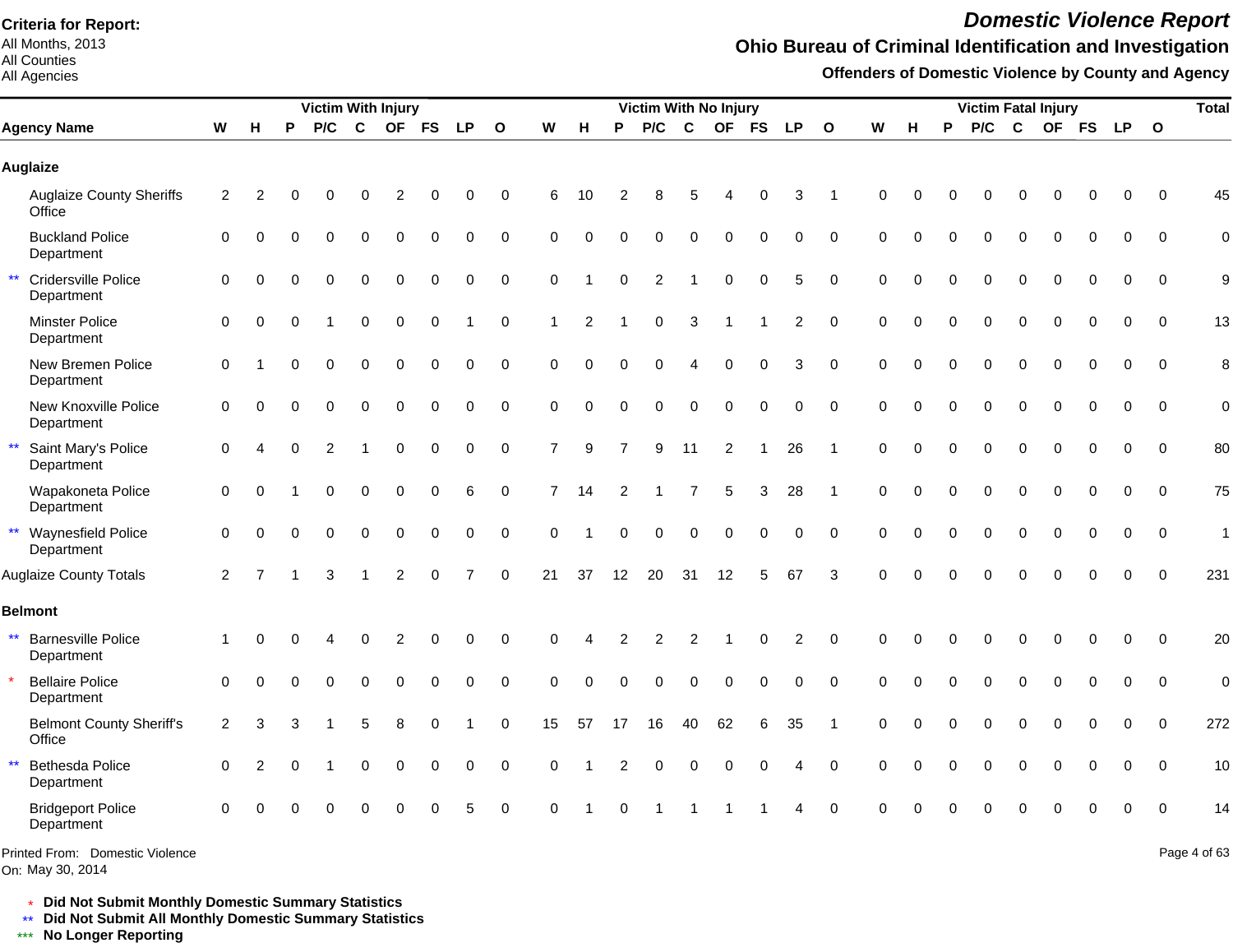All Months, 2013 All Counties

All Agencies

# *Domestic Violence Report*

## **Ohio Bureau of Criminal Identification and Investigation**

**Offenders of Domestic Violence by County and Agency**

|              |                                           |             |          |          |             |             | Victim With Injury |           |             |              |             |                |          | Victim With No Injury |             |                |             |           |                |             |          |          |          |             | <b>Victim Fatal Injury</b> |             |             |                | <b>Total</b>   |
|--------------|-------------------------------------------|-------------|----------|----------|-------------|-------------|--------------------|-----------|-------------|--------------|-------------|----------------|----------|-----------------------|-------------|----------------|-------------|-----------|----------------|-------------|----------|----------|----------|-------------|----------------------------|-------------|-------------|----------------|----------------|
|              | <b>Agency Name</b>                        | W           | H        | P        | P/C         | $\mathbf c$ | <b>OF</b>          | <b>FS</b> | <b>LP</b>   | $\mathbf{o}$ | W           | H              | P        | P/C                   | $\mathbf c$ | <b>OF</b>      | <b>FS</b>   | <b>LP</b> | $\mathbf{o}$   | W           | н        | P        | P/C      | $\mathbf c$ |                            | OF FS       | <b>LP</b>   | $\mathbf{o}$   |                |
|              | <b>Flushing Police</b><br>Department      | $\mathbf 0$ | 0        | 0        | $\mathbf 0$ | 0           | $\pmb{0}$          | 0         | $\mathbf 0$ | $\mathbf 0$  | $\mathbf 0$ | $\mathbf 0$    | $\Omega$ | 0                     | $\Omega$    | 0              | 0           | 0         | $\mathbf 0$    | $\mathbf 0$ | $\Omega$ | $\Omega$ | $\Omega$ | $\mathbf 0$ | 0                          | $\mathbf 0$ | $\mathbf 0$ | $\mathbf 0$    | $\overline{0}$ |
|              | <b>Martins Ferry Police</b><br>Department | $\mathbf 0$ | $\Omega$ | 2        | $\Omega$    | 0           | $\mathbf 0$        | $\Omega$  | $\Omega$    | $\mathbf 0$  | $\Omega$    | 6              |          | 2                     | 8           | 3              |             | 6         | $\Omega$       | $\Omega$    | $\Omega$ | $\Omega$ | $\Omega$ | $\mathbf 0$ | $\Omega$                   | $\Omega$    | $\Omega$    | $\Omega$       | 29             |
|              | Morristown Police<br>Department           | $\mathbf 0$ | $\Omega$ | O        | $\Omega$    | 0           | $\Omega$           | $\Omega$  | $\Omega$    | $\mathbf 0$  | $\Omega$    | $\Omega$       | $\Omega$ | $\Omega$              | $\Omega$    | O              | $\Omega$    | 0         | $\Omega$       | $\Omega$    | $\Omega$ | $\Omega$ | $\Omega$ | $\mathbf 0$ | 0                          | $\mathbf 0$ | $\mathbf 0$ | $\mathbf 0$    | $\mathbf 0$    |
|              | Powhatan Police<br>Department             | $\Omega$    | $\Omega$ | $\Omega$ | $\Omega$    | $\Omega$    | $\Omega$           | $\Omega$  | $\Omega$    | $\mathbf 0$  | $\Omega$    | $\Omega$       | $\Omega$ | $\Omega$              | $\Omega$    | $\Omega$       | $\Omega$    | 0         | $\Omega$       | $\Omega$    | $\Omega$ | $\Omega$ | $\Omega$ | $\Omega$    | $\Omega$                   | $\Omega$    | $\Omega$    | $\Omega$       | $\mathbf 0$    |
| $\star\star$ | Saint Clairsville Police<br>Department    | $\mathbf 0$ | $\Omega$ | $\Omega$ | $\Omega$    | $\Omega$    | $\mathbf 0$        | 0         |             | $\mathbf 0$  | 1           | 2              |          |                       |             | $\mathbf 0$    | $\mathbf 0$ | 3         |                | $\Omega$    | $\Omega$ |          | 0        | $\mathbf 0$ | $\Omega$                   | $\Omega$    | $\Omega$    | $\Omega$       | 11             |
|              | ** Shadyside Police<br>Department         | $\Omega$    | $\Omega$ |          | $\Omega$    | $\Omega$    | $\Omega$           | $\Omega$  | 0           | $\mathbf 0$  | $\Omega$    | $\overline{2}$ | $\Omega$ | $\Omega$              |             | $\Omega$       | $\Omega$    | 0         | $\Omega$       | $\Omega$    |          | $\Omega$ | $\Omega$ | $\Omega$    | $\Omega$                   | $\Omega$    | $\Omega$    | $\Omega$       | 3              |
|              | <b>Belmont County Totals</b>              | 3           |          |          |             | 5           | 10                 | 0         |             | $\mathbf 0$  | 16          | 73             | 23       | 22                    | 53          | 67             | 8           | 54        | $\overline{2}$ | $\Omega$    |          |          |          |             |                            | $\Omega$    | $\Omega$    | $\Omega$       | 359            |
| <b>Brown</b> |                                           |             |          |          |             |             |                    |           |             |              |             |                |          |                       |             |                |             |           |                |             |          |          |          |             |                            |             |             |                |                |
| $\star\star$ | Aberdeen Police<br>Department             | $\mathbf 0$ | $\Omega$ |          |             |             | $\bigcap$          | O         | 0           | $\mathbf 0$  | $\Omega$    |                |          |                       |             | $\overline{c}$ | 0           | 3         | 0              | $\Omega$    |          |          |          |             |                            | $\Omega$    | $\mathbf 0$ | $\overline{0}$ | 9              |
|              | <b>Brown County Sheriff's</b><br>Office   | $\mathbf 0$ | $\Omega$ | $\Omega$ | $\Omega$    | 0           | $\Omega$           | $\Omega$  | 0           | $\mathbf 0$  | 10          | 52             | 8        | 3                     | 23          | 39             | $\Omega$    | 65        | 11             | $\Omega$    |          | $\Omega$ | $\Omega$ | $\mathbf 0$ | $\Omega$                   | $\Omega$    | $\Omega$    | $\mathbf 0$    | 211            |
|              | Fayetteville Police<br>Department         | $\mathbf 0$ | $\Omega$ | 0        | $\Omega$    | 0           | $\Omega$           | $\Omega$  | $\Omega$    | $\Omega$     | $\Omega$    | $\Omega$       | $\Omega$ | O                     | $\Omega$    | ∩              |             | $\Omega$  | $\Omega$       | $\Omega$    |          | $\Omega$ | $\Omega$ | $\mathbf 0$ | 0                          | $\Omega$    | $\Omega$    | $\Omega$       | $\overline{0}$ |
|              | Georgetown Police<br>Department           | $\mathbf 0$ | $\Omega$ | $\Omega$ | $\Omega$    | 2           | $\Omega$           | $\Omega$  |             | $\Omega$     | 2           | 5              | 5        |                       | 2           | 2              |             |           |                | $\Omega$    |          | $\Omega$ | $\Omega$ | $\Omega$    | $\Omega$                   | $\Omega$    | $\Omega$    | $\Omega$       | 25             |
|              | Hamersville Police<br>Department          | $\Omega$    | $\Omega$ |          |             | $\Omega$    | $\sqrt{ }$         |           | O           | $\Omega$     | $\Omega$    | $\Omega$       |          | O                     | $\Omega$    | $\Omega$       |             | $\Omega$  | $\Omega$       | $\Omega$    |          |          | O        | $\Omega$    | $\Omega$                   | $\Omega$    | $\Omega$    | $\Omega$       | $\mathbf 0$    |
| $\star\star$ | Mount Orab Police<br>Department           | -1          |          | O        | $\Omega$    | 0           | $\mathbf 0$        | 0         | 0           | $\mathbf 0$  | 2           | $\Omega$       | $\Omega$ |                       |             |                | $\Omega$    |           | $\Omega$       | $\Omega$    | $\Omega$ |          | 0        | $\mathbf 0$ | 0                          | $\Omega$    | 0           | $\mathbf 0$    | 8              |
|              | <b>Ripley Police Department</b>           | 2           |          |          | $\Omega$    | $\Omega$    | $\bigcap$          | O         | O           | 0            | $\Omega$    | O              |          | O                     | 2           | 0              |             |           | $\Omega$       | $\Omega$    |          |          | $\Omega$ | $\Omega$    | $\Omega$                   |             | O           | $\Omega$       | $\overline{7}$ |
| $\star\star$ | Russellville Police<br>Department         | $\Omega$    | O        |          | $\Omega$    | $\Omega$    | $\Omega$           | O         | $\Omega$    | $\mathbf 0$  | $\Omega$    | $\Omega$       |          | 0                     |             | $\Omega$       | $\Omega$    | 0         | $\Omega$       | $\Omega$    |          | $\Omega$ | $\Omega$ | $\Omega$    | $\Omega$                   | $\Omega$    | $\Omega$    | $\Omega$       | $\overline{2}$ |
| $\star\star$ | Sardinia Police<br>Department             | $\Omega$    |          |          |             |             |                    |           | U           | $\Omega$     | $\Omega$    |                |          | U                     |             |                |             | 3         | $\Omega$       |             |          |          |          |             | U                          |             | O           | $\Omega$       | 5              |

Printed From: Domestic Violence

On: May 30, 2014

Page 5 of 63

\* **Did Not Submit Monthly Domestic Summary Statistics**

**Did Not Submit All Monthly Domestic Summary Statistics**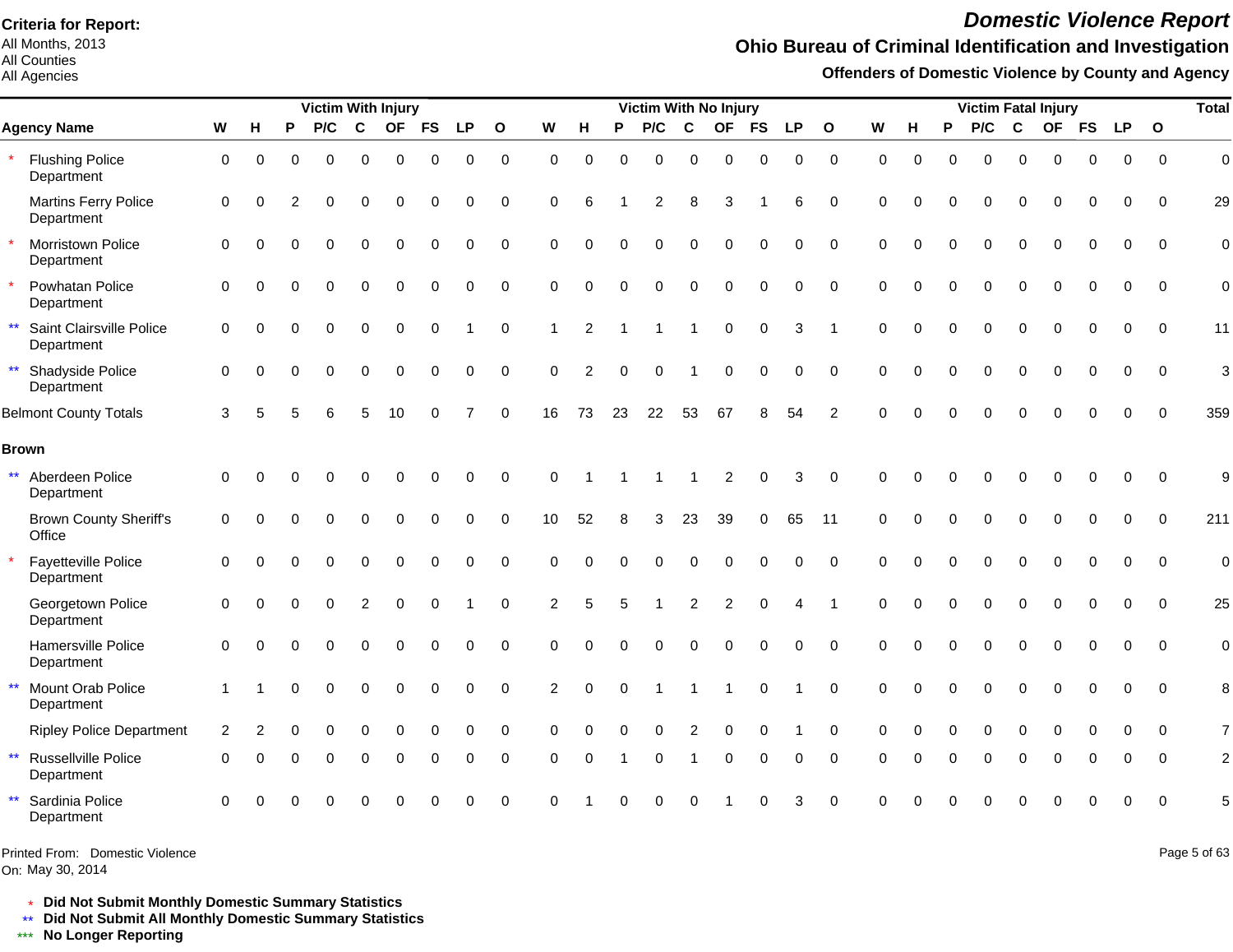All Months, 2013 All Counties

#### All Agencies

# *Domestic Violence Report*

### **Ohio Bureau of Criminal Identification and Investigation**

**Offenders of Domestic Violence by County and Agency**

|                                                     |                      |          |    |          |                | <b>Victim With Injury</b> |             |             |              |                |          |                        |                |             | Victim With No Injury  |             |             |                |             |          |          | <b>Victim Fatal Injury</b> |          |             |           |             |              | <b>Total</b> |
|-----------------------------------------------------|----------------------|----------|----|----------|----------------|---------------------------|-------------|-------------|--------------|----------------|----------|------------------------|----------------|-------------|------------------------|-------------|-------------|----------------|-------------|----------|----------|----------------------------|----------|-------------|-----------|-------------|--------------|--------------|
| <b>Agency Name</b>                                  | W                    | н        | P  | P/C      | C              | <b>OF</b>                 | <b>FS</b>   | <b>LP</b>   | $\mathbf{o}$ | W              | H        | P                      | P/C            | $\mathbf c$ | <b>OF</b>              | <b>FS</b>   | <b>LP</b>   | $\mathbf{o}$   | W           | н        | P        | P/C                        | C        | <b>OF</b>   | <b>FS</b> | <b>LP</b>   | $\mathbf{o}$ |              |
| <b>Brown County Totals</b>                          | 3                    | 3        | 0  | $\Omega$ | $\overline{c}$ | $\mathbf 0$               | $\Omega$    |             | $\mathbf 0$  | 14             | 59       | 15                     | 6              | 30          | 45                     | 0           | 77          | 12             | $\mathbf 0$ | $\Omega$ | $\Omega$ | $\Omega$                   | $\Omega$ | 0           | $\Omega$  | 0           | $\mathbf 0$  | 267          |
| <b>Butler</b>                                       |                      |          |    |          |                |                           |             |             |              |                |          |                        |                |             |                        |             |             |                |             |          |          |                            |          |             |           |             |              |              |
| <b>Butler County Sheriff's</b><br>Office            | $\overline{4}$       | 8        | 2  |          | 2              | 3                         |             |             | 0            | 18             | 45       | 42                     | 22             | 59          | 29                     | 5           | 35          |                | $\Omega$    | $\Omega$ |          |                            |          |             |           | 0           | $\Omega$     | 282          |
| <b>Fairfield Police</b><br>Department               | $\mathbf{1}$         |          |    | 5        | 3              | 3                         | 0           | 8           | $\mathbf 0$  | 3              | 11       | 4                      | 18             | 18          | 16                     | -1          | 13          | -1             | $\mathbf 0$ | $\Omega$ | $\Omega$ | $\mathbf 0$                | 0        | $\mathbf 0$ | $\Omega$  | 0           | $\Omega$     | 110          |
| Fairfield Twp. Police<br>Department                 | 2                    | 2        |    | 3        | 15             | 4                         | $\Omega$    |             | -1           | 6              | 8        | 12                     | 9              | 10          | $\overline{4}$         | $\Omega$    | -14         | -1             | $\Omega$    | $\Omega$ | $\Omega$ | $\Omega$                   | $\Omega$ | $\Omega$    | $\Omega$  | $\Omega$    | $\Omega$     | 96           |
| <b>Hamilton Police</b><br>Department                | $\mathbf 0$          |          |    | $\Omega$ | 0              | 2                         | 0           | 0           | 0            | 4              | 34       | 18                     | 44             | 54          | 38                     |             | 59          | $\overline{4}$ | $\Omega$    | $\Omega$ | $\Omega$ | 0                          | $\Omega$ | 0           | $\Omega$  | 0           | $\mathbf 0$  | 259          |
| Miami University Police<br>Department               | 0                    | $\Omega$ |    | $\Omega$ | 0              | $\Omega$                  | $\Omega$    | $\Omega$    | $\mathsf 0$  | 0              | $\Omega$ | $\Omega$               | $\Omega$       | 0           | $\mathbf 0$            | $\mathbf 0$ | $\mathbf 0$ | $\mathbf 0$    | $\mathbf 0$ | $\Omega$ | $\Omega$ | $\Omega$                   | $\Omega$ | $\Omega$    | $\Omega$  | 0           | $\mathbf 0$  | $\mathbf 0$  |
| <b>Middletown Police</b><br>Department              | 5                    | 8        |    | 22       | 19             | 19                        | 3           | 46          | $\mathbf 0$  | 21             | 77       |                        | 33 133 115     |             | 82                     | 31          | 163         |                | $\Omega$    | $\Omega$ | $\Omega$ | $\Omega$                   | $\Omega$ | $\Omega$    |           | 0           | $\Omega$     | 786          |
| Monroe Police<br>Department                         | $\blacktriangleleft$ |          | ∩  | 3        | 0              | 4                         | -1          | 3           | 0            | $\overline{2}$ | 17       | 7                      | 5              | 9           | 12                     | -1          | 15          | 2              | $\Omega$    | $\Omega$ | $\Omega$ | $\Omega$                   | 0        | $\Omega$    | $\Omega$  | 0           | $\Omega$     | 83           |
| New Miami Police<br>Department                      | $\mathbf 0$          | $\Omega$ | O  | $\Omega$ | $\Omega$       | $\Omega$                  | $\mathbf 0$ | 0           | $\mathbf 0$  | 0              | $\Omega$ | $\Omega$               | $\mathbf 0$    | $\Omega$    | $\mathbf 0$            | $\mathbf 0$ | $\mathbf 0$ | $\mathbf 0$    | $\mathbf 0$ | $\Omega$ | $\Omega$ | $\Omega$                   | $\Omega$ | $\Omega$    | $\Omega$  | 0           | $\mathbf 0$  | $\mathbf 0$  |
| $\star\star$<br><b>Oxford Police Department</b>     |                      |          |    |          | 0              | 0                         | 0           | 0           | $\pmb{0}$    | 0              | $\Omega$ | $\Omega$               | 6              | 0           | $\mathbf 0$            | 0           |             | $\mathbf 0$    | $\mathbf 0$ | $\Omega$ | 0        | 0                          | 0        | 0           | $\Omega$  | 0           | $\mathbf 0$  | 9            |
| Oxford Twp. Police<br>Department                    | $\mathbf 0$          | $\Omega$ |    |          | 0              | 0                         | 0           | $\Omega$    | 0            |                |          |                        | 0              |             |                        | 0           | 0           |                | 0           | 0        | $\Omega$ | 0                          | $\Omega$ | 0           |           | 0           | $\Omega$     | $\,6$        |
| Ross Township Police<br>Department                  | $\mathbf 0$          |          | ∩  |          | 0              | $\Omega$                  | $\Omega$    | ∩           | $\mathbf 0$  | 5              | 3        | 2                      | $\overline{2}$ | 6           | $\boldsymbol{\Lambda}$ |             | 3           | $\mathbf 0$    | $\Omega$    | $\Omega$ | $\Omega$ | $\Omega$                   | $\Omega$ | $\Omega$    | $\Omega$  | 0           | $\Omega$     | 27           |
| $\star\star$<br>Seven Mile Police<br>Department     | $\Omega$             | ∩        |    |          | 0              | $\Omega$                  | 0           | $\mathbf 0$ | 0            | 0              |          | $\Omega$               | $\Omega$       | 0           | 0                      | 0           | 0           | $\mathbf 0$    | $\Omega$    | $\Omega$ | $\Omega$ | 0                          | $\Omega$ | $\Omega$    |           | 0           | $\mathbf 0$  | $\mathbf{1}$ |
| $\star\star$<br><b>Trenton Police</b><br>Department | $\mathbf 0$          | $\Omega$ | O  | $\Omega$ | 0              | $\Omega$                  | 0           | $\Omega$    | $\mathbf 0$  | $\Omega$       | $\Omega$ | $\overline{2}$         | $\Omega$       | $\Omega$    | 2                      | $\mathbf 0$ |             | 3              | $\Omega$    | $\Omega$ | $\Omega$ | $\Omega$                   | $\Omega$ | $\Omega$    | $\Omega$  | $\mathbf 0$ | $\Omega$     | 8            |
| <b>West Chester Police</b><br>Department            |                      |          |    | 8        | 3              | 3                         |             | 9           | -1           | 26             | 18       | 18                     | 30             | 24          | 18                     | 3           | 29          | $\Omega$       | $\Omega$    | $\Omega$ | ∩        | 0                          | ∩        | $\Omega$    |           | 0           | $\Omega$     | 197          |
| <b>Butler County Totals</b>                         | 15                   | 30       | 16 | 41       | 42             | 38                        | 5           | 74          | 2            |                |          | 86 215 139 269 296 206 |                |             |                        |             | 43 333      | 14             | $\Omega$    | $\Omega$ |          | በ                          | ∩        | Ω           |           | 0           | $\Omega$     | 1864         |

Printed From: Domestic Violence

On: May 30, 2014

Page 6 of 63

\* **Did Not Submit Monthly Domestic Summary Statistics**

**Did Not Submit All Monthly Domestic Summary Statistics**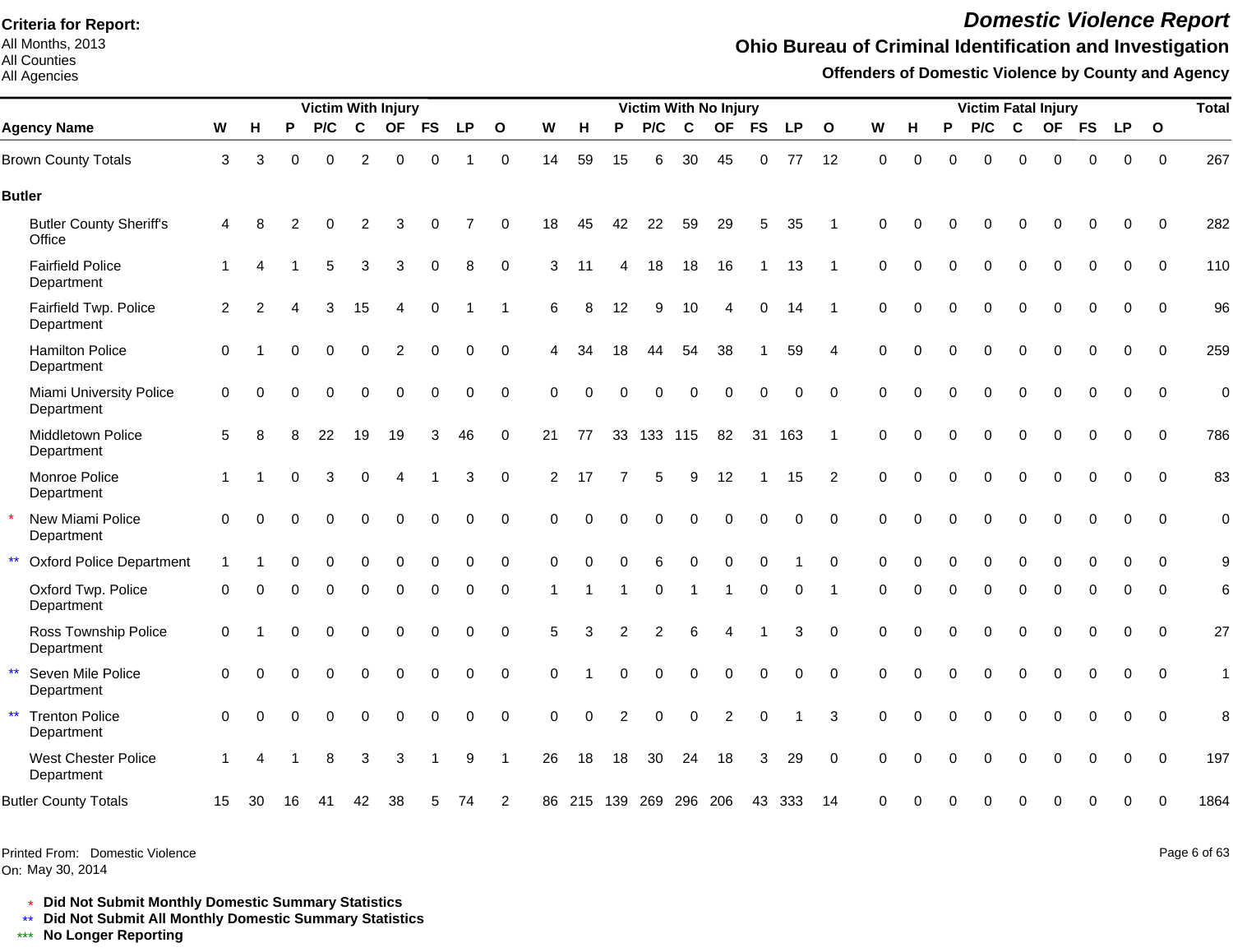All Months, 2013 All Counties

#### All Agencies

# *Domestic Violence Report*

## **Ohio Bureau of Criminal Identification and Investigation**

**Offenders of Domestic Violence by County and Agency**

|                                                    |             |          |          | <b>Victim With Injury</b> |                |                |             |                |              |             |          |                | Victim With No Injury |          |           |           |                |               |          |          |          |          |             | <b>Victim Fatal Injury</b> |             |             |              | <b>Total</b>   |
|----------------------------------------------------|-------------|----------|----------|---------------------------|----------------|----------------|-------------|----------------|--------------|-------------|----------|----------------|-----------------------|----------|-----------|-----------|----------------|---------------|----------|----------|----------|----------|-------------|----------------------------|-------------|-------------|--------------|----------------|
| <b>Agency Name</b>                                 | W           | н        | P        | P/C                       | C              | <b>OF</b>      | <b>FS</b>   | <b>LP</b>      | $\mathbf{o}$ | W           | н        | P              | P/C                   | C        | <b>OF</b> | <b>FS</b> | <b>LP</b>      | $\mathbf{o}$  | W        | н        | P        | P/C      | C           |                            | OF FS       | <b>LP</b>   | $\mathbf{o}$ |                |
| Carroll                                            |             |          |          |                           |                |                |             |                |              |             |          |                |                       |          |           |           |                |               |          |          |          |          |             |                            |             |             |              |                |
| <b>Carroll County Sheriffs</b><br>Office           | $\mathbf 0$ | $\Omega$ |          | $\Omega$                  |                | $\Omega$       | 0           |                | $\mathbf 0$  | 5           | 29       |                | 14                    | 13       |           | 3         | 21             | $\Omega$      | $\Omega$ |          |          |          |             |                            | $\Omega$    | $\Omega$    | $\Omega$     | 101            |
| ** Carrollton Police<br>Department                 | $\mathbf 0$ | $\Omega$ |          | $\Omega$                  | 0              | $\Omega$       | 0           | 0              | 0            |             |          | 0              | 0                     | 0        |           |           |                | 0             | 0        |          |          | 0        | $\Omega$    | 0                          | 0           | 0           | $\mathbf 0$  | 4              |
| ** Dellroy Police Department                       | $\mathbf 0$ | $\Omega$ |          | 0                         | $\Omega$       | $\Omega$       | 0           | 0              | 0            | $\Omega$    | $\Omega$ |                | O                     | $\Omega$ | $\Omega$  |           | 0              | 0             | $\Omega$ |          | $\Omega$ | $\Omega$ | $\Omega$    | 0                          | $\Omega$    | 0           | $\Omega$     | $\overline{0}$ |
| <b>Carroll County Totals</b>                       | $\mathbf 0$ | $\Omega$ |          | $\Omega$                  |                | $\Omega$       | $\Omega$    |                | $\mathbf 0$  | 6           | 30       | 9              | 14                    | 13       | 5         | 3         | 22             | $\Omega$      | $\Omega$ |          | $\Omega$ | $\Omega$ | $\Omega$    | $\Omega$                   | $\Omega$    | $\Omega$    | $\Omega$     | 105            |
| Champaign                                          |             |          |          |                           |                |                |             |                |              |             |          |                |                       |          |           |           |                |               |          |          |          |          |             |                            |             |             |              |                |
| Champaign County<br><b>Sheriffs Office</b>         | $\mathbf 0$ | $\Omega$ |          | $\Omega$                  |                |                | 0           | 3              | $\mathbf 0$  | 3           | 10       | 12             | $\overline{2}$        | 17       | 8         | 2         | 19             | 3             | $\Omega$ |          |          |          | $\cap$      | O                          | $\Omega$    | $\Omega$    | $\Omega$     | 81             |
| $\star\star$<br>Mechanicsburg Police<br>Department | $\mathbf 0$ | $\Omega$ |          |                           | 0              | $\Omega$       | 0           |                | $\mathbf 0$  | $\Omega$    | $\Omega$ |                | 0                     | $\Omega$ | 0         | $\Omega$  | $\overline{c}$ |               | $\Omega$ |          |          |          | $\Omega$    | $\Omega$                   | $\Omega$    | 0           | $\mathbf 0$  | 4              |
| $\star\star$<br>Saint Paris Police<br>Department   | $\Omega$    | $\Omega$ |          | $\Omega$                  | $\Omega$       | $\Omega$       | $\Omega$    | $\Omega$       | $\Omega$     | $\Omega$    |          |                | 2                     | 2        |           | $\Omega$  | $\Omega$       | $\Omega$      | $\Omega$ |          | $\Omega$ | $\Omega$ | $\Omega$    | $\Omega$                   | $\Omega$    | $\Omega$    | $\Omega$     | $\overline{7}$ |
| Urbana Police<br>Department                        | $\mathbf 0$ |          | $\Omega$ | 3                         | $\overline{c}$ | $\overline{2}$ | 0           | 4              | $\mathbf 0$  | $\mathbf 0$ | 9        | $\overline{7}$ | 11                    | 16       | 11        |           | 12             | 9             | $\Omega$ | 0        | $\Omega$ | O        | $\Omega$    | $\Omega$                   | $\mathbf 0$ | 0           | $\mathbf 0$  | 88             |
| <b>Champaign County Totals</b>                     | 0           |          | $\Omega$ | 3                         | 3              | 3              | $\mathbf 0$ | $\overline{7}$ | $\mathbf 0$  | 3           | 20       | 21             | 15                    | 35       | 20        | 3         | 33             | 13            | $\Omega$ | $\Omega$ |          |          | $\Omega$    | $\Omega$                   | $\mathbf 0$ | $\mathbf 0$ | $\mathbf 0$  | 180            |
| <b>Clark</b>                                       |             |          |          |                           |                |                |             |                |              |             |          |                |                       |          |           |           |                |               |          |          |          |          |             |                            |             |             |              |                |
| $\star\star$<br>Catawba Police<br>Department       | $\mathbf 0$ | $\Omega$ |          | ∩                         | O              | $\bigcap$      | O           | $\Omega$       | $\mathbf 0$  | $\Omega$    | $\Omega$ | ∩              | U                     |          | 0         |           | 0              | $\Omega$      | $\Omega$ |          |          |          | $\Omega$    | $\Omega$                   | $\Omega$    | $\Omega$    | $\Omega$     | $\mathbf 0$    |
| <b>Clark County Sheriff's</b><br>Office            | $\mathbf 0$ | $\Omega$ |          |                           |                |                |             | 0              | 0            |             | 72 159   | 45             | 55                    |          | 81 135    |           | 12 175         | Δ             | $\Omega$ |          |          |          | $\cap$      |                            | $\Omega$    | $\Omega$    | $\Omega$     | 739            |
| Donnelsville Police<br>Department                  | $\mathbf 0$ | $\Omega$ |          | $\Omega$                  | 0              | $\Omega$       | 0           | 0              | $\mathbf 0$  | $\Omega$    | $\Omega$ |                | 0                     | $\Omega$ |           |           | 0              | $\Omega$      | $\Omega$ |          |          | $\Omega$ | $\mathbf 0$ | 0                          | 0           | 0           | $\mathbf 0$  | $\overline{0}$ |
| <b>Enon Police Department</b>                      | $\Omega$    |          |          | $\Omega$                  | $\Omega$       | $\Omega$       | $\Omega$    | $\Omega$       | $\mathbf 0$  |             |          |                |                       | 3        | 3         | $\Omega$  | $\overline{c}$ | $\Omega$      | $\Omega$ |          |          | $\Omega$ | $\Omega$    | $\Omega$                   |             | O           | $\Omega$     | 12             |
| German Twp. Police<br>Department                   | 0           | n        |          | $\Omega$                  | 0              | 0              | $\Omega$    |                | 0            | 3           | $\Omega$ |                | 4                     | 3        | 2         | ∩         | 3              | $\Omega$      | $\Omega$ |          | $\Omega$ | 0        | $\Omega$    | O                          | $\Omega$    | $\Omega$    | $\Omega$     | 17             |
| North Hampton Police<br>Department                 | $\Omega$    | ∩        |          |                           |                |                |             |                | $\Omega$     | $\Omega$    |          |                |                       |          |           |           |                | $\mathcal{P}$ | ∩        |          |          |          | n           | U                          | ∩           | $\Omega$    | $\Omega$     | $\overline{7}$ |

Printed From: Domestic Violence

On: May 30, 2014

Page 7 of 63

\* **Did Not Submit Monthly Domestic Summary Statistics**

**Did Not Submit All Monthly Domestic Summary Statistics**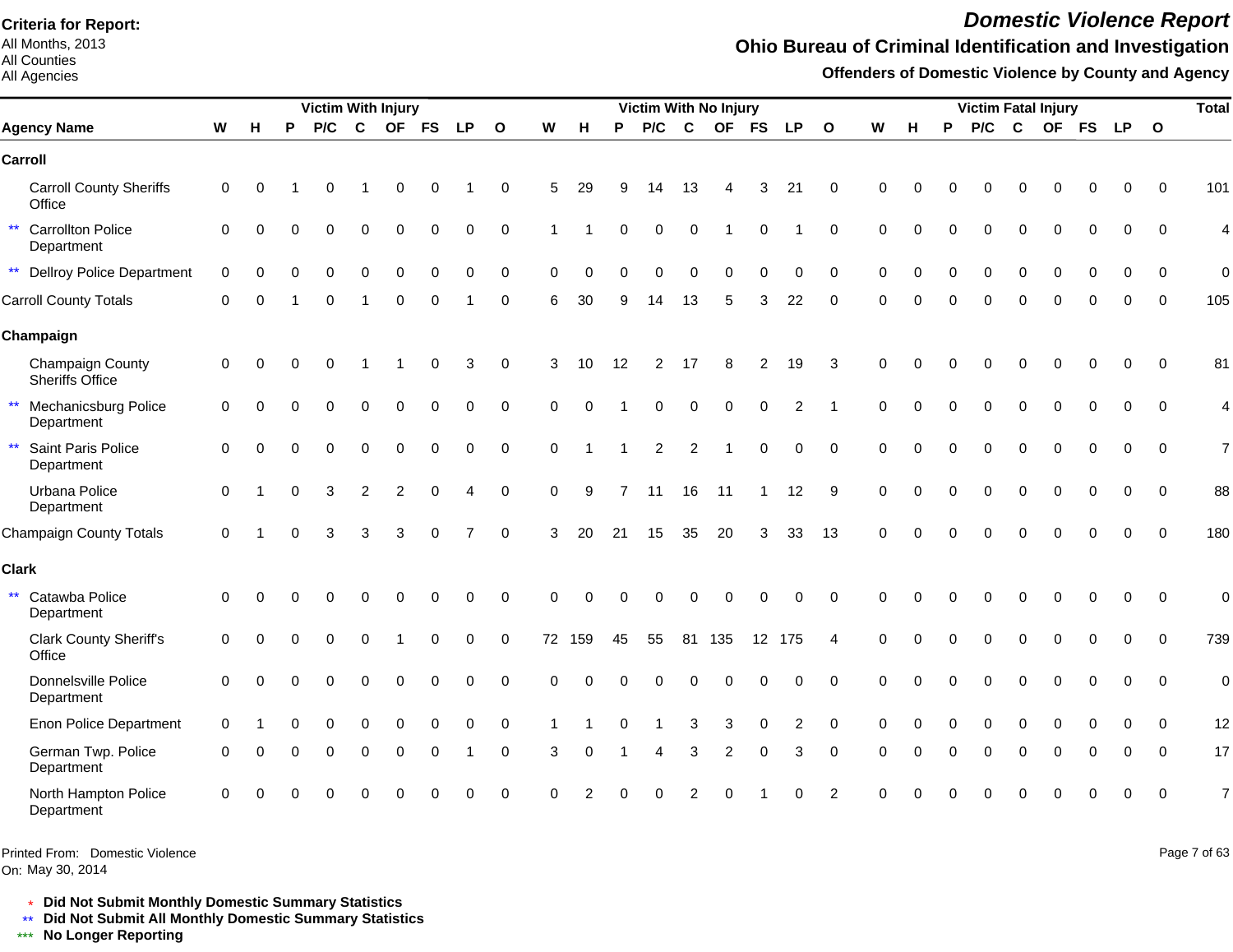All Months, 2013 All Counties

#### All Agencies

# *Domestic Violence Report*

## **Ohio Bureau of Criminal Identification and Investigation**

**Offenders of Domestic Violence by County and Agency**

|              |                                                       |                  |             |          | <b>Victim With Injury</b> |          |           |           |             |              |                |                |          | Victim With No Injury |                |                |                |                |                |             |          |             |                  |             | <b>Victim Fatal Injury</b> |             |             |              | <b>Total</b>   |
|--------------|-------------------------------------------------------|------------------|-------------|----------|---------------------------|----------|-----------|-----------|-------------|--------------|----------------|----------------|----------|-----------------------|----------------|----------------|----------------|----------------|----------------|-------------|----------|-------------|------------------|-------------|----------------------------|-------------|-------------|--------------|----------------|
|              | <b>Agency Name</b>                                    | W                | н           | P        | P/C                       | C        | <b>OF</b> | <b>FS</b> | <b>LP</b>   | $\mathbf{o}$ | W              | н              | P        | P/C                   | C              | <b>OF</b>      | <b>FS</b>      | <b>LP</b>      | $\mathbf{o}$   | W           | н        | P           | P/C              | C           |                            | OF FS       | <b>LP</b>   | $\mathbf{o}$ |                |
|              | South Charleston Police<br>Department                 | $\mathbf 0$      | $\Omega$    | $\Omega$ | $\Omega$                  | $\Omega$ | $\Omega$  | $\Omega$  | $\mathbf 0$ | $\mathbf 0$  | $\Omega$       | $\Omega$       | 2        | Δ                     | $\overline{2}$ | $\overline{2}$ | $\mathbf 0$    | $\mathbf 0$    | $\mathbf 0$    | $\mathbf 0$ | $\Omega$ | $\Omega$    | $\Omega$         | $\Omega$    | $\Omega$                   | $\mathbf 0$ | $\Omega$    | $\Omega$     | 10             |
|              | South Vienna Police<br>Department                     | $\Omega$         | $\Omega$    | ∩        | 0                         | $\Omega$ | $\Omega$  | $\Omega$  | 0           | $\Omega$     |                | 0              | $\Omega$ | $\Omega$              | $\overline{2}$ | $\Omega$       | 0              | $\mathbf 0$    | $\overline{0}$ | $\Omega$    |          | $\Omega$    | $\Omega$         | $\Omega$    | $\Omega$                   | $\mathbf 0$ | 0           | $\Omega$     | 3              |
|              | Springfield Police<br>Department                      | $\boldsymbol{0}$ | $\mathbf 0$ | $\Omega$ |                           |          |           | $\Omega$  | 4           | $\mathbf 0$  | $\overline{2}$ | 13             | 4        | 36                    | 17             | 3              |                | 28             | $\overline{4}$ | $\Omega$    | O        | $\Omega$    | $\boldsymbol{0}$ | $\pmb{0}$   | $\mathbf 0$                | 0           | $\mathbf 0$ | $\mathbf 0$  | 124            |
|              | <b>Tremont City Police</b><br>Department              | 0                | $\Omega$    | $\Omega$ | $\Omega$                  | $\Omega$ | 0         | $\Omega$  | 0           | $\Omega$     |                | $\mathfrak{p}$ | $\Omega$ | 3                     | $\overline{2}$ |                | $\Omega$       | $\overline{2}$ | $\overline{0}$ | $\mathbf 0$ | O        | $\Omega$    | $\mathbf 0$      | $\mathbf 0$ | $\Omega$                   | $\mathbf 0$ | $\Omega$    | $\Omega$     | 11             |
|              | *** Wittenberg University<br><b>Police Department</b> | $\mathbf 0$      | $\Omega$    | $\Omega$ | $\Omega$                  | $\Omega$ |           |           | 0           | $\Omega$     | $\Omega$       | $\Omega$       | $\Omega$ | $\Omega$              | $\Omega$       | $\Omega$       | $\mathbf 0$    | $\mathbf 0$    | $\Omega$       | $\Omega$    | $\Omega$ | $\Omega$    | $\Omega$         | $\Omega$    | $\Omega$                   | $\Omega$    | $\Omega$    | $\Omega$     | $\mathbf 0$    |
|              | ** Wittenberg University<br><b>Police Department</b>  | $\mathbf 0$      | $\Omega$    | $\Omega$ | $\Omega$                  | $\Omega$ | $\Omega$  |           | 0           | $\Omega$     | $\Omega$       | $\Omega$       | $\Omega$ | $\Omega$              | $\Omega$       | $\Omega$       | $\Omega$       | $\Omega$       | $\Omega$       | $\Omega$    |          | $\Omega$    | $\Omega$         | $\Omega$    | $\Omega$                   | 0           | $\Omega$    | $\Omega$     | $\overline{0}$ |
|              | <b>Clark County Totals</b>                            | $\Omega$         |             |          |                           |          |           |           | 5           | $\Omega$     |                | 80 177         |          | 52 103 112 146        |                |                | 14             | 210            | 10             | $\Omega$    |          |             | $\Omega$         | $\Omega$    | ∩                          | O           | ∩           | $\Omega$     | 923            |
|              | <b>Clermont</b>                                       |                  |             |          |                           |          |           |           |             |              |                |                |          |                       |                |                |                |                |                |             |          |             |                  |             |                            |             |             |              |                |
|              | Amelia Police Department                              | 0                |             |          |                           |          |           |           |             | ∩            | З              |                |          |                       | $\overline{2}$ | 2              | 2              | 3              |                | $\Omega$    |          |             |                  | 0           |                            | O           | $\Omega$    | 0            | 23             |
|              | <b>Batavia Police</b><br>Department                   | 0                | 0           | $\Omega$ | $\Omega$                  | 0        | $\Omega$  | $\Omega$  | 0           | 0            | $\Omega$       |                |          | 5                     | 3              | $\overline{2}$ | 0              | 2              | 0              | $\Omega$    | O        | $\Omega$    | $\Omega$         | $\Omega$    | $\Omega$                   | 0           | 0           | $\Omega$     | 20             |
|              | <b>Bethel Police Department</b>                       |                  | C           |          |                           |          |           |           |             | $\Omega$     | 3              |                |          |                       |                |                | $\Omega$       | $\Omega$       | $\Omega$       | $\Omega$    |          |             |                  | 0           | $\Omega$                   | 0           | $\Omega$    | $\Omega$     | 18             |
|              | <b>Clermont County Sheriffs</b><br>Office             | 5                | 6           | З        | 0                         | 6        | 2         | $\Omega$  |             | 0            | 18             | 56             | 36       | 36                    | 74             | 34             | 15             | 48             | 26             | 0           | O        | $\Omega$    | $\Omega$         | $\mathbf 0$ | $\Omega$                   | 0           | 0           | 0            | 372            |
| $\star\star$ | <b>Felicity Police Department</b>                     | 0                | 0           |          | U                         | $\Omega$ |           |           | 0           | $\Omega$     |                |                | 2        | 0                     | 0              |                | $\Omega$       | $\mathbf 0$    | $\overline{0}$ | $\Omega$    |          |             | $\Omega$         | $\Omega$    | $\Omega$                   | 0           | 0           | $\Omega$     | 4              |
|              | Goshen Twp. Police<br>Department                      |                  | 2           |          | U                         |          | O         | $\Omega$  | 3           | $\Omega$     | 5              | 14             | 3        | 8                     | 9              | 9              | 4              | 12             | $\overline{2}$ | $\Omega$    | U        | $\Omega$    | $\Omega$         | $\Omega$    | $\Omega$                   | 0           | 0           | $\Omega$     | 74             |
|              | Miami Twp. Police<br>Department                       | 2                | $\Omega$    |          | 0                         | $\Omega$ | $\Omega$  | $\Omega$  | 0           | $\Omega$     | 8              |                | 6        | 0                     | 20             | 22             | 2              |                | 34             | $\Omega$    |          | $\Omega$    | 0                | $\mathbf 0$ | $\Omega$                   | $\Omega$    | $\Omega$    | $\Omega$     | 103            |
|              | Miami Twp. Police<br>Department                       | 2                | $\Omega$    | $\Omega$ | 0                         | 0        | $\Omega$  | $\Omega$  | 0           | $\Omega$     | 8              |                |          | 0                     | 20             | 22             | $\overline{2}$ |                | 34             | 0           | $\Omega$ | $\mathbf 0$ | $\mathbf 0$      | $\mathbf 0$ | $\mathbf 0$                | $\mathbf 0$ | 0           | $\Omega$     | 103            |
| $\star\star$ | <b>Milford Police Department</b>                      | $\Omega$         | $\Omega$    | ∩        | 0                         | $\Omega$ | 0         |           | 0           | $\Omega$     |                |                |          | $\Omega$              | $\overline{2}$ | 3              | 2              | 3              | 3              | $\Omega$    | O        | $\Omega$    | $\Omega$         | $\mathbf 0$ | $\Omega$                   | 0           | $\Omega$    | $\Omega$     | 19             |
|              | New Richmond Police<br>Department                     | $\Omega$         | $\Omega$    |          |                           | З        |           |           | 3           | $\Omega$     |                |                |          |                       |                |                |                |                |                |             |          |             | U                | ∩           |                            | U           | ∩           | $\Omega$     | 26             |

Printed From: Domestic Violence

On: May 30, 2014

Page 8 of 63

\* **Did Not Submit Monthly Domestic Summary Statistics**

**Did Not Submit All Monthly Domestic Summary Statistics**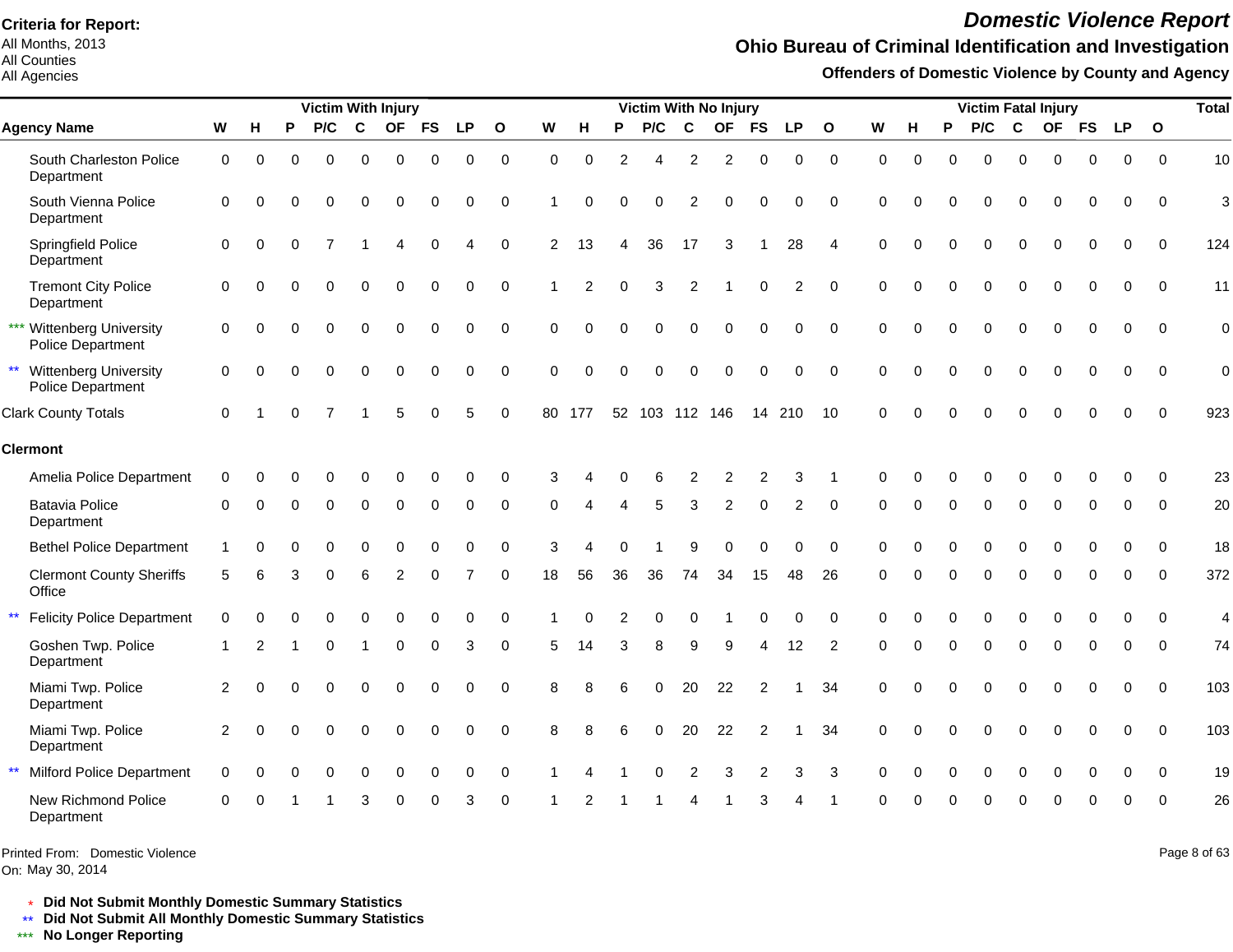All Months, 2013 All Counties

#### All Agencies

# *Domestic Violence Report*

### **Ohio Bureau of Criminal Identification and Investigation**

**Offenders of Domestic Violence by County and Agency**

|              |                                             |             |    |          | <b>Victim With Injury</b> |          |                |             |                |              |                |          |    |                |             | <b>Victim With No Injury</b> |             |            |                |             |          |          | <b>Victim Fatal Injury</b> |             |          |             |             |              | <b>Total</b> |
|--------------|---------------------------------------------|-------------|----|----------|---------------------------|----------|----------------|-------------|----------------|--------------|----------------|----------|----|----------------|-------------|------------------------------|-------------|------------|----------------|-------------|----------|----------|----------------------------|-------------|----------|-------------|-------------|--------------|--------------|
|              | <b>Agency Name</b>                          | W           | н  | P        | P/C                       | C        |                | OF FS       | <b>LP</b>      | $\mathbf{o}$ | W              | н        | Р  | P/C            | $\mathbf c$ | <b>OF</b>                    | <b>FS</b>   | <b>LP</b>  | $\mathbf{o}$   | W           | н        | P        | P/C                        | $\mathbf C$ |          | OF FS       | <b>LP</b>   | $\mathbf{o}$ |              |
|              | Owensville Police<br>Department             | $\mathbf 0$ | 0  | $\Omega$ | $\Omega$                  | $\Omega$ | $\Omega$       | $\mathbf 0$ | 0              | $\mathbf 0$  | $\mathbf 0$    | $\Omega$ |    | $\overline{2}$ |             | $\Omega$                     | $\mathbf 0$ |            | $\mathbf 0$    | $\mathbf 0$ | $\Omega$ | $\Omega$ | $\Omega$                   | $\Omega$    | $\Omega$ | $\mathbf 0$ | $\mathbf 0$ | $\Omega$     | 5            |
|              | Pierce Twp. Police<br>Department            | 0           | ∩  |          |                           |          | 2              | 0           | 3              | $\Omega$     | $\Omega$       |          |    | 3              |             |                              | Δ           | 11         |                | $\Omega$    |          | ŋ        | ∩                          |             |          | O           | ∩           | $\Omega$     | 47           |
|              | Union Twp. Police<br>Department             | 2           |    |          | U                         | $\Omega$ | 2              | $\Omega$    | 6              | 0            | 8              | 20       | q  | 18             | 24          | 29                           | 3           | 37         |                | $\Omega$    |          | ŋ        | ∩                          | O           |          | 0           | $\Omega$    | $\Omega$     | 161          |
| $\star\star$ | Union Twp. Police<br>Department             | 2           |    |          | 0                         | $\Omega$ | $\overline{2}$ | $\Omega$    | 6              | $\mathbf 0$  | 8              | 20       | 9  | 18             | 24          | 29                           | 3           | 37         |                | $\Omega$    |          | 0        | $\Omega$                   | 0           | $\Omega$ | 0           | 0           | $\mathbf 0$  | 161          |
| $\star\star$ | Williamsburg Police<br>Department           |             |    | $\Omega$ | 0                         |          | 2              |             | 0              | $\mathbf 0$  |                |          | 6  | $\overline{7}$ | 12          | 6                            | 0           | 27         | $\overline{2}$ | $\Omega$    |          | 0        | $\Omega$                   | $\Omega$    |          | 0           | 0           | $\Omega$     | 76           |
|              | <b>Clermont County Totals</b>               | 16          | 12 | 6        | 2                         | 12       | 10             |             | 28             | $\Omega$     | 68             | 155      |    | 89 105 208 167 |             |                              |             | 40 187 106 |                | $\Omega$    | O        | 0        | $\Omega$                   | $\Omega$    | $\Omega$ | O           | $\Omega$    | $\Omega$     | 1212         |
|              | <b>Clinton</b>                              |             |    |          |                           |          |                |             |                |              |                |          |    |                |             |                              |             |            |                |             |          |          |                            |             |          |             |             |              |              |
|              | <b>Blanchester Police</b><br>Department     | 0           |    |          |                           |          |                | ∩           | O              | $\Omega$     | 5              |          |    |                |             | 5                            | 0           | 13         | 2              | $\Omega$    |          |          |                            |             |          | U           |             | $\Omega$     | 30           |
|              | <b>Clinton County Sheriffs</b><br>Office    | 0           |    |          |                           | З        |                | $\Omega$    | O              |              | 10             | 35       | 10 | 18             | 29          | 22                           |             | 15         | 13             | $\Omega$    |          |          |                            | ŋ           |          | 0           | $\Omega$    | $\Omega$     | 161          |
| $\star\star$ | New Vienna Police<br>Department             | $\Omega$    |    |          |                           | ∩        |                | $\Omega$    | $\Omega$       | $\Omega$     | $\overline{2}$ |          |    |                | C           | $\Omega$                     | $\Omega$    | 3          | $\Omega$       | $\Omega$    |          | ∩        | $\Omega$                   | O           |          | 0           | $\Omega$    | $\Omega$     | 5            |
|              | Port William Police<br>Department           | $\Omega$    | ∩  |          |                           | $\Omega$ | 0              | $\Omega$    | $\Omega$       | $\Omega$     | $\Omega$       |          |    | $\Omega$       | $\mathbf 0$ | 0                            | $\Omega$    | $\Omega$   | $\Omega$       | $\Omega$    |          |          | $\Omega$                   | O           |          |             |             | $\Omega$     | $\mathbf 0$  |
|              | Sabina Police Department                    | $\Omega$    |    |          |                           |          |                |             |                | $\bigcap$    |                |          |    |                |             |                              |             | 12         |                |             |          |          |                            |             |          |             |             | ∩            | 41           |
|              | <b>Wilmington Police</b><br>Department      |             |    | U        | 0                         | O        |                | ሰ           | O              | $\Omega$     | ∩              | з        | 3  | Δ              | 3           |                              | ∩           | 6          | 2              | ∩           |          | ŋ        | $\Omega$                   | O           | ∩        | O           | $\Omega$    | $\Omega$     | 31           |
|              | <b>Clinton County Totals</b>                |             |    |          | 0                         | 3        |                | $\Omega$    | $\overline{c}$ |              | 22             | 44       | 15 | 28             | 39          | 38                           |             | 49         | 19             |             |          |          |                            |             |          |             | $\Omega$    | $\Omega$     | 268          |
|              | Columbiana                                  |             |    |          |                           |          |                |             |                |              |                |          |    |                |             |                              |             |            |                |             |          |          |                            |             |          |             |             |              |              |
| $***$        | Columbiana County<br><b>Sheriffs Office</b> | 2           |    |          |                           | 2        | ი              | $\Omega$    | 2              | $\Omega$     | 2              | 20       |    | 10             | 12          | 6                            | O           | 24         |                |             |          |          | O                          | O           |          | ი           | $\Omega$    | $\Omega$     | 97           |
|              | Columbiana Police<br>Department             | $\Omega$    | O  |          |                           |          | 0              | 0           | 0              | $\Omega$     |                |          |    | 0              | C           |                              |             |            | $\Omega$       |             |          | O        | 0                          | $\Omega$    | $\Omega$ | 0           | $\Omega$    | $\Omega$     | 13           |
| $\star\star$ | East Liverpool Police                       | $\Omega$    |    |          |                           |          |                |             |                | $\Omega$     |                |          |    |                |             |                              |             |            |                |             |          |          |                            |             |          |             |             |              | 21           |
|              | Printed From: Domestic Violence             |             |    |          |                           |          |                |             |                |              |                |          |    |                |             |                              |             |            |                |             |          |          |                            |             |          |             |             |              | Page 9 of 63 |

On: May 30, 2014

\* **Did Not Submit Monthly Domestic Summary Statistics**

**Did Not Submit All Monthly Domestic Summary Statistics**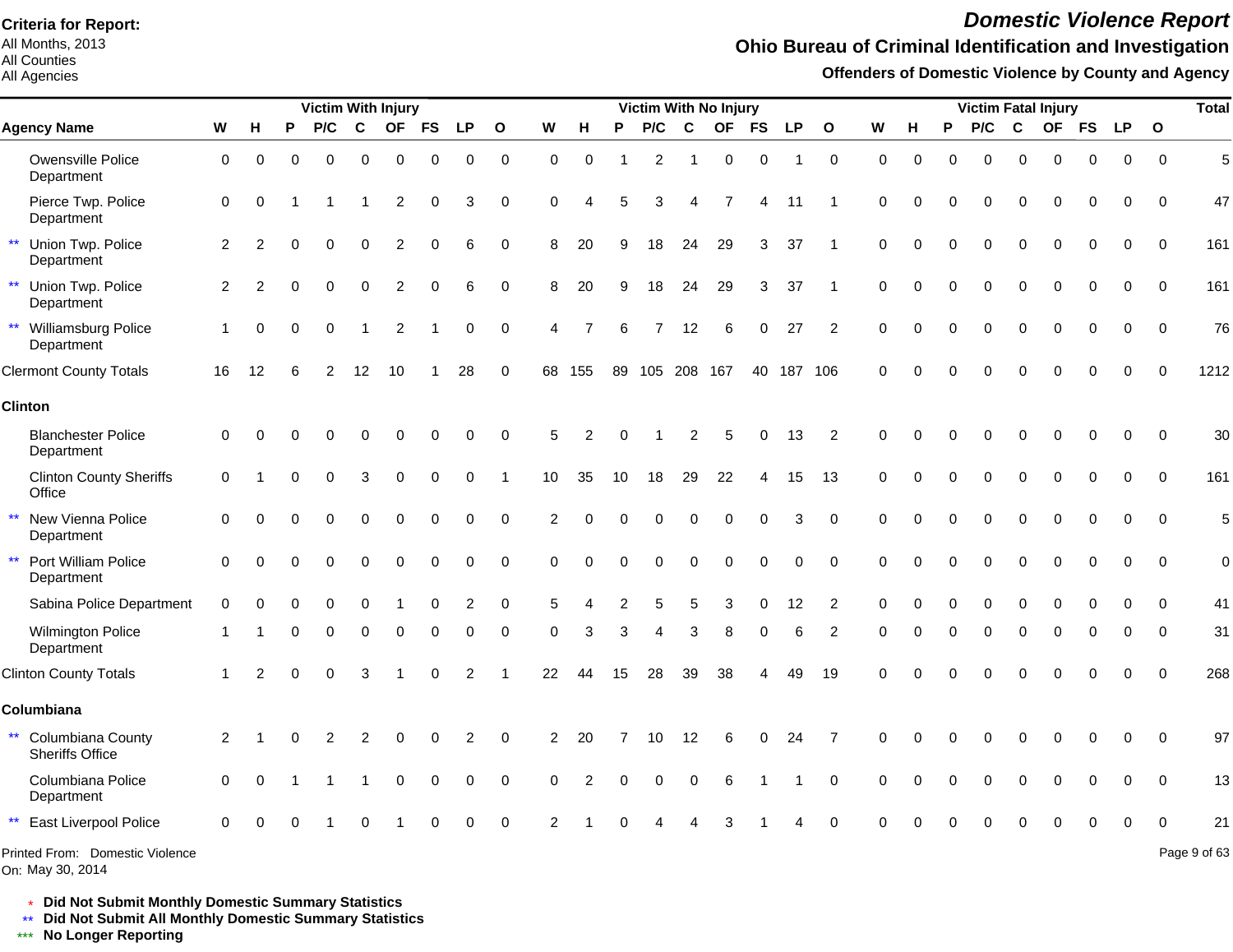All Months, 2013 All Counties

All Agencies

# *Domestic Violence Report*

## **Ohio Bureau of Criminal Identification and Investigation**

**Offenders of Domestic Violence by County and Agency**

|                                                            |              |          |          | <b>Victim With Injury</b> |          |           |             |             |              |             |          |          | Victim With No Injury |                |                |              |             |              |             |          |          | <b>Victim Fatal Injury</b> |              |             |           |             |              | <b>Total</b>  |
|------------------------------------------------------------|--------------|----------|----------|---------------------------|----------|-----------|-------------|-------------|--------------|-------------|----------|----------|-----------------------|----------------|----------------|--------------|-------------|--------------|-------------|----------|----------|----------------------------|--------------|-------------|-----------|-------------|--------------|---------------|
| <b>Agency Name</b>                                         | W            | H        | P        | P/C                       | C        | <b>OF</b> | <b>FS</b>   | <b>LP</b>   | $\mathbf{o}$ | W           | H        | P        | P/C                   | $\mathbf c$    | <b>OF</b>      | <b>FS</b>    | <b>LP</b>   | $\mathbf{o}$ | W           | н        | P        | P/C                        | $\mathbf{C}$ | <b>OF</b>   | <b>FS</b> | <b>LP</b>   | $\mathbf{o}$ |               |
| Department                                                 |              |          |          |                           |          |           |             |             |              |             |          |          |                       |                |                |              |             |              |             |          |          |                            |              |             |           |             |              |               |
| $\star\star$<br><b>East Palestine Police</b><br>Department | $\mathbf{1}$ | $\Omega$ |          | 3                         | 0        |           | 0           | $\Omega$    |              | 4           |          | 4        | 12                    | 11             | -11            |              | 5           | 4            | $\Omega$    | $\Omega$ | ∩        | $\Omega$                   | 0            | 0           |           | 0           | $\Omega$     | 66            |
| $\star$<br>Hanoverton Police<br>Department                 | $\mathbf 0$  | $\Omega$ |          |                           | $\Omega$ | 0         | 0           | 0           | 0            | $\Omega$    | $\Omega$ |          | $\Omega$              | 0              | $\mathbf 0$    | $\mathbf 0$  | 0           | $\Omega$     | $\Omega$    | $\Omega$ | $\Omega$ | $\Omega$                   | $\Omega$     | $\Omega$    | 0         | 0           | $\Omega$     | $\mathbf 0$   |
| $\star\star$<br>Leetonia Police<br>Department              | $\mathbf 0$  | $\Omega$ |          |                           | $\Omega$ | $\Omega$  | $\mathbf 0$ | $\Omega$    | $\mathbf 0$  | $\mathbf 0$ |          |          | 5                     | -1             | $\mathbf 0$    |              | 6           | $\mathbf 0$  | $\mathbf 0$ | $\Omega$ |          | $\Omega$                   | $\Omega$     | $\Omega$    |           | 0           | $\Omega$     | 18            |
| <b>Lisbon Police Department</b><br>$***$                   | $\mathbf 0$  | ∩        |          |                           | O        |           | $\Omega$    | $\Omega$    | $\mathbf 0$  | $\Omega$    |          | U        | 3                     | $\Omega$       | $\Omega$       | $\Omega$     | 3           | 0            | $\Omega$    | $\Omega$ |          | U                          | $\Omega$     | $\Omega$    |           | 0           | $\Omega$     | 8             |
| Liverpool Twp. Police<br>Department                        | $\mathbf 0$  | ∩        | ∩        | 0                         | $\Omega$ |           | 0           |             | $\mathbf 0$  |             |          | 3        | $\Omega$              | 4              | 3              |              | 12          | -1           | $\Omega$    | $\Omega$ | $\Omega$ | $\mathbf 0$                | $\Omega$     | $\mathbf 0$ | $\Omega$  | 0           | $\mathbf 0$  | 31            |
| $\star$<br>New Waterford Police<br>Department              | 0            | $\Omega$ | 0        | $\Omega$                  | 0        | $\Omega$  | $\Omega$    | O           | 0            | 0           | $\Omega$ | $\Omega$ | $\Omega$              | 0              | 0              | 0            | 0           | $\mathbf 0$  | $\mathbf 0$ | $\Omega$ | $\Omega$ | $\Omega$                   | $\Omega$     | 0           | $\Omega$  | 0           | $\mathbf 0$  | $\mathbf 0$   |
| $\star\star$<br>Perry Twp. Police<br>Department            | $\Omega$     | $\Omega$ | $\Omega$ | $\Omega$                  | $\Omega$ | $\Omega$  | $\Omega$    | $\Omega$    | $\mathbf 0$  | $\Omega$    | 5        | $\Omega$ |                       | $\overline{7}$ | $\mathbf 0$    | $\mathbf 1$  | 23          | $\mathbf 0$  | $\Omega$    | $\Omega$ | $\Omega$ | $\Omega$                   | $\Omega$     | $\Omega$    | $\Omega$  | $\Omega$    | $\Omega$     | 37            |
| $\star\star$<br>Perry Twp. Police<br>Department            | $\Omega$     | $\Omega$ |          |                           | $\Omega$ | $\Omega$  | $\Omega$    | $\Omega$    | $\mathbf 0$  | $\Omega$    | 5        | $\Omega$ |                       | $\overline{7}$ | $\mathbf 0$    | 1            | 23          | 0            | $\Omega$    | $\Omega$ | $\Omega$ | $\Omega$                   | $\Omega$     | $\Omega$    | $\Omega$  | 0           | $\Omega$     | 37            |
| $\star\star$<br>Perry Twp. Police<br>Department            | $\Omega$     | $\Omega$ |          |                           | 0        | $\Omega$  | $\Omega$    | $\Omega$    | 0            | $\Omega$    | 5        | $\Omega$ |                       | $\overline{7}$ | $\mathbf 0$    | 1            | 23          | $\mathbf 0$  | $\Omega$    | $\Omega$ | $\Omega$ | $\Omega$                   | $\Omega$     | $\Omega$    |           | 0           | $\Omega$     | 37            |
| $\star\star$<br>Perry Twp. Police<br>Department            | $\mathbf 0$  | $\Omega$ |          |                           | 0        | $\Omega$  | $\Omega$    | $\Omega$    | 0            | $\Omega$    | 5        | $\Omega$ |                       | $\overline{7}$ | $\pmb{0}$      | $\mathbf{1}$ | 23          | $\mathbf 0$  | $\Omega$    | $\Omega$ | $\Omega$ | $\mathbf 0$                | 0            | 0           | $\Omega$  | 0           | $\Omega$     | 37            |
| $\star\star$<br>Perry Twp. Police<br>Department            | $\Omega$     | $\Omega$ |          |                           | $\Omega$ | $\Omega$  | $\mathbf 0$ | $\Omega$    | $\mathbf 0$  | $\Omega$    | 5        | $\Omega$ | $\overline{1}$        | $\overline{7}$ | $\mathbf 0$    | $\mathbf 1$  | 23          | $\mathbf 0$  | $\Omega$    | $\Omega$ | $\Omega$ | $\Omega$                   | $\Omega$     | $\Omega$    | $\Omega$  | $\Omega$    | $\Omega$     | 37            |
| Saint Clair Twp. Police<br>Department                      | $\mathbf 0$  | $\Omega$ |          |                           | $\Omega$ | $\Omega$  | $\mathbf 0$ | $\mathbf 0$ | $\mathbf 0$  | $\mathbf 0$ | 3        |          | $\overline{1}$        | 1              | $\overline{1}$ | -1           | 3           | $\mathbf 0$  | $\mathbf 0$ | $\Omega$ | $\Omega$ | $\Omega$                   | $\Omega$     | $\Omega$    | $\Omega$  | $\mathbf 0$ | $\mathbf 0$  | 11            |
| Salem Police Department                                    | $\mathbf 0$  |          |          |                           | 0        | $\Omega$  | 0           | 9           | $\mathbf 0$  | 3           | 2        |          |                       |                |                | 0            | 11          |              | $\Omega$    | $\Omega$ |          | 0                          | $\Omega$     | 0           |           | 0           | $\Omega$     | 39            |
| $\star\star$<br>Salem Township Police<br>Department        | $\mathbf 0$  | ∩        |          | $\Omega$                  | $\Omega$ | $\Omega$  | 0           | $\Omega$    | $\mathbf 0$  | $\Omega$    | $\Omega$ | $\Omega$ | $\mathbf 0$           | 0              | $\mathbf 0$    | 0            | $\Omega$    | $\mathbf 0$  | $\Omega$    | $\Omega$ | $\Omega$ | $\Omega$                   | $\Omega$     | $\Omega$    | $\Omega$  | 0           | $\mathbf 0$  | $\mathbf 0$   |
| $\star\star$<br>Salineville Police<br>Department           | 3            | $\Omega$ | $\Omega$ |                           |          | 3         |             | ∩           | $\Omega$     | 2           | $\Omega$ | O        | $\Omega$              | $\Omega$       | $\Omega$       | $\Omega$     | $\Omega$    | $\Omega$     | $\Omega$    | $\Omega$ | ∩        | 0                          | $\Omega$     | $\Omega$    | $\Omega$  | 0           | $\Omega$     | 11            |
| Summitville Police<br>Department                           | $\Omega$     | $\Omega$ |          |                           | $\Omega$ | $\Omega$  | $\Omega$    | $\Omega$    | $\mathbf 0$  | $\Omega$    | $\Omega$ | $\Omega$ | $\Omega$              | $\Omega$       | $\mathbf 0$    | $\Omega$     | $\mathbf 0$ | $\mathbf 0$  | $\Omega$    | $\Omega$ | $\Omega$ | $\Omega$                   | $\Omega$     | $\Omega$    | $\Omega$  | $\Omega$    | $\Omega$     | $\mathbf 0$   |
| ** Washingtonville Police                                  | $\Omega$     |          |          |                           |          |           |             |             | $\Omega$     | U           |          |          |                       |                |                |              |             | $\Omega$     |             |          |          |                            |              |             |           |             | $\Omega$     | 2             |
| Printed From: Domestic Violence                            |              |          |          |                           |          |           |             |             |              |             |          |          |                       |                |                |              |             |              |             |          |          |                            |              |             |           |             |              | Page 10 of 63 |

On: May 30, 2014

\* **Did Not Submit Monthly Domestic Summary Statistics**

**Did Not Submit All Monthly Domestic Summary Statistics**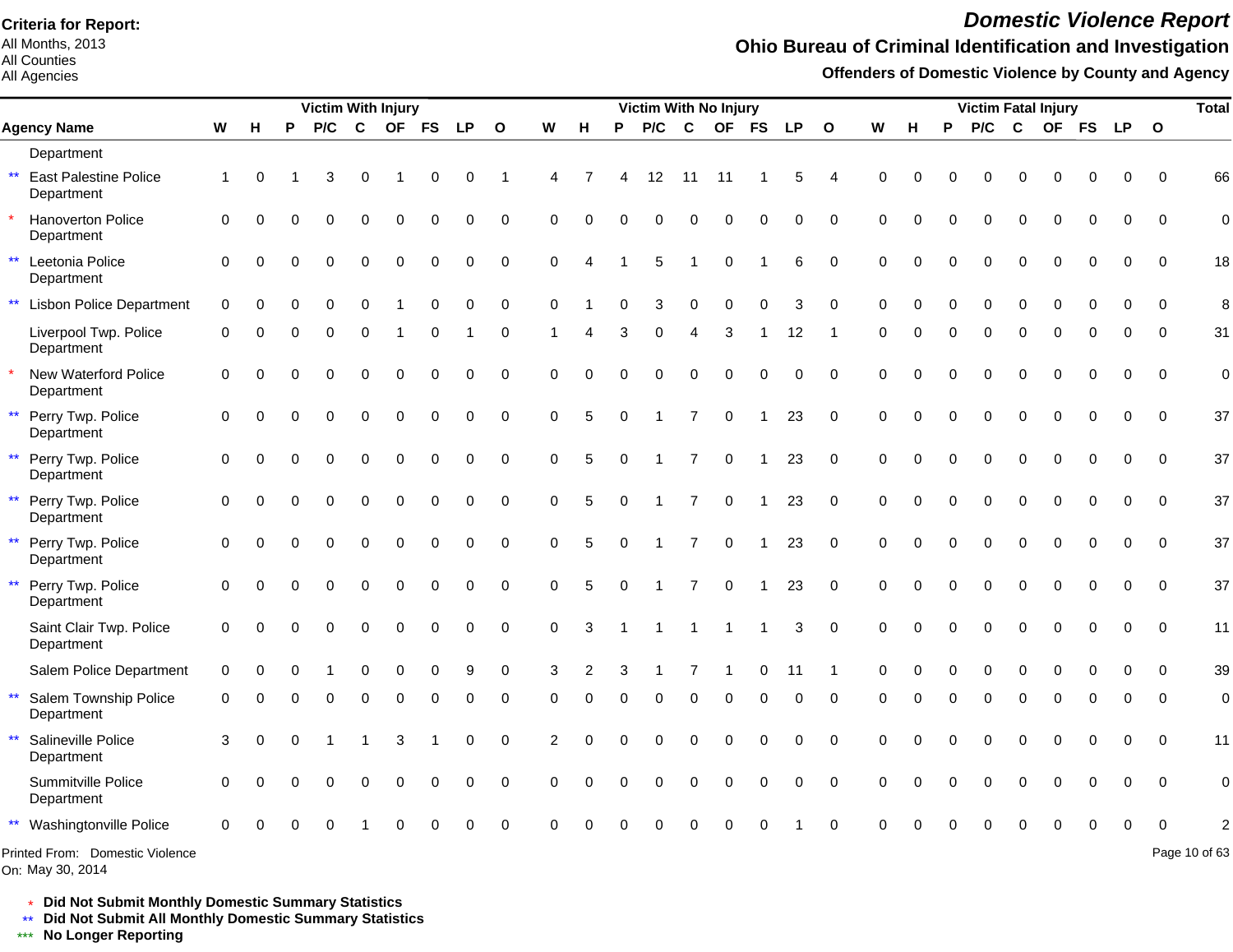All Months, 2013 All Counties

All Agencies

# *Domestic Violence Report*

## **Ohio Bureau of Criminal Identification and Investigation**

**Offenders of Domestic Violence by County and Agency**

|                                                                                            |                |                | Victim With Injury |          |          |          |          |           |              |                |    | <b>Victim With No Injury</b> |          |          |                |                |             |                         |             |          | <b>Victim Fatal Injury</b> |          |              |          |           |           |           | <b>Total</b>            |                     |
|--------------------------------------------------------------------------------------------|----------------|----------------|--------------------|----------|----------|----------|----------|-----------|--------------|----------------|----|------------------------------|----------|----------|----------------|----------------|-------------|-------------------------|-------------|----------|----------------------------|----------|--------------|----------|-----------|-----------|-----------|-------------------------|---------------------|
| <b>Agency Name</b>                                                                         | ${\bf W}$      | H              | P                  | P/C      | C        |          | OF FS    | <b>LP</b> | $\mathbf{o}$ | W              | н  | P                            | P/C      | C        | <b>OF</b>      | <b>FS</b>      | <b>LP</b>   | $\mathbf{o}$            | W           | H        | P                          | P/C      | $\mathbf{C}$ |          | <b>OF</b> | <b>FS</b> | <b>LP</b> | $\overline{\mathbf{O}}$ |                     |
| Department                                                                                 |                |                |                    |          |          |          |          |           |              |                |    |                              |          |          |                |                |             |                         |             |          |                            |          |              |          |           |           |           |                         |                     |
| Wellsville Police<br>Department                                                            | $\mathbf 0$    | $\Omega$       | $\Omega$           |          | O        |          |          |           | 0            | 0              | ∩  | 0                            |          | O        | $\Omega$       | 0              | $\Omega$    | 0                       | 0           | $\Omega$ |                            |          |              | O        | O         | O         | $\Omega$  | $\mathbf 0$             | $\mathbf 0$         |
| Columbiana County Totals                                                                   | 6              |                |                    | я        | 5        |          |          | 12        |              | 14             | 69 | 19                           | 41       | 75       | 31             | 11             | 185         | 13                      | 0           | $\Omega$ |                            |          |              | O        | $\Omega$  |           | ∩         | $\Omega$                | 502                 |
| Coshocton                                                                                  |                |                |                    |          |          |          |          |           |              |                |    |                              |          |          |                |                |             |                         |             |          |                            |          |              |          |           |           |           |                         |                     |
| <b>Coshocton County</b><br>Sheriff's Office                                                | $\overline{2}$ | 5              | 2                  |          |          |          | 0        | 2         | $\mathbf 0$  | 9              | 14 |                              | 15       | 10       | 8              | 0              | 16          | 3                       | 0           | $\Omega$ |                            |          |              |          | O         | $\Omega$  | O         | $\mathbf 0$             | 94                  |
| $***$<br>West Lafayette Police<br>Department                                               | 0              | 0              | $\Omega$           | $\Omega$ |          | $\Omega$ | $\Omega$ | $\Omega$  | $\mathbf 0$  | $\mathbf 0$    |    | $\Omega$                     |          | $\Omega$ |                | 0              | $\mathbf 0$ | $\overline{1}$          | 0           | $\Omega$ | O                          | $\Omega$ |              | 0        | $\Omega$  | $\Omega$  | $\Omega$  | $\mathbf 0$             | 5                   |
| <b>Coshocton County Totals</b>                                                             | $\overline{c}$ | 5              |                    |          |          |          |          | 2         | $\Omega$     | 9              | 15 |                              | 16       | 10       | 9              | $\Omega$       | 16          | 4                       | $\Omega$    | $\Omega$ | $\Omega$                   |          |              |          | $\Omega$  | ∩         | $\Omega$  | $\Omega$                | 99                  |
| <b>Crawford</b>                                                                            |                |                |                    |          |          |          |          |           |              |                |    |                              |          |          |                |                |             |                         |             |          |                            |          |              |          |           |           |           |                         |                     |
| $\star\star$<br><b>Bucyrus Police</b><br>Department                                        | 0              | 2              |                    |          |          |          |          |           | 0            | 8              |    |                              |          | 15       | 15             | $\overline{2}$ | 30          | 4                       | 0           | $\Omega$ |                            |          |              |          | $\Omega$  | $\Omega$  | 0         | $\mathbf 0$             | 106                 |
| <b>Crawford County Sheriff's</b><br>Office                                                 | $\mathbf{1}$   |                | $\Omega$           |          | 0        |          | 0        |           | $\mathbf 0$  | 9              | 14 | 3                            |          | 8        | 10             | 0              | 19          | 0                       | 0           | $\Omega$ |                            |          |              | 0        | $\Omega$  | $\Omega$  | 0         | $\mathbf 0$             | 75                  |
| <b>Crestline Police</b><br>Department                                                      | $\Omega$       | $\Omega$       | Ω                  |          | U        | $\Omega$ | 0        | 0         | 0            | 5              | 10 | 3                            | 11       | 11       | $\overline{7}$ | 0              | 20          | $\overline{1}$          | 0           | $\Omega$ | $\Omega$                   | $\Omega$ |              | $\Omega$ | $\Omega$  | $\Omega$  | $\Omega$  | $\mathbf 0$             | 68                  |
| <b>Galion Police Department</b>                                                            |                |                |                    |          |          | 2        | $\Omega$ |           | $\mathbf 0$  | 3              | 10 |                              |          |          | 9              | 0              | 11          | 8                       | $\mathbf 0$ |          |                            |          |              | 0        | $\Omega$  | $\Omega$  | $\Omega$  | $\Omega$                | 66                  |
| New Washington Police<br>Department                                                        | $\mathbf 0$    | 0              | 0                  | ∩        | $\Omega$ | $\Omega$ | $\Omega$ | 0         | $\Omega$     | $\Omega$       | ∩  | 0                            | $\Omega$ | $\Omega$ | $\Omega$       | $\mathbf 0$    | $\Omega$    | 0                       | 0           | $\Omega$ | $\Omega$                   | $\Omega$ |              | $\Omega$ | $\Omega$  | $\Omega$  | $\Omega$  | $\mathbf 0$             | $\mathbf 0$         |
| <b>Crawford County Totals</b>                                                              | 2              | $\overline{7}$ | $\Omega$           |          | 6        | 3        | $\Omega$ | 8         | $\Omega$     | 25             | 42 | 8                            | 30       | 41       | 41             | 2              | 80          | 13                      | 0           | $\Omega$ | $\Omega$                   | $\Omega$ |              | $\Omega$ | $\Omega$  | $\Omega$  | $\Omega$  | $\Omega$                | 315                 |
| <b>Cuyahoga</b>                                                                            |                |                |                    |          |          |          |          |           |              |                |    |                              |          |          |                |                |             |                         |             |          |                            |          |              |          |           |           |           |                         |                     |
| <b>Bay Village Police</b><br>Department                                                    | $\mathbf 0$    | $\Omega$       | O                  |          | 0        |          | O        |           | 0            | 4              |    |                              |          | 3        | $\overline{2}$ | 0              | 2           | $\pmb{0}$               | 0           | $\Omega$ | U                          | $\Omega$ |              | 0        | $\Omega$  | 0         | 0         | $\mathbf 0$             | 23                  |
| Beachwood Police<br>Department                                                             | $\mathbf 0$    | $\Omega$       |                    | $\Omega$ | 0        | $\Omega$ | $\Omega$ |           | $\Omega$     | $\overline{2}$ | 4  | 3                            |          | 17       |                | $\mathbf 0$    | $\Omega$    | $\mathbf 0$             | $\Omega$    | $\Omega$ | 0                          |          |              | 0        | $\Omega$  | $\Omega$  | $\Omega$  | $\mathbf 0$             | 30                  |
| <b>Bedford Heights Police</b><br>Department                                                | $\Omega$       | $\Omega$       | O                  |          | 0        | $\Omega$ | 0        | $\Omega$  | $\mathbf 0$  |                | 7  |                              | 14       | 3        | 3              | 1              | 9           | $\overline{\mathbf{1}}$ | 0           | $\Omega$ |                            |          |              | 0        | $\Omega$  | $\Omega$  | $\Omega$  | $\mathbf 0$             | 46                  |
| <b>Bedford Police</b><br>Department<br>Printed From: Domestic Violence<br>On: May 30, 2014 |                |                | $\Omega$           |          |          |          |          |           |              |                |    |                              |          |          |                |                |             | 3                       | $\Omega$    |          |                            |          |              |          |           |           |           | $\Omega$                | 34<br>Page 11 of 63 |

\* **Did Not Submit Monthly Domestic Summary Statistics**

**Did Not Submit All Monthly Domestic Summary Statistics**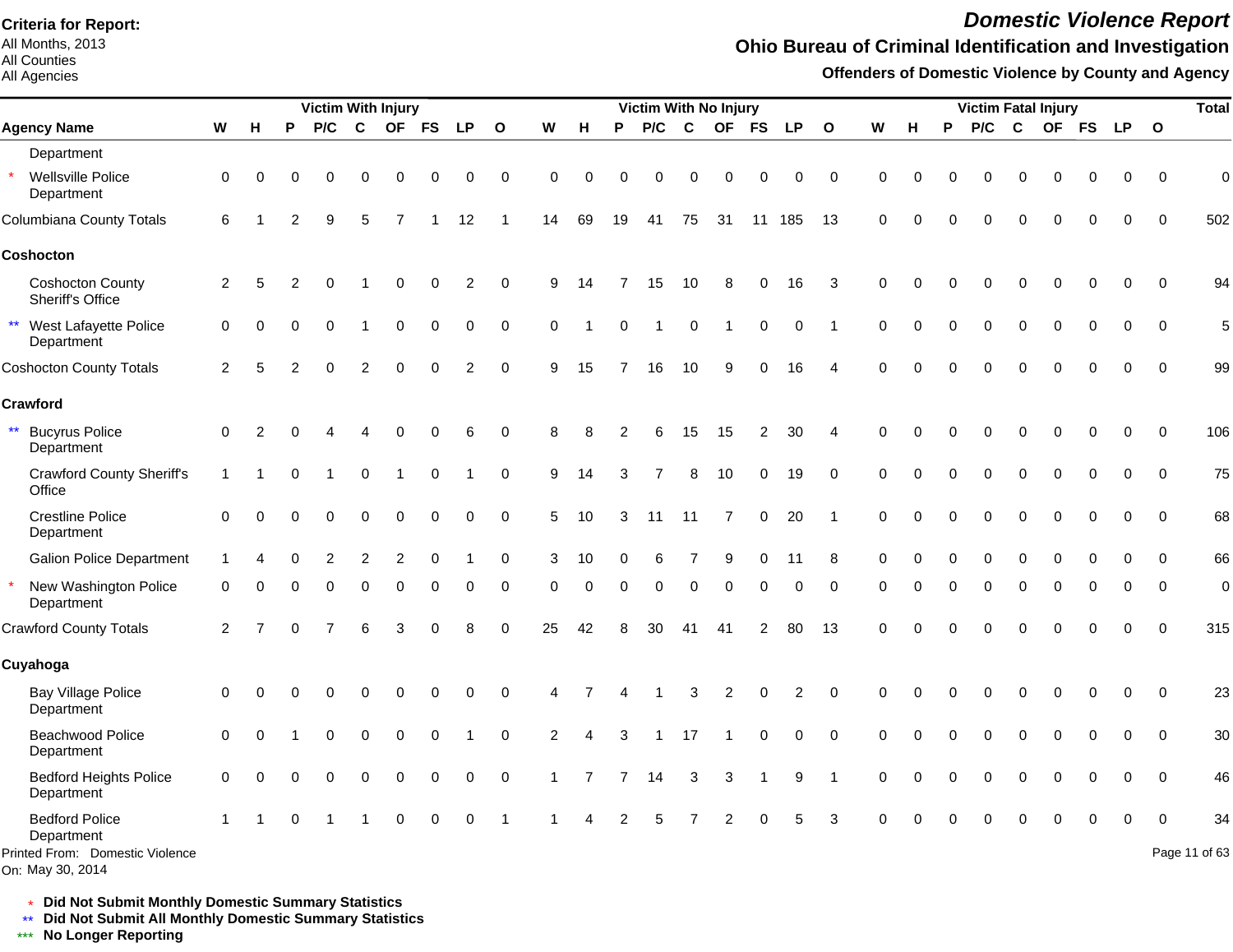All Months, 2013 All Counties

All Agencies

# *Domestic Violence Report*

## **Ohio Bureau of Criminal Identification and Investigation**

**Offenders of Domestic Violence by County and Agency**

|                                                                              |                           |          |          | <b>Victim With Injury</b> |             |           |             |           |              |          |          |                | Victim With No Injury |                  |                |             |                |                |          |          |          | <b>Victim Fatal Injury</b> |             |             |           |           |              | <b>Total</b>   |
|------------------------------------------------------------------------------|---------------------------|----------|----------|---------------------------|-------------|-----------|-------------|-----------|--------------|----------|----------|----------------|-----------------------|------------------|----------------|-------------|----------------|----------------|----------|----------|----------|----------------------------|-------------|-------------|-----------|-----------|--------------|----------------|
| <b>Agency Name</b>                                                           | $\boldsymbol{\mathsf{W}}$ | н        | P        | P/C                       | $\mathbf c$ | <b>OF</b> | <b>FS</b>   | <b>LP</b> | $\mathbf{o}$ | W        | н        | P              | P/C                   | C                | <b>OF</b>      | <b>FS</b>   | <b>LP</b>      | $\mathbf{o}$   | W        | н        | P        | P/C                        | C           | <b>OF</b>   | <b>FS</b> | <b>LP</b> | $\mathbf{o}$ |                |
| <b>Bentleyville Police</b><br>Department                                     | $\mathbf 0$               | $\Omega$ | $\Omega$ | $\Omega$                  | $\Omega$    | $\Omega$  | $\Omega$    | 0         | $\mathbf 0$  | $\Omega$ | $\Omega$ | $\Omega$       | $\Omega$              | $\Omega$         | $\Omega$       | $\Omega$    | $\Omega$       | $\Omega$       | $\Omega$ | $\Omega$ | $\Omega$ | $\Omega$                   | $\Omega$    | $\Omega$    | $\Omega$  | 0         | $\Omega$     | $\overline{0}$ |
| <b>Berea Police Department</b>                                               | $\Omega$                  |          | $\Omega$ | $\Omega$                  |             |           | $\Omega$    |           |              | $\Omega$ |          | $\Omega$       | 3                     | 8                | 3              | $\Omega$    | 5              | $\Omega$       | $\Omega$ | O        | O        | $\Omega$                   | $\Omega$    | ∩           | O         | ∩         | $\Omega$     | 26             |
| <b>Bratenahl Police</b><br>Department                                        | $\Omega$                  | ∩        | $\Omega$ | $\Omega$                  | $\Omega$    | $\Omega$  | $\Omega$    | O         | $\Omega$     | $\Omega$ | $\Omega$ | $\Omega$       | $\Omega$              | $\Omega$         | $\Omega$       | $\Omega$    | 2              | $\overline{2}$ | $\Omega$ | O        | $\Omega$ | $\Omega$                   | $\Omega$    | $\Omega$    | $\Omega$  | $\Omega$  | $\Omega$     | $\overline{4}$ |
| <b>Brecksville Police</b><br>Department                                      | $\Omega$                  | 0        | $\Omega$ | $\Omega$                  | $\Omega$    | 0         | $\Omega$    | $\Omega$  | $\Omega$     |          | 3        |                |                       | 5                | 2              | $\Omega$    | 3              | $\overline{2}$ | $\Omega$ | O        | O        | 0                          | $\Omega$    | $\Omega$    | $\Omega$  | $\Omega$  | $\Omega$     | 19             |
| <b>Broadview Heights Police</b><br>Department                                | $\mathbf 1$               | 3        |          | $\Omega$                  |             | $\Omega$  | 0           | 3         | $\mathbf 0$  | $\Omega$ | $\Omega$ | $\overline{0}$ | $\Omega$              |                  | $\Omega$       | $\mathbf 0$ | $\overline{2}$ | $\Omega$       | $\Omega$ | $\Omega$ | 0        | $\Omega$                   | $\Omega$    | $\Omega$    | $\Omega$  | $\Omega$  | $\Omega$     | 12             |
| <b>Brook Park Police</b><br>Department                                       | $\Omega$                  |          |          | $\Omega$                  |             | 0         | $\Omega$    | 0         | $\Omega$     |          | 5        | 3              | 3                     | 16               | 8              | $\Omega$    | 3              |                | $\Omega$ |          | 0        | $\Omega$                   | $\Omega$    | $\Omega$    | $\Omega$  | $\Omega$  | $\Omega$     | 45             |
| <b>Brooklyn Heights Village</b><br>Police Department                         | $\mathbf 0$               | $\Omega$ |          | 0                         | $\mathbf 0$ | 0         | $\mathsf 0$ | 0         | $\mathbf 0$  |          |          | 0              | $\mathbf 0$           | $\boldsymbol{0}$ | $\mathbf 0$    | $\mathbf 0$ | $\Omega$       | $\Omega$       | $\Omega$ |          | 0        | $\mathbf 0$                | $\mathbf 0$ | $\mathbf 0$ | 0         | $\Omega$  | $\Omega$     | $\overline{c}$ |
| <b>Brooklyn Police</b><br>Department                                         | $\Omega$                  | $\Omega$ |          |                           | $\Omega$    | $\Omega$  | $\pmb{0}$   | $\Omega$  | $\Omega$     | $\Omega$ |          | $\overline{2}$ | 3                     | $\overline{5}$   | $\overline{c}$ | 0           | 12             |                | $\Omega$ | $\Omega$ | 0        | 0                          | $\Omega$    | $\Omega$    | $\Omega$  | $\Omega$  | $\Omega$     | 27             |
| Chagrin Falls Village<br>Police Department                                   | $\Omega$                  |          |          | $\Omega$                  | $\Omega$    | $\Omega$  | $\Omega$    | $\Omega$  | $\Omega$     | $\Omega$ |          | $\Omega$       | 4                     | Δ                | 2              |             | $\Omega$       | $\Omega$       | $\Omega$ |          | $\Omega$ | $\Omega$                   | $\Omega$    | $\Omega$    | $\Omega$  | $\Omega$  | $\Omega$     | 12             |
| <b>Cleveland Heights Police</b><br>Department                                | $\mathbf 0$               |          | $\Omega$ | $\Omega$                  | $\Omega$    | $\Omega$  | $\Omega$    | $\Omega$  | $\Omega$     | $\Omega$ | 8        | 10             | 45                    | 49               | 9              | 0           | 41             |                | $\Omega$ |          | O        | $\Omega$                   | $\Omega$    | $\Omega$    | 0         | $\Omega$  | $\Omega$     | 163            |
| <b>Cleveland Metro Parks</b>                                                 | 0                         |          |          | 0                         | $\Omega$    | $\Omega$  | $\Omega$    | 0         | 0            | $\Omega$ |          |                |                       | $\Omega$         | $\Omega$       | 0           |                |                | $\Omega$ |          | 0        | $\Omega$                   | $\Omega$    | $\Omega$    | 0         | $\Omega$  | $\Omega$     | $\overline{7}$ |
| *** Cleveland Police<br>Department                                           | 3                         | 8        | 3        | 30                        | 9           | 6         | 3           | 22        | 6            | 59       | 80       |                | 32 259 139            |                  | 84             |             | 30 336         | 63             | $\Omega$ | U        | $\Omega$ | $\Omega$                   | $\mathbf 0$ | $\Omega$    | $\Omega$  | $\Omega$  | $\Omega$     | 1172           |
| $\star\star$<br><b>Cleveland Police</b><br>Department                        |                           | հ        |          | 13                        |             | 5         | $\Omega$    | 35        | $\Omega$     | 13       | 75       |                | 10 179                | 56               | 33             | 9           | 221            | 45             | 0        |          | 0        | $\Omega$                   | 0           | $\Omega$    | 0         | $\Omega$  | $\mathbf{0}$ | 710            |
| $\star\star$<br><b>Cleveland State Univ</b><br>Police Department             | $\Omega$                  |          |          | $\Omega$                  | $\Omega$    | U         | $\Omega$    | $\Omega$  | $\Omega$     | $\Omega$ |          | $\Omega$       | $\Omega$              |                  | $\Omega$       | $\Omega$    | $\Omega$       | $\Omega$       | $\Omega$ |          | 0        | $\Omega$                   | $\Omega$    | $\Omega$    | 0         | $\Omega$  | $\Omega$     | $\overline{1}$ |
| $***$<br>Cuyahoga Community<br>College Police<br><b>Department Cleveland</b> | $\Omega$                  |          | $\Omega$ | U                         | $\Omega$    |           | $\Omega$    | $\Omega$  | $\Omega$     | $\Omega$ | $\Omega$ | $\Omega$       |                       | $\Omega$         | $\Omega$       | $\Omega$    |                | $\Omega$       | $\Omega$ |          | O        | $\Omega$                   | $\Omega$    |             |           |           | $\Omega$     | $\overline{2}$ |
| <b>Cuyahoga County Sheriffs</b><br>Office                                    | $\Omega$                  | 0        | $\Omega$ | 0                         | $\Omega$    | $\Omega$  | $\Omega$    | $\Omega$  | $\Omega$     | $\Omega$ |          |                | O                     | $\Omega$         | $\Omega$       | $\Omega$    | $\Omega$       | $\Omega$       | $\Omega$ |          | ŋ        | $\Omega$                   | O           |             | O         | $\Omega$  | $\Omega$     | 0              |
| Cuyahoga Heights Police                                                      |                           |          |          |                           |             |           |             |           |              |          |          |                |                       |                  |                |             |                |                |          |          |          |                            |             |             |           |           |              |                |
| Printed From: Domestic Violence                                              |                           |          |          |                           |             |           |             |           |              |          |          |                |                       |                  |                |             |                |                |          |          |          |                            |             |             |           |           |              | Page 12 of 63  |

On: May 30, 2014

\* **Did Not Submit Monthly Domestic Summary Statistics**

**Did Not Submit All Monthly Domestic Summary Statistics**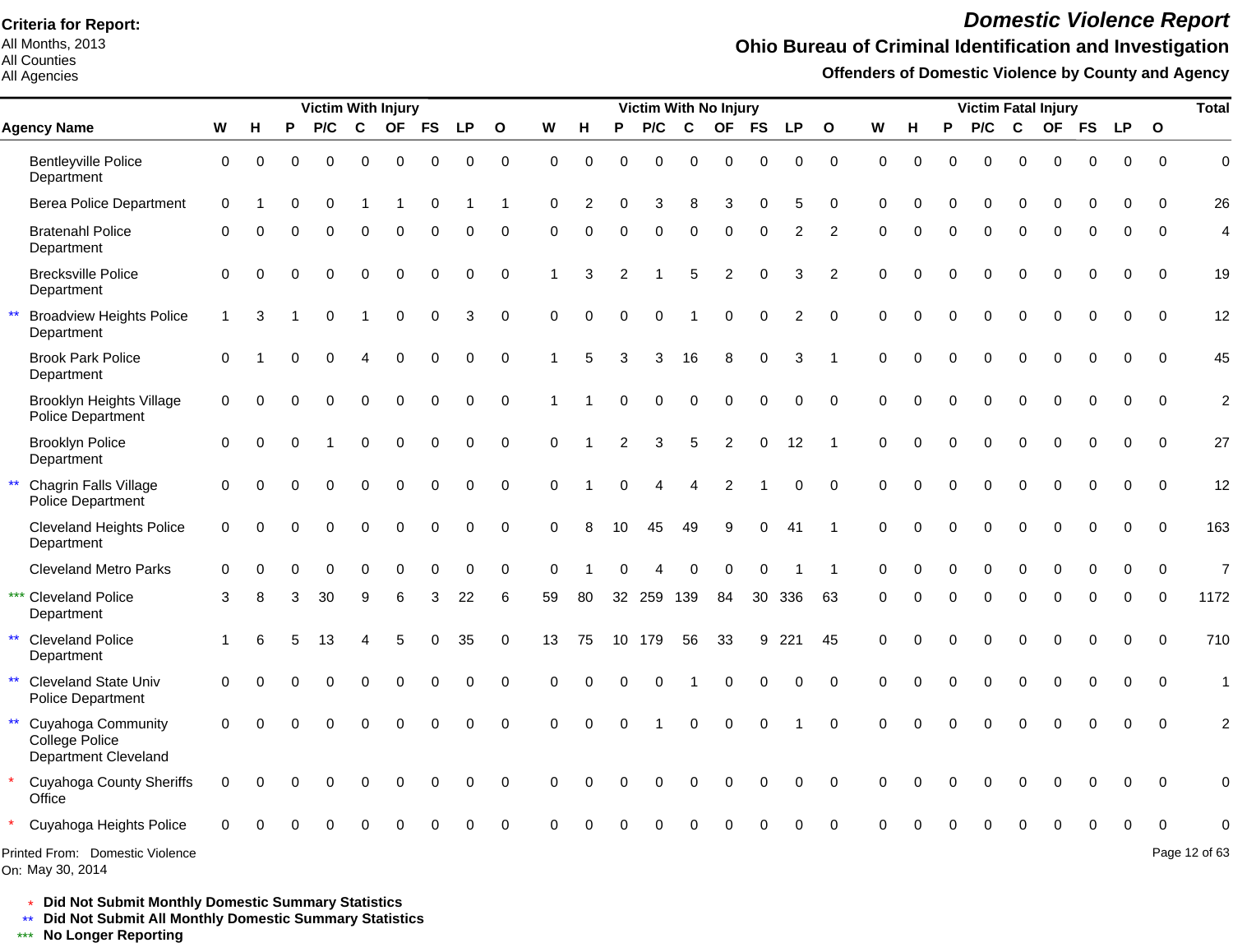All Months, 2013 All Counties

All Agencies

# *Domestic Violence Report*

## **Ohio Bureau of Criminal Identification and Investigation**

**Offenders of Domestic Violence by County and Agency**

|              |                                                                        |                |          |          | <b>Victim With Injury</b> |                |             |             |             |                |          |                |          | <b>Victim With No Injury</b> |              |             |             |                |             |          |          |          | <b>Victim Fatal Injury</b> |                  |             |             |             |              | <b>Total</b>        |
|--------------|------------------------------------------------------------------------|----------------|----------|----------|---------------------------|----------------|-------------|-------------|-------------|----------------|----------|----------------|----------|------------------------------|--------------|-------------|-------------|----------------|-------------|----------|----------|----------|----------------------------|------------------|-------------|-------------|-------------|--------------|---------------------|
|              | <b>Agency Name</b>                                                     | W              | Н        | P        | P/C                       | $\mathbf{C}$   | <b>OF</b>   | <b>FS</b>   | <b>LP</b>   | $\Omega$       | W        | н              | P        | P/C                          | $\mathbf{C}$ | <b>OF</b>   | <b>FS</b>   | <b>LP</b>      | $\Omega$    | W        | н        | P        | P/C                        | $\mathbf{C}$     | <b>OF</b>   | <b>FS</b>   | <b>LP</b>   | $\mathbf{o}$ |                     |
|              | Department                                                             |                |          |          |                           |                |             |             |             |                |          |                |          |                              |              |             |             |                |             |          |          |          |                            |                  |             |             |             |              |                     |
|              | Cuyahoga Metropolitan<br><b>Housing Authority Police</b><br>Department | 0              |          |          | 8                         | 3              | 3           | O           | 2           |                | Δ        | $\overline{2}$ | 19       | 73                           | 33           | 23          |             | 8              | 12          | $\Omega$ |          |          | O                          | C                |             | 0           | $\Omega$    | $\Omega$     | 194                 |
|              | <b>East Cleveland Police</b><br>Department                             | $\Omega$       | $\Omega$ |          |                           |                |             |             | $\Omega$    | $\Omega$       | $\Omega$ | $\Omega$       |          | O                            | ∩            | O           |             | 0              | $\Omega$    | $\Omega$ | $\Omega$ | O        | $\Omega$                   | $\Omega$         | $\Omega$    | $\Omega$    | $\Omega$    | $\Omega$     | 0                   |
|              | <b>Euclid Police Department</b>                                        | $\overline{2}$ | 6        |          |                           |                | 10          |             |             |                | 17       | 44             | 19       | 83                           | 50           | 44          |             | 22             | 34          | $\Omega$ |          |          | $\Omega$                   | $\Omega$         | O           | O           | $\Omega$    | $\Omega$     | 352                 |
|              | <b>Fairview Park Police</b><br>Department                              | 0              |          | O        | $\Omega$                  |                | 0           | 0           | 2           | 0              | $\Omega$ | $\Omega$       | $\Omega$ | 2                            | 6            | 2           | 0           | 6              | $\Omega$    | $\Omega$ | O        | $\Omega$ | 0                          | $\Omega$         | 0           | $\Omega$    | $\Omega$    | $\Omega$     | 19                  |
|              | <b>Garfield Heights Police</b><br>Dept.                                | 3              | 6        |          |                           | 3              | 8           | 0           | 9           | $\mathbf 0$    | 9        | 17             | я        | 45                           | 40           | 20          |             | 39             | 4           | $\Omega$ |          | O        | 0                          | $\Omega$         | $\Omega$    | 0           | $\Omega$    | $\mathbf 0$  | 219                 |
|              | Gates Mills Village Police<br>Department                               | $\mathbf 0$    | $\Omega$ | O        | $\Omega$                  | $\Omega$       | $\Omega$    | $\Omega$    | $\Omega$    | $\mathbf 0$    | $\Omega$ | $\Omega$       | $\Omega$ | $\Omega$                     |              | 2           | $\Omega$    | 0              | $\Omega$    | $\Omega$ | $\Omega$ | $\Omega$ | $\Omega$                   | $\Omega$         | $\Omega$    | $\Omega$    | $\Omega$    | $\Omega$     | 3                   |
|              | <b>Glenwillow Police</b><br>Department                                 | $\Omega$       | $\Omega$ | 0        | $\Omega$                  | $\Omega$       | $\Omega$    | $\Omega$    | $\Omega$    | $\Omega$       | $\Omega$ | $\overline{2}$ | $\Omega$ | $\Omega$                     | 1            | $\Omega$    | $\Omega$    |                | $\Omega$    | $\Omega$ | $\Omega$ | $\Omega$ | $\Omega$                   | $\Omega$         | $\Omega$    | $\Omega$    | $\Omega$    | $\Omega$     | 4                   |
|              | <b>Greater Cleveland</b><br><b>Regional Transit Authority</b>          | $\Omega$       | $\Omega$ | 0        | $\Omega$                  | $\Omega$       | $\Omega$    | $\Omega$    | $\Omega$    | $\Omega$       | $\Omega$ | $\Omega$       | $\Omega$ | 3                            | $\Omega$     | $\Omega$    | $\Omega$    |                |             | $\Omega$ | $\Omega$ | $\Omega$ | $\Omega$                   | $\Omega$         | $\Omega$    | $\Omega$    | $\Omega$    | $\Omega$     | 5                   |
|              | <b>Highland Heights Police</b><br>Department                           | $\Omega$       |          |          | $\Omega$                  | $\Omega$       |             | $\Omega$    |             | 0              | 1        | $\Omega$       | $\Omega$ | $\Omega$                     |              | $\Omega$    | $\Omega$    | 0              | $\Omega$    | $\Omega$ | $\Omega$ | $\Omega$ | $\Omega$                   | $\boldsymbol{0}$ | $\Omega$    | $\Omega$    | $\Omega$    | $\Omega$     | $6\phantom{1}6$     |
| $\star\star$ | <b>Highland Hills Police</b><br>Department                             | $\mathbf 0$    | $\Omega$ |          | $\Omega$                  | 0              | $\mathbf 0$ | $\mathbf 0$ | $\mathbf 0$ | $\mathbf 0$    | $\Omega$ | $\Omega$       | $\Omega$ | 0                            | $\pmb{0}$    | $\mathbf 0$ | $\mathbf 0$ |                | $\Omega$    | $\Omega$ | $\Omega$ | 0        | 0                          | $\boldsymbol{0}$ | $\mathbf 0$ | $\mathbf 0$ | $\mathbf 0$ | $\mathbf{0}$ | $\mathbf{1}$        |
|              | <b>Hunting Valley Police</b><br>Department                             | $\mathbf 0$    | $\Omega$ | $\Omega$ | $\Omega$                  | $\Omega$       | $\Omega$    | $\mathbf 0$ | $\mathbf 0$ | $\mathbf 0$    | $\Omega$ | $\Omega$       | $\Omega$ | $\Omega$                     | $\Omega$     | $\mathbf 0$ | $\Omega$    | 0              | $\Omega$    | $\Omega$ | $\Omega$ | $\Omega$ | $\Omega$                   | $\Omega$         | $\Omega$    | $\Omega$    | $\Omega$    | $\Omega$     | $\mathbf 0$         |
|              | Independence Police<br>Department                                      | $\mathbf 0$    | $\Omega$ | 0        | $\Omega$                  | 0              | $\mathbf 0$ | 0           | 0           | $\overline{0}$ | 0        | 2              |          | -1                           | 1            | 2           | $\mathbf 0$ | -1             | $\mathbf 0$ | 0        | $\Omega$ | $\Omega$ | $\Omega$                   | $\mathbf 0$      | $\mathbf 0$ | 0           | 0           | 0            | 8                   |
|              | Lakewood Police<br>Department                                          |                | $\Omega$ | 0        | 3                         |                | 2           | $\mathbf 0$ | 5           | $\mathbf 0$    | 3        | 23             | 9        | 16                           | 11           | 17          |             | 27             | 2           | $\Omega$ | $\Omega$ | 0        | $\Omega$                   | $\Omega$         | $\Omega$    | $\mathbf 0$ | $\mathbf 0$ | $\mathbf 0$  | 121                 |
| $\star\star$ | Linndale Village Police<br>Department                                  | 0              | $\Omega$ |          | $\Omega$                  | 0              | $\mathbf 0$ | 0           | $\mathbf 0$ | $\mathbf 0$    | $\Omega$ | $\Omega$       | 0        |                              | 0            | 2           | $\Omega$    | 0              | -1          | $\Omega$ | 0        | 0        | $\Omega$                   | $\pmb{0}$        | 0           | $\mathbf 0$ | $\mathbf 0$ | $\Omega$     | 4                   |
|              | <b>Lyndhurst Police</b><br>Department                                  | $\Omega$       | $\Omega$ | 0        | $\Omega$                  | $\overline{2}$ | $\mathbf 0$ | $\Omega$    |             | $\mathbf 0$    | 2        | 6              | 2        |                              | 5            | $\Omega$    | $\Omega$    | $\overline{2}$ | $\Omega$    | $\Omega$ |          | $\Omega$ | 0                          | $\mathbf 0$      | $\Omega$    | $\Omega$    | $\Omega$    | $\Omega$     | 21                  |
|              | Maple Heights Police<br>Department                                     | 4              | 10       |          | 12                        | 5              | 25          | O           | 9           | $\Omega$       | 7        | 28             | 19       | 81                           | 53           | 89          | 3           | 27             | $\Omega$    | $\Omega$ |          |          |                            |                  |             |             | ∩           |              | 375                 |
|              | $Dsub$ $Lsub$ $Lsub$ $Lsub$ $Lsub$ $Lsub$ $Lsub$ $Lsub$ $Lsub$         |                |          |          |                           |                |             |             |             |                |          |                |          |                              |              |             |             |                |             |          |          |          |                            |                  |             |             |             |              | DoseA2 <sub>0</sub> |

Printed From: Domestic Violence

On: May 30, 2014

Page 13 of 63

\* **Did Not Submit Monthly Domestic Summary Statistics**

**Did Not Submit All Monthly Domestic Summary Statistics**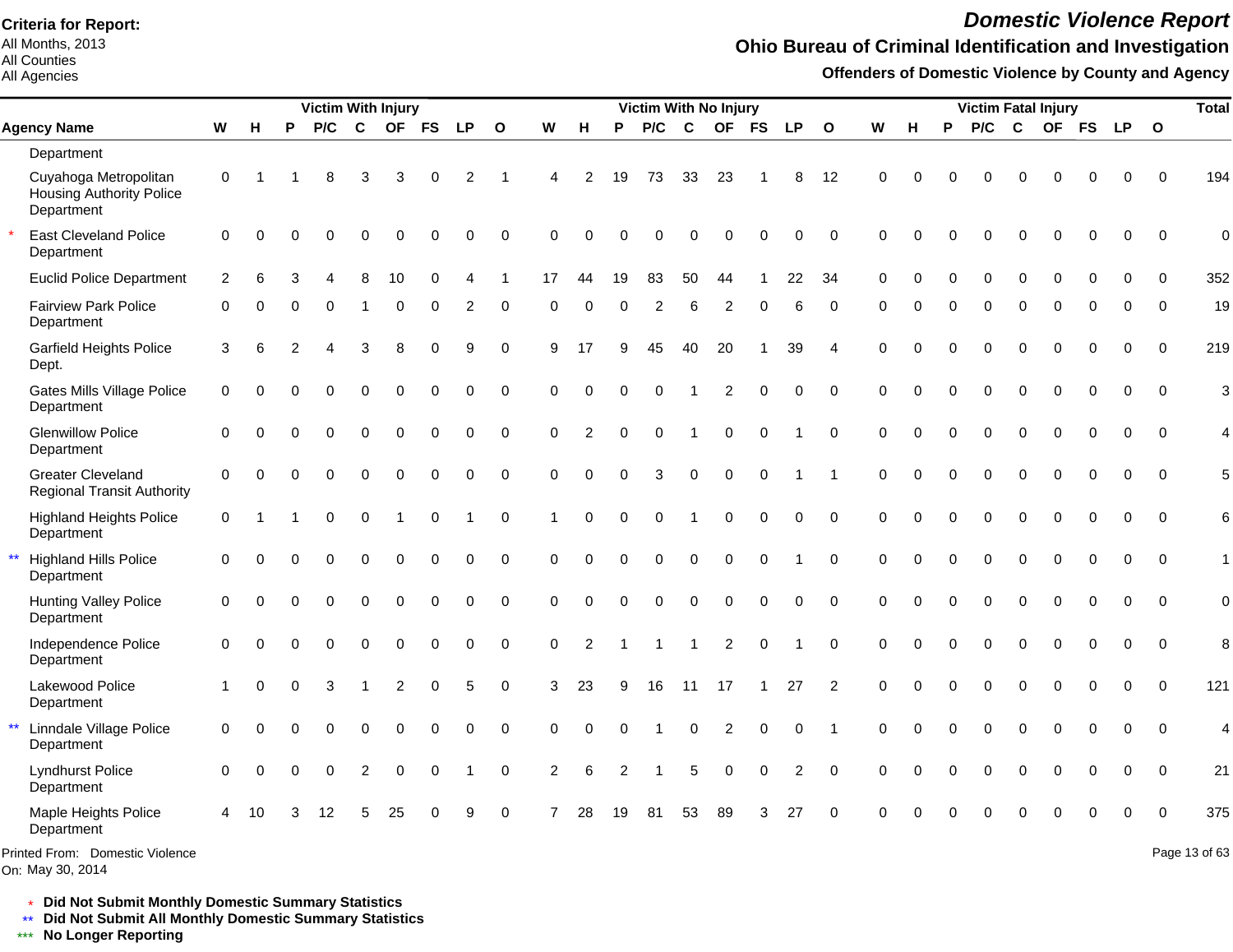All Months, 2013 All Counties

#### All Agencies

# *Domestic Violence Report*

### **Ohio Bureau of Criminal Identification and Investigation**

**Offenders of Domestic Violence by County and Agency**

|                                                              |              |          |          | <b>Victim With Injury</b> |             |                |             |           |              |          |             |                | Victim With No Injury |                |                |                |                |              |          |          |          |          |                  | <b>Victim Fatal Injury</b> |              |             |              | <b>Total</b>   |
|--------------------------------------------------------------|--------------|----------|----------|---------------------------|-------------|----------------|-------------|-----------|--------------|----------|-------------|----------------|-----------------------|----------------|----------------|----------------|----------------|--------------|----------|----------|----------|----------|------------------|----------------------------|--------------|-------------|--------------|----------------|
| <b>Agency Name</b>                                           | W            | н        | P        | P/C                       | C           | <b>OF</b>      | <b>FS</b>   | <b>LP</b> | $\mathbf{o}$ | W        | H           | P              | P/C                   | $\mathbf c$    | <b>OF</b>      | <b>FS</b>      | <b>LP</b>      | $\mathbf{o}$ | W        | н        | P        | P/C      | C                | <b>OF</b>                  | <b>FS</b>    | <b>LP</b>   | $\mathbf{o}$ |                |
| $\star\star$<br><b>Mayfield Heights Police</b><br>Department | 0            | 0        | $\Omega$ | $\Omega$                  | $\Omega$    | 0              | 0           | 0         | $\mathbf 0$  | 1        | -1          | $\Omega$       |                       | 0              | -1             | 0              | -1             | $\mathbf 1$  | $\Omega$ | $\Omega$ | $\Omega$ | $\Omega$ | $\mathbf 0$      | 0                          | $\mathbf{0}$ | 0           | $\Omega$     | 6              |
| Mayfield Village Police<br>Department                        | $\mathbf 0$  | $\Omega$ |          | ∩                         | 0           | $\Omega$       | 0           | 0         | 0            | $\Omega$ | 0           | 2              | 0                     |                |                | 0              | $\Omega$       | $\Omega$     | 0        | ∩        |          | 0        | $\Omega$         | 0                          | 0            | 0           | 0            | $\overline{4}$ |
| $\star\star$<br>Middleburg Heights Police<br>Department      | $\mathbf{1}$ |          | $\Omega$ | $\Omega$                  | $\Omega$    |                | $\mathbf 0$ |           | $\mathbf 0$  | 12       | 18          | 24             | 31                    | 23             | 21             | $\overline{2}$ | 46             | 6            | $\Omega$ | O        | $\Omega$ | $\Omega$ | $\Omega$         | $\Omega$                   | $\mathbf 0$  | 0           | $\mathbf 0$  | 187            |
| $\star\star$<br>Moreland Hills Police<br>Department          | $\Omega$     | $\Omega$ | O        | $\Omega$                  | $\Omega$    | $\Omega$       | 0           | $\Omega$  | 0            | $\Omega$ | $\Omega$    | $\Omega$       | $\Omega$              | $\Omega$       | $\Omega$       | $\Omega$       | 0              | $\Omega$     | $\Omega$ | $\Omega$ | $\Omega$ | $\Omega$ | $\Omega$         | $\Omega$                   | $\Omega$     | $\Omega$    | $\Omega$     | $\mathbf 0$    |
| Newburgh Heights Police<br>Department                        | 0            | $\Omega$ |          |                           | Δ           | $\overline{c}$ | 0           | 3         | $\mathbf 0$  | 2        | $\mathbf 0$ | $\mathfrak{p}$ |                       | $\mathbf 0$    | $\mathbf 0$    | $\mathbf 0$    | $\overline{7}$ | $\mathbf 0$  | $\Omega$ | $\Omega$ | $\Omega$ | 0        | $\mathbf 0$      | 0                          | $\pmb{0}$    | 0           | $\mathbf 0$  | 23             |
| $\star\star$<br>North Olmsted Police<br>Department           | 0            | $\Omega$ | $\Omega$ | $\Omega$                  | 0           | $\mathbf 0$    | 0           | 0         | $\mathbf 0$  | Δ        |             | $\Omega$       | 0                     | 18             | $\overline{7}$ | 0              | 16             | 3            | $\Omega$ | $\Omega$ | $\Omega$ | 0        | $\boldsymbol{0}$ | 0                          | 0            | 0           | $\mathbf 0$  | 52             |
| $\star\star$<br>North Randall Police<br>Department           | 0            | $\Omega$ | $\Omega$ | $\Omega$                  | $\mathbf 0$ | $\mathbf 0$    | 0           | $\pmb{0}$ | $\mathbf 0$  | 0        | $\Omega$    | $\Omega$       | $\overline{2}$        | $\mathbf 0$    | $\mathbf 0$    | $\Omega$       | $\overline{c}$ | $\mathbf 0$  | $\Omega$ | $\Omega$ | $\Omega$ | 0        | $\boldsymbol{0}$ | 0                          | $\mathbf 0$  | $\mathbf 0$ | $\mathbf 0$  | 4              |
| North Royalton Police<br>Department                          | 1            | $\Omega$ |          | 2                         | 1           | 3              | 0           |           | $\mathbf 0$  |          | 6           | $\overline{2}$ | 8                     | 11             | 3              |                | 4              | $\Omega$     | $\Omega$ | O        | $\Omega$ | $\Omega$ | $\mathbf 0$      | 0                          | $\Omega$     | $\Omega$    | $\Omega$     | 45             |
| $\star\star$<br>Notre Dame College<br>Police Department      | 0            | ∩        |          | ∩                         | 0           | $\Omega$       | 0           | $\Omega$  | $\mathbf 0$  | $\Omega$ | $\Omega$    | $\Omega$       | $\Omega$              | $\Omega$       | $\Omega$       | $\Omega$       | $\Omega$       | $\Omega$     | $\Omega$ | O        | $\Omega$ | $\Omega$ | $\Omega$         | $\Omega$                   | $\Omega$     | $\Omega$    | $\Omega$     | $\overline{0}$ |
| Oakwood Village Police<br>Department                         | $\mathbf 0$  |          | $\Omega$ | $\Omega$                  | $\Omega$    | $\Omega$       | $\Omega$    | $\Omega$  | $\Omega$     | $\Omega$ | 2           | 3              | $\Omega$              | $\overline{7}$ | 3              | $\Omega$       | 2              | -1           | $\Omega$ | $\Omega$ | $\Omega$ | $\Omega$ | $\Omega$         | $\Omega$                   | $\Omega$     | $\Omega$    | $\Omega$     | 19             |
| <b>Olmsted Falls Police</b><br>Department                    | 2            |          | O        |                           | $\Omega$    |                | $\Omega$    | 3         | $\mathbf 0$  | 8        | Δ           | $\Omega$       | 4                     | 8              |                | $\Omega$       |                | -1           | $\Omega$ | ∩        | $\Omega$ | $\Omega$ | $\Omega$         | $\Omega$                   | $\Omega$     | $\Omega$    | $\Omega$     | 47             |
| Olmsted Twp. Police<br>Department                            | $\Omega$     | $\Omega$ |          | $\Omega$                  |             | $\Omega$       | $\Omega$    | $\Omega$  | 0            | $\Omega$ |             |                | $\overline{2}$        | $\overline{2}$ | 2              | $\Omega$       | 6              | $\Omega$     | $\Omega$ |          | $\Omega$ | $\Omega$ | $\Omega$         | $\Omega$                   | $\Omega$     | $\Omega$    | $\Omega$     | 15             |
| Orange Village Police<br>Department                          | $\mathbf 0$  | $\Omega$ |          | $\Omega$                  | 0           | $\pmb{0}$      | 0           | 0         | $\mathbf 0$  |          | $\Omega$    |                | $\mathbf 0$           | $\mathbf 0$    | $\mathbf 0$    | 0              | 2              | $\mathbf 0$  | $\Omega$ | $\Omega$ | $\Omega$ | 0        | $\mathbf 0$      | 0                          | 0            | $\mathbf 0$ | $\mathbf 0$  | 4              |
| Parma Heights Police<br>Department                           | 0            | $\Omega$ | $\Omega$ | $\Omega$                  |             |                | 0           | 6         | $\mathbf 0$  | 3        | 10          | 3              | 8                     | 7              | 9              |                | 5              | -1           | $\Omega$ | $\Omega$ | $\Omega$ | 0        | $\mathbf 0$      | 0                          | $\mathbf 0$  | $\mathbf 0$ | $\mathbf 0$  | 55             |
| Parma Police Department                                      | $\mathbf 0$  |          |          |                           |             |                | 0           | 3         | 0            | 3        | 26          | 13             | 22                    | 21             | 19             | 2              | 16             | 10           | 0        | 0        | $\Omega$ | 0        | $\mathbf 0$      | 0                          | $\Omega$     | $\Omega$    | $\Omega$     | 143            |
| Pepper Pike Police<br>Department                             | $\Omega$     | $\Omega$ | O        | 0                         | $\mathbf 0$ | 0              | 0           | 0         | $\mathbf 0$  | $\Omega$ | 5           | $\Omega$       | $\mathbf 0$           | $\mathbf 0$    |                | 0              |                | $\Omega$     | 0        |          | $\Omega$ | 0        | $\mathbf 0$      | 0                          | 0            | 0           | $\Omega$     | $\overline{7}$ |
| <b>Richmond Heights Police</b>                               |              |          |          |                           |             |                |             | 3         | $\mathbf 0$  |          |             |                | 16                    | 6              |                |                | 11             | $\Omega$     | $\Omega$ |          |          | ი        | 0                | O                          | 0            | 0           | $\Omega$     | 62             |
| Printed From: Domestic Violence                              |              |          |          |                           |             |                |             |           |              |          |             |                |                       |                |                |                |                |              |          |          |          |          |                  |                            |              |             |              | Page 14 of 63  |

\* **Did Not Submit Monthly Domestic Summary Statistics**

**Did Not Submit All Monthly Domestic Summary Statistics**

<u>\*\*</u> Did Not Submit All M∗<br><mark>\*\*\*</mark> No Longer Reporting

On: May 30, 2014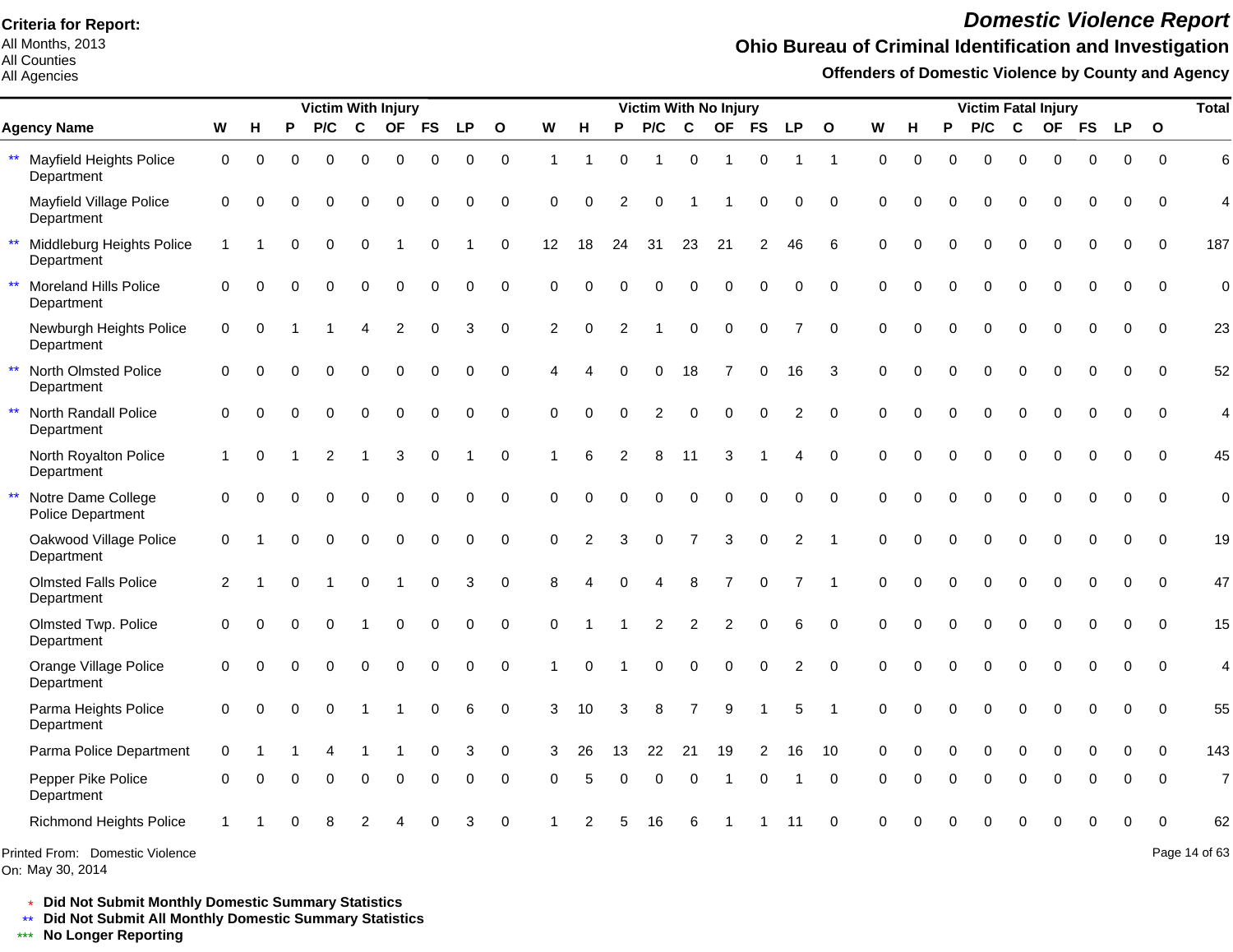All Months, 2013 All Counties

#### All Agencies

# *Domestic Violence Report*

### **Ohio Bureau of Criminal Identification and Investigation**

**Offenders of Domestic Violence by County and Agency**

|                                                     |                |             |          | <b>Victim With Injury</b> |          |             |             |             |                |             |          |                |                         |                | Victim With No Injury |           |                |              |          |          |          |          |              | <b>Victim Fatal Injury</b> |             |             |                | <b>Total</b>   |
|-----------------------------------------------------|----------------|-------------|----------|---------------------------|----------|-------------|-------------|-------------|----------------|-------------|----------|----------------|-------------------------|----------------|-----------------------|-----------|----------------|--------------|----------|----------|----------|----------|--------------|----------------------------|-------------|-------------|----------------|----------------|
| <b>Agency Name</b>                                  | W              | H           | P        | P/C                       | C        | <b>OF</b>   | <b>FS</b>   | <b>LP</b>   | $\mathbf{o}$   | W           | н        | P              | P/C                     | C              | <b>OF</b>             | <b>FS</b> | <b>LP</b>      | $\mathbf{o}$ | W        | н        | P        | P/C      | $\mathbf{C}$ | <b>OF</b>                  | <b>FS</b>   | <b>LP</b>   | $\mathbf 0$    |                |
| Department                                          |                |             |          |                           |          |             |             |             |                |             |          |                |                         |                |                       |           |                |              |          |          |          |          |              |                            |             |             |                |                |
| Rocky River Police<br>Department                    | 0              | $\mathbf 0$ |          | 0                         |          | $\mathbf 0$ | 0           |             | $\mathbf 0$    |             | 6        | 3              |                         | $\overline{c}$ |                       | 0         | 10             | Δ            | $\Omega$ |          |          | 0        | $\Omega$     | 0                          | $\mathbf 0$ | $\mathbf 0$ | $\mathbf 0$    | 34             |
| Seven Hills Police<br>$\star\star$<br>Department    | $\mathbf 0$    | $\mathbf 0$ | $\Omega$ | $\mathbf 0$               | 0        | $\mathbf 0$ | 0           | $\mathbf 0$ | $\mathbf 0$    | $\mathbf 0$ | $\Omega$ | $\overline{2}$ | 0                       |                | $\Omega$              |           | $\overline{c}$ | $\Omega$     | $\Omega$ |          |          | 0        | $\Omega$     | 0                          | $\mathbf 0$ | 0           | $\mathbf 0$    | 8              |
| Shaker Heights Police<br>Department                 | $\mathbf{1}$   |             | 0        |                           | 4        |             | 0           |             | 0              |             | 3        | $\overline{2}$ | 3                       | 9              | 4                     | $\Omega$  | 5              | $\Omega$     | $\Omega$ |          |          | 0        | $\Omega$     | $\Omega$                   | 0           | 0           | $\Omega$       | 36             |
| Solon Police Department                             | $\mathbf 0$    | $\Omega$    |          |                           |          | $\bigcap$   | O           | 0           |                | 2           | 12       |                | ი                       |                |                       |           |                |              | $\Omega$ |          |          | O        | $\Omega$     | O                          |             | O           | $\mathbf 0$    | 36             |
| South Euclid Police<br>Department                   | $\Omega$       |             | 0        |                           |          | -1          | 0           | 0           | 0              | 3           | 18       | 10             | 15                      | 27             | 8                     | -1        | 15             | 2            | $\Omega$ | O        | $\Omega$ | 0        | $\Omega$     | 0                          | $\Omega$    | $\Omega$    | $\Omega$       | 103            |
| Strongsville Police<br>Department                   | 0              | $\Omega$    | $\Omega$ | 0                         | 0        |             | 0           | $\mathbf 0$ | $\mathbf 0$    |             | 9        |                |                         | 15             | 14                    |           | 3              | -1           | $\Omega$ | 0        |          | 0        | $\Omega$     | $\Omega$                   | $\mathbf 0$ | $\mathbf 0$ | $\overline{0}$ | 52             |
| *** University Circle Police<br>Department          | $\mathbf 0$    | $\Omega$    | 0        | 0                         | 0        | $\mathbf 0$ | $\mathbf 0$ | $\mathbf 0$ | $\pmb{0}$      | $\Omega$    | $\Omega$ |                | $\overline{2}$          | $\Omega$       | $\Omega$              | $\Omega$  | 0              | 1            | $\Omega$ | 0        | $\Omega$ | 0        | $\mathbf 0$  | 0                          | $\mathbf 0$ | $\mathbf 0$ | $\mathbf 0$    | $\overline{4}$ |
| ** University Circle Police<br>Department           | $\mathbf 0$    | $\Omega$    | 0        | $\overline{2}$            | 0        | $\mathbf 0$ | $\mathbf 0$ | $\mathbf 0$ | $\pmb{0}$      | $\Omega$    | $\Omega$ |                | 9                       | 0              | 0                     | $\Omega$  |                | $\mathbf 0$  | $\Omega$ | $\Omega$ | $\Omega$ | 0        | $\Omega$     | 0                          | 0           | $\mathbf 0$ | $\mathbf 0$    | 13             |
| ** University Heights Police<br>Department          | $\mathbf 0$    | $\Omega$    | $\Omega$ | $\Omega$                  | 0        | $\mathbf 0$ | 0           | 0           | $\mathbf 0$    |             | 3        | 2              | 0                       | 0              | $\overline{c}$        | 0         |                | $\mathbf 0$  | 0        | $\Omega$ | $\Omega$ | 0        | $\mathbf 0$  | 0                          | 0           | 0           | $\mathbf 0$    | 9              |
| ** Valley View Police<br>Department                 | $\mathbf 0$    | $\Omega$    | $\Omega$ | $\mathbf 0$               | 0        | $\mathbf 0$ | 0           | 0           | $\overline{1}$ | $\mathbf 0$ | $\Omega$ |                | 2                       | $\overline{2}$ | 0                     | $\Omega$  | 0              | $\mathbf 0$  | $\Omega$ | $\Omega$ | $\Omega$ | 0        | $\mathbf 0$  | 0                          | $\mathbf 0$ | $\mathbf 0$ | $\mathbf 0$    | 6              |
| <b>Walton Hills Police</b><br>Department            | $\mathbf 0$    | $\Omega$    |          | $\Omega$                  | 0        | $\Omega$    | $\mathbf 0$ | $\mathbf 0$ | $\mathbf 0$    | $\Omega$    | $\Omega$ | $\Omega$       | 0                       |                | 0                     | $\Omega$  | 0              | $\Omega$     | $\Omega$ |          |          | $\Omega$ | $\Omega$     | $\Omega$                   | $\Omega$    | $\mathbf 0$ | $\Omega$       | 5              |
| Warrensville Heights<br>Police Department           | 0              | $\Omega$    | O        | 0                         | $\Omega$ | $\Omega$    | $\Omega$    | $\Omega$    | $\Omega$       | $\Omega$    | $\Omega$ | $\Omega$       | $\Omega$                | $\Omega$       | $\Omega$              | $\Omega$  | 0              | $\Omega$     | $\Omega$ | O        | $\Omega$ | $\Omega$ | $\Omega$     | $\Omega$                   | $\Omega$    | $\Omega$    | $\Omega$       | $\overline{0}$ |
| <b>Westlake Police</b><br>Department                | $\overline{c}$ |             | O        | $\Omega$                  |          |             | 0           | $\mathbf 0$ | $\mathbf 0$    |             |          |                | 0                       | 11             | 2                     | $\Omega$  | 7              | $\Omega$     | $\Omega$ | $\Omega$ | $\Omega$ | $\Omega$ | $\mathbf 0$  | 0                          | $\Omega$    | $\Omega$    | $\Omega$       | 34             |
| Woodmere Police<br>Department                       | $\mathbf 0$    | $\Omega$    | $\Omega$ | $\Omega$                  | $\Omega$ | $\Omega$    | O           | $\Omega$    | $\mathbf 0$    | $\Omega$    | $\Omega$ | ∩              | 0                       |                | 0                     | $\Omega$  | 0              | $\Omega$     | $\Omega$ |          | $\Omega$ | 0        | $\Omega$     | 0                          | $\Omega$    | 0           | $\overline{0}$ | $\overline{0}$ |
| Cuyahoga County Totals                              | 24             | 52          | 25       | 96                        | 60       | 78          | 3           | 117         | 12             |             |          |                | 172 460 239 960 701 463 |                |                       | 59        | 950 209        |              | $\Omega$ |          | $\Omega$ |          | $\Omega$     |                            |             | $\Omega$    | $\Omega$       | 4680           |
| <b>Darke</b>                                        |                |             |          |                           |          |             |             |             |                |             |          |                |                         |                |                       |           |                |              |          |          |          |          |              |                            |             |             |                |                |
| ** Ansonia Police<br>Department                     | $\Omega$       |             |          |                           |          |             |             |             | $\Omega$       | U           |          |                |                         |                |                       |           |                | $\Omega$     |          |          |          |          |              |                            |             | $\Omega$    | $\Omega$       |                |
| Printed From: Domestic Violence<br>On: May 30, 2014 |                |             |          |                           |          |             |             |             |                |             |          |                |                         |                |                       |           |                |              |          |          |          |          |              |                            |             |             |                | Page 15 of 63  |

\* **Did Not Submit Monthly Domestic Summary Statistics**

**Did Not Submit All Monthly Domestic Summary Statistics**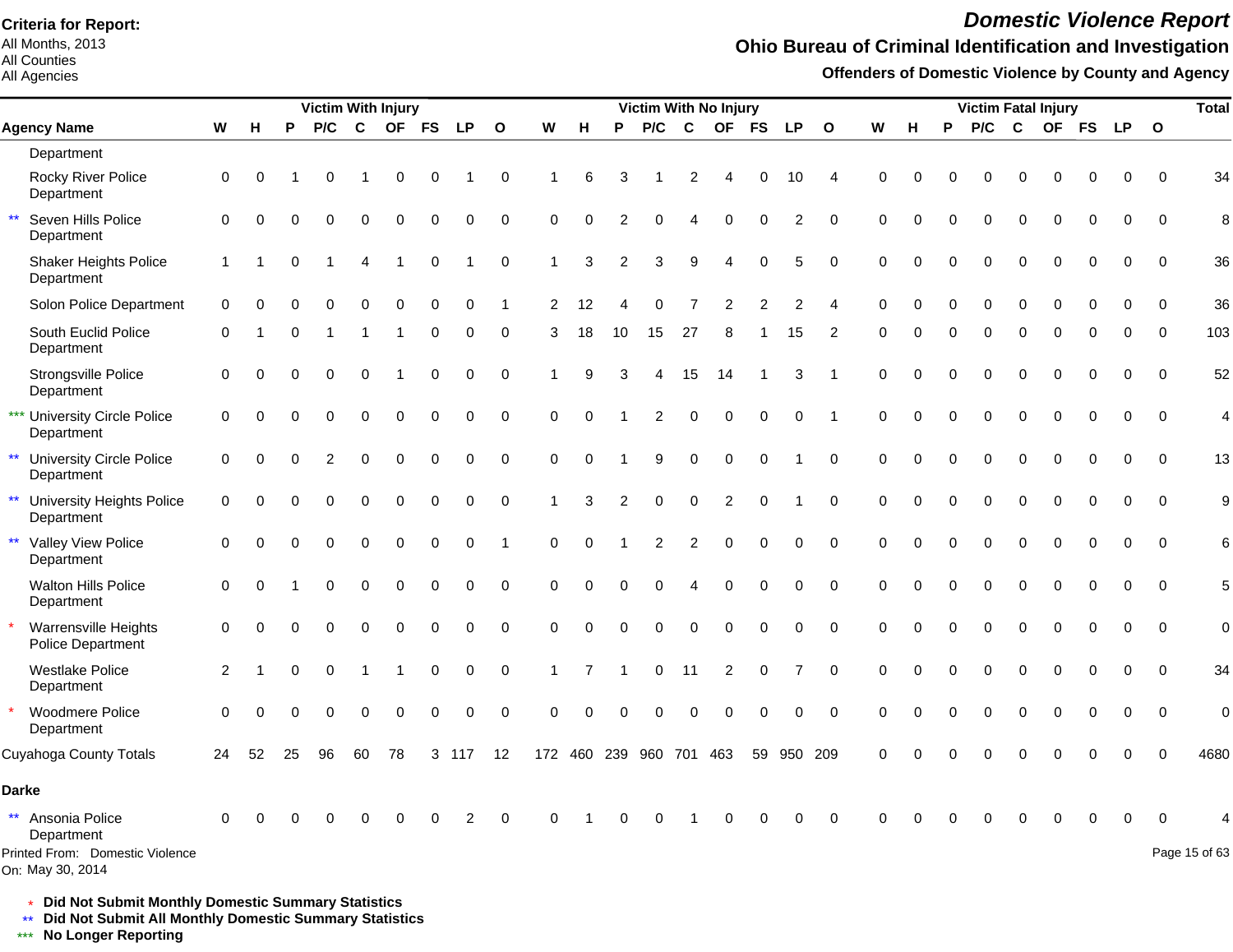All Months, 2013 All Counties

#### All Agencies

# *Domestic Violence Report*

### **Ohio Bureau of Criminal Identification and Investigation**

**Offenders of Domestic Violence by County and Agency**

|                                                     |              |          |                | <b>Victim With Injury</b> |             |                |             |                |              |                |          |                | <b>Victim With No Injury</b> |                        |                |             |             |              |             |             |          | <b>Victim Fatal Injury</b> |             |             |             |           |              | <b>Total</b>  |
|-----------------------------------------------------|--------------|----------|----------------|---------------------------|-------------|----------------|-------------|----------------|--------------|----------------|----------|----------------|------------------------------|------------------------|----------------|-------------|-------------|--------------|-------------|-------------|----------|----------------------------|-------------|-------------|-------------|-----------|--------------|---------------|
| <b>Agency Name</b>                                  | W            | н        | P              | P/C                       | C           | <b>OF</b>      | <b>FS</b>   | <b>LP</b>      | $\mathbf{o}$ | W              | н        | P              | P/C                          | C                      | <b>OF</b>      | <b>FS</b>   | <b>LP</b>   | $\mathbf{o}$ | W           | н           | P        | P/C                        | C           | <b>OF</b>   | <b>FS</b>   | <b>LP</b> | $\mathbf{o}$ |               |
| Arcanum Police<br>Department                        | $\mathbf 0$  | 0        | $\Omega$       | 0                         | 0           | 0              | 0           | 0              | $\mathbf 0$  | $\overline{1}$ | 1        | $\Omega$       | $\mathbf 0$                  | 3                      | 8              |             | 4           | $\mathbf 0$  | $\mathbf 0$ | $\mathbf 0$ | $\Omega$ | 0                          | $\Omega$    | $\Omega$    | 0           | 0         | $\Omega$     | 18            |
| Darke County Sheriffs<br>Office                     | $\mathbf{1}$ |          | 2              | $\Omega$                  |             | $\overline{2}$ | $\mathbf 0$ | 8              |              | 27             | 48       | 30             | 2                            | 37                     | 16             | $\mathbf 0$ | 31          | 57           | $\mathbf 0$ | $\Omega$    | $\Omega$ | $\Omega$                   | $\Omega$    | $\Omega$    | $\mathbf 0$ | $\Omega$  | $\Omega$     | 264           |
| <b>Greenville Police</b><br>Department              | 1            |          | $\Omega$       | 0                         | $\pmb{0}$   | $\mathbf 0$    | $\mathbf 0$ |                | $\mathbf 0$  | 0              |          | $\overline{2}$ | 4                            | $\boldsymbol{\Lambda}$ | -1             |             | 10          |              | $\mathbf 0$ | $\Omega$    | 0        | $\mathbf 0$                | $\mathbf 0$ | $\mathbf 0$ | $\mathbf 0$ | 0         | 0            | 27            |
| New Madison Police<br>Department                    | $\Omega$     | 0        | $\Omega$       |                           | $\mathbf 0$ | $\Omega$       | $\mathbf 0$ | 0              | $\mathbf 0$  | $\Omega$       | $\Omega$ | $\Omega$       | $\Omega$                     | $\Omega$               | $\Omega$       | $\mathbf 0$ | $\mathbf 0$ | $\Omega$     | $\Omega$    | $\Omega$    | 0        | $\Omega$                   | $\Omega$    | $\Omega$    | $\mathbf 0$ | $\Omega$  | $\Omega$     | $\mathbf{1}$  |
| Union City Police<br>Department                     | 1            |          | 0              | 0                         | $\pmb{0}$   | 0              | 0           | 0              | $\mathbf 0$  | 0              |          |                | $\overline{c}$               | 2                      | $\overline{2}$ |             |             | $\mathbf 0$  | $\mathbf 0$ | $\Omega$    | 0        | 0                          | $\mathbf 0$ | $\Omega$    | $\mathbf 0$ | 0         | $\mathbf 0$  | 12            |
| Versailles Police<br>Department                     | $\Omega$     | 0        | $\Omega$       | 0                         | $\mathbf 0$ | 0              | $\pmb{0}$   | 1              | $\mathbf 0$  | $\mathbf{1}$   | 1        |                | 1                            | $\mathbf 0$            | $\mathbf 0$    | $\mathbf 0$ | $\mathbf 0$ | $\mathbf 0$  | $\Omega$    | $\Omega$    | 0        | $\Omega$                   | $\Omega$    | $\Omega$    | $\mathbf 0$ | 0         | $\Omega$     | 5             |
| Darke County Totals                                 | 3            | 3        | $\overline{c}$ |                           |             | $\overline{c}$ | 0           | 12             |              | 29             | 53       | 34             | 9                            | 47                     | 27             | 3           | 46          | 58           | $\Omega$    |             | O        | $\Omega$                   | $\Omega$    |             | 0           | 0         | $\mathbf 0$  | 331           |
| <b>Defiance</b>                                     |              |          |                |                           |             |                |             |                |              |                |          |                |                              |                        |                |             |             |              |             |             |          |                            |             |             |             |           |              |               |
| <b>Defiance County Sheriff's</b><br>Office          | 0            |          |                |                           | 0           | 0              | 0           |                | 0            | 3              | 5        | $\Omega$       |                              |                        |                | $\mathbf 0$ | 5           | $\mathbf 0$  | 0           | 0           | 0        | 0                          | $\Omega$    | $\Omega$    | 0           | 0         | $\mathbf 0$  | 25            |
| <b>Defiance Police</b><br>Department                | $\Omega$     | 0        |                | 0                         | $\mathbf 0$ | 0              | $\mathbf 1$ | $\overline{2}$ |              | 4              | 12       |                | 3                            | 6                      | 8              | 5           | 18          | 26           | $\Omega$    | $\Omega$    | 0        | $\mathbf 0$                | $\mathbf 0$ | $\Omega$    | 0           | $\Omega$  | $\Omega$     | 91            |
| Hicksville Police<br>Department                     | 0            | 0        | $\Omega$       | 0                         | $\mathbf 0$ | 0              | 0           | 0              | $\mathbf 0$  |                |          | 0              | 5                            | $\mathbf 0$            | -1             |             |             | $\mathbf 0$  | $\mathbf 0$ | $\Omega$    | 0        | $\mathbf 0$                | $\mathbf 0$ | $\mathbf 0$ | $\mathbf 0$ | 0         | $\Omega$     | 10            |
| <b>Defiance County Totals</b>                       | $\Omega$     |          |                |                           | $\Omega$    | $\Omega$       |             | 3              | -1           | 8              | 18       |                | 9                            | 7                      | 16             | 6           | 24          | 26           | $\Omega$    | O           | 0        | 0                          | 0           | $\Omega$    | 0           | $\Omega$  | $\Omega$     | 126           |
| <b>Delaware</b>                                     |              |          |                |                           |             |                |             |                |              |                |          |                |                              |                        |                |             |             |              |             |             |          |                            |             |             |             |           |              |               |
| <b>Ashley Police Department</b>                     | $\Omega$     |          | ∩              | 0                         | $\Omega$    |                | ∩           | O              | $\Omega$     | $\Omega$       | U        | ∩              | O                            | C                      | U              | O           | 3           | $\Omega$     | ∩           |             | ŋ        | ∩                          | O           |             | O           | ∩         | $\Omega$     | 4             |
| <b>Delaware County Sheriff's</b><br>Office          | -1           | 5        | 2              | 9                         |             |                |             | 11             | $\Omega$     | 14             | 36       | 16             | 5                            | 19                     | 9              | 2           | 12          |              | $\Omega$    | O           | 0        | 0                          | 0           | $\Omega$    | 0           | 0         | $\Omega$     | 150           |
| Delaware Police<br>Department                       | $\Omega$     | $\Omega$ |                | 0                         |             | $\overline{c}$ | 0           | $\overline{c}$ | $\mathbf 0$  |                |          |                | 1                            | 8                      | 10             | $\mathbf 0$ | 12          | $\Omega$     | $\Omega$    | $\Omega$    | 0        | 0                          | $\mathbf 0$ | $\mathbf 0$ | $\mathbf 0$ | 0         | $\Omega$     | 49            |
| Genoa Twp. Police<br>Department                     | $\Omega$     | $\Omega$ |                | 0                         | 3           | 1              | $\pmb{0}$   | 1              | $\pmb{0}$    | $\overline{7}$ | 8        | 3              | 4                            | 12                     |                | 0           | 3           | 5            | $\Omega$    | O           | 0        | $\boldsymbol{0}$           | 0           | $\Omega$    | 0           | $\Omega$  | $\Omega$     | 49            |
| <b>Powell Police Department</b>                     | $\Omega$     |          |                | 0                         | $\Omega$    |                |             | $\Omega$       | $\Omega$     | $\Omega$       |          |                |                              | 2                      |                |             | O           | $\cap$       |             |             |          | $\Omega$                   |             |             | 0           | $\Omega$  |              |               |
| Printed From: Domestic Violence<br>On: May 30, 2014 |              |          |                |                           |             |                |             |                |              |                |          |                |                              |                        |                |             |             |              |             |             |          |                            |             |             |             |           |              | Page 16 of 63 |

\* **Did Not Submit Monthly Domestic Summary Statistics**

**Did Not Submit All Monthly Domestic Summary Statistics**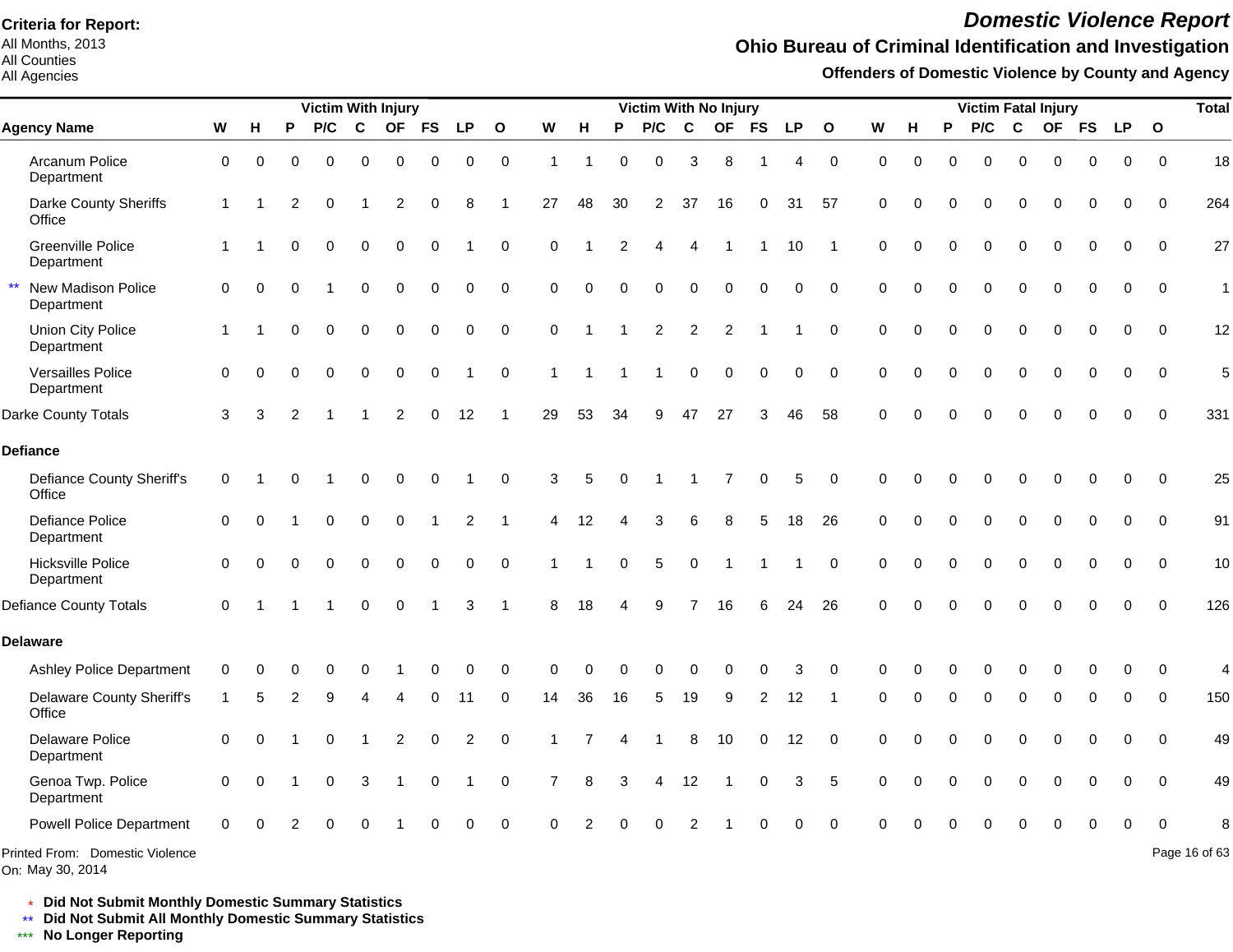All Months, 2013 All Counties

#### All Agencies

# *Domestic Violence Report*

## **Ohio Bureau of Criminal Identification and Investigation**

**Offenders of Domestic Violence by County and Agency**

|                                                                 |             |          |          | <b>Victim With Injury</b> |          |                |           |           |                |                |             |          | Victim With No Injury |             |             |           |             |              |             |          |          |          |             | <b>Victim Fatal Injury</b> |             |             |             | <b>Total</b>   |
|-----------------------------------------------------------------|-------------|----------|----------|---------------------------|----------|----------------|-----------|-----------|----------------|----------------|-------------|----------|-----------------------|-------------|-------------|-----------|-------------|--------------|-------------|----------|----------|----------|-------------|----------------------------|-------------|-------------|-------------|----------------|
| <b>Agency Name</b>                                              | W           | н        | P        | P/C                       | C        | <b>OF</b>      | <b>FS</b> | <b>LP</b> | $\mathbf{o}$   | W              | H           | P        | P/C                   | $\mathbf c$ | <b>OF</b>   | <b>FS</b> | <b>LP</b>   | $\mathbf{o}$ | W           | н        | P        | P/C      | C           | <b>OF</b>                  | <b>FS</b>   | <b>LP</b>   | $\mathbf 0$ |                |
| Preservation Parks of<br>$\star\star$<br><b>Delaware County</b> | 0           | $\Omega$ | $\Omega$ | $\Omega$                  | $\Omega$ | $\Omega$       | 0         | 0         | $\mathbf 0$    | 0              | 0           | $\Omega$ | $\Omega$              | $\mathbf 0$ | $\mathbf 0$ | 0         | $\mathbf 0$ | $\mathbf 0$  | $\mathbf 0$ | $\Omega$ | $\Omega$ | $\Omega$ | $\mathbf 0$ | 0                          | $\mathbf 0$ | $\mathbf 0$ | $\mathbf 0$ | $\mathbf 0$    |
| Shawnee Hills Police<br>$\star\star$<br>Department              | $\mathbf 0$ | $\Omega$ |          |                           | 0        | $\Omega$       | $\Omega$  | $\Omega$  | 0              | $\Omega$       | $\Omega$    | $\Omega$ | $\Omega$              | $\Omega$    | $\Omega$    | $\Omega$  | 0           | $\Omega$     | $\Omega$    |          |          | 0        | $\Omega$    | $\Omega$                   | $\Omega$    | $\Omega$    | $\mathbf 0$ | $\mathbf 0$    |
| $\star\star$<br><b>Sunbury Police</b><br>Department             | 0           |          |          |                           | 0        | $\Omega$       | 0         | 0         | $\mathbf 0$    | 1              | $\mathbf 0$ |          |                       | 2           | $\Omega$    |           | 0           | 5            | $\Omega$    |          |          | $\Omega$ | $\Omega$    | $\Omega$                   | $\mathbf 0$ | $\mathbf 0$ | $\mathbf 0$ | 12             |
| <b>Delaware County Totals</b>                                   |             |          |          | 10                        |          | q              | U         | 14        | $\Omega$       | 23             | 53          | 24       | 11                    | 43          | 21          | 3         | 30          | 11           | $\Omega$    |          |          |          | $\Omega$    | U                          | $\Omega$    | $\mathbf 0$ | $\mathbf 0$ | 272            |
| Erie                                                            |             |          |          |                           |          |                |           |           |                |                |             |          |                       |             |             |           |             |              |             |          |          |          |             |                            |             |             |             |                |
| <b>Bayview Police</b><br>Department                             | 0           | ∩        |          |                           | 0        | $\Omega$       | 0         | 0         | $\mathbf 0$    | 0              | $\Omega$    |          | $\Omega$              |             | 3           | 0         | 0           | -1           | $\Omega$    |          |          |          | $\Omega$    | 0                          | 0           | $\mathbf 0$ | $\mathbf 0$ | 6              |
| <b>Berlin Heights Police</b><br>Department                      | 0           | $\Omega$ |          | $\Omega$                  | 0        | $\mathbf 0$    | 0         | 0         | $\pmb{0}$      | 0              | $\Omega$    | $\Omega$ | $\mathbf 0$           | 0           |             | 0         | $\mathbf 0$ | $\Omega$     | $\Omega$    |          |          | 0        | $\mathbf 0$ | 0                          | 0           | $\mathbf 0$ | $\mathbf 0$ | $\mathbf{1}$   |
| Castalia Police<br>Department                                   | $\Omega$    |          |          |                           | 0        | $\Omega$       | 0         | $\Omega$  | $\mathbf 0$    | 3              | 3           |          |                       | $\Omega$    |             |           | 3           | $\Omega$     | $\Omega$    |          | ∩        | 0        | $\Omega$    | $\Omega$                   | $\Omega$    | $\Omega$    | $\Omega$    | 13             |
| Erie County Sheriffs<br>Office                                  | 2           |          |          | $\Omega$                  | 0        | $\mathbf 0$    | 0         |           | 1              | 4              |             | 10       |                       | 16          | 16          | 3         | 13          | 3            | $\Omega$    |          | ∩        | $\Omega$ | $\mathbf 0$ | 0                          | $\mathbf 0$ | 0           | $\mathbf 0$ | 84             |
| <b>Erie Metroparks Police</b><br>Department                     | $\mathbf 0$ | ∩        | O        | $\Omega$                  | 0        | $\Omega$       | 0         | 0         | $\mathbf 0$    | $\Omega$       | $\Omega$    | $\Omega$ | $\Omega$              | $\Omega$    | $\Omega$    | 0         | $\Omega$    | $\Omega$     | 0           | O        | ∩        | 0        | $\Omega$    | $\Omega$                   | $\Omega$    | $\Omega$    | $\Omega$    | $\overline{0}$ |
| Huron Police Department                                         | 0           |          |          |                           |          |                |           | $\Omega$  | $\overline{c}$ | O              |             |          | 5                     | 3           |             |           |             | 3            |             |          |          |          |             |                            |             | O           | $\Omega$    | 27             |
| Kelleys Island Police<br>Department                             | 0           | ∩        |          | $\Omega$                  | 0        | $\Omega$       | 0         | 0         | 0              | $\Omega$       | $\Omega$    | O        | $\Omega$              | 0           | $\Omega$    | 0         | 0           | $\Omega$     | $\Omega$    | O        | $\Omega$ | $\Omega$ | $\Omega$    | $\Omega$                   | 0           | 0           | $\mathbf 0$ | $\mathbf 0$    |
| Milan Police Department                                         | $\mathbf 0$ |          |          |                           | 0        | $\Omega$       | 0         | 0         | 0              | 0              | O           |          | 0                     | $\Omega$    | $\Omega$    | 0         | 0           | $\Omega$     | $\Omega$    |          |          | 0        | $\Omega$    | 0                          | 0           | O           | $\Omega$    | $\mathbf 0$    |
| Ohio Veterans Home<br>Police Department                         | 0           | ∩        |          | 0                         | 0        | 0              | 0         | 0         | 0              | 0              | 2           |          | 0                     | 0           | $\mathbf 0$ | $\Omega$  | 0           | $\mathbf 0$  | 0           |          | ∩        | 0        | $\mathbf 0$ | 0                          | 0           | 0           | $\Omega$    | 3              |
| Perkins Twp. Police<br>Department                               | $\mathbf 0$ | ∩        |          | $\Omega$                  | 0        | $\Omega$       | 0         | 0         | $\mathbf 0$    | $\Omega$       | $\Omega$    | O        | 0                     | $\Omega$    | $\Omega$    | 0         | 0           | $\Omega$     | $\Omega$    |          |          | 0        | $\Omega$    | $\Omega$                   | $\Omega$    | 0           | $\Omega$    | $\overline{0}$ |
| Sandusky Police<br>Department                                   | 3           | 3        |          | 14                        | 5        | 15             | 0         |           | 2              | 10             | 23          | 16       | 67                    | 19          | 38          | 3         | 60          | 3            | $\Omega$    |          | ∩        | $\Omega$ | $\Omega$    | $\Omega$                   | $\Omega$    | $\Omega$    | $\mathbf 0$ | 290            |
| $\star\star$<br><b>Vermilion Police</b><br>Department           |             | 2        | O        | $\Omega$                  | $\Omega$ | $\overline{2}$ | $\Omega$  | $\Omega$  | $\mathbf 0$    | $\overline{2}$ | 9           |          | $\Omega$              | 5           | $\Omega$    | 0         | 6           | $\Omega$     | $\Omega$    |          | $\Omega$ | 0        | $\Omega$    | $\Omega$                   | $\Omega$    | $\Omega$    | $\mathbf 0$ | 27             |
| <b>Erie County Totals</b>                                       | 6           |          |          |                           |          |                |           |           | 5              | 19             | 45          | 29       | 80                    | 44          | 63          |           | 89          | 10           |             |          |          |          |             |                            |             | $\Omega$    | $\Omega$    | 451            |
| Printed From: Domestic Violence                                 |             |          |          |                           |          |                |           |           |                |                |             |          |                       |             |             |           |             |              |             |          |          |          |             |                            |             |             |             | Page 17 of 63  |

On: May 30, 2014

\* **Did Not Submit Monthly Domestic Summary Statistics**

**Did Not Submit All Monthly Domestic Summary Statistics**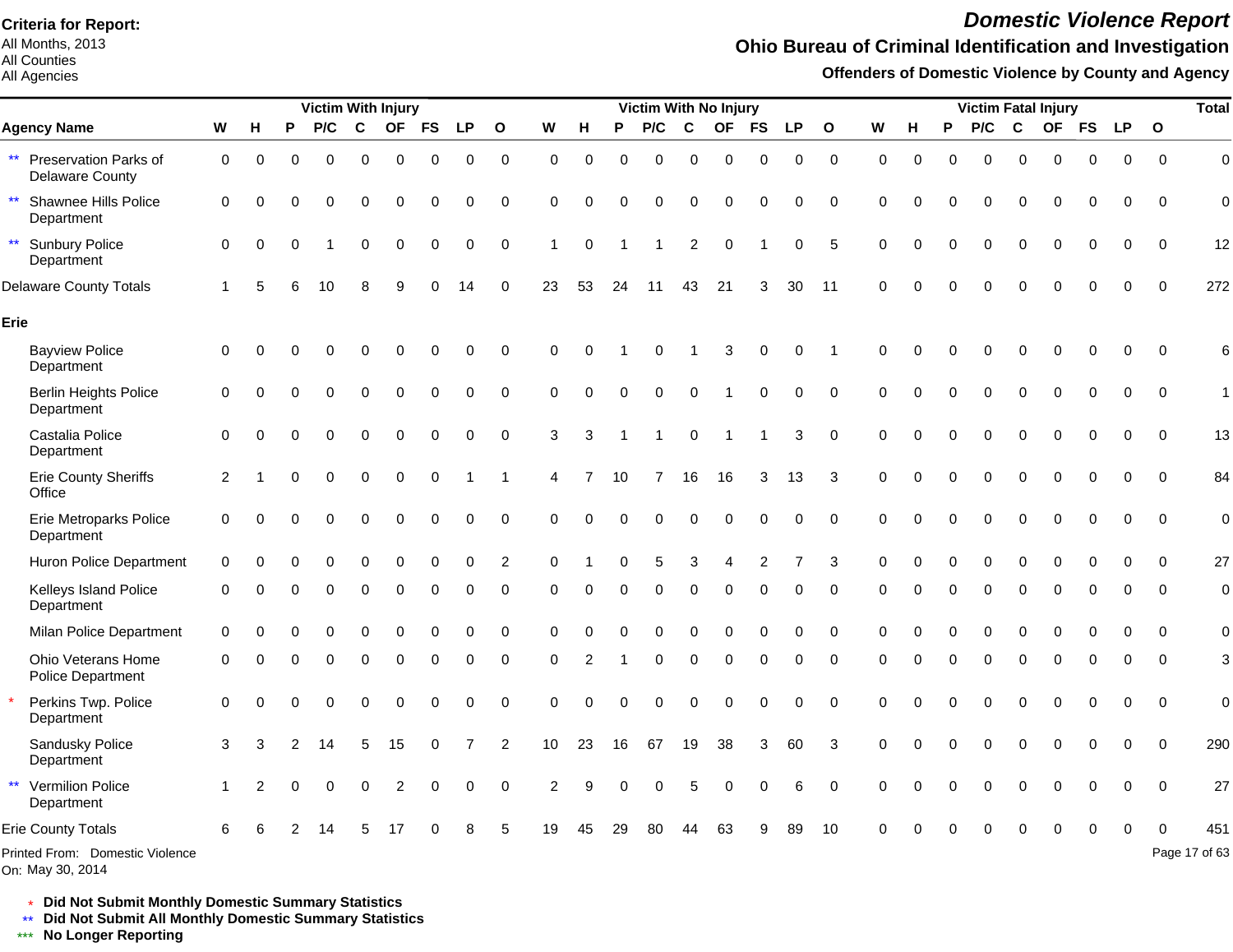All Months, 2013 All Counties

#### All Agencies

# *Domestic Violence Report*

## **Ohio Bureau of Criminal Identification and Investigation**

**Offenders of Domestic Violence by County and Agency**

|                                                            |             |          |   | <b>Victim With Injury</b> |             |                |          |           |                         |          |          |          | Victim With No Injury |          |                |           |             |                |          |          |          |          |          | <b>Victim Fatal Injury</b> |          |             |              | <b>Total</b>  |
|------------------------------------------------------------|-------------|----------|---|---------------------------|-------------|----------------|----------|-----------|-------------------------|----------|----------|----------|-----------------------|----------|----------------|-----------|-------------|----------------|----------|----------|----------|----------|----------|----------------------------|----------|-------------|--------------|---------------|
| <b>Agency Name</b>                                         | W           | н        | P | P/C                       | $\mathbf c$ |                | OF FS    | <b>LP</b> | $\overline{\mathbf{o}}$ | W        | H        | P        | P/C                   | C        | <b>OF</b>      | <b>FS</b> | <b>LP</b>   | $\mathbf{o}$   | W        | н        | P        | P/C      | C        | OF FS                      |          | <b>LP</b>   | $\mathbf{o}$ |               |
| Fairfield                                                  |             |          |   |                           |             |                |          |           |                         |          |          |          |                       |          |                |           |             |                |          |          |          |          |          |                            |          |             |              |               |
| <b>Baltimore Police</b><br>Department                      | 0           | ∩        |   |                           |             |                |          |           | 0                       | 0        |          | U        |                       |          |                | ∩         | O           | 0              | O        | C        |          |          |          |                            |          | 0           | $\mathbf 0$  |               |
| <b>Carroll Police Department</b>                           | $\mathbf 0$ | $\Omega$ | O |                           | 0           | O              | $\Omega$ | $\Omega$  | 0                       | $\Omega$ | $\Omega$ |          | $\Omega$              | $\Omega$ | $\Omega$       | $\Omega$  | $\Omega$    | $\mathbf 0$    | $\Omega$ | $\Omega$ | $\Omega$ | 0        | $\Omega$ | Ω                          |          | O           | $\Omega$     | $\mathbf 0$   |
| $\star\star$<br><b>Dublin Police Department</b>            | 0           | 0        |   |                           | 0           | $\Omega$       | 0        | $\Omega$  | $\mathbf 0$             | $\Omega$ |          |          |                       |          | $\Omega$       |           | O           | $\Omega$       | 0        |          |          | 0        | $\Omega$ | Ω                          |          | 0           | $\Omega$     | 3             |
| $\star\star$<br><b>Fairfield County Sheriffs</b><br>Office | $\mathbf 0$ |          |   |                           |             |                | O        | $\Omega$  | 0                       | 12       | 24       |          | 17                    | 14       | 16             | 2         | 21          | 4              | $\Omega$ | C        |          | $\Omega$ | $\Omega$ | 0                          |          | 0           | $\mathbf 0$  | 130           |
| Lancaster Police<br>Department                             | 6           | 10       |   |                           |             | 10             | 0        |           | 1                       | 12       | 77       | 35       | 64                    | 45       | 38             | 6         | 55          | 18             | 0        | C        |          | 0        | 0        | 0                          |          | 0           | 0            | 394           |
| Lithopolis Police<br>Department                            | $\mathbf 0$ | $\Omega$ | O |                           | 0           | 0              | 0        | $\Omega$  | $\pmb{0}$               | $\Omega$ | $\Omega$ | $\Omega$ | $\Omega$              | 0        | $\mathbf 0$    | $\Omega$  | $\mathbf 0$ | $\mathbf 0$    | $\Omega$ | $\Omega$ | ∩        | $\Omega$ | 0        | $\Omega$                   | $\Omega$ | $\mathbf 0$ | $\mathbf 0$  | $\mathbf 0$   |
| $\star\star$<br>Millersport Police<br>Department           | $\mathbf 0$ | $\Omega$ | O | $\Omega$                  | 0           | $\overline{2}$ | 0        | $\Omega$  | 0                       | 0        | $\Omega$ |          |                       |          | $\overline{2}$ |           | 5           | $\mathbf 0$    | $\Omega$ | C        | $\Omega$ | 0        | $\Omega$ | 0                          | $\Omega$ | 0           | $\mathbf 0$  | 16            |
| Pickerington Police<br>Department                          | 0           | 2        |   |                           | 0           | $\Omega$       | $\Omega$ | $\Omega$  | $\boldsymbol{0}$        | 3        | 12       | 3        | 6                     |          | $\Omega$       | 0         | 6           | $\overline{c}$ | $\Omega$ | C        |          | ი        | ∩        | Ω                          |          | 0           | $\Omega$     | 45            |
| Sugar Grove Police<br>$\star\star$<br>Department           | $\mathbf 0$ | $\Omega$ |   |                           | 0           | $\Omega$       | $\Omega$ | 0         | $\mathbf 0$             | $\Omega$ | $\Omega$ | O        | 0                     | 0        | $\Omega$       | 0         |             | $\mathbf 0$    | $\Omega$ | C        | $\Omega$ | 0        | $\Omega$ | 0                          |          | 0           | $\mathbf 0$  | $\mathbf{1}$  |
| <b>Fairfield County Totals</b>                             | 6           | 13       |   |                           | 10          | 13             | 0        | 7         |                         |          | 27 115   | 46       | 92                    | 68       | 56             | 9         | 88          | 24             | $\Omega$ |          |          |          |          |                            |          | O           | $\Omega$     | 590           |
| Fayette                                                    |             |          |   |                           |             |                |          |           |                         |          |          |          |                       |          |                |           |             |                |          |          |          |          |          |                            |          |             |              |               |
| <b>Fayette County Sheriff's</b><br>Office                  | $\mathbf 0$ |          |   |                           |             |                |          |           | 0                       |          | 29       | 10       | 10                    | 9        | 16             |           | 23          | 4              | $\Omega$ |          |          |          |          |                            |          | n           | $\Omega$     | 110           |
| <b>Washington Court House</b><br>Police Dept.              |             |          |   |                           | 2           |                | 0        | 2         | $\Omega$                | 5        |          |          | 10                    | 8        | 6              | $\Omega$  | 9           | $\Omega$       | $\Omega$ | C        |          | U        |          |                            |          | O           | $\Omega$     | 55            |
| <b>Fayette County Totals</b>                               |             |          |   | 2                         | 2           |                | $\Omega$ | 3         | $\mathbf 0$             | 6        | 34       | 12       | 20                    | 17       | 22             |           | 32          | 4              | $\Omega$ |          |          |          |          |                            |          | $\Omega$    | $\Omega$     | 165           |
| <b>Franklin</b>                                            |             |          |   |                           |             |                |          |           |                         |          |          |          |                       |          |                |           |             |                |          |          |          |          |          |                            |          |             |              |               |
| <b>Bexley Police Department</b>                            | 0           |          |   |                           |             |                |          |           | 0                       |          |          |          |                       |          |                | 0         | 11          |                | O        |          |          |          |          |                            |          |             | $\Omega$     | 45            |
| Blendon Twp. Police<br>Department                          | 0           |          |   |                           | O           | $\Omega$       | 0        | $\Omega$  | 0                       |          | 5        |          |                       | 3        | -1             | 0         | 3           | 0              | O        | ∩        |          | $\Omega$ | ∩        | O                          |          | 0           | 0            | 15            |
| <b>Brice Police Department</b>                             | 0           |          |   |                           |             |                |          |           | 0                       |          |          |          |                       |          |                |           |             | $\Omega$       |          |          |          |          |          |                            |          | O           |              |               |
| Printed From: Domestic Violence<br>On: May 30, 2014        |             |          |   |                           |             |                |          |           |                         |          |          |          |                       |          |                |           |             |                |          |          |          |          |          |                            |          |             |              | Page 18 of 63 |

\* **Did Not Submit Monthly Domestic Summary Statistics**

**Did Not Submit All Monthly Domestic Summary Statistics**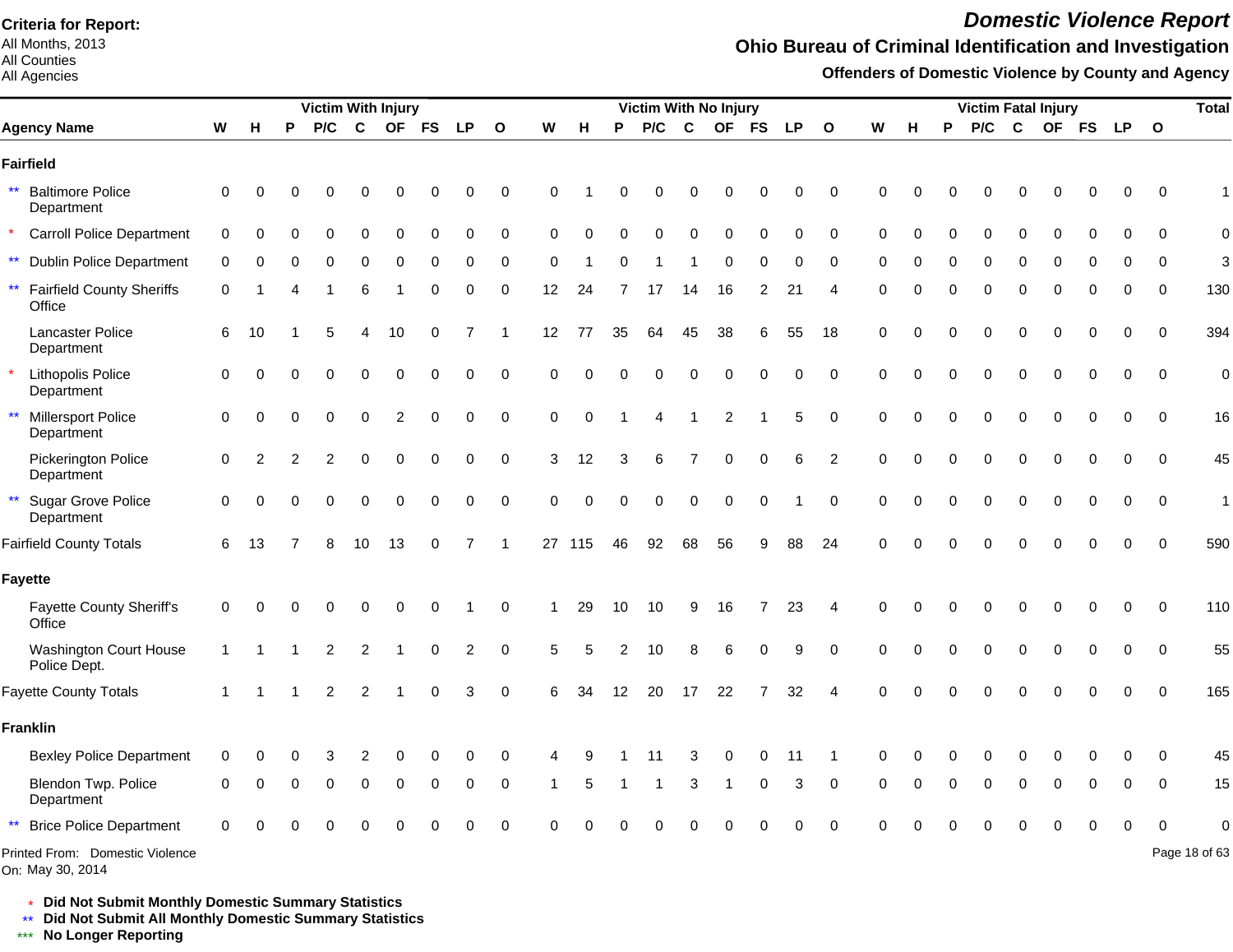All Months, 2013 All Counties

#### All Agencies

# *Domestic Violence Report*

### **Ohio Bureau of Criminal Identification and Investigation**

**Offenders of Domestic Violence by County and Agency**

|                                                                        |                |          |                | <b>Victim With Injury</b> |          |                |             |                |              |             |             |                          |                |              | <b>Victim With No Injury</b> |                |                |              |             |             |             | <b>Victim Fatal Injury</b> |             |                |              |             |              | <b>Total</b>   |
|------------------------------------------------------------------------|----------------|----------|----------------|---------------------------|----------|----------------|-------------|----------------|--------------|-------------|-------------|--------------------------|----------------|--------------|------------------------------|----------------|----------------|--------------|-------------|-------------|-------------|----------------------------|-------------|----------------|--------------|-------------|--------------|----------------|
| <b>Agency Name</b>                                                     | W              | н        | P              | P/C                       | C        | <b>OF</b>      | <b>FS</b>   | <b>LP</b>      | $\mathbf{o}$ | W           | н           | P                        | P/C            | C            | <b>OF</b>                    | <b>FS</b>      | LP.            | $\mathbf{o}$ | W           | н           | P           | P/C                        | C           | <b>OF</b>      | <b>FS</b>    | <b>LP</b>   | $\mathbf{o}$ |                |
| Clinton Twp. Police<br>$\star\star$<br>Department                      | $\mathbf 0$    | $\Omega$ | 0              | $\Omega$                  | 0        | $\mathbf 0$    | $\mathbf 0$ | $\mathbf 0$    | $\mathbf 0$  | $\mathbf 0$ | $\mathbf 0$ | $\Omega$                 |                | 0            | $\mathbf 0$                  | $\Omega$       | 0              | $\mathbf 0$  | $\mathbf 0$ | $\mathbf 0$ | $\Omega$    | 0                          | $\mathbf 0$ | $\mathbf 0$    | $\Omega$     | $\Omega$    | $\Omega$     | $\overline{1}$ |
| <b>Columbus Airport</b><br>Authority                                   | $\mathbf{1}$   |          | 0              |                           | 0        | $\mathbf 0$    | $\mathbf 0$ | $\mathbf 0$    | $\mathbf 0$  | $\Omega$    | $\Omega$    | $\Omega$                 | 0              | $\Omega$     | $\overline{2}$               | $\Omega$       | 0              | $\Omega$     | $\mathbf 0$ | $\Omega$    | $\Omega$    | $\Omega$                   | $\mathbf 0$ | $\Omega$       | 0            | $\Omega$    | $\mathbf 0$  | 5              |
| <b>Columbus Police</b><br>Department                                   |                | 32 125   |                | 42 193                    |          | 82 176         | 14          | 129            | 21           |             |             | 179 741 240 1117 424 822 |                |              |                              | 89             | 692            | 96           | $\mathbf 0$ | 4           | $\mathbf 0$ |                            |             | $\overline{c}$ | $\mathbf 0$  | 5           |              | 5228           |
| <b>Columbus State</b><br><b>Community College Police</b><br>Department | $\mathbf 0$    | $\Omega$ |                |                           |          | $\cap$         |             | $\Omega$       | $\mathbf 0$  | $\Omega$    |             |                          |                |              |                              |                | 0              | $\mathbf 0$  | $\Omega$    | $\Omega$    |             | $\Omega$                   | $\Omega$    | $\Omega$       | $\Omega$     | $\Omega$    | $\Omega$     | $\Omega$       |
| $***$<br><b>Dublin Police Department</b>                               | $\mathbf 0$    |          |                |                           |          | $\Omega$       |             | $\Omega$       | $\mathbf 0$  | $\Omega$    | 6           |                          | O              | 2            | 2                            | $\Omega$       | 2              | $\Omega$     | $\Omega$    |             | $\Omega$    | $\Omega$                   | $\Omega$    | $\Omega$       | $\Omega$     | $\Omega$    | $\Omega$     | 20             |
| Franklin County Sheriff's<br>Office                                    | 3              |          | з              | 8                         | 5        | 10             |             | 8              | -1           | 17          | 60          | 27                       | 92             | 47           | 46                           | 8              | 60             | 6            | $\Omega$    | $\Omega$    | $\Omega$    | $\Omega$                   | $\mathbf 0$ | $\Omega$       | $\mathbf{0}$ | $\Omega$    | $\Omega$     | 406            |
| Franklin Twp. Police<br>Department                                     | $\overline{2}$ |          | 2              | 2                         |          | 3              | 0           | 0              | $\mathbf 0$  | 1           | $\Delta$    |                          |                | 6            | 13                           |                | 5              | $\mathbf 0$  | $\mathbf 0$ | $\Omega$    | $\Omega$    | $\Omega$                   | $\mathbf 0$ | $\mathbf 0$    | $\mathbf 0$  | 0           | $\Omega$     | 51             |
| Franklin Twp. Police<br>Department                                     | $\overline{2}$ |          | $\overline{2}$ | 2                         |          | 3              | $\mathbf 0$ | $\mathbf 0$    | $\mathbf 0$  | 1           | Δ           | 3                        | $\overline{7}$ | 6            | 13                           |                | 5              | $\mathbf 0$  | $\Omega$    | $\Omega$    | $\Omega$    | 0                          | $\Omega$    | $\Omega$       | $\mathbf 0$  | $\mathbf 0$ | $\Omega$     | 51             |
| $\star\star$<br>Gahanna Police<br>Department                           | $\overline{1}$ |          | 0              | $\Omega$                  | $\Omega$ | $\overline{2}$ | $\Omega$    | $\overline{c}$ | $\Omega$     | 2           | 3           | 2                        | 11             | 10           | 4                            | $\overline{2}$ | 10             | $\Omega$     | $\Omega$    | $\Omega$    | $\Omega$    | $\Omega$                   | $\Omega$    | $\Omega$       | $\Omega$     | $\Omega$    | $\Omega$     | 50             |
| <b>Grandview Heights Police</b><br>Department                          | $\Omega$       | $\Omega$ | 0              | $\Omega$                  | $\Omega$ | $\Omega$       | $\Omega$    | $\overline{c}$ | $\Omega$     | $\Omega$    | $\Omega$    |                          | 0              | $\mathbf{1}$ | $\mathbf 0$                  | $\Omega$       |                | $\Omega$     | $\Omega$    | $\Omega$    | $\Omega$    | $\Omega$                   | $\pmb{0}$   | $\Omega$       | $\Omega$     | $\Omega$    | $\Omega$     | 5              |
| <b>Grove City Police</b><br>Department                                 | 2              | 3        | $\mathcal{P}$  |                           | 4        | 3              | $\Omega$    | 7              | $\Omega$     | 2           | 12          | 5                        | 8              | 15           | 10                           | 2              | $\overline{7}$ | 3            | $\Omega$    | $\Omega$    | $\Omega$    | 0                          | $\mathbf 0$ | $\mathbf 0$    | $\Omega$     | $\Omega$    | $\Omega$     | 89             |
| <b>Groveport Police</b><br>Department                                  | $\Omega$       |          | 0              | $\Omega$                  |          | $\overline{4}$ | $\Omega$    | $\Omega$       | $\Omega$     | 5           |             |                          | 4              | 4            | 5                            | $\Omega$       | 0              |              | $\Omega$    | $\Omega$    | $\Omega$    | $\Omega$                   | $\Omega$    | $\Omega$       | $\Omega$     | $\Omega$    | $\Omega$     | 35             |
| Harrisburg Police<br>Department                                        | $\Omega$       | $\Omega$ |                | $\Omega$                  | $\Omega$ | $\Omega$       | $\Omega$    | $\mathbf 0$    | $\mathbf 0$  | $\Omega$    | $\Omega$    | $\Omega$                 | $\Omega$       | $\Omega$     | $\Omega$                     | $\Omega$       | 0              | $\Omega$     | $\Omega$    | $\Omega$    | $\Omega$    | $\Omega$                   | $\Omega$    | $\Omega$       | $\Omega$     | $\mathbf 0$ | $\Omega$     | $\mathbf 0$    |
| <b>Hilliard Police Department</b>                                      | $\mathbf 0$    |          |                | $\Omega$                  | 0        |                | $\Omega$    | 0              | $\mathbf 0$  | 4           |             |                          | $\overline{2}$ | 3            | 5                            |                | 10             |              | $\Omega$    | 0           | $\Omega$    | $\Omega$                   | $\Omega$    | $\Omega$       | $\Omega$     | $\Omega$    | $\Omega$     | 33             |
| Madison Twp. Police<br>Department                                      | $\mathbf 0$    |          |                | 2                         | 4        |                | $\Omega$    | 3              | $\mathbf 0$  | 11          | 38          | 11                       | 33             | 42           | 38                           | 6              | 31             | 7            | $\Omega$    | 0           | $\Omega$    | $\Omega$                   | $\Omega$    | $\Omega$       | $\Omega$     | $\Omega$    | $\Omega$     | 229            |
| Madison Twp. Police<br>Department                                      | $\mathbf 0$    |          |                | 2                         |          |                | 0           | 3              | $\mathbf 0$  | 11          | 38          | 11                       | 33             | 42           | 38                           | 6              | 31             | 7            | $\Omega$    | O           | $\Omega$    | 0                          | $\Omega$    | $\Omega$       | $\Omega$     | $\Omega$    | $\Omega$     | 229            |
| $\star\star$<br>Mifflin Twp. Police                                    | $\Omega$       |          |                |                           |          |                |             |                | $\Omega$     |             |             |                          |                | 3            |                              |                |                |              | $\Omega$    |             |             | $\Omega$                   | $\Omega$    |                | $\Omega$     | $\Omega$    | $\Omega$     | 23             |
| Printed From: Domestic Violence                                        |                |          |                |                           |          |                |             |                |              |             |             |                          |                |              |                              |                |                |              |             |             |             |                            |             |                |              |             |              | Page 19 of 63  |

On: May 30, 2014

\* **Did Not Submit Monthly Domestic Summary Statistics**

**Did Not Submit All Monthly Domestic Summary Statistics**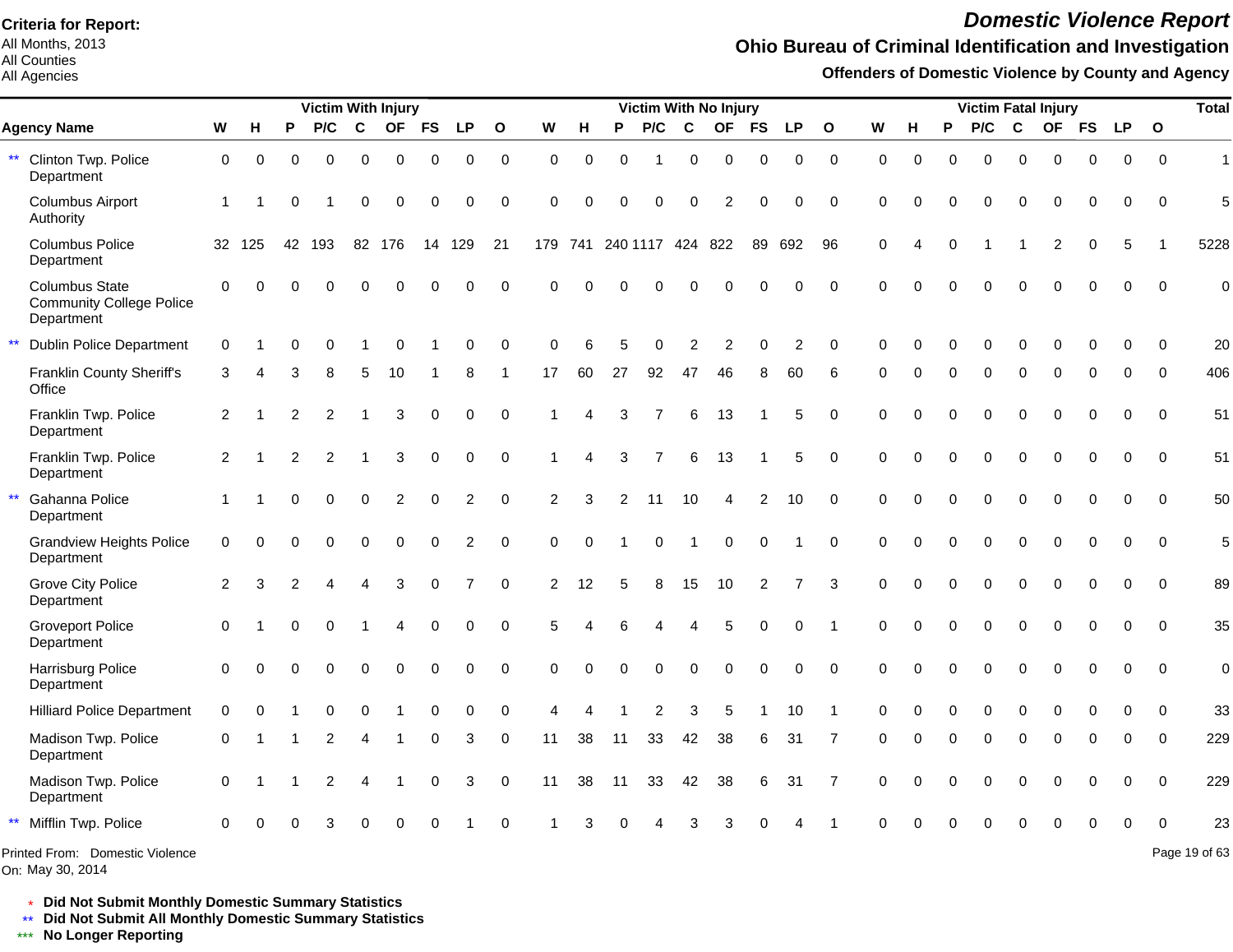All Months, 2013 All Counties

All Agencies

# *Domestic Violence Report*

#### **Ohio Bureau of Criminal Identification and Investigation**

**Offenders of Domestic Violence by County and Agency**

|                            |                                                   |             |          |          | <b>Victim With Injury</b> |             |             |             |             |                         |          |          |          | Victim With No Injury |              |                |             |           |                        |             |          |          | <b>Victim Fatal Injury</b> |              |             |             |             |             | <b>Total</b>   |
|----------------------------|---------------------------------------------------|-------------|----------|----------|---------------------------|-------------|-------------|-------------|-------------|-------------------------|----------|----------|----------|-----------------------|--------------|----------------|-------------|-----------|------------------------|-------------|----------|----------|----------------------------|--------------|-------------|-------------|-------------|-------------|----------------|
|                            | <b>Agency Name</b>                                |             | н        | P        | P/C                       | $\mathbf c$ | <b>OF</b>   | <b>FS</b>   | <b>LP</b>   | $\overline{\mathbf{O}}$ | W        | H        | P        | P/C                   | $\mathbf{C}$ | <b>OF</b>      | <b>FS</b>   | <b>LP</b> | $\mathbf{o}$           | W           | н        | P        | P/C                        | $\mathbf{C}$ |             | OF FS       | LP O        |             |                |
| Department                 |                                                   |             |          |          |                           |             |             |             |             |                         |          |          |          |                       |              |                |             |           |                        |             |          |          |                            |              |             |             |             |             |                |
| $\star\star$<br>Department | Minerva Park Police                               | $\mathbf 0$ | $\Omega$ | 0        | $\Omega$                  | $\Omega$    | $\Omega$    | 0           | 0           | $\mathbf 0$             | 0        | $\Omega$ | $\Omega$ | $\Omega$              | 2            |                | 0           | 0         | $\mathbf 0$            | $\mathbf 0$ | $\Omega$ | $\Omega$ | $\Omega$                   | $\mathbf 0$  | $\Omega$    | 0           | 0           | $\Omega$    | 3              |
| $\star\star$<br>Department | New Albany Police                                 | $\Omega$    |          |          | $\Omega$                  | $\Omega$    | $\Omega$    | 0           | 0           | $\mathbf 0$             |          | $\Omega$ | O        | $\Omega$              | $\Omega$     | $\Omega$       | $\Omega$    | 0         | $\boldsymbol{\Lambda}$ | $\Omega$    | $\Omega$ |          | $\Omega$                   | $\Omega$     | $\Omega$    | $\Omega$    | $\mathbf 0$ | $\Omega$    | 6              |
| $\star\star$               | <b>Obetz Police Department</b>                    | $\mathbf 0$ | ∩        | U        | $\Omega$                  |             |             | $\Omega$    | $\Omega$    | $\mathbf 0$             | 8        | 6        | ี        | 5                     | 6            | 12             | 3           | 13        | 3                      | $\Omega$    | $\Omega$ | $\Omega$ | $\Omega$                   | $\Omega$     | $\Omega$    | $\Omega$    | $\Omega$    | $\Omega$    | 64             |
| $\star\star$               | <b>Ohio State University</b><br>Police Department | $\Omega$    |          |          |                           | O           | $\Omega$    | 0           |             | $\Omega$                | $\Omega$ |          |          | $\Omega$              | $\Omega$     | $\Omega$       |             | 2         | 2                      | $\Omega$    | 0        |          | $\Omega$                   | $\Omega$     |             | 0           | O           | $\Omega$    | 6              |
| $\star\star$               | <b>Otterbein University</b><br>Police Department  | $\mathbf 0$ | $\Omega$ |          | $\Omega$                  | $\Omega$    | 0           | $\mathbf 0$ | $\mathbf 0$ | $\mathbf 0$             | 0        | $\Omega$ | $\Omega$ | $\Omega$              | $\Omega$     | $\mathbf 0$    | $\mathbf 0$ | 0         | $\Omega$               | $\Omega$    | $\Omega$ | $\Omega$ | $\Omega$                   | $\mathbf 0$  | $\Omega$    | $\mathbf 0$ | $\Omega$    | $\Omega$    | $\mathbf 0$    |
| $\star\star$<br>Department | Perry Twp. Police                                 | 0           | $\Omega$ | O        | $\Omega$                  | $\Omega$    | $\mathbf 0$ | $\Omega$    | 0           | $\mathbf 0$             | $\Omega$ | $\Omega$ | $\Omega$ | $\Omega$              | $\Omega$     | 2              | $\Omega$    |           | $\Omega$               | $\Omega$    | $\Omega$ | $\Omega$ | $\Omega$                   | $\Omega$     | $\Omega$    | $\Omega$    | $\Omega$    | $\Omega$    | 3              |
| $\star\star$<br>Department | Perry Twp. Police                                 | $\mathbf 0$ | $\Omega$ | $\Omega$ | $\Omega$                  | 0           | $\mathbf 0$ | 0           | $\mathbf 0$ | $\mathbf 0$             | 0        | $\Omega$ | $\Omega$ | $\Omega$              | $\mathbf 0$  | 2              | $\Omega$    |           | $\Omega$               | $\Omega$    | $\Omega$ | $\Omega$ | 0                          | $\mathbf 0$  | 0           | $\mathbf 0$ | $\Omega$    | $\Omega$    | 3              |
| $\star\star$<br>Department | Perry Twp. Police                                 | $\mathbf 0$ | $\Omega$ |          | $\Omega$                  | $\Omega$    | $\Omega$    | $\Omega$    | $\Omega$    | $\mathbf 0$             | $\Omega$ | $\Omega$ | $\Omega$ | $\Omega$              | $\Omega$     | 2              | $\Omega$    |           | $\Omega$               | $\Omega$    | $\Omega$ | $\Omega$ | $\Omega$                   | $\Omega$     | $\Omega$    | $\Omega$    | $\Omega$    | $\Omega$    | 3              |
| $\star\star$<br>Department | Perry Twp. Police                                 | $\mathbf 0$ | $\Omega$ |          | $\Omega$                  | $\Omega$    | $\Omega$    | $\Omega$    | $\Omega$    | $\Omega$                | $\Omega$ | $\Omega$ | $\Omega$ | $\Omega$              | $\mathbf 0$  | $\overline{2}$ | $\Omega$    |           | $\Omega$               | $\Omega$    | $\Omega$ | $\Omega$ | $\Omega$                   | $\Omega$     | $\Omega$    | $\Omega$    | $\Omega$    | $\Omega$    | 3              |
| $\star\star$<br>Department | Perry Twp. Police                                 | $\mathbf 0$ | $\Omega$ | O        | $\Omega$                  | $\Omega$    | $\mathbf 0$ | $\mathbf 0$ | $\mathbf 0$ | $\mathbf 0$             | $\Omega$ | $\Omega$ | $\Omega$ | $\mathbf{0}$          | $\mathbf 0$  | 2              | $\mathbf 0$ |           | $\Omega$               | $\Omega$    | $\Omega$ | $\Omega$ | $\Omega$                   | $\mathbf 0$  | $\mathbf 0$ | $\mathbf 0$ | 0           | $\Omega$    | 3              |
| Department                 | Reynoldsburg Police                               |             | $\Omega$ | $\Omega$ | $\overline{2}$            |             | $\mathbf 0$ | $\mathbf 0$ | 3           | $\mathbf 0$             | 6        | 22       | 6        | 12                    | 23           | 10             | 1           | 26        | 16                     | $\Omega$    | $\Omega$ | $\Omega$ | $\Omega$                   | $\mathbf 0$  | 0           | $\Omega$    | $\Omega$    | $\Omega$    | 129            |
| Department                 | Sharon Twp. Police                                | $\mathbf 0$ | $\Omega$ |          | $\Omega$                  | 0           | $\mathbf 0$ | 0           |             | $\mathbf 0$             | $\Omega$ | $\Omega$ | $\Omega$ | $\Omega$              | $\Omega$     |                |             | 3         | $\Omega$               | $\Omega$    | $\Omega$ | $\Omega$ | 0                          | $\mathbf 0$  | 0           | $\mathbf 0$ | $\Omega$    | $\Omega$    | 6              |
| Department                 | <b>Upper Arlington Police</b>                     | $\mathbf 0$ |          |          |                           | $\Omega$    | $\Omega$    | $\Omega$    | $\Omega$    | $\Omega$                |          | 3        |          | $\Omega$              | 3            | $\mathbf 0$    | $\Omega$    |           | $\Omega$               | $\Omega$    | $\Omega$ | $\Omega$ | $\Omega$                   | $\Omega$     | $\Omega$    | $\Omega$    | $\Omega$    | $\Omega$    | 9              |
| Department                 | Valleyview Police                                 | $\Omega$    | $\Omega$ |          | $\Omega$                  | $\Omega$    | $\Omega$    | $\Omega$    | 0           | $\Omega$                | $\Omega$ | $\Omega$ | $\Omega$ | $\Omega$              | $\mathbf 0$  | $\mathbf 0$    | $\Omega$    | $\Omega$  | $\Omega$               | $\Omega$    |          | $\Omega$ | $\Omega$                   | $\mathbf 0$  | $\Omega$    | $\Omega$    | 0           | $\Omega$    | $\overline{0}$ |
| Department                 | Westerville Police                                | Δ           |          | з        | 4                         | 10          | 8           |             | 3           | $\mathbf 0$             | 1        | 14       | 8        | 7                     | 26           | 10             | $\mathbf 0$ | 9         | $\overline{1}$         | $\Omega$    | $\Omega$ | $\Omega$ | $\Omega$                   | $\Omega$     | $\Omega$    | $\Omega$    | $\Omega$    | $\Omega$    | 110            |
| Department                 | <b>Whitehall Police</b>                           | 0           |          |          |                           |             |             |             | 9           | $\mathbf 0$             | 9        | 24       | 21       | 30                    | 16           | 24             | 5           | 71        |                        |             |          |          |                            |              |             |             | $\Omega$    | $\mathbf 0$ | 218            |

Printed From: Domestic Violence

On: May 30, 2014

Page 20 of 63

\* **Did Not Submit Monthly Domestic Summary Statistics**

**Did Not Submit All Monthly Domestic Summary Statistics**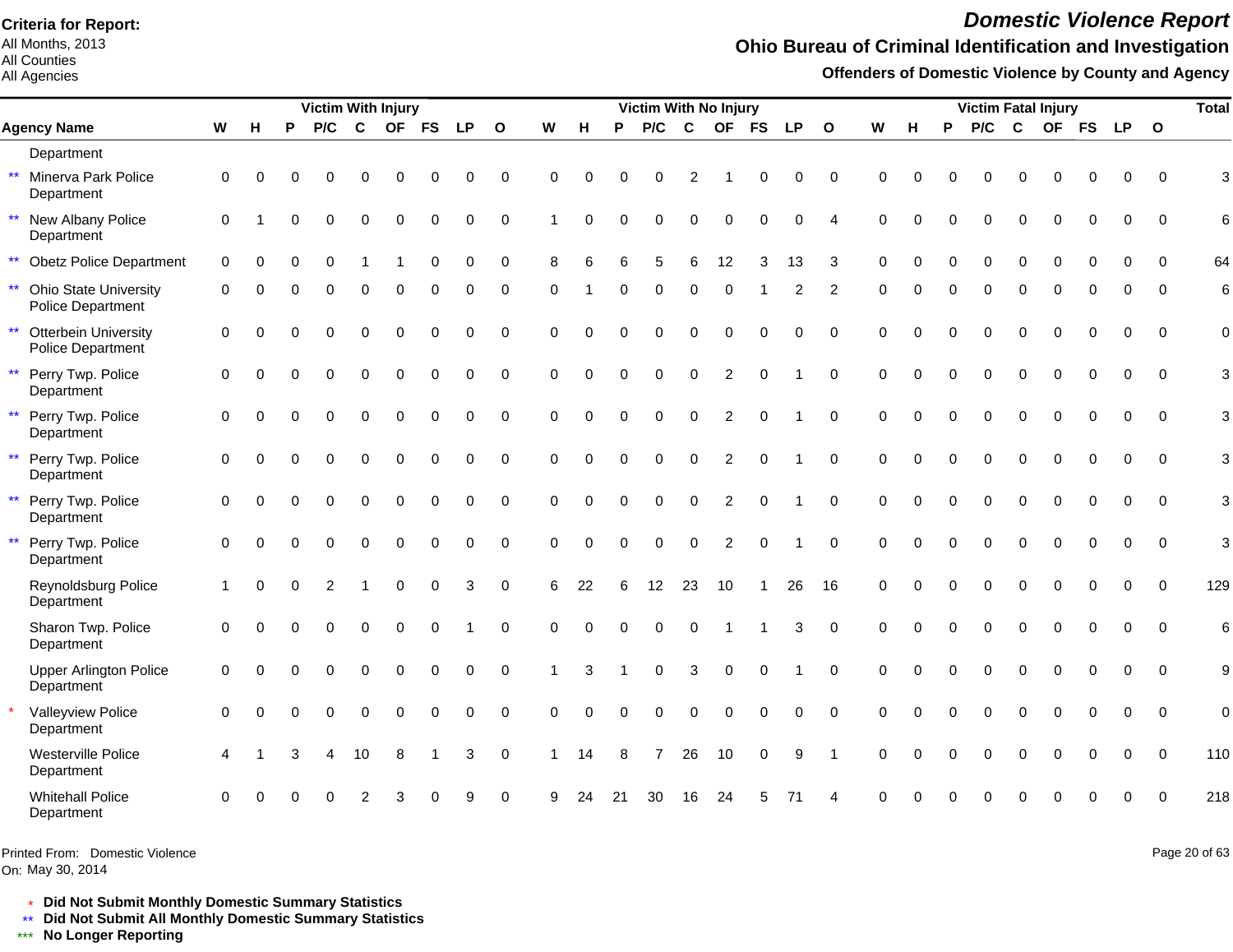All Months, 2013 All Counties

All Agencies

# *Domestic Violence Report*

## **Ohio Bureau of Criminal Identification and Investigation**

**Offenders of Domestic Violence by County and Agency**

|                                                                               |                |          |          |          |             | <b>Victim With Injury</b> |             |           |              |                |                |          |             |             | <b>Victim With No Injury</b> |              |                |                |             |          |          |          |              | <b>Victim Fatal Injury</b> |             |             |              | <b>Total</b>        |
|-------------------------------------------------------------------------------|----------------|----------|----------|----------|-------------|---------------------------|-------------|-----------|--------------|----------------|----------------|----------|-------------|-------------|------------------------------|--------------|----------------|----------------|-------------|----------|----------|----------|--------------|----------------------------|-------------|-------------|--------------|---------------------|
| <b>Agency Name</b>                                                            | W              | H        | P        | P/C      | $\mathbf c$ | <b>OF</b>                 | <b>FS</b>   | <b>LP</b> | $\mathbf{o}$ | W              | н              | P        | P/C         | $\mathbf c$ | <b>OF</b>                    | FS           | <b>LP</b>      | $\mathbf{o}$   | W           | н        | P        | P/C      | $\mathbf{C}$ | <b>OF</b>                  | <b>FS</b>   | <b>LP</b>   | $\mathbf{o}$ |                     |
| <b>Worthington Police</b><br>Department                                       | -1             |          | $\Omega$ | 0        | $\mathbf 0$ | $\overline{0}$            | $\mathbf 0$ |           | $\mathbf 0$  | 3              | $\overline{7}$ |          | $\mathbf 0$ | 3           | $\overline{1}$               | $\mathbf 0$  | 3              | $\mathbf 0$    | $\mathbf 0$ | 0        | $\Omega$ | $\Omega$ | $\Omega$     | $\Omega$                   | $\mathbf 0$ | $\mathbf 0$ | $\mathbf 0$  | 21                  |
| <b>Franklin County Totals</b>                                                 |                | 49 143   | 57       |          | 226 119 216 |                           |             | 17 172    | 22           |                |                |          |             |             | 268 1008 360 1385 690 1071   | 127 1005 153 |                |                | $\mathbf 0$ |          | $\Omega$ |          |              | 2                          | 0           | 5           |              | 7102                |
| <b>Fulton</b>                                                                 |                |          |          |          |             |                           |             |           |              |                |                |          |             |             |                              |              |                |                |             |          |          |          |              |                            |             |             |              |                     |
| <b>Archbold Police</b><br>Department                                          |                | 2        |          |          |             |                           |             | 2         | $\Omega$     |                |                |          | 3           | 3           | 3                            |              | 3              | 3              | $\Omega$    |          |          |          |              |                            | ŋ           | $\Omega$    | $\Omega$     | 28                  |
| Delta Police Department                                                       | $\Omega$       |          |          |          |             |                           |             | 0         |              | 2              |                |          |             |             |                              | $\Omega$     | 2              | $\Omega$       |             |          |          |          |              |                            |             |             | $\Omega$     | 8                   |
| $\star\star$<br><b>Fayette Police</b><br>Department                           | 0              |          |          | O        | O           | $\Omega$                  | $\Omega$    | $\Omega$  | 0            |                | 3              | $\Omega$ | 2           | $\Omega$    | $\Omega$                     | $\Omega$     | $\overline{c}$ | $\Omega$       | $\Omega$    |          | O        | $\Omega$ | $\Omega$     | $\Omega$                   | $\Omega$    | $\Omega$    | $\Omega$     | 8                   |
| $\star\star$<br><b>Fulton County Sheriffs</b><br>Office                       | 0              | 0        | 0        | 0        |             |                           | 0           | 2         | 0            | 3              | 11             |          |             | 6           | 3                            |              | 6              | $\mathbf 0$    | $\Omega$    | 0        | O        | 0        | $\Omega$     | $\Omega$                   | 0           | 0           | $\mathbf 0$  | 38                  |
| Swanton Police<br>Department                                                  | $\mathbf 0$    |          | $\Omega$ | $\Omega$ | 2           | $\Omega$                  |             |           | 0            | $\overline{c}$ | 0              | 2        |             | 2           |                              | 3            | $\overline{7}$ | $\Omega$       | $\Omega$    | $\Omega$ | $\Omega$ | $\Omega$ | $\Omega$     | $\Omega$                   | $\Omega$    | $\Omega$    | $\Omega$     | 23                  |
| ** Wauseon Police<br>Department                                               | $\mathbf 0$    |          | 2        |          | $\Omega$    |                           | $\Omega$    |           | $\mathbf 0$  | 8              | 6              | 4        | 6           |             | 8                            | $\Omega$     | 12             | $\overline{2}$ | $\Omega$    | 0        | $\Omega$ | $\Omega$ | $\Omega$     | $\Omega$                   | $\Omega$    | $\Omega$    | $\Omega$     | 62                  |
| <b>Fulton County Totals</b>                                                   |                |          | 2        |          | 3           |                           |             | 6         |              | 17             | 25             | 11       | 13          | 19          | 15                           |              | 32             | 5              | $\Omega$    | U        |          | $\Omega$ | ∩            |                            | O           | $\Omega$    | $\Omega$     | 167                 |
| Gallia                                                                        |                |          |          |          |             |                           |             |           |              |                |                |          |             |             |                              |              |                |                |             |          |          |          |              |                            |             |             |              |                     |
| <b>Gallia County Sheriffs</b><br>Office                                       | -1             |          |          | O        | 0           |                           |             | 0         | $\Omega$     | 9              | 34             |          | 12          | 30          | 31                           | 5            | 36             | 2              | $\Omega$    |          |          |          |              |                            | ŋ           | $\Omega$    | $\Omega$     | 172                 |
| <b>Gallipolis Police</b><br>Department                                        |                | $\Omega$ |          |          | $\Omega$    | $\Omega$                  | 0           | $\Omega$  | $\Omega$     | 9              | 22             |          | 14          | 27          | 13                           | 3            | 39             | $\overline{2}$ | $\Omega$    |          |          |          | $\Omega$     |                            | 0           |             | $\Omega$     | 136                 |
| ** Rio Grande P.D.                                                            | $\Omega$       |          |          |          |             |                           |             | 0         | 0            | ∩              |                |          |             |             |                              |              | 3              | $\Omega$       | $\Omega$    |          |          |          |              |                            |             |             | 0            | 8                   |
| *** University of Rio Grande<br><b>Police Department</b>                      | 0              | $\Omega$ | U        | $\Omega$ | 0           | $\mathbf 0$               | $\Omega$    | 0         | 0            | $\Omega$       | 0              | 0        | 0           | 0           | $\Omega$                     | $\Omega$     | 0              | 0              | $\Omega$    | 0        | $\Omega$ | $\Omega$ | $\mathbf 0$  | $\Omega$                   | 0           | 0           | 0            | $\mathbf 0$         |
| $\star\star$<br>University of Rio Grande<br><b>Police Department</b>          | 0              | O        |          |          |             | C                         | ∩           | $\Omega$  | $\mathbf 0$  | $\Omega$       | $\Omega$       |          | O           | $\Omega$    | O                            | $\Omega$     | $\Omega$       | $\Omega$       | $\Omega$    |          |          | O        | $\Omega$     | $\Omega$                   | $\Omega$    | $\Omega$    | $\Omega$     | $\mathbf 0$         |
| <b>Gallia County Totals</b>                                                   | $\overline{c}$ |          | 0        |          |             |                           |             | 0         | $\mathbf 0$  | 18             | 57             | 15       | 28          | 58          | 45                           | 8            | 78             |                |             |          |          |          |              |                            | 0           | $\Omega$    | $\Omega$     | 316                 |
| Geauga                                                                        |                |          |          |          |             |                           |             |           |              |                |                |          |             |             |                              |              |                |                |             |          |          |          |              |                            |             |             |              |                     |
| Bainbridge Twp. Police<br>Printed From: Domestic Violence<br>On: May 30, 2014 | 0              |          |          |          |             |                           |             |           | 0            | 10             | 15             | 6        | 10          |             |                              | 2            | 2              | 0              | ∩           |          |          |          | ∩            |                            | 0           | 0           |              | 56<br>Page 21 of 63 |

\* **Did Not Submit Monthly Domestic Summary Statistics**

**Did Not Submit All Monthly Domestic Summary Statistics**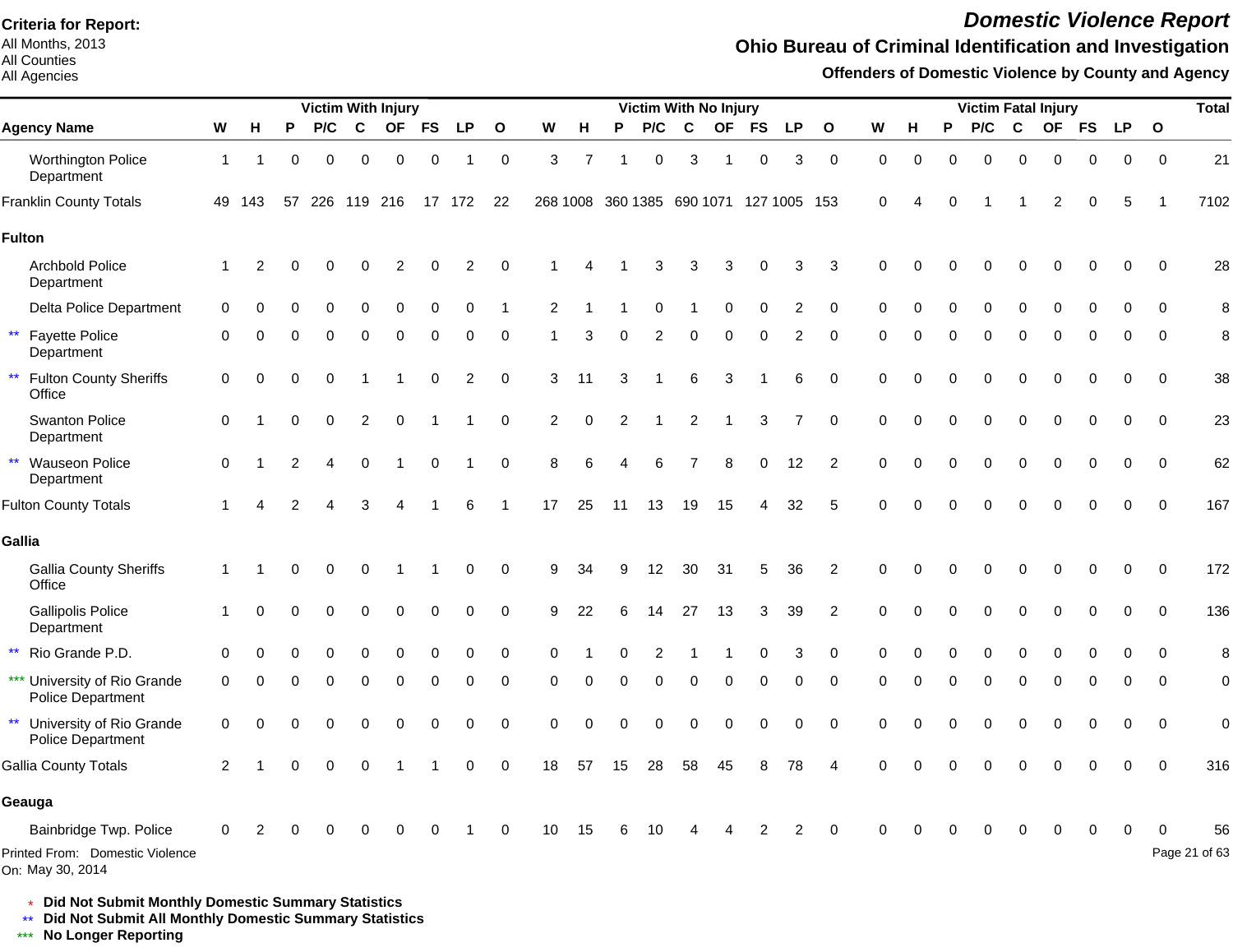All Months, 2013 All Counties

All Agencies

# *Domestic Violence Report*

#### **Ohio Bureau of Criminal Identification and Investigation**

**Offenders of Domestic Violence by County and Agency**

|              |                                                     |              |          |          | <b>Victim With Injury</b> |             |             |             |                        |             |                |             |          | Victim With No Injury |              |             |                  |             |              |             |             |          | <b>Victim Fatal Injury</b> |              |           |           |             |              | <b>Total</b>  |
|--------------|-----------------------------------------------------|--------------|----------|----------|---------------------------|-------------|-------------|-------------|------------------------|-------------|----------------|-------------|----------|-----------------------|--------------|-------------|------------------|-------------|--------------|-------------|-------------|----------|----------------------------|--------------|-----------|-----------|-------------|--------------|---------------|
|              | <b>Agency Name</b>                                  | W            | н        | P        | P/C                       | $\mathbf c$ | <b>OF</b>   | <b>FS</b>   | <b>LP</b>              | $\Omega$    | W              | H           | P        | P/C                   | $\mathbf{C}$ | <b>OF</b>   | <b>FS</b>        | <b>LP</b>   | $\mathbf{o}$ | W           | н           | P        | P/C                        | $\mathbf{C}$ | <b>OF</b> | <b>FS</b> | <b>LP</b>   | $\mathbf{o}$ |               |
|              | Department                                          |              |          |          |                           |             |             |             |                        |             |                |             |          |                       |              |             |                  |             |              |             |             |          |                            |              |           |           |             |              |               |
| $\star\star$ | <b>Burton Police Department</b>                     | $\mathbf 0$  | $\Omega$ | O        |                           | O           |             |             | $\Omega$               | $\pmb{0}$   | $\Omega$       |             | 0        | $\Omega$              | 0            | 0           | 0                | 0           | $\mathbf 0$  | $\Omega$    | $\Omega$    |          | $\Omega$                   |              |           |           | 0           | $\Omega$     | $\mathbf{1}$  |
|              | <b>Chardon Police</b><br>Department                 | 0            |          | 0        | 0                         |             | 0           | 0           | 0                      | 0           | 0              | 3           | 3        |                       | 2            |             | -1               | 4           | 3            | $\Omega$    | $\mathbf 0$ | $\Omega$ | 0                          | $\Omega$     | $\Omega$  | $\Omega$  | 0           | $\mathbf 0$  | 20            |
|              | Chester Twp. Police<br>Department                   | $\mathbf 0$  | $\Omega$ |          |                           | 0           | $\Omega$    | $\Omega$    | $\Omega$               | $\mathbf 0$ | $\overline{2}$ | 6           | 2        | 0                     | 4            | 2           |                  | 3           | $\mathbf 0$  | $\mathbf 0$ | $\Omega$    | $\Omega$ | $\Omega$                   | $\Omega$     | 0         | $\Omega$  | 0           | $\mathbf 0$  | 20            |
|              | <b>Geauga County Sheriffs</b><br>Office             | 4            | 4        | 2        |                           | 3           | 12          | 0           | 2                      | 1           | 6              | 16          | 2        | 9                     | 2            | 6           | $\Omega$         | 9           | 0            | $\Omega$    | $\Omega$    |          | U                          | $\Omega$     | U         | $\Omega$  | 0           | 0            | 79            |
| $\star\star$ | Middlefield Police<br>Department                    | $\Omega$     |          |          |                           | 0           | $\Omega$    | $\mathbf 0$ |                        | $\pmb{0}$   | 0              | $\mathbf 0$ | 0        |                       |              | $\mathbf 0$ | $\mathbf 0$      |             | $\mathbf 0$  | $\Omega$    | $\Omega$    | $\Omega$ | 0                          | $\Omega$     | $\Omega$  | $\Omega$  | 0           | $\mathbf 0$  | 4             |
| $\star\star$ | Russell Twp. Police<br>Department                   | $\mathbf 0$  | $\Omega$ | $\Omega$ | $\Omega$                  | 0           | $\mathbf 0$ | $\mathbf 0$ |                        | $\pmb{0}$   | 0              | $\mathbf 0$ | 0        | $\mathbf 0$           |              | $\pmb{0}$   | $\boldsymbol{0}$ |             | $\mathbf 0$  | $\mathbf 0$ | $\Omega$    | $\Omega$ | $\Omega$                   | $\Omega$     | $\Omega$  | $\Omega$  | $\mathbf 0$ | $\mathbf 0$  | 3             |
|              | South Russell Police<br>Department                  | $\Omega$     | $\Omega$ | 0        |                           | 0           | $\Omega$    | 0           | 0                      | $\pmb{0}$   | 0              | 12          |          | $\Omega$              | 4            |             | 0                | 0           | $\mathbf 0$  | $\Omega$    | $\Omega$    | $\Omega$ | $\Omega$                   | $\Omega$     | $\Omega$  | $\Omega$  | 0           | 0            | 18            |
| $\star\star$ | Thompson Township<br>Police Department              | 0            | $\Omega$ | 0        | $\Omega$                  | 0           | 0           | 0           | 0                      | $\pmb{0}$   |                | $\mathbf 0$ | 0        | 0                     | 0            | $\mathbf 0$ | $\mathbf 0$      | 0           | $\mathbf 0$  | $\mathbf 0$ | $\Omega$    | $\Omega$ | 0                          | 0            | 0         | 0         | 0           | $\mathbf 0$  | $\mathbf{1}$  |
|              | Geauga County Totals                                | 4            |          |          |                           | 4           | 12          | $\Omega$    | 5                      | 1           | 19             | 53          | 14       | 21                    | 18           | 14          | 4                | 20          | 3            | $\Omega$    | $\Omega$    | $\Omega$ | $\Omega$                   | 0            | 0         | $\Omega$  | 0           | $\Omega$     | 202           |
| Greene       |                                                     |              |          |          |                           |             |             |             |                        |             |                |             |          |                       |              |             |                  |             |              |             |             |          |                            |              |           |           |             |              |               |
|              | <b>Beavercreek Police</b><br>Department             | $\mathbf{1}$ | 2        | $\Omega$ |                           | 2           | -1          | -1          | $\boldsymbol{\Lambda}$ | $\mathbf 0$ | 5              | 12          | 5        | $\overline{2}$        | 12           | 12          | 5                | 16          | 7            | $\Omega$    | $\Omega$    | $\Omega$ | $\Omega$                   | $\Omega$     | Ω         |           | 0           | $\mathbf 0$  | 88            |
|              | <b>Bellbrook Police</b><br>Department               | $\Omega$     | ∩        |          |                           | O           | $\Omega$    | $\Omega$    | $\Omega$               | $\Omega$    |                |             |          | $\Omega$              | 5            |             | 2                |             |              | $\Omega$    | $\Omega$    | ∩        | $\Omega$                   | $\Omega$     | $\Omega$  | $\Omega$  | 0           | $\Omega$     | 19            |
| $\star\star$ | Cedarville Police<br>Department                     | $\mathbf 0$  | $\Omega$ |          | $\Omega$                  | 0           | $\Omega$    | 0           | $\Omega$               | $\mathbf 0$ | 0              | $\Omega$    | $\Omega$ | $\mathbf 0$           | 0            | $\mathbf 0$ | $\mathbf 0$      | $\mathbf 0$ | $\mathbf 0$  | $\Omega$    | $\Omega$    | $\Omega$ | $\Omega$                   | $\Omega$     | $\Omega$  | $\Omega$  | 0           | $\mathbf 0$  | $\mathbf 0$   |
|              | Central State Univ Police<br>Department             | $\mathbf 0$  | 0        | O        |                           | 0           | $\Omega$    | $\Omega$    | $\Omega$               | 0           | 0              | $\Omega$    | $\Omega$ | $\Omega$              | 0            | $\mathbf 0$ | $\Omega$         |             | $\mathbf 0$  | $\mathbf 0$ | $\Omega$    | $\Omega$ | $\Omega$                   | $\Omega$     | 0         |           | 0           | $\mathbf 0$  | $\mathbf{1}$  |
|              | Fairborn Police<br>Department                       |              | 2        |          | 10                        | 5           | 5           | 0           | 13                     | 0           | 7              | 18          | 12       | 26                    | 17           | 33          | 3                | 25          | 3            | $\Omega$    | $\Omega$    | $\Omega$ | 0                          | $\Omega$     | $\Omega$  |           | 0           | $\Omega$     | 181           |
|              | <b>Greene County Sheriff's</b><br>Office            | $\mathbf 0$  | $\Omega$ |          |                           | 0           | $\Omega$    | $\Omega$    | $\Omega$               | 0           | $\overline{7}$ | 24          | 24       | 5                     | 22           | 26          | 3                |             | 43 192       | $\mathbf 0$ | $\Omega$    | $\Omega$ | $\Omega$                   | $\Omega$     | $\Omega$  |           | 0           | $\Omega$     | 346           |
|              | Jamestown Police<br>Department                      |              | ∩        |          |                           |             |             |             |                        | $\Omega$    | $\Omega$       |             |          |                       | 5            | 2           |                  |             |              | $\Omega$    |             |          |                            |              |           |           | $\Omega$    | $\Omega$     | 23            |
|              | Printed From: Domestic Violence<br>On: May 30, 2014 |              |          |          |                           |             |             |             |                        |             |                |             |          |                       |              |             |                  |             |              |             |             |          |                            |              |           |           |             |              | Page 22 of 63 |

\* **Did Not Submit Monthly Domestic Summary Statistics**

**Did Not Submit All Monthly Domestic Summary Statistics**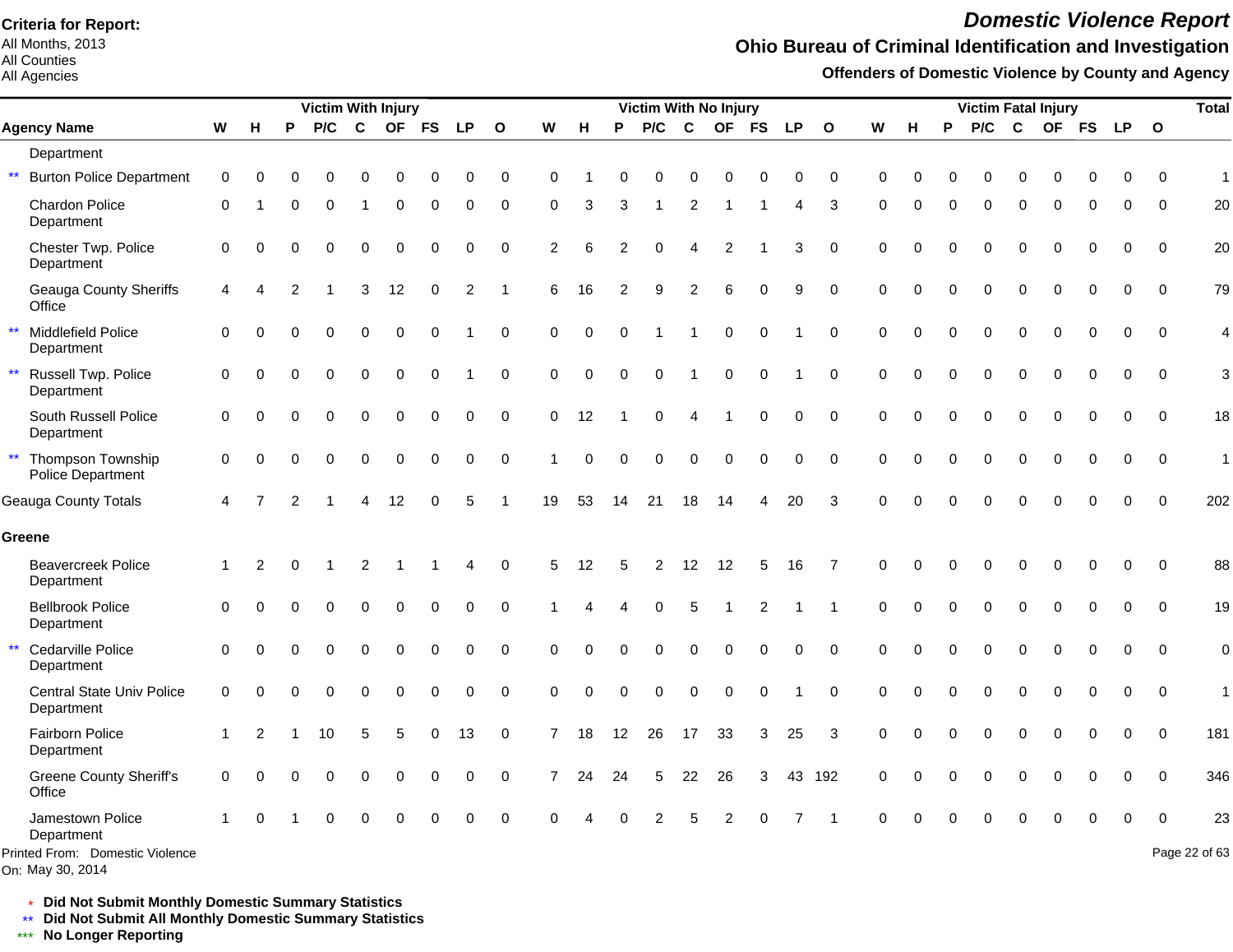All Months, 2013 All Counties

#### All Agencies

# *Domestic Violence Report*

### **Ohio Bureau of Criminal Identification and Investigation**

**Offenders of Domestic Violence by County and Agency**

|                                                        |                |          |   | <b>Victim With Injury</b> |          |           |             |                        |              |             |          |          | Victim With No Injury |                |                |           |                |             |          |   |          |          |             | <b>Victim Fatal Injury</b> |             |           |              | <b>Total</b>   |
|--------------------------------------------------------|----------------|----------|---|---------------------------|----------|-----------|-------------|------------------------|--------------|-------------|----------|----------|-----------------------|----------------|----------------|-----------|----------------|-------------|----------|---|----------|----------|-------------|----------------------------|-------------|-----------|--------------|----------------|
| <b>Agency Name</b>                                     | W              | н        | P | P/C                       | C        | <b>OF</b> | <b>FS</b>   | <b>LP</b>              | $\mathbf{o}$ | W           | н        | P        | P/C                   | $\mathbf c$    | <b>OF</b>      | <b>FS</b> | <b>LP</b>      | $\Omega$    | W        | н | P        | P/C      | $\mathbf c$ | <b>OF</b>                  | <b>FS</b>   | <b>LP</b> | $\mathbf{o}$ |                |
| Sugarcreek Twp. Police<br>Department                   | $\mathbf 0$    | $\Omega$ | 0 | 2                         | $\Omega$ | $\Omega$  | $\Omega$    | $\boldsymbol{\Lambda}$ | 0            | 4           |          | $\Omega$ | 3                     | 2              | $\overline{2}$ | $\Omega$  |                | $\mathbf 1$ | $\Omega$ | 0 | $\Omega$ | 0        | $\Omega$    | $\Omega$                   | $\Omega$    | 0         | $\mathbf 0$  | 20             |
| <b>Wright State University</b><br>Police Department    | 0              | ∩        |   |                           |          |           |             | 0                      | 0            | $\Omega$    | $\Omega$ |          | O                     | $\Omega$       | O              |           |                | $\Omega$    | $\Omega$ |   |          | ი        | O           | 0                          | 0           | $\Omega$  | $\mathbf 0$  | $\mathbf{1}$   |
| Xenia Police Department                                | $\mathbf 0$    |          |   |                           | 2        | 25        | 0           |                        |              | 4           | 19       |          | 34                    | 13             | 83             | 9         | 8              | 12          | ∩        |   |          | 0        | $\Omega$    | $\Omega$                   | $\Omega$    | 0         | $\mathbf 0$  | 217            |
| Yellow Springs Police<br>Department                    | 0              |          |   | $\Omega$                  | $\Omega$ | $\Omega$  | $\Omega$    | $\Omega$               | $\Omega$     | O           | $\Omega$ | $\Omega$ |                       |                | $\Omega$       | $\Omega$  | 0              | $\Omega$    | ∩        |   |          | 0        | $\Omega$    | $\Omega$                   | $\Omega$    | 0         | $\Omega$     | $\overline{c}$ |
| <b>Greene County Totals</b>                            | 3              | 6        |   | 16                        | 9        | 31        |             | 22                     |              | 28          | 82       | 46       | 73                    |                | 77 159         |           | 22 103 217     |             | $\Omega$ |   |          | $\Omega$ | $\Omega$    | $\Omega$                   | $\Omega$    | $\Omega$  | $\Omega$     | 898            |
| Guernsey                                               |                |          |   |                           |          |           |             |                        |              |             |          |          |                       |                |                |           |                |             |          |   |          |          |             |                            |             |           |              |                |
| $***$<br><b>Byesville Police</b><br>Department         | 0              | $\Omega$ |   |                           | 0        | 0         | O           | 0                      | $\Omega$     | 0           | $\Omega$ |          |                       |                | O              |           |                | $\Omega$    | $\Omega$ |   |          | O        | 0           | $\Omega$                   | 0           | 0         | $\mathbf 0$  | $\mathbf{1}$   |
| ** Cambridge Police<br>Department                      |                | 3        |   | $\Omega$                  | $\Omega$ |           | 0           | $\Omega$               | $\mathbf 0$  | 4           | 3        |          | 8                     | 4              |                |           | 2              | $\Omega$    | $\Omega$ |   |          | 0        | $\Omega$    | $\Omega$                   | $\Omega$    | $\Omega$  | $\Omega$     | 29             |
| <b>Guernsey County Sheriff's</b><br>Office             | 1              | 6        |   | $\Omega$                  | 2        |           | ∩           |                        | $\mathbf 0$  | 13          | 29       | 15       | 4                     | 17             | 24             | 0         | 54             | $\Omega$    | $\Omega$ |   |          | 0        | $\Omega$    | $\Omega$                   | $\mathbf 0$ | $\Omega$  | $\mathbf 0$  | 167            |
| Senecaville Police<br>Department                       | 0              | $\Omega$ |   | $\Omega$                  | $\Omega$ | $\Omega$  | $\Omega$    | 0                      | $\mathbf 0$  | $\mathbf 0$ | 0        | $\Omega$ | $\Omega$              | $\Omega$       | 0              | 0         | 0              | $\Omega$    | $\Omega$ | ∩ |          | 0        | $\Omega$    | 0                          | $\mathbf 0$ | 0         | $\mathbf 0$  | $\mathbf 0$    |
| <b>Guernsey County Totals</b>                          | $\overline{2}$ |          |   |                           |          | 2         | $\Omega$    |                        | $\pmb{0}$    | 17          | 32       | 16       | 12                    | 21             | 25             |           | 57             | $\mathbf 0$ |          |   |          |          |             | $\Omega$                   | $\mathbf 0$ | 0         | $\mathbf 0$  | 197            |
| <b>Hamilton</b>                                        |                |          |   |                           |          |           |             |                        |              |             |          |          |                       |                |                |           |                |             |          |   |          |          |             |                            |             |           |              |                |
| <b>Addyston Police</b><br>Department                   | 0              | $\Omega$ |   |                           |          | 0         | 0           | 0                      | $\mathbf 0$  |             |          |          | 3                     |                |                | 0         | 5              | 0           |          |   |          |          |             |                            | 0           | 0         | $\mathbf 0$  | 15             |
| Amberley Village Police<br>Department                  | 0              | $\Omega$ |   |                           | 0        | $\Omega$  | $\mathbf 0$ | 0                      | $\mathbf 0$  | $\mathbf 0$ | $\Omega$ |          | 0                     | $\Omega$       | 0              | $\Omega$  | 0              | $\mathbf 0$ | $\Omega$ |   |          | 0        | $\mathbf 0$ | 0                          | $\mathbf 0$ | 0         | $\mathbf 0$  | $\overline{1}$ |
| $\star\star$<br>Arlington Heights Police<br>Department | 0              |          |   | 0                         | $\Omega$ | $\Omega$  |             | $\Omega$               |              |             | $\Omega$ |          | 3                     |                | $\Omega$       | $\Omega$  | 0              | 1           | $\Omega$ |   |          | 0        | $\Omega$    | $\Omega$                   | $\mathbf 0$ | 0         | $\mathbf 0$  | 10             |
| <b>Blue Ash Police</b><br>Department                   | 0              | ∩        |   | $\Omega$                  |          |           | 0           | $\Omega$               | $\mathbf 0$  |             |          |          |                       | $\overline{2}$ |                |           | $\overline{2}$ | $\Omega$    |          |   |          |          | $\Omega$    | $\Omega$                   | $\Omega$    | $\Omega$  | $\mathbf 0$  | 13             |
| $\star\star$<br><b>Cheviot Police</b><br>Department    | $\Omega$       | ∩        |   | $\Omega$                  | $\Omega$ | $\Omega$  | $\Omega$    | 0                      | $\mathbf 0$  | $\Omega$    |          | ∩        | 0                     | 2              | O              | $\Omega$  | 0              | $\Omega$    | ∩        |   |          |          | $\Omega$    | $\Omega$                   | $\Omega$    | $\Omega$  | $\mathbf 0$  | 3              |
| Cincinnati Police                                      | 2              | 12       |   |                           |          | 15        |             |                        | 18           | 12          | 75       | 111      | 0                     | 40             | 181            | 11        | 69             | 198         |          |   |          |          |             |                            |             |           | $\Omega$     | 754            |
| Printed From: Domestic Violence                        |                |          |   |                           |          |           |             |                        |              |             |          |          |                       |                |                |           |                |             |          |   |          |          |             |                            |             |           |              | Page 23 of 63  |

On: May 30, 2014

\* **Did Not Submit Monthly Domestic Summary Statistics**

**Did Not Submit All Monthly Domestic Summary Statistics**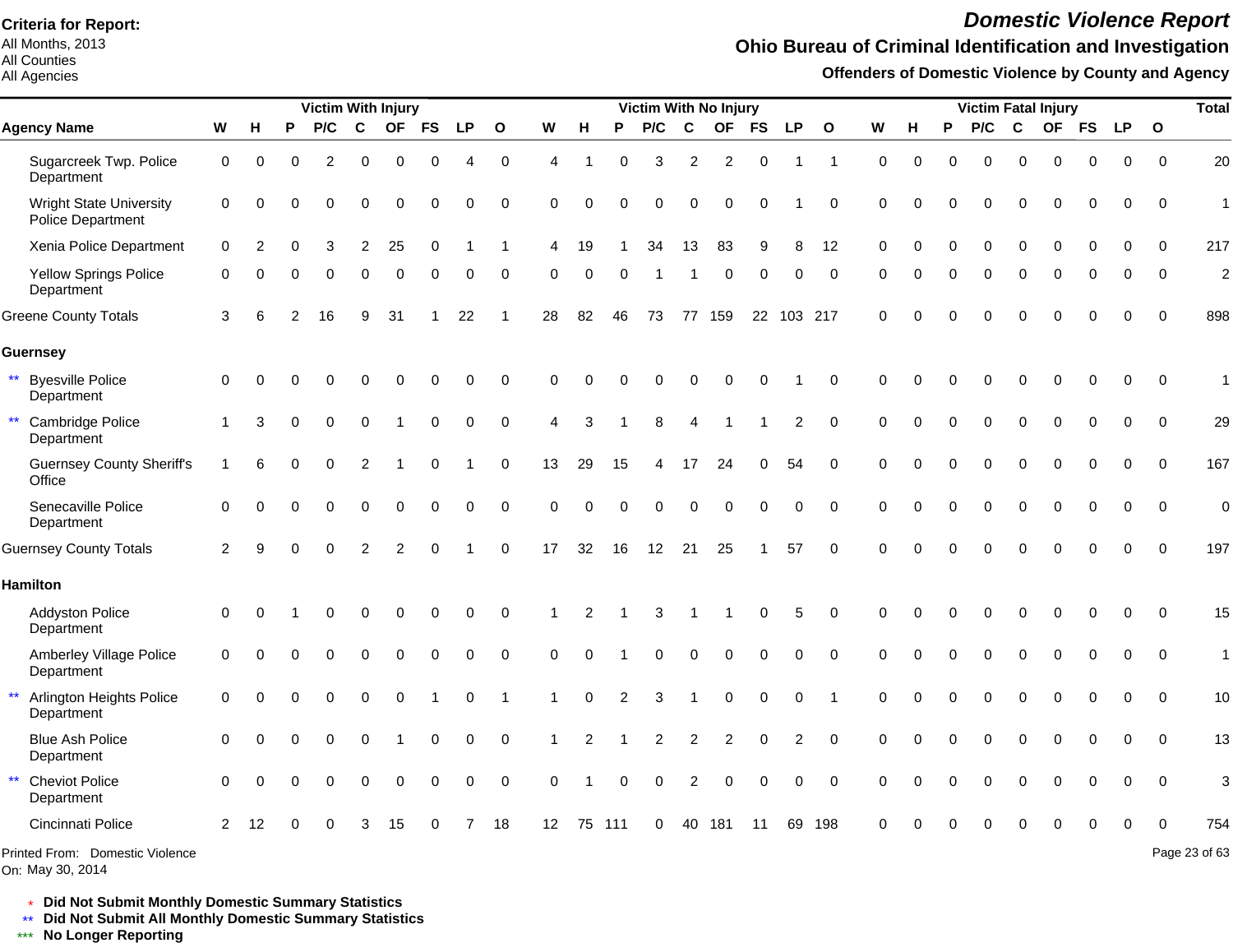All Months, 2013 All Counties

#### All Agencies

# *Domestic Violence Report*

#### **Ohio Bureau of Criminal Identification and Investigation**

**Offenders of Domestic Violence by County and Agency**

|              |                                                         |              |          |                | <b>Victim With Injury</b> |              |             |             |             |              |              |          |          |             |                | Victim With No Injury |                |             |              |           |          |          | <b>Victim Fatal Injury</b> |             |             |              |          |             | <b>Total</b>    |
|--------------|---------------------------------------------------------|--------------|----------|----------------|---------------------------|--------------|-------------|-------------|-------------|--------------|--------------|----------|----------|-------------|----------------|-----------------------|----------------|-------------|--------------|-----------|----------|----------|----------------------------|-------------|-------------|--------------|----------|-------------|-----------------|
|              | <b>Agency Name</b>                                      | W            | H        | P              | P/C                       | $\mathbf c$  | <b>OF</b>   | <b>FS</b>   | <b>LP</b>   | $\mathbf{o}$ | W            | н        | P        | P/C         | $\mathbf c$    | <b>OF</b>             | <b>FS</b>      | <b>LP</b>   | $\mathbf{o}$ | ${\bf W}$ | H        | P        | P/C                        | $\mathbf c$ |             | OF FS        | LP 0     |             |                 |
|              | Department                                              |              |          |                |                           |              |             |             |             |              |              |          |          |             |                |                       |                |             |              |           |          |          |                            |             |             |              |          |             |                 |
| $\star\star$ | Cincinnati State College<br>Campus Police<br>Department | 0            | $\Omega$ | O              | O                         | O            | $\Omega$    | $\Omega$    | 0           | $\Omega$     | $\Omega$     | $\Omega$ | $\Omega$ | O           | ∩              | ∩                     |                |             | $\Omega$     | $\Omega$  | $\Omega$ |          |                            | ∩           | 0           | $\Omega$     | $\Omega$ | $\Omega$    |                 |
| $\star\star$ | <b>Cleves Police Department</b>                         | $\mathbf 0$  | $\Omega$ | $\Omega$       | $\Omega$                  | $\Omega$     | $\Omega$    | 0           | $\Omega$    | $\Omega$     | $\Omega$     | $\Omega$ | $\Omega$ |             | $\Omega$       | 2                     | $\Omega$       |             | $\Omega$     | $\Omega$  | O        |          | 0                          | $\Omega$    | $\Omega$    | $\Omega$     | $\Omega$ | $\Omega$    | 4               |
|              | Colerain Twp. Police<br>Department                      | $\mathbf 0$  |          |                | $\Omega$                  | $\Omega$     |             | $\Omega$    | $\Omega$    | $\Omega$     |              | 8        | $\Omega$ | $\Omega$    | 19             | 22                    | 2              | 0           | 16           | $\Omega$  |          | $\Omega$ | $\Omega$                   | $\Omega$    | $\Omega$    | $\Omega$     | $\Omega$ | $\Omega$    | 71              |
| $\star\star$ | College of Mount St.<br>Joseph Police Department        | $\mathbf 0$  | $\Omega$ | $\Omega$       | $\Omega$                  | $\Omega$     | $\Omega$    | $\Omega$    | $\Omega$    | $\Omega$     | $\mathbf 0$  | $\Omega$ | $\Omega$ | $\Omega$    | $\Omega$       | $\Omega$              | $\Omega$       | 0           | $\Omega$     | $\Omega$  | $\Omega$ | $\Omega$ | 0                          | $\Omega$    | $\Omega$    | $\Omega$     | $\Omega$ | $\Omega$    | $\mathbf 0$     |
| $\star\star$ | Deer Park Police<br>Department                          | $\Omega$     |          | $\Omega$       | $\Omega$                  | $\Omega$     | $\Omega$    | $\Omega$    | $\Omega$    | $\Omega$     | 3            | $\Omega$ |          | $\Omega$    |                |                       | $\overline{0}$ |             | $\Omega$     | $\Omega$  | $\Omega$ | $\Omega$ | $\Omega$                   | $\Omega$    | $\Omega$    | $\Omega$     | $\Omega$ | $\Omega$    | 8               |
|              | Delhi Twp. Police<br>Department                         | $\Omega$     | $\Omega$ | $\Omega$       | $\Omega$                  | $\Omega$     | $\mathbf 0$ | $\mathbf 0$ | $\Omega$    | $\Omega$     | 3            | $\Omega$ | 3        | $\mathbf 0$ | 12             | 5                     | $\Omega$       | $\Omega$    | 6            | $\Omega$  | $\Omega$ | $\Omega$ | $\Omega$                   | $\Omega$    | $\Omega$    | $\Omega$     | $\Omega$ | $\Omega$    | 29              |
| $\star\star$ | <b>Elmwood Place Police</b><br>Department               | $\mathbf{1}$ | $\Omega$ | $\Omega$       | $\Omega$                  | $\mathbf 0$  | $\mathbf 0$ | $\mathbf 0$ |             | $\mathbf 0$  | 3            |          |          | $\mathbf 0$ | $\overline{c}$ | $\mathbf 0$           | $\mathbf 0$    |             | $\Omega$     | $\Omega$  | $\Omega$ | $\Omega$ | $\Omega$                   | $\Omega$    | $\mathbf 0$ | $\mathbf 0$  | 0        | $\mathbf 0$ | 10              |
|              | <b>Evendale Police</b><br>Department                    | $\Omega$     | $\Omega$ |                | $\Omega$                  | $\Omega$     | $\Omega$    | $\Omega$    | $\Omega$    | $\Omega$     | 1            |          | $\Omega$ | $\Omega$    |                |                       |                | $\Omega$    | $\Omega$     | $\Omega$  | $\Omega$ | $\Omega$ | $\Omega$                   | $\Omega$    | $\Omega$    | $\Omega$     | $\Omega$ | $\Omega$    | 5               |
|              | <b>Fairfax Police Department</b>                        | $\mathbf 0$  |          |                |                           | $\Omega$     |             | $\Omega$    | 0           | $\mathbf 0$  | 2            |          | 0        |             | 4              | 2                     | 0              | 0           | $\Omega$     | $\Omega$  |          | $\Omega$ | 0                          | 0           | $\mathbf 0$ | $\mathbf 0$  | 0        | $\mathbf 0$ | 14              |
|              | <b>Forest Park Police</b><br>Department                 | $\Omega$     | $\Omega$ |                | $\Omega$                  | -1           |             | $\Omega$    | 2           | $\mathbf 0$  |              | 8        | 6        | 15          | 10             | Δ                     |                | 6           | Δ            |           |          |          | 0                          | $\Omega$    | $\Omega$    | $\Omega$     | 0        | $\Omega$    | 59              |
|              | <b>Glendale Police</b><br>Department                    | $\mathbf 0$  | $\Omega$ |                | $\Omega$                  | $\mathbf 1$  | $\mathbf 0$ | $\Omega$    | $\Omega$    | $\Omega$     | $\Omega$     |          | $\Omega$ | 3           | $\Omega$       | $\mathbf 0$           | $\Omega$       | $\Omega$    | $\Omega$     | $\Omega$  | $\Omega$ | $\Omega$ | $\Omega$                   | $\Omega$    | $\Omega$    | $\mathbf{0}$ | $\Omega$ | $\Omega$    | $6\phantom{1}6$ |
|              | Golf Manor Police<br>Department                         | $\mathbf 0$  | $\Omega$ | $\overline{2}$ | -1                        | $\mathbf{1}$ | $\mathbf 0$ | $\mathbf 1$ | $\mathbf 0$ | $\mathbf 0$  | $\Omega$     | 10       | 6        | 12          | 5              | 5                     | 2              | 5           | 5            | $\Omega$  | $\Omega$ | $\Omega$ | $\Omega$                   | $\Omega$    | $\Omega$    | $\mathbf{0}$ | $\Omega$ | $\Omega$    | 55              |
| $\star\star$ | <b>Greenhills Police</b><br>Department                  | $\Omega$     | $\Omega$ |                | $\Omega$                  | $\mathbf 0$  | $\mathbf 0$ | $\mathbf 0$ |             | $\mathbf 0$  | $\Omega$     | $\Omega$ | $\Omega$ |             | $\Omega$       | $\Omega$              | $\Omega$       |             | $\Omega$     | $\Omega$  | $\Omega$ | $\Omega$ | 0                          | $\Omega$    | $\mathbf 0$ | $\mathbf 0$  | 0        | $\mathbf 0$ | 3               |
|              | Hamilton Co Park Dist<br>Rangers Cincinnati             | 0            | $\Omega$ | $\Omega$       | $\mathbf 0$               | $\mathbf 0$  | $\mathbf 0$ | $\Omega$    | $\mathbf 0$ | $\mathbf 0$  | $\mathbf 0$  | $\Omega$ |          | $\mathbf 0$ | $\mathbf 0$    | $\mathbf 0$           | $\Omega$       | $\mathbf 0$ | $\Omega$     | $\Omega$  |          |          | 0                          | $\mathbf 0$ | $\mathbf 0$ | $\mathbf 0$  | 0        | $\mathbf 0$ | $\overline{1}$  |
| $\star\star$ | Hamilton County Sheriff's<br>Office                     | $\mathbf{1}$ |          | 2              | $\Omega$                  | $\Omega$     |             | $\Omega$    |             | $\mathbf 0$  | $\mathbf{1}$ | 17       | 6        |             | 11             | 13                    | $\mathbf 0$    | 30          | $\mathbf{1}$ | $\Omega$  | $\Omega$ |          | $\Omega$                   | $\Omega$    | $\Omega$    | $\Omega$     | $\Omega$ | $\Omega$    | 86              |
|              | <b>Harrison Police</b><br>Department                    | $\Omega$     |          |                |                           |              |             |             |             | $\Omega$     |              |          |          |             | 10             |                       |                | ∩           | $\Omega$     |           |          |          |                            |             |             |              |          | $\Omega$    | 22              |
|              |                                                         |              |          |                |                           |              |             |             |             |              |              |          |          |             |                |                       |                |             |              |           |          |          |                            |             |             |              |          |             |                 |

Printed From: Domestic Violence

On: May 30, 2014

Page 24 of 63

\* **Did Not Submit Monthly Domestic Summary Statistics**

**Did Not Submit All Monthly Domestic Summary Statistics**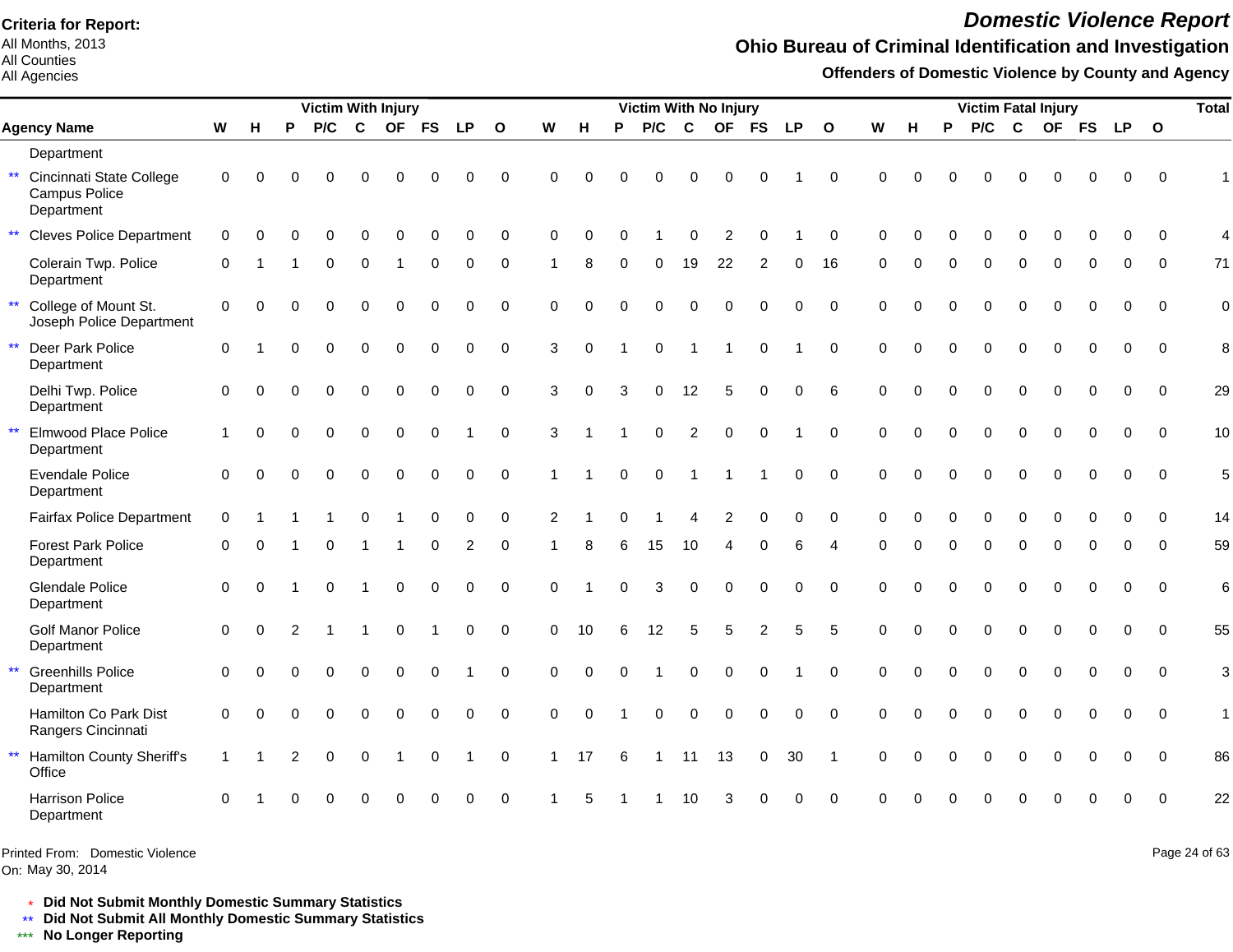All Months, 2013 All Counties

All Agencies

# *Domestic Violence Report*

## **Ohio Bureau of Criminal Identification and Investigation**

**Offenders of Domestic Violence by County and Agency**

|                                                         |                     |          |          | <b>Victim With Injury</b> |             |             |             |                |                |                |                |          | Victim With No Injury |             |                |              |                |                |             |          |          | <b>Victim Fatal Injury</b> |             |             |             |             |              | <b>Total</b>   |
|---------------------------------------------------------|---------------------|----------|----------|---------------------------|-------------|-------------|-------------|----------------|----------------|----------------|----------------|----------|-----------------------|-------------|----------------|--------------|----------------|----------------|-------------|----------|----------|----------------------------|-------------|-------------|-------------|-------------|--------------|----------------|
| <b>Agency Name</b>                                      | W                   | H        | P        | P/C                       | $\mathbf c$ | <b>OF</b>   | <b>FS</b>   | <b>LP</b>      | $\mathbf{o}$   | W              | н              | P        | P/C                   | C           | <b>OF</b>      | <b>FS</b>    | <b>LP</b>      | $\mathbf{o}$   | W           | н        | P        | P/C                        | C           | <b>OF</b>   | <b>FS</b>   | <b>LP</b>   | $\mathbf{o}$ |                |
| Indian Hill Police<br>Department                        | $\mathbf 0$         | $\Omega$ | $\Omega$ | $\Omega$                  | 0           | $\mathbf 0$ | $\Omega$    | $\Omega$       | $\overline{0}$ | $\overline{c}$ | $\Omega$       | $\Omega$ |                       | 1           | 0              | $\Omega$     | 0              | $\mathbf 0$    | $\Omega$    | $\Omega$ | $\Omega$ | $\Omega$                   | $\Omega$    | $\Omega$    | $\mathbf 0$ | $\Omega$    | $\Omega$     | $\overline{4}$ |
| $\star\star$<br>Lincoln Heights Police<br>Department    | $\mathbf 0$         | $\Omega$ | 0        | $\Omega$                  | 0           | 0           | 0           | 0              | $\mathbf 0$    |                | 5              | $\Omega$ | 16                    | 8           | 2              | $\Omega$     | 11             |                | $\Omega$    | $\Omega$ | $\Omega$ | 0                          | $\mathbf 0$ | $\Omega$    | 0           | $\Omega$    | $\Omega$     | 44             |
| <b>Lockland Police</b><br>Department                    | $\mathbf 0$         |          | 0        | $\Omega$                  | $\Omega$    | 2           | $\Omega$    |                | $\mathbf 0$    |                |                | 2        | 2                     |             | 3              | $\Omega$     | 3              | $\Omega$       | $\Omega$    | 0        | $\Omega$ | $\Omega$                   | $\Omega$    | $\Omega$    | $\Omega$    | $\Omega$    | $\Omega$     | 17             |
| <b>Loveland Police</b><br>Department                    | $\mathbf 0$         | $\Omega$ | $\Omega$ | $\Omega$                  | $\mathbf 0$ | 2           |             | $\overline{2}$ | $\mathbf 0$    | 1              | 3              | 3        | 3                     | 8           | $\overline{c}$ |              | 6              | $\overline{4}$ | $\Omega$    | $\Omega$ | $\Omega$ | $\overline{0}$             | $\mathbf 0$ | $\mathbf 0$ | $\Omega$    | $\Omega$    | $\mathbf{0}$ | 36             |
| Madeira Police<br>Department                            | $\mathbf 0$         | $\Omega$ | 0        | $\Omega$                  | $\Omega$    | $\mathbf 0$ | $\mathbf 0$ |                | $\mathbf 0$    | 2              | 11             | $\Omega$ | $\Omega$              | $\mathbf 0$ | 2              |              | 0              | $\Omega$       | $\mathbf 0$ | $\Omega$ | $\Omega$ | $\Omega$                   | $\Omega$    | $\Omega$    | $\Omega$    | $\Omega$    | $\Omega$     | 17             |
| <b>Mariemont Police</b><br>Department                   | $\Omega$            | $\Omega$ | 0        | $\Omega$                  | $\Omega$    | $\Omega$    | $\Omega$    | $\mathbf{0}$   | $\mathbf 0$    | $\Omega$       | 2              | 2        |                       |             | $\Omega$       | $\mathbf{0}$ | 2              | $\Omega$       | $\Omega$    | $\Omega$ | $\Omega$ | $\Omega$                   | $\Omega$    | $\Omega$    | $\Omega$    | $\Omega$    | $\Omega$     | 8              |
| Montgomery Police<br>Department                         | $\mathbf 0$         | $\Omega$ | 0        | $\Omega$                  | 0           | $\mathbf 0$ | $\mathbf 0$ | $\mathbf 0$    | $\mathbf 0$    |                | $\Omega$       | 2        | $\Omega$              |             | 2              | $\Omega$     | 0              | 2              | $\Omega$    | $\Omega$ | $\Omega$ | $\Omega$                   | $\Omega$    | $\Omega$    | $\Omega$    | $\Omega$    | $\Omega$     | 8              |
| <b>Mount Healthy Police</b><br>Department               | 1                   | $\Omega$ | 0        | $\Omega$                  | 2           | $\Omega$    | $\Omega$    | 2              | $\Omega$       | 1              | 3              | 3        |                       | 2           |                |              | 10             | $\Omega$       | $\Omega$    | $\Omega$ | $\Omega$ | $\Omega$                   | $\Omega$    | $\Omega$    | $\Omega$    | $\Omega$    | $\Omega$     | 36             |
| Newtown Police<br>Department                            | $\Omega$            | $\Omega$ |          |                           | 0           | $\Omega$    | $\Omega$    | 0              | $\mathbf 0$    |                |                | $\Omega$ | $\mathbf 0$           | $\mathbf 0$ |                |              |                | $\Omega$       | $\Omega$    | $\Omega$ | $\Omega$ | $\overline{0}$             | $\Omega$    | $\Omega$    | $\Omega$    | $\Omega$    | $\Omega$     | $\overline{4}$ |
| $\star\star$<br>North College Hill Police<br>Department | $\mathsf{O}\xspace$ | $\Omega$ |          | $\Omega$                  | $\Omega$    | $\mathbf 0$ | $\mathbf 0$ | 3              | $\mathbf 0$    |                | Δ              | $\Omega$ | 9                     | 4           | $\overline{2}$ | $\Omega$     | Δ              |                | $\Omega$    | $\Omega$ | $\Omega$ | $\Omega$                   | $\Omega$    | $\Omega$    | $\Omega$    | $\Omega$    | $\Omega$     | 29             |
| $\star\star$<br>Norwood Police<br>Department            | $\Omega$            | ∩        | 0        | $\Omega$                  | 0           | $\mathbf 0$ | $\mathbf 0$ | $\overline{c}$ | $\mathbf 0$    | $\mathbf 0$    | $\overline{c}$ | $\Omega$ |                       | 6           | 8              | $\mathbf 0$  | $\overline{2}$ | $\mathbf 0$    | $\Omega$    | $\Omega$ | $\Omega$ | 0                          | $\mathbf 0$ | $\mathbf 0$ | $\mathbf 0$ | $\mathbf 0$ | $\mathbf 0$  | 21             |
| <b>Reading Police</b><br>Department                     |                     | $\Omega$ | $\Omega$ | $\Omega$                  | $\Omega$    | 4           | $\Omega$    | $\Omega$       | $\Omega$       |                | 3              | $\Omega$ | 6                     | 3           | 3              | $\Omega$     | 5              | $\Omega$       | $\Omega$    | $\Omega$ | $\Omega$ | $\Omega$                   | $\Omega$    | $\Omega$    | $\Omega$    | $\Omega$    | $\Omega$     | 26             |
| $\star\star$<br>Saint Bernard Police<br>Department      | $\Omega$            | $\Omega$ |          |                           | $\Omega$    | $\Omega$    | $\Omega$    | $\Omega$       | $\Omega$       | $\Omega$       | $\Omega$       | $\Omega$ |                       |             |                | $\Omega$     |                | $\Omega$       | $\Omega$    | $\Omega$ | $\Omega$ | $\Omega$                   | $\Omega$    | $\Omega$    | $\Omega$    | $\Omega$    | $\Omega$     | 4              |
| $\star\star$<br>Sharonville Police<br>Department        | -1                  |          |          | $\Omega$                  | $\Omega$    | $\mathbf 0$ | 0           | $\Omega$       | $\Omega$       |                | 5              | $\Omega$ | 3                     |             |                | $\Omega$     |                | $\Omega$       | $\Omega$    | $\Omega$ | $\Omega$ | $\Omega$                   | 0           | $\Omega$    | $\Omega$    | $\Omega$    | $\Omega$     | 14             |
| $\star\star$<br>Silverton Police<br>Department          | $\mathbf 0$         | $\Omega$ | 0        | $\Omega$                  | 0           | $\mathbf 0$ | $\mathbf 0$ | $\mathbf 0$    | $\overline{0}$ | 2              | 2              | $\Omega$ | 3                     | 1           | $\mathbf 0$    | $\mathbf 0$  | -1             | $\overline{2}$ | $\mathbf 0$ | $\Omega$ | $\Omega$ | $\Omega$                   | $\mathbf 0$ | $\Omega$    | $\mathbf 0$ | $\mathbf 0$ | $\Omega$     | 11             |
| Springdale Police<br>Department                         | $\Omega$            |          |          |                           |             |             |             | 0              | $\mathbf 0$    |                |                |          |                       |             | 26             |              | 0              | 2              |             |          |          |                            |             |             | 0           | $\Omega$    | $\Omega$     | 53             |

Printed From: Domestic Violence

On: May 30, 2014

Page 25 of 63

\* **Did Not Submit Monthly Domestic Summary Statistics**

**Did Not Submit All Monthly Domestic Summary Statistics**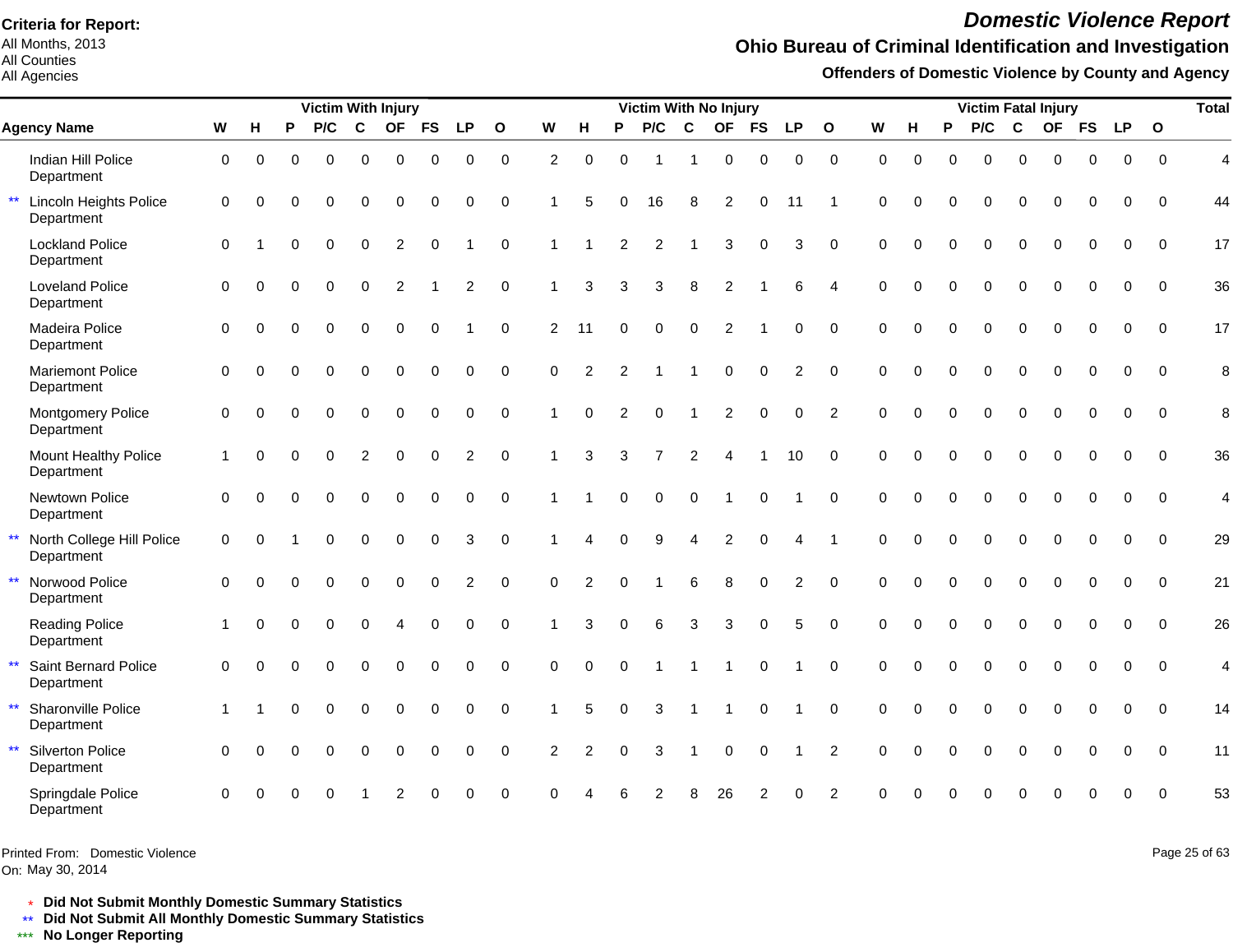All Months, 2013 All Counties

All Agencies

# *Domestic Violence Report*

## **Ohio Bureau of Criminal Identification and Investigation**

**Offenders of Domestic Violence by County and Agency**

|                                                                  |                |          |          | <b>Victim With Injury</b> |             |           |           |          |              |          |          |          | Victim With No Injury |                |             |                |                |              |          |          |          |          |             | <b>Victim Fatal Injury</b> |             |             |             | <b>Total</b>   |
|------------------------------------------------------------------|----------------|----------|----------|---------------------------|-------------|-----------|-----------|----------|--------------|----------|----------|----------|-----------------------|----------------|-------------|----------------|----------------|--------------|----------|----------|----------|----------|-------------|----------------------------|-------------|-------------|-------------|----------------|
| <b>Agency Name</b>                                               | W              | н        | P        | P/C                       | $\mathbf c$ | <b>OF</b> | <b>FS</b> | LP       | $\mathbf{o}$ | W        | н        | P        | P/C                   | $\mathbf{C}$   | <b>OF</b>   | <b>FS</b>      | <b>LP</b>      | $\mathbf{o}$ | W        | н        | P        | P/C      | C           | <b>OF</b>                  | <b>FS</b>   | <b>LP</b>   | $\mathbf 0$ |                |
| ** Springfield Twp. Police<br>Department                         | $\overline{2}$ | 3        | O        | 5                         | 4           | 3         | 0         | 5        | $\mathbf 0$  | 4        | 25       | 7        | 34                    | 14             | 18          | $\overline{2}$ | 21             | 6            | $\Omega$ | $\Omega$ | $\Omega$ | $\Omega$ | $\Omega$    | $\Omega$                   | $\Omega$    | $\Omega$    | $\Omega$    | 153            |
| $\star\star$<br>Springfield Twp. Police<br>Department            | $\overline{2}$ | 3        |          | 5                         | 4           | 3         | 0         | 5        | $\Omega$     | 4        | 25       | 7        | 34                    | 14             | 18          | $\overline{2}$ | 21             | 6            | $\Omega$ |          | ∩        | $\Omega$ | $\Omega$    | $\Omega$                   | $\Omega$    | $\Omega$    | $\Omega$    | 153            |
| $\star\star$<br>Springfield Twp. Police<br>Department            | $\overline{2}$ | 3        |          | 5                         |             | 3         | 0         | 5        | $\mathbf 0$  | 4        | 25       | 7        | 34                    | 14             | 18          | $\overline{2}$ | 21             | 6            | $\Omega$ |          | $\Omega$ | $\Omega$ | $\mathbf 0$ | 0                          | 0           | $\Omega$    | $\Omega$    | 153            |
| <b>Terrace Park Police</b><br>Department                         | 0              | ∩        |          |                           | O           | $\Omega$  | 0         | 0        | $\mathbf 0$  | $\Omega$ | $\Omega$ | $\Omega$ | $\Omega$              | $\Omega$       | $\Omega$    | $\Omega$       | 0              | $\Omega$     | $\Omega$ | $\Omega$ | $\Omega$ | $\Omega$ | $\Omega$    | $\Omega$                   | $\Omega$    | $\Omega$    | $\mathbf 0$ | $\overline{0}$ |
| $***$<br>University of Cincinnati<br>Campus Police<br>Department | 0              | $\Omega$ |          |                           |             | $\Omega$  | $\Omega$  | $\Omega$ | 0            | $\Omega$ | $\Omega$ | $\Omega$ |                       | $\Omega$       | $\Omega$    | $\Omega$       | 0              | $\Omega$     | $\Omega$ | U        |          |          | $\Omega$    | $\Omega$                   | $\Omega$    | 0           | $\mathbf 0$ | 1              |
| $\star\star$<br>Woodlawn Police<br>Department                    | $\mathbf 0$    | $\Omega$ | $\Omega$ | $\Omega$                  | 2           | 0         | 0         | 0        | $\mathbf 0$  | 2        | 2        | 3        | 3                     | 5              | 5           | 0              | $\overline{c}$ |              | $\Omega$ | $\Omega$ | $\Omega$ | 0        | $\mathbf 0$ | 0                          | $\mathbf 0$ | 0           | $\mathbf 0$ | 25             |
| <b>Wyoming Police</b><br>Department                              | $\mathbf{1}$   |          |          |                           | $\Omega$    | $\Omega$  | $\Omega$  | 0        | $\mathbf 0$  | $\Omega$ |          |          | $\Omega$              | $\overline{2}$ | $\mathbf 0$ | 0              | 0              |              | ∩        |          |          | $\Omega$ | $\Omega$    | $\Omega$                   | $\Omega$    | $\Omega$    | $\Omega$    | $\overline{7}$ |
| $\star\star$<br>Xavier University Police<br>Department           | $\Omega$       | $\Omega$ |          | O                         | $\Omega$    | $\Omega$  | 0         | 0        | $\Omega$     | $\Omega$ | $\Omega$ |          | $\Omega$              | $\Omega$       | $\Omega$    | $\Omega$       | 0              | $\Omega$     | $\Omega$ |          |          | $\Omega$ | $\Omega$    | 0                          | 0           | 0           | $\Omega$    | $\overline{0}$ |
| <b>Hamilton County Totals</b>                                    | 14             | 29       | 10       | 17                        | 23          | 39        | 3         | 38       | 19           | 60       | 256      | 184      | 204 216 358           |                |             | 27             | 234 263        |              | $\Omega$ |          |          |          | n           |                            |             |             | $\Omega$    | 1994           |
| <b>Hancock</b>                                                   |                |          |          |                           |             |           |           |          |              |          |          |          |                       |                |             |                |                |              |          |          |          |          |             |                            |             |             |             |                |
| <b>Findlay Police Department</b>                                 | 0              |          |          |                           | 2           | 4         | 0         |          | 10           | 7        | 27       | 25       | 47                    | 26             | 30          | 3              | 49             | 103          | 0        |          |          | O        | $\Omega$    | U                          | 0           | O           | $\Omega$    | 347            |
| $\star\star$<br><b>Hancock County Sheriff's</b><br>Office        | 0              |          |          | 2                         | 3           | 6         | 0         | 0        | 0            | 7        | 10       | 11       | 4                     | 15             | 13          | 1              | 10             | -1           | ∩        |          | O        | 0        | $\mathbf 0$ | $\Omega$                   | 0           | 0           | $\Omega$    | 87             |
| $\star\star$<br>McComb Police<br>Department                      | $\Omega$       | $\Omega$ | O        | $\Omega$                  | 0           | $\Omega$  | 0         | 0        | $\mathbf 0$  | $\Omega$ | $\Omega$ | O        | $\Omega$              | $\mathbf 0$    | 0           | 0              | $\mathbf 0$    | $\Omega$     | $\Omega$ | ∩        | O        | 0        | $\Omega$    | 0                          | $\Omega$    | $\Omega$    | $\Omega$    | $\overline{0}$ |
| <b>Hancock County Totals</b>                                     | $\Omega$       |          |          |                           | 5           | 10        | U         |          | 10           | 14       | 37       | 36       | 51                    | 41             | 43          |                |                | 59 104       | $\Omega$ |          |          | U        | ∩           | U                          | $\Omega$    | $\Omega$    | $\Omega$    | 434            |
| <b>Hardin</b>                                                    |                |          |          |                           |             |           |           |          |              |          |          |          |                       |                |             |                |                |              |          |          |          |          |             |                            |             |             |             |                |
| Ada Police Department                                            | 0              | ∩        |          |                           | 0           |           | 0         | 0        | 1            | 2        |          | 3        |                       | 0              | 0           | $\Omega$       |                | -1           | $\Omega$ | O        | O        | 0        | $\Omega$    | 0                          | 0           | $\Omega$    | $\Omega$    | 14             |
| <b>Forest Police Department</b>                                  | 0              | 0        | 0        | 0                         | 0           | 0         | 0         | 0        | 0            | 0        | 3        | 2        | 0                     | 0              | 0           | 0              |                | 0            | 0        | 0        | 0        | 0        | $\mathbf 0$ | 0                          | 0           | 0           | $\mathbf 0$ | 6              |
| Hardin County Sheriff's<br>Office                                | 0              |          |          |                           |             |           |           | ი        | $\mathbf 0$  | O        |          |          |                       |                |             |                | n              | $\Omega$     |          |          |          |          |             |                            | $\Omega$    | $\mathbf 0$ | $\mathbf 0$ | $\mathbf 0$    |
| Printed From: Domestic Violence<br>On: May 30, 2014              |                |          |          |                           |             |           |           |          |              |          |          |          |                       |                |             |                |                |              |          |          |          |          |             |                            |             |             |             | Page 26 of 63  |

\* **Did Not Submit Monthly Domestic Summary Statistics**

**Did Not Submit All Monthly Domestic Summary Statistics**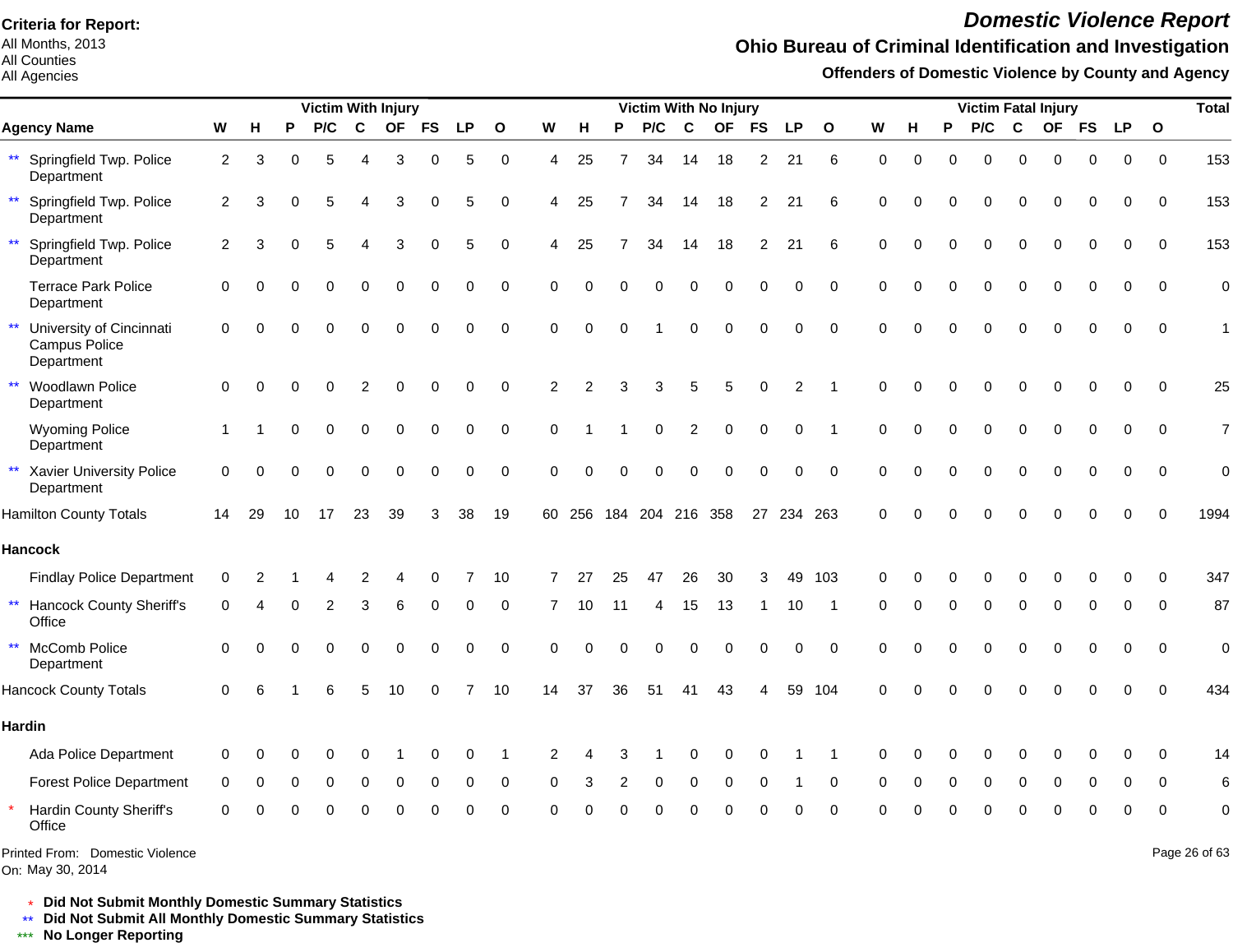All Months, 2013 All Counties

All Agencies

# *Domestic Violence Report*

## **Ohio Bureau of Criminal Identification and Investigation**

**Offenders of Domestic Violence by County and Agency**

| Victim With Injury                     |             |   |   |          |             |           |                |           |              |          |    | Victim With No Injury |          |             |             |           |           |                  |          |             |   |          | Victim Fatal Injury |           |           |           | <b>Total</b> |                |
|----------------------------------------|-------------|---|---|----------|-------------|-----------|----------------|-----------|--------------|----------|----|-----------------------|----------|-------------|-------------|-----------|-----------|------------------|----------|-------------|---|----------|---------------------|-----------|-----------|-----------|--------------|----------------|
| <b>Agency Name</b>                     | W           | н | P | P/C      | $\mathbf c$ | <b>OF</b> | <b>FS</b>      | <b>LP</b> | $\mathbf{o}$ | W        | н  | P                     | P/C      | $\mathbf c$ | <b>OF</b>   | <b>FS</b> | <b>LP</b> | $\mathbf{o}$     | W        | н           | P | P/C      | C                   | <b>OF</b> | <b>FS</b> | <b>LP</b> | $\mathbf{o}$ |                |
| Kenton Police Department               | 0           |   |   |          | 0           |           |                | 0         | 0            | 2        | 8  |                       |          | 0           |             | 0         | 9         | $\boldsymbol{0}$ | $\Omega$ | $\Omega$    |   | Ω        |                     |           |           | 0         | $\Omega$     | 23             |
| <b>Hardin County Totals</b>            | 0           |   |   |          |             |           | U              | O         | 1            | 4        | 15 |                       |          |             |             | O         | 11        |                  | $\Omega$ | ∩           |   | ∩        |                     |           |           | 0         | $\Omega$     | 43             |
| <b>Harrison</b>                        |             |   |   |          |             |           |                |           |              |          |    |                       |          |             |             |           |           |                  |          |             |   |          |                     |           |           |           |              |                |
| <b>Cadiz Police Department</b>         | 0           |   |   |          |             |           |                |           | $\Omega$     |          |    |                       |          |             |             |           |           | $\Omega$         | 0        |             |   |          |                     |           |           |           | ∩            | 5              |
| Harrison County Sheriff's<br>Office    | 0           |   |   |          | U           | ∩         | 2              | 2         | 0            |          |    |                       | 0        |             | 2           | 0         | 13        | 3                | 0        | $\Omega$    |   | U        |                     |           |           | 0         | 0            | 43             |
| Jewett Police Department               | $\mathbf 0$ |   |   |          | U           | O         | $\Omega$       | $\Omega$  | 0            | 0        |    |                       |          |             | O           | $\Omega$  |           | 0                | $\Omega$ | C           |   |          |                     |           |           | O         | $\Omega$     | $\overline{c}$ |
| ** New Athens Police<br>Department     | 0           | ∩ |   | ∩        | U           | $\Omega$  | $\Omega$       | $\Omega$  | 0            | $\Omega$ | O  | O                     | $\Omega$ | 1           | $\mathbf 0$ | 0         | $\Omega$  | 0                | $\Omega$ | n           |   | $\Omega$ | $\Omega$            | O         |           | 0         | $\mathbf 0$  | $\mathbf{1}$   |
| <b>Harrison County Totals</b>          | $\Omega$    |   |   |          | 0           | $\Omega$  | $\overline{2}$ | 3         | $\mathbf 0$  | 5        | 8  |                       |          |             |             | ∩         | 14        | 3                | $\Omega$ |             |   |          |                     |           |           | $\Omega$  | $\Omega$     | 51             |
| Henry                                  |             |   |   |          |             |           |                |           |              |          |    |                       |          |             |             |           |           |                  |          |             |   |          |                     |           |           |           |              |                |
| Deshler Police<br>Department           |             |   |   |          |             |           |                | ∩         | $\mathbf 0$  | 0        |    |                       |          |             |             | ∩         | 0         | $\mathbf 0$      | 0        | ∩           |   |          |                     |           |           | n         | 0            | 3              |
| ** Hamler Police Department            | 0           |   |   |          |             |           |                |           | 0            | $\Omega$ |    |                       |          |             |             |           |           | $\Omega$         | $\Omega$ |             |   |          |                     |           |           |           | ∩            | $\mathbf 0$    |
| <b>Henry County Sheriffs</b><br>Office | 0           | ∩ | O | $\Omega$ | 0           | $\Omega$  | 0              | $\Omega$  | 0            | 3        | 9  | 5                     | 2        | 8           | 5           | 2         | 5         | 7                | 0        | $\mathbf 0$ |   | 0        | $\Omega$            | 0         |           | 0         | 0            | 47             |
| Malinta Police Department              | $\mathbf 0$ |   |   |          |             |           | 0              | $\Omega$  | 0            | $\Omega$ |    |                       |          |             | $\Omega$    | $\Omega$  | $\Omega$  | 0                | $\Omega$ |             |   |          |                     |           |           | 0         | 0            | $\mathbf 0$    |
| Napoleon Police<br>Department          | 2           | 2 | 2 | $\Omega$ | 2           |           | U              | 5         | 0            | 28       | 21 | 10                    | 42       | 20          | 10          | 6         | 49        | $\Omega$         | $\Omega$ | n           |   | $\Omega$ | $\Omega$            | $\Omega$  |           | O         | $\Omega$     | 200            |
| <b>Henry County Totals</b>             | 3           | 2 |   |          |             |           |                | 5         | $\mathbf 0$  | 31       | 32 | 15                    | 44       | 28          | 15          | 8         | 54        | 7                | 0        | ∩           |   |          |                     |           |           | 0         | $\Omega$     | 250            |
| Highland                               |             |   |   |          |             |           |                |           |              |          |    |                       |          |             |             |           |           |                  |          |             |   |          |                     |           |           |           |              |                |
| <b>Greenfield Police</b><br>Department | 0           |   |   |          |             |           |                | ∩         | 0            | 0        |    |                       |          |             |             |           | U         | $\Omega$         | O        |             |   |          |                     |           |           |           | $\Omega$     | $\mathbf 0$    |
| ** Highland County Sheriffs<br>Office  | $\Omega$    |   |   |          | 2           |           |                |           |              |          | 12 |                       |          | 15          |             |           | 8         | Δ                | O        |             |   |          |                     |           |           |           | $\Omega$     | 57             |
| ** Highland Police<br>Department       | $\Omega$    |   |   |          |             |           |                | $\Omega$  | $\mathbf 0$  | 0        |    |                       |          |             | $\Omega$    | O         | $\Omega$  | 0                | $\Omega$ |             |   |          |                     |           |           | ი         | 0            | $\pmb{0}$      |
| Hillsboro Police<br>$***$              | $\Omega$    |   |   |          |             |           |                |           | 0            |          |    |                       |          |             |             |           |           | O                |          |             |   |          |                     |           |           |           |              | 16             |
| Printed From: Domestic Violence        |             |   |   |          |             |           |                |           |              |          |    |                       |          |             |             |           |           |                  |          |             |   |          |                     |           |           |           |              | Page 27 of 63  |

On: May 30, 2014

\* **Did Not Submit Monthly Domestic Summary Statistics**

**Did Not Submit All Monthly Domestic Summary Statistics**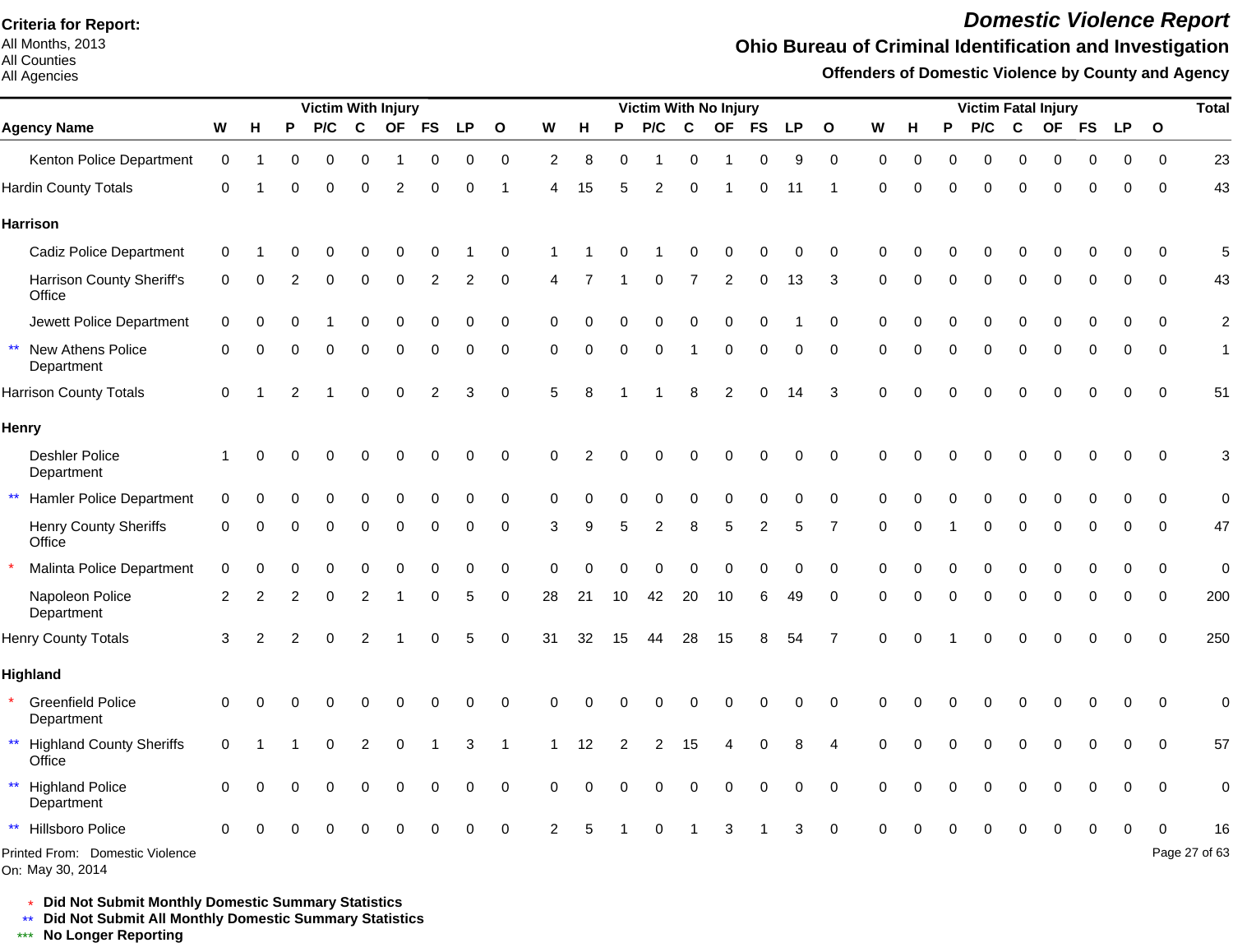All Months, 2013 All Counties

All Agencies

# *Domestic Violence Report*

## **Ohio Bureau of Criminal Identification and Investigation**

**Offenders of Domestic Violence by County and Agency**

|                                                     |                |          |          | <b>Victim With Injury</b> |                |                |           |             |              |                |          |          | <b>Victim With No Injury</b> |             |             |                |           |                        |             |          |          | <b>Victim Fatal Injury</b> |             |           |           |           |              | <b>Total</b>  |
|-----------------------------------------------------|----------------|----------|----------|---------------------------|----------------|----------------|-----------|-------------|--------------|----------------|----------|----------|------------------------------|-------------|-------------|----------------|-----------|------------------------|-------------|----------|----------|----------------------------|-------------|-----------|-----------|-----------|--------------|---------------|
| <b>Agency Name</b>                                  | W              | H        | P        | P/C                       | C              | <b>OF</b>      | <b>FS</b> | <b>LP</b>   | $\mathbf{o}$ | W              | н        | P        | P/C                          | C           | <b>OF</b>   | <b>FS</b>      | <b>LP</b> | $\mathbf{o}$           | W           | н        | P        | P/C                        | C           | <b>OF</b> | <b>FS</b> | <b>LP</b> | $\mathbf{o}$ |               |
| Department                                          |                |          |          |                           |                |                |           |             |              |                |          |          |                              |             |             |                |           |                        |             |          |          |                            |             |           |           |           |              |               |
| Leesburg Police<br>Department                       | $\mathbf 0$    | 0        | 0        |                           | 0              | $\overline{2}$ | 0         | $\pmb{0}$   | $\pmb{0}$    |                |          | 0        | $\overline{c}$               |             |             | 0              | 0         | $\mathbf 0$            | 0           | $\Omega$ |          | 0                          | $\Omega$    | 0         |           | 0         | $\mathbf 0$  | 9             |
| ** Lynchburg Police<br>Department                   | $\mathbf 0$    | $\Omega$ | $\Omega$ | $\Omega$                  | 0              | 0              | 0         | 0           | 0            |                |          | $\Omega$ | $\mathbf 0$                  | $\mathbf 0$ | $\mathbf 0$ | 0              |           | $\pmb{0}$              | $\mathbf 0$ | $\Omega$ |          | 0                          | $\Omega$    | 0         |           | 0         | $\mathbf 0$  | 3             |
| ** Mowrystown Police<br>Department                  | $\mathbf 0$    | 0        | O        | $\Omega$                  | 0              | 0              | 0         | $\Omega$    | 0            | $\Omega$       |          | $\Omega$ | $\Omega$                     | 0           |             | 0              |           | $\mathbf 0$            | 0           | $\Omega$ |          | 0                          | $\Omega$    | 0         |           | 0         | 0            | 3             |
| <b>Highland County Totals</b>                       | $\mathbf 0$    |          |          |                           | $\overline{c}$ | $\overline{2}$ |           | 3           | 1            | 5              | 20       |          | 4                            | 17          | 9           |                | 13        | $\boldsymbol{\Lambda}$ | $\Omega$    | $\Omega$ |          |                            |             |           |           |           | $\Omega$     | 88            |
| <b>Hocking</b>                                      |                |          |          |                           |                |                |           |             |              |                |          |          |                              |             |             |                |           |                        |             |          |          |                            |             |           |           |           |              |               |
| ** Hocking County Sheriff's<br>Office               | $\overline{2}$ | $\Omega$ |          | ∩                         |                | 0              | 0         | 0           | 0            | 9              | 17       | 2        | 2                            | 7           | 12          | 3              | 4         | $\overline{2}$         | 0           | $\Omega$ |          | U                          | ∩           | 0         | ∩         | 0         | $\mathbf 0$  | 62            |
| $\star\star$<br>Laurelville Police<br>Department    | $\Omega$       | $\Omega$ |          | $\Omega$                  | $\Omega$       | 0              | 0         | 0           | 0            | $\Omega$       |          |          | 0                            | $\Omega$    | $\mathbf 0$ | 0              | 0         | 0                      | $\Omega$    | $\Omega$ |          | 0                          | $\Omega$    | $\Omega$  | $\Omega$  | 0         | $\mathbf 0$  | $\mathbf{1}$  |
| Logan Police Department                             | $\mathbf 0$    |          |          |                           | $\Omega$       | 0              | $\Omega$  | $\Omega$    | 0            | $\overline{2}$ | 10       |          | 6                            |             |             |                | 15        | 13                     | $\mathbf 0$ | n        |          | ი                          |             | O         |           | O         | 0            | 57            |
| Murray City Police<br>$\star$<br>Department         | $\mathbf 0$    | $\Omega$ | U        | $\Omega$                  | 0              | 0              | 0         | $\Omega$    | 0            | 0              | 0        | $\Omega$ | 0                            | 0           | $\mathbf 0$ | 0              | 0         | $\mathbf 0$            | 0           | $\Omega$ | $\Omega$ | 0                          | $\mathbf 0$ | 0         | $\Omega$  | 0         | $\mathbf 0$  | $\mathbf 0$   |
| <b>Hocking County Totals</b>                        | $\overline{2}$ | $\Omega$ |          | $\Omega$                  |                | $\Omega$       | $\Omega$  | $\mathbf 0$ | $\pmb{0}$    | 11             | 28       |          | 8                            | 11          | 13          | 4              | 19        | 15                     | $\Omega$    | ∩        |          | 0                          | ∩           | 0         |           | 0         | $\mathbf 0$  | 120           |
| <b>Holmes</b>                                       |                |          |          |                           |                |                |           |             |              |                |          |          |                              |             |             |                |           |                        |             |          |          |                            |             |           |           |           |              |               |
| <b>Glenmont Police</b><br>Department                | $\mathbf 0$    | ∩        |          | ∩                         | $\Omega$       | $\Omega$       | 0         | $\Omega$    | $\mathbf 0$  | 0              | $\Omega$ |          | O                            | $\Omega$    | $\Omega$    | $\Omega$       | 0         | $\mathbf 0$            | $\Omega$    | C        |          | 0                          | ∩           | 0         |           | 0         | $\mathbf 0$  | $\mathbf 0$   |
| <b>Holmes County Sheriff's</b><br>Office            | $\mathbf 0$    | $\Omega$ |          | 2                         | 5              | $\overline{c}$ | 0         | 0           | 0            | 5              | 12       |          | 3                            | 10          | 22          | $\overline{c}$ | 0         | $\mathbf 0$            | 0           | $\Omega$ |          | O                          | $\Omega$    | $\Omega$  | $\Omega$  | 0         | $\mathbf 0$  | 72            |
| Millersburg Police<br>Department                    | $\mathbf 0$    | $\Omega$ |          |                           |                | 0              | 0         |             | 0            | 0              | 6        |          |                              | 8           | 3           | 0              | 6         | 0                      | 0           | $\Omega$ |          | U                          |             | 0         |           | 0         | $\mathbf 0$  | 31            |
| Nashville Police<br>$***$<br>Department             | $\mathbf 0$    | $\Omega$ | O        | $\Omega$                  | 0              | $\Omega$       | $\Omega$  | $\Omega$    | $\mathbf 0$  | 0              | $\Omega$ | $\Omega$ | $\Omega$                     | $\Omega$    | $\Omega$    | $\mathbf 0$    | 0         | $\mathbf 0$            | $\mathbf 0$ | $\Omega$ |          | 0                          | $\Omega$    | 0         |           | 0         | $\mathbf 0$  | $\mathbf 0$   |
| <b>Holmes County Totals</b>                         | $\Omega$       | $\Omega$ |          | З                         |                | 2              |           |             | $\Omega$     | 5              | 18       | 11       | 4                            | 18          | 25          | 2              | 6         | $\Omega$               | $\Omega$    | $\Omega$ |          |                            |             |           |           |           | $\Omega$     | 103           |
| <b>Huron</b>                                        |                |          |          |                           |                |                |           |             |              |                |          |          |                              |             |             |                |           |                        |             |          |          |                            |             |           |           |           |              |               |
| ** Bellevue Police<br>Department                    | 0              |          |          |                           |                |                |           |             | O            |                |          |          |                              | з           |             |                |           | $\Omega$               | ∩           |          |          |                            |             |           |           |           | ∩            | 14            |
| Printed From: Domestic Violence<br>On: May 30, 2014 |                |          |          |                           |                |                |           |             |              |                |          |          |                              |             |             |                |           |                        |             |          |          |                            |             |           |           |           |              | Page 28 of 63 |

\* **Did Not Submit Monthly Domestic Summary Statistics**

**Did Not Submit All Monthly Domestic Summary Statistics**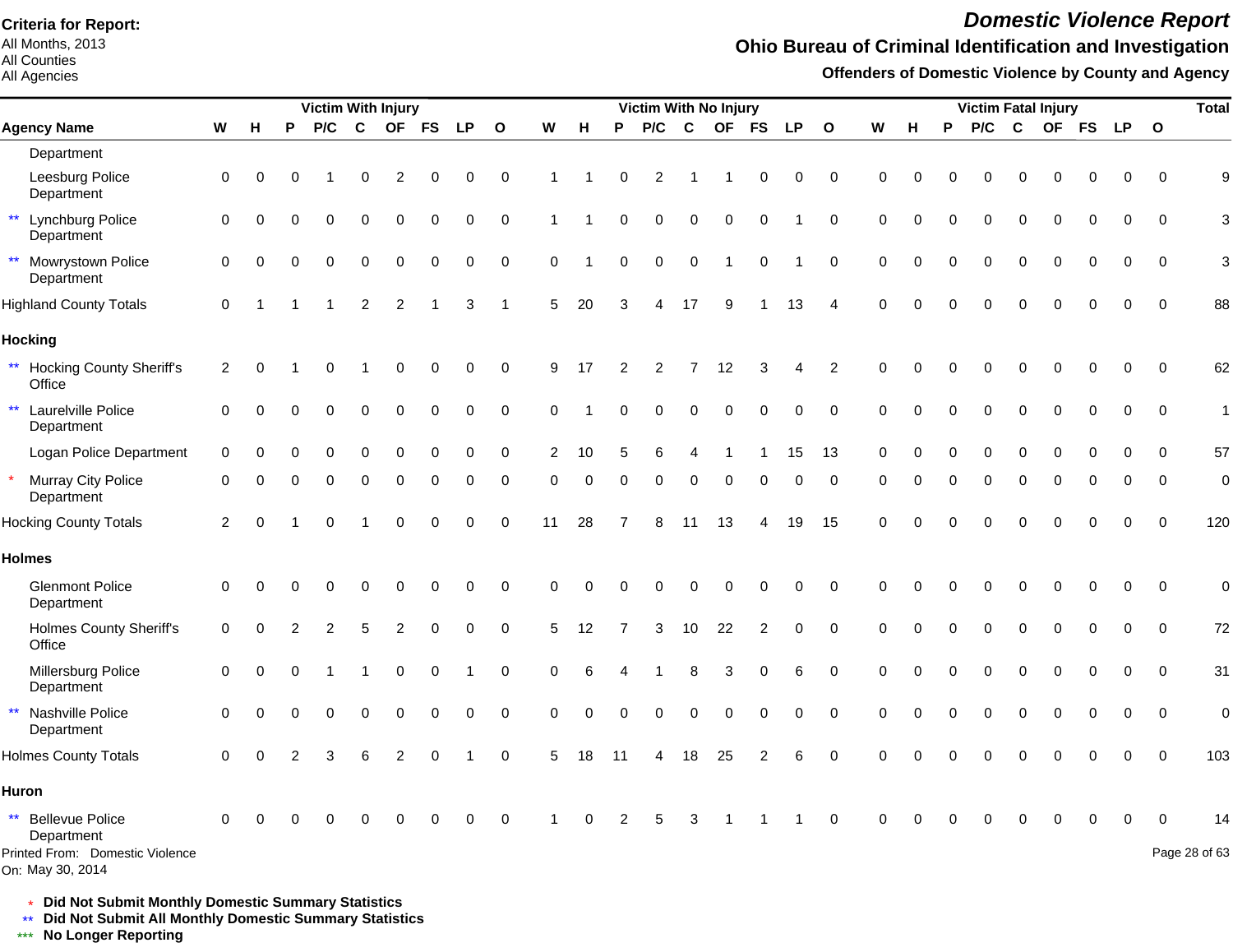All Months, 2013 All Counties

#### All Agencies

# *Domestic Violence Report*

## **Ohio Bureau of Criminal Identification and Investigation**

**Offenders of Domestic Violence by County and Agency**

|                                                     |                      |          |          | <b>Victim With Injury</b> |          |           |             |                |              |                |          |          |                |                | <b>Victim With No Injury</b> |                     |              |                         |             |          |             | <b>Victim Fatal Injury</b> |              |             |              |             |              | <b>Total</b>  |
|-----------------------------------------------------|----------------------|----------|----------|---------------------------|----------|-----------|-------------|----------------|--------------|----------------|----------|----------|----------------|----------------|------------------------------|---------------------|--------------|-------------------------|-------------|----------|-------------|----------------------------|--------------|-------------|--------------|-------------|--------------|---------------|
| <b>Agency Name</b>                                  | W                    | н        | P        | P/C                       | C        | <b>OF</b> | <b>FS</b>   | <b>LP</b>      | $\mathbf{o}$ | W              | н        | P        | P/C            | $\mathbf{C}$   | <b>OF</b>                    | <b>FS</b>           | <b>LP</b>    | $\mathbf{o}$            | W           | н        | P           | P/C                        | $\mathbf{C}$ | <b>OF</b>   | <b>FS</b>    | <b>LP</b>   | $\mathbf{o}$ |               |
| <b>Greenwich Police</b><br>Department               | $\mathbf{1}$         |          | $\Omega$ | $\Omega$                  | $\Omega$ | $\Omega$  | $\Omega$    | 0              | $\Omega$     | 2              | 4        | 3        | $\Omega$       | 5              | 0                            | $\Omega$            | 8            | $\overline{1}$          | $\Omega$    | $\Omega$ | $\Omega$    | $\Omega$                   | $\Omega$     | $\Omega$    | $\Omega$     | $\Omega$    | $\Omega$     | 25            |
| Huron County Sheriff's<br>Office                    | 0                    | $\Omega$ |          | 0                         | $\Omega$ | O         |             | 0              | 0            | 0              |          |          | 0              | $\overline{2}$ | $\overline{2}$               |                     |              |                         | $\mathbf 0$ | $\Omega$ | $\Omega$    | $\Omega$                   | $\mathbf 0$  | 0           | 0            | 0           | $\mathbf 0$  | 21            |
| Monroeville Police<br>Department                    | $\mathbf 0$          | $\Omega$ | $\Omega$ | 0                         | $\Omega$ | $\Omega$  | $\Omega$    | 0              | $\mathbf 0$  | $\mathbf 0$    | 0        | 3        | $\mathbf 0$    | $\overline{c}$ | 0                            | $\mathbf 0$         |              | 0                       | $\mathbf 0$ | $\Omega$ | $\Omega$    | $\Omega$                   | $\mathbf 0$  | $\mathbf 0$ | $\mathbf 0$  | 0           | $\mathbf 0$  | 6             |
| New London Police<br>Department                     | $\Omega$             | $\Omega$ |          | $\Omega$                  | $\Omega$ | $\Omega$  | $\Omega$    | 0              | $\Omega$     | $\Omega$       | 6        | $\Omega$ | 22             | 3              | $\Omega$                     | $\,6$               | 56           | $\mathbf 0$             | $\Omega$    | $\Omega$ | $\Omega$    | $\Omega$                   | $\Omega$     | $\Omega$    | $\mathbf{0}$ | $\Omega$    | $\mathbf 0$  | 93            |
| Norwalk Police<br>Department                        | $\blacktriangleleft$ | O        |          |                           | $\Omega$ | $\Omega$  | $\Omega$    | 2              | $\Omega$     | 4              | 12       | 2        | 5              | $\mathsf 3$    | $\overline{\mathbf{1}}$      | $\mathsf{O}\xspace$ | 24           | $\overline{\mathbf{1}}$ | $\Omega$    | $\Omega$ | $\Omega$    | $\Omega$                   | $\Omega$     | $\Omega$    | $\mathbf{0}$ | $\Omega$    | 0            | 56            |
| <b>Plymouth Police</b><br>Department                | $\Omega$             |          |          | 0                         | $\Omega$ | $\Omega$  | $\Omega$    | 0              | $\mathbf 0$  | $\mathbf 0$    | $\Omega$ | $\Omega$ | $\Omega$       | $\mathbf 0$    | $\mathbf 0$                  | $\pmb{0}$           | 0            | $\mathbf 0$             | $\mathbf 0$ | $\Omega$ | $\mathbf 0$ | 0                          | $\mathbf 0$  | $\Omega$    | $\mathbf 0$  | $\mathbf 0$ | $\mathbf 0$  | $\mathbf 0$   |
| Wakeman Police<br>Department                        | $\Omega$             | $\Omega$ |          | 0                         | $\Omega$ | $\Omega$  | $\mathbf 0$ | 0              | $\mathbf 0$  | $\overline{1}$ | 0        | $\Omega$ | 0              | $\mathbf 0$    | 1                            | $\pmb{0}$           | $\mathbf{1}$ | $\mathbf 0$             | $\mathbf 0$ | $\Omega$ | $\Omega$    | $\Omega$                   | $\mathbf 0$  | $\Omega$    | $\mathbf 0$  | $\mathbf 0$ | $\mathbf 0$  | 3             |
| <b>Willard Police Department</b>                    | $\Omega$             |          |          |                           |          |           | $\Omega$    | 0              | 0            | $\Omega$       | я        |          | 4              | 3              | 0                            |                     | 0            | $\Omega$                | $\Omega$    | O        | $\Omega$    | $\Omega$                   | $\Omega$     | O           | $\Omega$     | 0           | $\Omega$     | 18            |
| Huron County Totals                                 | 2                    |          |          |                           | $\Omega$ | $\Omega$  | $\Omega$    | $\overline{c}$ | $\Omega$     | 8              | 35       | 18       | 36             | 21             | 5                            | 9                   | 92           | 6                       | $\Omega$    | $\Omega$ | $\Omega$    | $\Omega$                   | $\Omega$     | $\Omega$    | $\Omega$     | $\Omega$    | $\Omega$     | 236           |
| <b>Jackson</b>                                      |                      |          |          |                           |          |           |             |                |              |                |          |          |                |                |                              |                     |              |                         |             |          |             |                            |              |             |              |             |              |               |
| <b>Coalton Police</b><br>Department                 | $\Omega$             |          |          |                           |          |           |             | 0              | $\Omega$     | $\Omega$       |          |          | O              | $\Omega$       | 0                            | 0                   | 0            | $\Omega$                | $\Omega$    |          |             | O                          | $\Omega$     | O           | $\Omega$     | $\Omega$    | $\Omega$     | $\mathbf 0$   |
| Jackson County Sheriff's<br>Office                  | $\mathbf 0$          | 2        |          |                           | 2        | O         | $\Omega$    | 2              | $\Omega$     | $\overline{4}$ | 31       |          | 3              | 6              | 3                            | 4                   | 25           | 0                       | $\Omega$    |          | O           | $\Omega$                   | $\Omega$     | $\Omega$    | $\Omega$     | 0           | $\Omega$     | 87            |
| $\star\star$<br>Jackson Police<br>Department        | $\mathbf 0$          |          |          |                           | $\Omega$ |           | $\Omega$    | 0              | $\Omega$     | $\Omega$       |          | 2        | $\Omega$       | $\mathbf 0$    | $\mathbf 0$                  | $\Omega$            | 3            | $\Omega$                | $\Omega$    | $\Omega$ | $\Omega$    | $\Omega$                   | $\mathbf{0}$ | $\Omega$    | $\Omega$     | $\Omega$    | $\Omega$     | 9             |
| Oak Hill Police<br>Department                       | $\Omega$             | $\Omega$ |          |                           | $\Omega$ | $\Omega$  | $\Omega$    | 0              | $\Omega$     | $\Omega$       | $\Omega$ | $\Omega$ | $\overline{2}$ |                | $\overline{2}$               | $\mathbf 0$         | 0            | $\Omega$                | $\Omega$    |          |             | $\Omega$                   | $\mathbf{0}$ | $\Omega$    | $\Omega$     | $\Omega$    | $\Omega$     | 6             |
| <b>Wellston Police</b><br>Department                | $\mathbf 0$          | U        |          | $\Omega$                  | $\Omega$ | $\Omega$  |             | 0              | $\Omega$     | $\Omega$       |          |          | 2              | $\overline{c}$ | 5                            | 0                   | 3            | $\mathbf 0$             | $\Omega$    |          |             | $\Omega$                   | $\Omega$     | 0           | $\Omega$     | 0           | $\mathbf 0$  | 16            |
| Jackson County Totals                               | $\Omega$             |          |          | 2                         | 2        |           |             | 2              | $\Omega$     |                | 39       |          |                | $\mathbf{Q}$   | 10                           |                     | 31           | $\Omega$                | $\Omega$    |          |             |                            |              |             |              |             | $\Omega$     | 118           |
| <b>Jefferson</b>                                    |                      |          |          |                           |          |           |             |                |              |                |          |          |                |                |                              |                     |              |                         |             |          |             |                            |              |             |              |             |              |               |
| Adena Police Department                             | $\Omega$             |          |          |                           |          |           |             |                | $\Omega$     |                |          |          |                |                |                              |                     | 0            | $\Omega$                |             |          |             |                            | $\Omega$     | 0           | 0            | $\mathbf 0$ | $\Omega$     | $\Omega$      |
| Printed From: Domestic Violence<br>On: May 30, 2014 |                      |          |          |                           |          |           |             |                |              |                |          |          |                |                |                              |                     |              |                         |             |          |             |                            |              |             |              |             |              | Page 29 of 63 |

\* **Did Not Submit Monthly Domestic Summary Statistics**

**Did Not Submit All Monthly Domestic Summary Statistics**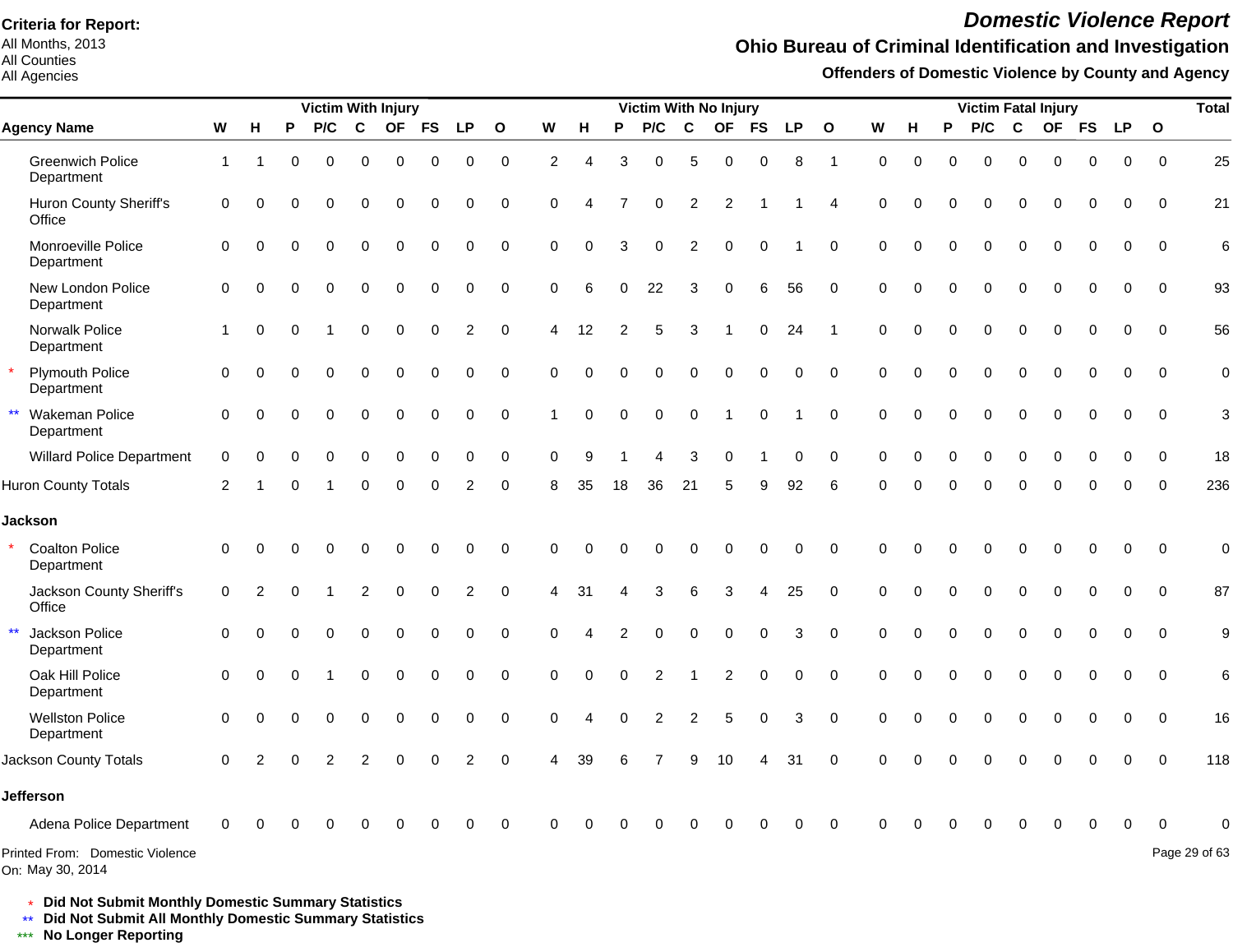All Months, 2013 All Counties

All Agencies

# *Domestic Violence Report*

## **Ohio Bureau of Criminal Identification and Investigation**

**Offenders of Domestic Violence by County and Agency**

|                                                            |             |             |          | <b>Victim With Injury</b> |                |             |             |             |              |                |          |          | Victim With No Injury |                        |                |                  |           |                 |             |             |              | <b>Victim Fatal Injury</b> |                  |             |              |                  |                | <b>Total</b>   |
|------------------------------------------------------------|-------------|-------------|----------|---------------------------|----------------|-------------|-------------|-------------|--------------|----------------|----------|----------|-----------------------|------------------------|----------------|------------------|-----------|-----------------|-------------|-------------|--------------|----------------------------|------------------|-------------|--------------|------------------|----------------|----------------|
| <b>Agency Name</b>                                         | W           | н           | P        | P/C                       | $\mathbf c$    | <b>OF</b>   | <b>FS</b>   | <b>LP</b>   | $\mathbf{o}$ | W              | н        | P        | P/C                   | C                      | <b>OF</b>      | <b>FS</b>        | <b>LP</b> | $\mathbf{o}$    | W           | н           | P            | P/C                        | C                | <b>OF</b>   | <b>FS</b>    | <b>LP</b>        | $\mathbf{o}$   |                |
| ** Amsterdam Police<br>Department                          | $\mathbf 0$ | $\mathbf 0$ | $\Omega$ | $\mathbf 0$               | $\mathbf 0$    | $\mathbf 0$ | 0           | 0           | $\mathbf 0$  | $\Omega$       | $\Omega$ | $\Omega$ | $\mathbf 0$           | $\mathbf 0$            | 0              | $\mathbf 0$      | 0         | $\pmb{0}$       | $\mathbf 0$ | $\mathbf 0$ | $\Omega$     | 0                          | $\mathbf 0$      | $\mathbf 0$ | $\mathbf 0$  | $\mathbf 0$      | $\overline{0}$ | $\mathbf 0$    |
| $\star\star$<br><b>Bergholz Police</b><br>Department       | $\Omega$    | $\Omega$    | $\Omega$ | $\Omega$                  | $\Omega$       | 0           | 0           | 0           | $\Omega$     | $\Omega$       | $\Omega$ |          | 0                     | $\Omega$               | $\Omega$       | $\Omega$         | $\Omega$  | $\Omega$        | $\Omega$    | $\Omega$    | $\Omega$     | $\Omega$                   | $\Omega$         | 0           | $\Omega$     | $\Omega$         | $\Omega$       | $\overline{0}$ |
| $\star\star$<br><b>Bloomingdale Police</b><br>Department   | $\Omega$    | $\Omega$    | $\Omega$ | $\Omega$                  | $\Omega$       | $\Omega$    | 0           | 0           | $\Omega$     | $\Omega$       | $\Omega$ | $\Omega$ | $\Omega$              | $\Omega$               | $\Omega$       | $\mathbf 0$      | 0         | $\mathbf 0$     | $\Omega$    | $\Omega$    | $\Omega$     | $\overline{0}$             | $\mathbf 0$      | $\Omega$    | $\mathbf 0$  | 0                | $\mathbf 0$    | $\overline{0}$ |
| Cross Creek Twp. Police<br>Department                      | $\mathbf 0$ | $\Omega$    |          | 0                         | $\Omega$       | $\Omega$    | $\mathbf 0$ | $\mathbf 0$ | $\mathbf 0$  | $\Omega$       | $\Omega$ | $\Omega$ | $\mathbf 0$           | $\mathbf 0$            | $\overline{ }$ | $\mathbf 0$      | 1         | $\mathbf 0$     | 0           | $\Omega$    | $\mathbf{0}$ | 0                          | $\mathbf 0$      | $\mathbf 0$ | $\mathbf 0$  | $\mathbf 0$      | $\overline{0}$ | 3              |
| $\star\star$<br><b>Dillonvale Police</b><br>Department     | $\Omega$    | 0           | $\Omega$ | 0                         | $\mathbf 0$    | 0           | 0           | 0           | $\mathbf 0$  | $\overline{2}$ |          |          | 0                     | $\mathbf 0$            | 0              | $\boldsymbol{0}$ | 0         | $\overline{1}$  | $\Omega$    | $\Omega$    | $\Omega$     | 0                          | $\mathbf 0$      | $\mathbf 0$ | $\mathbf 0$  | 0                | $\overline{0}$ | 4              |
| $\star\star$<br><b>Empire Police Department</b>            | $\Omega$    | $\Omega$    | $\Omega$ | $\Omega$                  | 0              | $\Omega$    | $\Omega$    | $\Omega$    | $\Omega$     | $\Omega$       | O        |          | 0                     | $\Omega$               | $\Omega$       | $\Omega$         | $\Omega$  | $\Omega$        | $\Omega$    | $\Omega$    | $\Omega$     | 0                          | $\mathbf 0$      | $\Omega$    | $\Omega$     | $\Omega$         | $\Omega$       | $\mathbf 0$    |
| Jefferson County Sheriff's<br>Office                       | 2           |             |          | 0                         | $\Omega$       | O           | $\Omega$    | 6           | $\Omega$     | 3              | 15       | 3        |                       | $\boldsymbol{\Lambda}$ | 5              | $\Omega$         | 23        | $\Omega$        |             | O           | $\Omega$     | 0                          | $\Omega$         | 0           | $\Omega$     | O                | $\Omega$       | 71             |
| $\star\star$<br>Mingo Junction Police<br>Department        | $\Omega$    | $\Omega$    | $\Omega$ | 0                         | 0              | 0           | 0           | 0           | 0            | $\Omega$       |          | $\Omega$ | $\overline{2}$        |                        | -1             | $\mathbf 0$      | 0         | -1              | $\Omega$    | $\Omega$    | $\Omega$     | 0                          | $\mathbf 0$      | 0           | 0            | 0                | $\Omega$       | 6              |
| $\star\star$<br><b>Mount Pleasant Police</b><br>Department | $\Omega$    | $\Omega$    | ∩        | $\Omega$                  | $\Omega$       | 0           | 0           | $\Omega$    | $\Omega$     | $\Omega$       | 2        | $\Omega$ | $\Omega$              |                        | $\mathbf 0$    | $\mathbf 0$      | 0         | $\Omega$        | $\Omega$    | $\Omega$    | $\Omega$     | $\Omega$                   | $\mathbf 0$      | $\mathbf 0$ | $\Omega$     | $\mathbf 0$      | $\Omega$       | 3              |
| $\star\star$<br>New Alexandria Police<br>Department        | $\mathbf 0$ | $\Omega$    | $\Omega$ | $\Omega$                  | $\Omega$       | $\Omega$    | 0           | 0           | $\Omega$     | $\Omega$       | $\Omega$ | $\Omega$ | $\Omega$              | $\Omega$               | $\mathbf 0$    | $\mathbf 0$      | 0         | $\mathbf 0$     | $\mathbf 0$ | $\Omega$    | $\Omega$     | 0                          | $\mathbf 0$      | $\mathbf 0$ | $\mathbf 0$  | $\mathbf 0$      | $\mathbf 0$    | $\mathbf 0$    |
| $\star\star$<br><b>Richmond Police</b><br>Department       | $\Omega$    | $\Omega$    | $\Omega$ | $\Omega$                  | $\Omega$       | $\Omega$    | $\mathbf 0$ | $\Omega$    | $\Omega$     | $\Omega$       | $\Omega$ | $\Omega$ | $\Omega$              | $\Omega$               | $\Omega$       | $\mathbf 0$      | 0         | $\mathbf 0$     | $\Omega$    | $\Omega$    | $\Omega$     | $\Omega$                   | $\Omega$         | $\Omega$    | $\mathbf{0}$ | $\Omega$         | $\Omega$       | $\mathbf 0$    |
| Saline Twp. Police<br>Department                           | $\Omega$    | $\Omega$    | $\Omega$ | $\Omega$                  | $\Omega$       | $\Omega$    | $\mathbf 0$ | 0           | $\Omega$     | $\Omega$       |          | $\Omega$ |                       | $\mathbf 0$            | $\mathbf 0$    | $\mathbf 0$      |           | $\Omega$        | $\Omega$    | $\Omega$    | $\Omega$     | $\Omega$                   | $\Omega$         | $\Omega$    | $\Omega$     | $\mathbf 0$      | $\Omega$       | 3              |
| $\star\star$<br>Smithfield Police<br>Department            | $\Omega$    | $\Omega$    | $\Omega$ | 0                         | 0              | 0           | 0           | 0           | $\mathbf 0$  | $\Omega$       | $\Omega$ | $\Omega$ |                       | $\mathbf 0$            | $\overline{c}$ | 0                | 0         | $\mathbf 0$     | $\mathbf 0$ | $\Omega$    | $\mathbf 0$  | 0                          | $\boldsymbol{0}$ | 0           | $\mathbf 0$  | $\boldsymbol{0}$ | $\mathbf 0$    | 3              |
| Steubenville Police<br>Department                          | $\mathbf 0$ |             | $\Omega$ |                           | $\overline{c}$ | $\mathbf 0$ |             | 5           | $\mathbf 0$  | 2              | 18       | 3        | 22                    | 20                     | 24             | $\overline{2}$   | 20        | $6\phantom{1}6$ | $\Omega$    | $\Omega$    | 0            | 0                          | $\mathbf 0$      | $\mathbf 0$ | $\mathbf 0$  | $\mathbf 0$      | $\mathbf 0$    | 127            |
| <b>Stratton Police</b><br>Department                       | $\Omega$    | $\Omega$    | $\Omega$ | $\Omega$                  | $\Omega$       | $\Omega$    | $\Omega$    | $\Omega$    | $\Omega$     | $\Omega$       |          |          | 0                     | $\Omega$               | $\Omega$       | $\Omega$         | $\Omega$  | $\Omega$        | $\Omega$    | 0           | $\Omega$     | $\Omega$                   | $\Omega$         | $\Omega$    | $\Omega$     | $\Omega$         | $\Omega$       | $\mathbf 0$    |
| <b>Tiltonsville Police</b><br>Department                   | $\Omega$    | $\Omega$    | $\Omega$ | $\Omega$                  | $\Omega$       | $\Omega$    | $\Omega$    | 0           | $\Omega$     | $\Omega$       | O        |          | 0                     | $\Omega$               | $\Omega$       | $\Omega$         | $\Omega$  | $\Omega$        | $\Omega$    | $\Omega$    | $\Omega$     | $\Omega$                   | $\Omega$         | $\Omega$    | $\Omega$     | $\Omega$         | $\Omega$       | $\mathbf 0$    |
| <b>Toronto Police</b>                                      |             |             |          |                           |                |             |             |             | $\Omega$     | ∩              |          |          |                       |                        |                |                  | 14        |                 |             |             |              |                            |                  |             | $\Omega$     | $\Omega$         | $\Omega$       | 41             |
| Printed From: Domestic Violence                            |             |             |          |                           |                |             |             |             |              |                |          |          |                       |                        |                |                  |           |                 |             |             |              |                            |                  |             |              |                  |                | Page 30 of 63  |

On: May 30, 2014

\* **Did Not Submit Monthly Domestic Summary Statistics**

**Did Not Submit All Monthly Domestic Summary Statistics**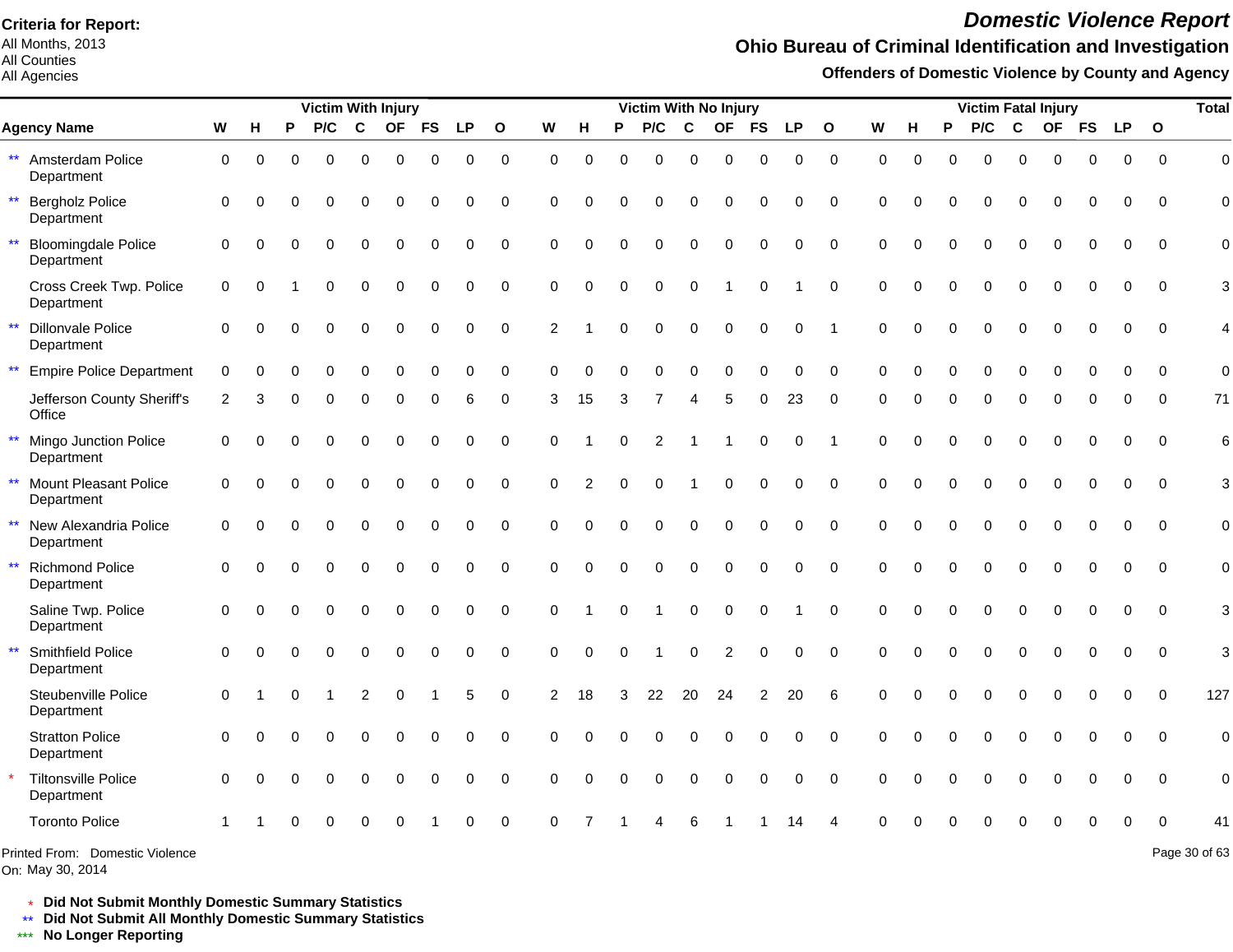All Months, 2013 All Counties

#### All Agencies

# *Domestic Violence Report*

## **Ohio Bureau of Criminal Identification and Investigation**

**Offenders of Domestic Violence by County and Agency**

|                                                      |                |                | <b>Victim With Injury</b> |          |                |             |             |                |                |                |             |          |             | Victim With No Injury |                |                |                |                |             |             | <b>Victim Fatal Injury</b> |          |             |             |          |             | <b>Total</b> |                 |
|------------------------------------------------------|----------------|----------------|---------------------------|----------|----------------|-------------|-------------|----------------|----------------|----------------|-------------|----------|-------------|-----------------------|----------------|----------------|----------------|----------------|-------------|-------------|----------------------------|----------|-------------|-------------|----------|-------------|--------------|-----------------|
| <b>Agency Name</b>                                   | W              | н              | P                         | P/C      | $\mathbf c$    | <b>OF</b>   | <b>FS</b>   | <b>LP</b>      | $\overline{O}$ | W              | H           | P        | P/C         | $\mathbf c$           | <b>OF</b>      | <b>FS</b>      | <b>LP</b>      | $\mathbf{o}$   | W           | H           | P                          | P/C      | $\mathbf c$ |             | OF FS LP |             | $\mathbf{o}$ |                 |
| Department                                           |                |                |                           |          |                |             |             |                |                |                |             |          |             |                       |                |                |                |                |             |             |                            |          |             |             |          |             |              |                 |
| <b>Wells Township Police</b><br>Department           | $\mathbf 0$    | $\Omega$       | O                         |          | O              | ∩           | ∩           | ∩              | 0              | 0              | $\Omega$    | $\Omega$ | $\Omega$    | 0                     | $\Omega$       | 0              | $\Omega$       | $\mathbf 0$    | $\Omega$    | $\Omega$    |                            | 0        | $\Omega$    | $\Omega$    |          | 0           | $\Omega$     | $\mathbf 0$     |
| $\star\star$<br>Wintersville Police<br>Department    | $\mathbf 0$    | $\Omega$       | $\Omega$                  | $\Omega$ | $\Omega$       | $\Omega$    | 0           |                | 0              | -1             | 2           |          | $\mathbf 0$ | 1                     | $\overline{2}$ | $\mathbf 0$    | 2              | $\mathbf 0$    | $\Omega$    | $\Omega$    | $\Omega$                   | $\Omega$ | $\Omega$    | $\Omega$    | $\Omega$ | $\Omega$    | $\Omega$     | 10              |
| Yorkville Police<br>Department                       | $\Omega$       | ∩              |                           |          | 0              | $\Omega$    | $\Omega$    | $\mathbf 0$    | $\mathbf 0$    | $\Omega$       | $\Omega$    | $\Omega$ | $\Omega$    | $\Omega$              | $\Omega$       | $\Omega$       | $\mathbf 0$    | $\mathbf 0$    | $\Omega$    | $\Omega$    | $\Omega$                   | $\Omega$ | $\Omega$    | $\Omega$    |          | 0           | $\Omega$     | $\pmb{0}$       |
| Jefferson County Totals                              | 3              | 5              |                           |          | $\overline{2}$ | $\Omega$    | 2           | 12             | $\pmb{0}$      | 8              | 47          |          | 37          | 33                    | 36             | 3              | 61             | 12             | $\Omega$    | $\Omega$    |                            |          |             |             |          | 0           | $\Omega$     | 271             |
| Knox                                                 |                |                |                           |          |                |             |             |                |                |                |             |          |             |                       |                |                |                |                |             |             |                            |          |             |             |          |             |              |                 |
| Danville Police<br>Department                        | $\mathbf 0$    | 0              | 0                         |          | 0              | $\mathbf 0$ | $\mathbf 0$ | $\mathbf 0$    | $\mathsf 0$    | 0              |             | $\Omega$ | $\Omega$    |                       | $\mathbf 0$    | $\mathbf 0$    |                | $\pmb{0}$      | $\mathbf 0$ | $\Omega$    | $\Omega$                   | 0        | $\Omega$    | $\Omega$    | $\Omega$ | $\mathbf 0$ | $\mathbf 0$  | 3               |
| $\star\star$<br>Fredericktown Police<br>Department   | $\mathbf 0$    | $\Omega$       |                           |          | 0              | $\Omega$    | 0           | $\overline{4}$ | $\mathbf 0$    |                | 5           | 3        | $\Omega$    | $\overline{2}$        | 5              | $\Omega$       | $\overline{4}$ | $\mathbf 0$    | $\Omega$    | $\Omega$    | $\Omega$                   | $\Omega$ | $\Omega$    | $\Omega$    | $\Omega$ | $\mathbf 0$ | $\mathbf 0$  | 24              |
| Knox County Sheriffs<br>Office                       | $\mathbf 1$    | 3              |                           | 3        | 3              | 5           | $\Omega$    | $\Omega$       | $\mathbf 0$    | 3              | 8           | 6        | 13          | 9                     | $\overline{7}$ | $\overline{2}$ | 17             | $\overline{2}$ | $\Omega$    | $\Omega$    | $\Omega$                   | $\Omega$ | $\Omega$    | $\Omega$    | $\Omega$ | $\Omega$    | $\Omega$     | 83              |
| Mount Vernon Police<br>Department                    | $\mathbf{1}$   | 5              | 2                         | Δ        | 5              | 3           | -1          | 3              | $\mathbf 0$    | 5              | 14          | 4        | 18          | 12                    | 14             |                | 19             | $\mathbf 0$    | $\mathbf 0$ | $\Omega$    | $\Omega$                   | $\Omega$ | $\Omega$    | $\Omega$    | $\Omega$ | $\Omega$    | $\Omega$     | 111             |
| Knox County Totals                                   | 2              | 8              | 3                         |          | 8              | 8           |             | $\overline{7}$ | $\Omega$       | 9              | 28          | 13       | 31          | 24                    | 26             | 3              | 41             | 2              | $\Omega$    | $\Omega$    | $\Omega$                   | $\Omega$ | $\Omega$    | $\Omega$    |          | $\Omega$    | $\Omega$     | 221             |
| Lake                                                 |                |                |                           |          |                |             |             |                |                |                |             |          |             |                       |                |                |                |                |             |             |                            |          |             |             |          |             |              |                 |
| <b>Eastlake Police</b><br>Department                 | $\overline{2}$ | $\overline{2}$ |                           |          |                | $\Omega$    | 0           | $\mathbf 0$    | $\pmb{0}$      | $\overline{2}$ |             | 5        | 6           | 11                    | 7              |                |                | $\mathbf 0$    | $\Omega$    | $\Omega$    |                            |          |             | O           |          | 0           | $\Omega$     | 50              |
| Fairport Harbor Police<br>Department                 | $\mathbf 0$    |                |                           |          | 0              | $\Omega$    | 0           |                | $\mathbf 0$    |                |             |          | 3           | 6                     | $\mathbf{3}$   | $\mathbf 0$    | 10             | $\mathbf 0$    | $\mathbf 0$ | $\Omega$    |                            | $\Omega$ | $\Omega$    | 0           |          | $\Omega$    | $\Omega$     | 30              |
| <b>Grand River Police</b><br>Department              | $\mathbf 0$    | $\Omega$       |                           |          | $\Omega$       | $\Omega$    | $\mathbf 0$ | $\Omega$       | $\mathbf 0$    | $\mathbf 0$    | $\Omega$    | $\Omega$ | 2           | 1                     | $\mathbf 0$    | $\mathbf 0$    | 3              | $\mathbf 0$    | $\mathbf 0$ | $\Omega$    | $\Omega$                   | $\Omega$ | 0           | $\mathbf 0$ | $\Omega$ | 0           | $\Omega$     | $6\phantom{1}6$ |
| Holden Arboretum Police<br>Department                | $\mathbf 0$    | $\Omega$       | $\Omega$                  | $\Omega$ | $\Omega$       | $\Omega$    | $\mathbf 0$ | $\Omega$       | $\mathbf 0$    | $\mathbf 0$    | $\Omega$    | $\Omega$ | $\Omega$    | 0                     | $\mathbf 0$    | $\mathbf 0$    | $\mathbf 0$    | $\mathbf 0$    | $\Omega$    | $\Omega$    | $\Omega$                   | $\Omega$ | $\Omega$    | $\Omega$    | $\Omega$ | $\Omega$    | $\Omega$     | $\mathbf 0$     |
| $\star\star$<br>Kirtland Hills Police<br>Department  | 0              | $\Omega$       | $\Omega$                  | $\Omega$ | $\Omega$       | $\Omega$    | 0           | $\mathbf 0$    | 0              | 0              | $\mathbf 0$ |          | $\mathbf 0$ | 0                     | 0              | $\mathbf 0$    | 0              | $\overline{1}$ | $\mathbf 0$ | $\mathbf 0$ | $\Omega$                   | $\Omega$ | $\Omega$    | $\Omega$    | $\Omega$ | 0           | $\mathbf 0$  | $\overline{c}$  |
| $\star\star$<br><b>Kirtland Police</b><br>Department | $\Omega$       |                |                           |          | 0              | $\Omega$    | $\Omega$    | $\Omega$       | $\mathbf 0$    | $\Omega$       |             |          |             |                       | $\Omega$       | $\Omega$       | 2              |                | $\Omega$    | $\Omega$    |                            |          |             |             |          | $\mathbf 0$ | $\mathbf 0$  | 8               |
| Printed From: Domestic Violence                      |                |                |                           |          |                |             |             |                |                |                |             |          |             |                       |                |                |                |                |             |             |                            |          |             |             |          |             |              | Page 31 of 63   |

On: May 30, 2014

\* **Did Not Submit Monthly Domestic Summary Statistics**

**Did Not Submit All Monthly Domestic Summary Statistics**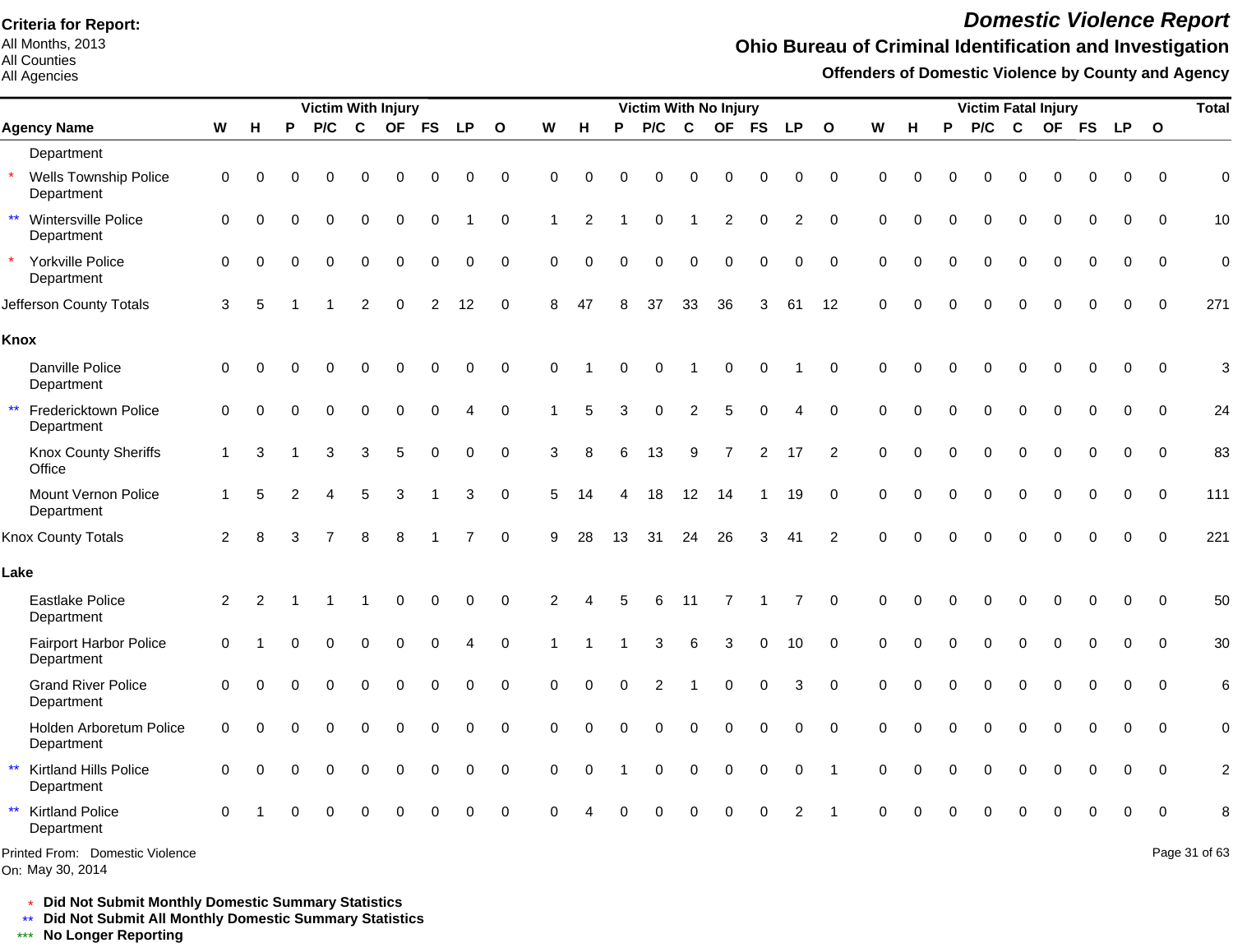All Months, 2013 All Counties

All Agencies

# *Domestic Violence Report*

### **Ohio Bureau of Criminal Identification and Investigation**

**Offenders of Domestic Violence by County and Agency**

|              |                                                           |                |          |              | Victim With Injury |             |             |             |             |                |          |          |          | Victim With No Injury |             |           |           |                |              |          |          |          | <b>Victim Fatal Injury</b> |             |             |             |             |              | <b>Total</b>   |
|--------------|-----------------------------------------------------------|----------------|----------|--------------|--------------------|-------------|-------------|-------------|-------------|----------------|----------|----------|----------|-----------------------|-------------|-----------|-----------|----------------|--------------|----------|----------|----------|----------------------------|-------------|-------------|-------------|-------------|--------------|----------------|
|              | <b>Agency Name</b>                                        | W              | н        | P            | P/C                | $\mathbf c$ | <b>OF</b>   | <b>FS</b>   | <b>LP</b>   | $\mathbf{o}$   | W        | н        | P        | P/C                   | C           | <b>OF</b> | <b>FS</b> | <b>LP</b>      | $\mathbf{o}$ | W        | н        | P        | P/C                        | $\mathbf c$ |             | OF FS       | <b>LP</b>   | $\mathbf{o}$ |                |
|              | Lake County Sheriffs<br>Office                            | 0              | $\Omega$ | 0            | $\Omega$           | $\Omega$    | $\Omega$    | $\Omega$    | $\Omega$    | $\mathbf 0$    | $\Omega$ | $\Omega$ | $\Omega$ | $\Omega$              | $\Omega$    | $\Omega$  | $\Omega$  | $\Omega$       | $\mathbf 0$  | $\Omega$ | $\Omega$ | $\Omega$ | $\Omega$                   | $\Omega$    | $\Omega$    | $\Omega$    | $\Omega$    | $\Omega$     | $\Omega$       |
|              | Lake Metroparks Police<br>Department                      | $\mathbf 0$    | $\Omega$ | $\Omega$     | $\Omega$           | 0           | 0           | 0           | $\mathbf 0$ | $\mathbf 0$    | $\Omega$ | $\Omega$ | $\Omega$ | 0                     | $\Omega$    | $\Omega$  | $\Omega$  | 0              | $\mathbf 0$  | $\Omega$ | $\Omega$ | 0        | 0                          | $\mathbf 0$ | $\Omega$    | $\Omega$    | $\Omega$    | $\Omega$     | 0              |
|              | <b>Lakeland Community</b><br>College Police<br>Department | $\Omega$       | $\Omega$ | ∩            | $\Omega$           | $\Omega$    | $\Omega$    | $\Omega$    | $\Omega$    | $\Omega$       | $\Omega$ | $\Omega$ | $\Omega$ | $\Omega$              | $\Omega$    | $\Omega$  | $\Omega$  | $\Omega$       | $\Omega$     | $\Omega$ | $\Omega$ | $\Omega$ | $\Omega$                   | $\Omega$    | $\Omega$    | $\Omega$    | $\Omega$    | $\Omega$     | $\Omega$       |
|              | Madison Twp. Police<br>Department                         | 3              | 5        | 2            | $\Omega$           | 3           | 5           | $\Omega$    | 6           | $\overline{2}$ | 3        | 25       | 18       | 0                     | 12          |           | 6         | 22             | 19           | $\Omega$ | $\Omega$ | O        | $\Omega$                   | $\Omega$    | $\Omega$    | $\Omega$    | $\Omega$    | $\Omega$     | 138            |
|              | Madison Twp. Police<br>Department                         | 3              | 5        |              |                    | 3           | 5           | $\Omega$    | 6           | $\overline{2}$ | 3        | 25       | 18       | 0                     | 12          |           | 6         | 22             | 19           | $\Omega$ |          | $\Omega$ | $\Omega$                   | $\Omega$    | $\Omega$    | $\Omega$    | $\Omega$    | $\Omega$     | 138            |
|              | Madison Village Police<br>Department                      | $\mathbf 0$    |          |              | $\Omega$           |             |             | $\Omega$    | $\Omega$    | $\Omega$       | $\Omega$ | 2        |          | $\Omega$              | $\mathbf 0$ | 2         | $\Omega$  | $\overline{c}$ | $\Omega$     | $\Omega$ |          | $\Omega$ | $\Omega$                   | $\Omega$    | $\Omega$    | $\Omega$    | $\Omega$    | $\Omega$     | 11             |
|              | Mentor On The Lake<br>Police Department                   | $\Omega$       | $\Omega$ | <sup>0</sup> | $\Omega$           | $\Omega$    | 3           | $\Omega$    |             | $\Omega$       | 2        | 5        |          |                       | 3           | 8         | $\Omega$  | 3              | $\Omega$     | $\Omega$ | $\Omega$ | $\Omega$ | $\Omega$                   | $\Omega$    | $\Omega$    | $\Omega$    | $\Omega$    | $\Omega$     | 30             |
|              | <b>Mentor Police Department</b>                           |                | 2        | 3            | 3                  | 5           | 2           | $\Omega$    | 6           | $\mathbf 0$    | 10       | 19       |          | 17                    | 14          | 14        |           | 21             | 2            | $\Omega$ | $\Omega$ | $\Omega$ | 0                          | 0           | $\mathbf 0$ | $\mathbf 0$ | $\mathbf 0$ | $\Omega$     | 126            |
| $\star\star$ | North Perry Police<br>Department                          | $\Omega$       |          |              |                    |             | $\Omega$    |             | ი           | 0              | $\Omega$ | $\Omega$ | 0        | 2                     | $\Omega$    | $\Omega$  |           | 0              | $\Omega$     | ∩        |          | 0        | $\Omega$                   | $\Omega$    | $\Omega$    | $\Omega$    | $\Omega$    | $\Omega$     | $\overline{2}$ |
|              | Painesville Police<br>Department                          | $\overline{2}$ |          |              |                    | Δ           | 6           | $\Omega$    | 6           | $\Omega$       | 8        | 16       | 3        | 30                    | 18          | 14        | $\Omega$  | 17             | 2            | $\Omega$ | 0        | $\Omega$ | $\Omega$                   | $\Omega$    | $\Omega$    | $\Omega$    | $\Omega$    | $\Omega$     | 134            |
|              | Perry Village Police<br>Department                        | $\mathbf 0$    | ∩        | 0            | $\Omega$           | $\mathbf 0$ | $\mathbf 0$ | $\mathbf 0$ | $\mathbf 0$ | $\overline{0}$ | $\Omega$ | 5        |          | 5                     | 5           | 2         | $\Omega$  | 2              | $\mathbf 0$  | $\Omega$ | $\Omega$ | $\Omega$ | 0                          | $\mathbf 0$ | $\mathbf 0$ | $\mathbf 0$ | $\mathbf 0$ | $\Omega$     | 23             |
| $\star\star$ | <b>Timberlake Police</b><br>Department                    | $\Omega$       |          |              | $\Omega$           | 0           | $\mathbf 0$ | 0           | $\mathbf 0$ | $\mathbf 0$    | $\Omega$ | $\Omega$ | $\Omega$ | $\Omega$              |             | $\Omega$  | $\Omega$  | 0              | $\Omega$     | $\Omega$ | $\Omega$ | $\Omega$ | $\Omega$                   | $\mathbf 0$ | $\Omega$    | $\Omega$    | $\Omega$    | $\Omega$     | $\mathbf{1}$   |
| $\star\star$ | Waite Hill Police<br>Department                           | $\mathbf 0$    | $\Omega$ |              | $\Omega$           | $\Omega$    | $\Omega$    | $\Omega$    | $\Omega$    | $\Omega$       | $\Omega$ | $\Omega$ | $\Omega$ | $\Omega$              | $\Omega$    | $\Omega$  | $\Omega$  | 0              | $\Omega$     | $\Omega$ | $\Omega$ | $\Omega$ | $\Omega$                   | $\Omega$    | $\Omega$    | $\Omega$    | $\Omega$    | $\Omega$     | $\mathbf 0$    |
|              | <b>Wickliffe Police</b><br>Department                     | $\overline{2}$ | 5        |              | 2                  |             |             | $\Omega$    | 2           | $\Omega$       | Δ        | 8        | q        | 6                     | 14          | 8         |           | 4              | $\Omega$     | $\Omega$ |          |          | $\Omega$                   | $\Omega$    | $\Omega$    | $\Omega$    | $\Omega$    | $\Omega$     | 68             |
|              | Willoughby Hills Police<br>Department                     | $\mathbf 0$    | $\Omega$ |              | $\Omega$           | 0           | $\pmb{0}$   | $\mathbf 0$ | $\mathbf 0$ | $\mathbf 0$    | $\Omega$ | $\Omega$ | $\Omega$ | 0                     | 0           | $\Omega$  | $\Omega$  | 0              | $\Omega$     | $\Omega$ | $\Omega$ | $\Omega$ | 0                          | $\mathbf 0$ | $\mathbf 0$ | $\mathbf 0$ | $\mathbf 0$ | $\Omega$     | $\mathbf 0$    |
|              | <b>Willoughby Police</b><br>Department                    | $\Omega$       |          |              |                    |             | 0           |             |             | $\Omega$       |          |          |          |                       |             |           |           |                |              |          |          |          |                            |             |             |             | $\Omega$    | $\Omega$     | 29             |

Printed From: Domestic Violence

On: May 30, 2014

Page 32 of 63

\* **Did Not Submit Monthly Domestic Summary Statistics**

**Did Not Submit All Monthly Domestic Summary Statistics**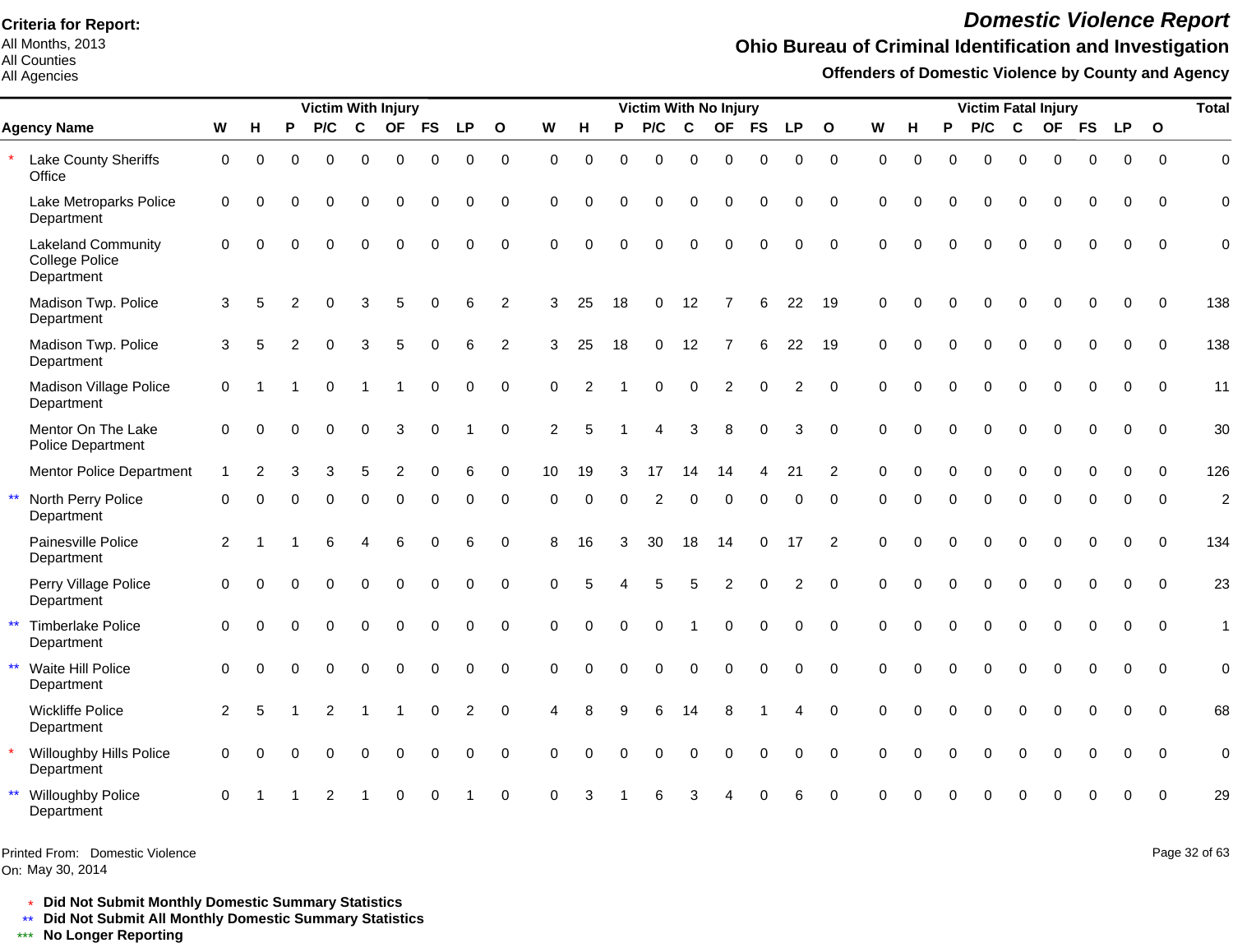All Months, 2013 All Counties

All Agencies

# *Domestic Violence Report*

## **Ohio Bureau of Criminal Identification and Investigation**

**Offenders of Domestic Violence by County and Agency**

|                                                          |                |          |          | <b>Victim With Injury</b> |             |             |             |                |              |                |                |          |             |                | <b>Victim With No Injury</b> |             |                |                     |             |             |                | <b>Victim Fatal Injury</b> |              |             |             |             |              | <b>Total</b>  |
|----------------------------------------------------------|----------------|----------|----------|---------------------------|-------------|-------------|-------------|----------------|--------------|----------------|----------------|----------|-------------|----------------|------------------------------|-------------|----------------|---------------------|-------------|-------------|----------------|----------------------------|--------------|-------------|-------------|-------------|--------------|---------------|
| <b>Agency Name</b>                                       | W              | H        | P        | P/C                       | $\mathbf c$ | <b>OF</b>   | <b>FS</b>   | <b>LP</b>      | $\mathbf{o}$ | W              | н              | P        | P/C         | $\mathbf c$    | <b>OF</b>                    | <b>FS</b>   | <b>LP</b>      | $\mathbf{o}$        | W           | н           | P              | P/C                        | $\mathbf{C}$ | OF FS       |             | <b>LP</b>   | $\mathbf{o}$ |               |
| <b>Willowick Police</b><br>Department                    | $\overline{1}$ |          | 0        | $\mathbf 0$               | 3           | 2           | $\mathbf 0$ | $\overline{c}$ | $\mathbf 0$  | 4              | 7              |          | 10          | 16             | 10                           | $\mathbf 0$ | $\overline{7}$ | $\overline{1}$      | $\mathbf 0$ | $\mathbf 0$ | $\overline{0}$ | $\mathbf 0$                | $\mathbf 0$  | $\mathbf 0$ | 0           | $\mathbf 0$ | $\mathbf 0$  | 71            |
| Lake County Totals                                       | 14             | 25       | 12       | 14                        | 22          | 25          | 0           | 34             | 4            |                | 37 124         | 72       |             | 91 116         | 86                           | 18          | 128            | 45                  | $\Omega$    |             |                | O                          | $\Omega$     | ∩           | 0           | $\Omega$    | $\Omega$     | 867           |
| Lawrence                                                 |                |          |          |                           |             |             |             |                |              |                |                |          |             |                |                              |             |                |                     |             |             |                |                            |              |             |             |             |              |               |
| $\star\star$<br>Chesapeake Police<br>Department          | 0              | 0        | 0        |                           |             | $\Omega$    | 0           | 0              | $\pmb{0}$    | $\Omega$       | $\Omega$       |          |             |                | O                            | $\Omega$    | 0              | $\mathbf 0$         | $\Omega$    | U           |                |                            | $\Omega$     | $\Omega$    | $\mathbf 0$ | $\mathbf 0$ | $\mathbf 0$  | $\mathbf 0$   |
| Coal Grove Police<br>Department                          | $\Omega$       | $\Omega$ | $\Omega$ | 0                         | $\mathbf 0$ | $\mathbf 0$ | $\mathbf 0$ | $\mathbf 0$    | $\mathbf 0$  |                | 3              | $\Omega$ | $\mathbf 0$ | 3              | -1                           | $\mathbf 0$ | 5              | $\mathbf 0$         | $\Omega$    | $\Omega$    | $\Omega$       | $\mathbf 0$                | $\mathbf 0$  | $\Omega$    | $\mathbf 0$ | 0           | $\Omega$     | 13            |
| $\star\star$<br><b>Hanging Rock Police</b><br>Department | $\mathbf 0$    | $\Omega$ | $\Omega$ | 0                         | 0           | $\mathbf 0$ | $\mathbf 0$ | $\mathbf 0$    | $\mathbf 0$  | $\mathbf 0$    | $\Omega$       | ∩        | 0           | $\mathbf 0$    | $\mathbf 0$                  | $\mathbf 0$ | 0              | $\mathbf 0$         | $\mathbf 0$ | $\Omega$    | $\mathbf 0$    | 0                          | $\mathbf 0$  | $\mathbf 0$ | $\mathbf 0$ | $\mathbf 0$ | $\Omega$     | $\mathbf 0$   |
| Ironton Police Department                                | $\Omega$       |          | O        | 0                         | $\Omega$    | $\Omega$    | $\Omega$    | 2              | $\mathbf 0$  | 6              | 5              | 3        | 13          | 5              | 8                            |             | 18             | $\Omega$            | $\Omega$    | $\Omega$    | 0              | $\Omega$                   | $\Omega$     | $\Omega$    | $\Omega$    | $\Omega$    | $\Omega$     | 62            |
| Lawrence County Sheriff's<br>Office                      | 3              | 5        |          | 0                         | 0           |             | 2           |                | 3            | 9              | 38             | 21       | 9           | 33             | 20                           | 12          | 50             | 14                  | $\Omega$    | O           | $\Omega$       | 0                          | $\mathbf 0$  | $\Omega$    | 0           | 0           | $\Omega$     | 227           |
| $\star\star$<br>Proctorville Police<br>Department        | $\mathbf 0$    | $\Omega$ | $\Omega$ | 2                         | 1           | $\mathbf 0$ | 0           | $\mathbf 0$    | $\mathbf 0$  | $\Omega$       |                | $\Omega$ | 0           | $\mathbf 0$    | -1                           | $\mathbf 0$ |                | $\mathbf 0$         | $\Omega$    | $\Omega$    | 0              | $\mathbf 0$                | $\mathbf 0$  | $\mathbf 0$ | $\mathbf 0$ | $\mathbf 0$ | $\mathbf 0$  | 6             |
| South Point Police<br>Department                         | $\Omega$       | $\Omega$ |          | $\Omega$                  | $\Omega$    | $\Omega$    | $\Omega$    | $\Omega$       | $\mathbf 0$  | $\overline{2}$ | $\overline{7}$ |          | 2           | $\overline{c}$ | 5                            | $\Omega$    | 0              | 3                   | $\Omega$    | $\Omega$    | $\Omega$       | $\Omega$                   | $\Omega$     | $\Omega$    | $\Omega$    | $\Omega$    | $\Omega$     | 22            |
| <b>Lawrence County Totals</b>                            | 3              | 6        | $\Omega$ | 2                         |             |             | 2           | 9              | 3            | 18             | 54             | 25       | 24          | 43             | 35                           | 13          | 74             | 17                  | $\Omega$    |             |                | $\Omega$                   | $\Omega$     | $\Omega$    | $\Omega$    | $\Omega$    | $\Omega$     | 330           |
| Licking                                                  |                |          |          |                           |             |             |             |                |              |                |                |          |             |                |                              |             |                |                     |             |             |                |                            |              |             |             |             |              |               |
| $\star\star$<br><b>Buckeye Lake Police</b><br>Department | 0              | $\Omega$ |          | 0                         | 0           | $\Omega$    | 0           |                | 0            |                |                | 0        | 2           | $\Omega$       |                              | $\Omega$    | 3              | 0                   | $\Omega$    |             |                |                            | $\Omega$     | O           | 0           | 0           | $\Omega$     | 8             |
| <b>Granville Police</b><br>Department                    | $\Omega$       |          | 0        | $\Omega$                  | $\Omega$    | $\mathbf 0$ | 0           | 0              | $\pmb{0}$    | $\Omega$       |                | U        | 0           | $\Omega$       | $\Omega$                     | 0           |                | $\Omega$            | $\Omega$    | $\Omega$    |                | $\Omega$                   | $\Omega$     | $\Omega$    | $\Omega$    | $\Omega$    | $\Omega$     | 3             |
| <b>Hartford Village Police</b><br>Department             | $\mathbf 0$    | 0        | 0        | 0                         | $\mathbf 0$ | $\Omega$    | 0           | 0              | $\mathbf 0$  | $\mathbf 0$    | $\Omega$       |          | 0           | $\Omega$       | 0                            | $\mathbf 0$ | 0              | $\mathsf{O}\xspace$ | $\Omega$    | 0           |                | $\Omega$                   | $\mathbf 0$  | 0           | 0           | $\mathbf 0$ | $\mathbf 0$  | $\mathbf 0$   |
| <b>Heath Police Department</b>                           | $\Omega$       | $\Omega$ | $\Omega$ |                           | 0           | $\Omega$    | $\Omega$    | 2              | $\mathbf 1$  |                | 8              | 5        | 9           | 7              | 3                            | 3           | 19             | 17                  | $\Omega$    | $\Omega$    | 0              | 0                          | $\mathbf 0$  | $\Omega$    | 0           | 0           | $\mathbf{0}$ | 76            |
| <b>Hebron Police</b><br>Department                       | $\Omega$       | $\Omega$ | 0        | $\Omega$                  |             |             | $\Omega$    | $\Omega$       | $\Omega$     | 2              | 11             | 3        | 0           | 5              | 2                            | $\Omega$    | Δ              | 12                  | $\Omega$    | O           | $\Omega$       | $\Omega$                   | $\Omega$     | $\Omega$    | $\Omega$    | $\Omega$    | $\Omega$     | 41            |
| Johnstown Police<br>Department                           | $\Omega$       | $\Omega$ |          |                           | $\Omega$    | $\Omega$    |             | $\Omega$       | $\mathbf 0$  |                |                |          |             |                |                              | $\Omega$    |                | $\Omega$            | $\Omega$    |             |                |                            | $\Omega$     |             |             | $\Omega$    | $\Omega$     | 9             |
| Printed From: Domestic Violence                          |                |          |          |                           |             |             |             |                |              |                |                |          |             |                |                              |             |                |                     |             |             |                |                            |              |             |             |             |              | Page 33 of 63 |

\* **Did Not Submit Monthly Domestic Summary Statistics**

**Did Not Submit All Monthly Domestic Summary Statistics**

<u>\*\*</u> Did Not Submit All M∗<br><mark>\*\*\*</mark> No Longer Reporting

On: May 30, 2014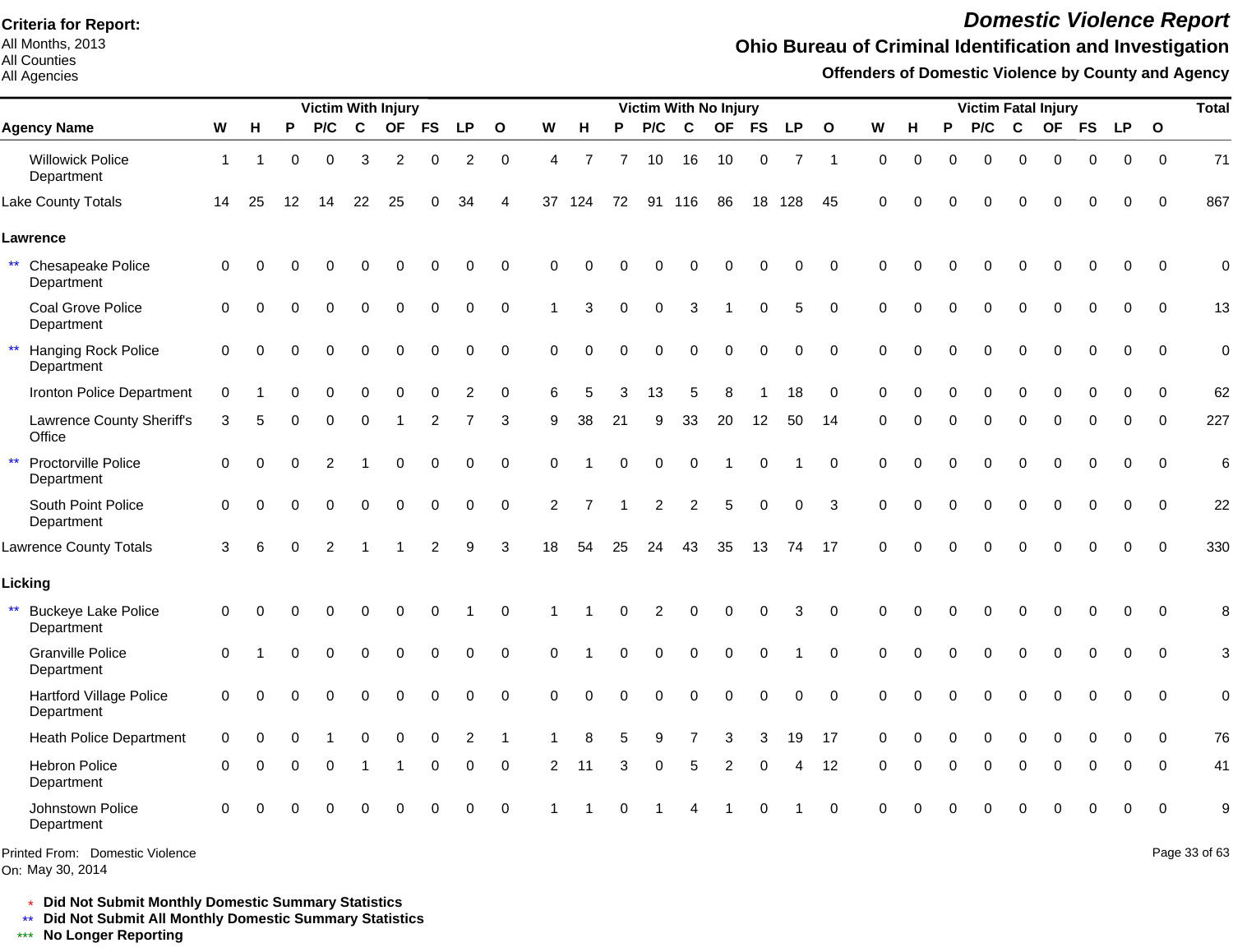All Months, 2013 All Counties

#### All Agencies

# *Domestic Violence Report*

### **Ohio Bureau of Criminal Identification and Investigation**

**Offenders of Domestic Violence by County and Agency**

|                                                          |          |           |          | <b>Victim With Injury</b> |             |             |             |           |                |                |          |          |          |          | <b>Victim With No Injury</b> |             |           |                |             |          |          |          |             | <b>Victim Fatal Injury</b> |             |             |              | <b>Total</b>   |
|----------------------------------------------------------|----------|-----------|----------|---------------------------|-------------|-------------|-------------|-----------|----------------|----------------|----------|----------|----------|----------|------------------------------|-------------|-----------|----------------|-------------|----------|----------|----------|-------------|----------------------------|-------------|-------------|--------------|----------------|
| <b>Agency Name</b>                                       | W        | н         | P        | P/C                       | $\mathbf c$ | <b>OF</b>   | <b>FS</b>   | <b>LP</b> | $\mathbf{o}$   | W              | н        | P        | P/C      | C        | <b>OF</b>                    | <b>FS</b>   | <b>LP</b> | $\mathbf{o}$   | W           | н        | P        | P/C      | $\mathbf c$ |                            | OF FS       | <b>LP</b>   | $\mathbf{o}$ |                |
| Kirkersville Police<br>$***$<br>Department               | 0        | $\Omega$  | $\Omega$ | $\Omega$                  | $\Omega$    | 0           | 0           | 0         | 0              | $\Omega$       | $\Omega$ | $\Omega$ | $\Omega$ | $\Omega$ | $\Omega$                     | 0           | 0         | $\mathbf 0$    | $\mathbf 0$ | $\Omega$ | $\Omega$ | $\Omega$ | $\mathbf 0$ | $\Omega$                   | 0           | 0           | $\Omega$     | $\mathbf 0$    |
| <b>Licking County Sheriff's</b><br>Office                | 5        | 9         |          | 3                         | 5           |             | ∩           | 8         |                | 45             | 121      | 35       | 56       | 109      | 63                           |             | 12 103    | 22             | $\Omega$    |          |          | O        | $\Omega$    | $\Omega$                   | 0           | 0           | $\Omega$     | 604            |
| Newark Police<br>Department                              | 4        |           |          |                           | 3           |             |             | 8         | 2              | 12             | 90       | 26       | 50       | 54       | 63                           | 4           | 99        | 26             | $\Omega$    |          |          | $\Omega$ | $\Omega$    | $\Omega$                   | $\Omega$    | $\Omega$    | $\Omega$     | 454            |
| $\star\star$<br>Pataskala Police<br>Department           | $\Omega$ |           |          | 0                         | $\Omega$    | $\Omega$    | $\mathbf 0$ | 0         | $\mathbf 0$    | 5              |          |          | 2        | 6        | 10                           | $\Omega$    | 3         | 3              | $\Omega$    |          |          | $\Omega$ | 0           | $\Omega$                   | 0           | 0           | $\Omega$     | 38             |
| Saint Louisville Police<br>Department                    | 0        | $\Omega$  | O        | $\Omega$                  | 0           | $\Omega$    | $\Omega$    | 0         | $\mathbf 0$    | $\Omega$       |          |          | $\Omega$ | $\Omega$ | $\Omega$                     | $\mathbf 0$ |           | $\mathbf 0$    | $\Omega$    | $\Omega$ | $\Omega$ | 0        | $\mathbf 0$ | $\Omega$                   | $\mathbf 0$ | $\Omega$    | $\Omega$     | $\mathbf{1}$   |
| Union Township Police<br>Department                      | 0        | $\bigcap$ | O        | $\Omega$                  | $\Omega$    | $\Omega$    | 0           | $\Omega$  | $\Omega$       | $\Omega$       | 0        |          | 0        | $\Omega$ | $\Omega$                     | $\Omega$    | 0         | $\Omega$       | $\Omega$    | O        | $\Omega$ | $\Omega$ | $\Omega$    | $\Omega$                   | $\Omega$    | $\Omega$    | $\Omega$     | $\mathbf 0$    |
| Utica Police Department                                  | $\Omega$ |           |          | $\Omega$                  | $\Omega$    | O           |             | O         | $\Omega$       | ∩              | 5        |          | 0        |          | 0                            | $\Omega$    | 3         | $\Omega$       | $\Omega$    | O        | $\Omega$ | $\Omega$ | $\Omega$    | $\Omega$                   | $\Omega$    | $\Omega$    | $\Omega$     | 9              |
| <b>Licking County Totals</b>                             | 9        | 18        |          | 5                         | 9           | 11          |             | 19        | 4              | 67             | 245      | 71       | 120      | 185 142  |                              | 19          | 237       | 80             | ∩           |          |          |          | ſ           |                            |             |             |              | 1243           |
| Logan                                                    |          |           |          |                           |             |             |             |           |                |                |          |          |          |          |                              |             |           |                |             |          |          |          |             |                            |             |             |              |                |
| <b>Bellefontaine Police</b><br>Department                | 8        | 11        |          | 6                         | 3           | 0           | 0           | 9         | $\overline{1}$ | 5              | 22       |          | 8        |          | 5                            | $\Omega$    | 27        | 11             | $\Omega$    | O        | ሰ        | O        | 0           | $\Omega$                   | $\mathbf 0$ | $\mathbf 0$ | $\mathbf 0$  | 128            |
| $\star\star$<br>Degraff Police<br>Department             | 0        | $\Omega$  |          | 0                         | 0           | $\mathbf 0$ | 0           | 0         | $\mathbf 0$    | $\Omega$       | $\Omega$ |          | 0        | $\Omega$ | $\Omega$                     | 0           | 0         | 0              | $\Omega$    | $\Omega$ | $\Omega$ | $\Omega$ | $\Omega$    | $\mathbf 0$                | $\mathbf 0$ | $\mathbf 0$ | $\mathbf 0$  | $\mathbf 0$    |
| Logan County Sheriff's<br>Office                         | 1        | 3         |          | $\Omega$                  | $\Omega$    |             | 0           | 3         | $\pmb{0}$      | $\overline{c}$ | 12       |          |          | 5        | 5                            | $\mathbf 0$ | 12        |                | $\Omega$    |          |          |          | $\Omega$    |                            | 0           | 0           | $\mathbf 0$  | 52             |
| <b>Russells Point Police</b><br>Department               | 0        |           |          |                           | $\Omega$    | 0           | $\Omega$    |           | $\mathbf 0$    |                |          |          | 3        |          | $\overline{c}$               |             |           | $\overline{c}$ | $\Omega$    |          |          | 0        | $\Omega$    | $\Omega$                   | 0           | 0           | $\mathbf 0$  | 16             |
| $\star\star$<br><b>West Liberty Police</b><br>Department | 0        | $\bigcap$ |          | 0                         | 0           | $\mathbf 0$ | 0           | 0         | $\pmb{0}$      | $\Omega$       | 0        | $\Omega$ |          | 0        |                              | $\pmb{0}$   | 0         | $\mathbf 0$    | $\Omega$    |          | 0        | 0        | $\mathbf 0$ | 0                          | 0           | 0           | $\mathbf 0$  | $\overline{2}$ |
| Logan County Totals                                      | 9        | 14        |          | 6                         | 3           |             | $\mathbf 0$ | 13        | $\mathbf 1$    | 8              | 36       | 15       | 13       | 10       | 13                           |             | 40        | 14             | $\Omega$    |          | 0        | $\Omega$ | $\Omega$    | $\Omega$                   | $\Omega$    | $\Omega$    | $\Omega$     | 198            |
| Lorain                                                   |          |           |          |                           |             |             |             |           |                |                |          |          |          |          |                              |             |           |                |             |          |          |          |             |                            |             |             |              |                |
| <b>Amherst Police</b><br>Department                      | 0        | C         |          | 0                         | $\Omega$    | O           | $\Omega$    | 0         | 0              | $\Omega$       |          |          |          | 3        |                              | $\Omega$    | 2         | 8              | $\Omega$    |          |          | O        | 0           | 0                          | 0           | 0           | $\Omega$     | 27             |
| Avon Lake Police                                         | $\Omega$ |           |          |                           |             |             |             |           |                |                |          |          |          |          |                              |             |           |                |             |          |          |          |             |                            |             |             |              | 38             |
| Printed From: Domestic Violence                          |          |           |          |                           |             |             |             |           |                |                |          |          |          |          |                              |             |           |                |             |          |          |          |             |                            |             |             |              | Page 34 of 63  |

On: May 30, 2014

\* **Did Not Submit Monthly Domestic Summary Statistics**

**Did Not Submit All Monthly Domestic Summary Statistics**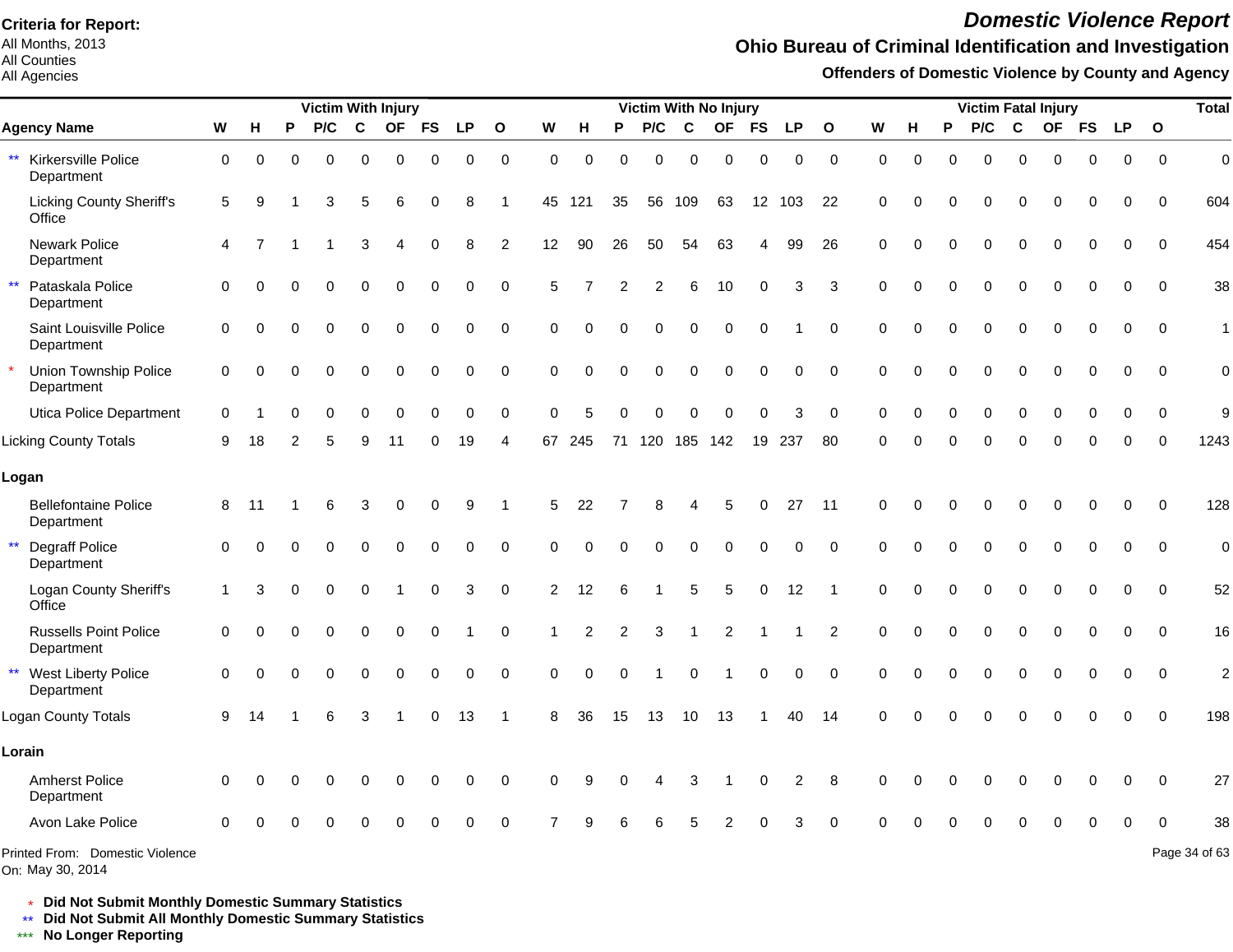All Months, 2013 All Counties

#### All Agencies

# *Domestic Violence Report*

## **Ohio Bureau of Criminal Identification and Investigation**

**Offenders of Domestic Violence by County and Agency**

|              |                                                  |          |          |          | Victim With Injury |             |             |             |           |                |                |                |             |     |                | <b>Victim With No Injury</b> |             |                |                |             |          |          | <b>Victim Fatal Injury</b> |             |             |           |           |                | <b>Total</b>             |
|--------------|--------------------------------------------------|----------|----------|----------|--------------------|-------------|-------------|-------------|-----------|----------------|----------------|----------------|-------------|-----|----------------|------------------------------|-------------|----------------|----------------|-------------|----------|----------|----------------------------|-------------|-------------|-----------|-----------|----------------|--------------------------|
|              | <b>Agency Name</b>                               | W        | н        | P        | P/C                | $\mathbf c$ | <b>OF</b>   | <b>FS</b>   | <b>LP</b> | $\mathbf{o}$   | W              | н              | P           | P/C | $\mathbf{C}$   | <b>OF</b>                    | <b>FS</b>   | <b>LP</b>      | $\mathbf{o}$   | W           | н        | P        | P/C                        | C           | <b>OF</b>   | <b>FS</b> | <b>LP</b> | $\overline{O}$ |                          |
|              | Department                                       |          |          |          |                    |             |             |             |           |                |                |                |             |     |                |                              |             |                |                |             |          |          |                            |             |             |           |           |                |                          |
|              | Avon Police Department                           | 2        | $\Omega$ |          | 0                  | 2           | 3           |             | 3         | 0              | 3              |                |             | 5   | 14             | 6                            | O           | 9              |                | $\Omega$    |          | 0        | 0                          | $\Omega$    | $\Omega$    | ŋ         | ∩         | $\Omega$       | 58                       |
|              | <b>Elyria Police Department</b>                  | $\Omega$ |          |          |                    |             |             |             |           | $\Omega$       | 14             | 21             |             | 37  | 14             | 32                           | 0           | 27             |                |             |          | 0        | 0                          | $\Omega$    |             | 0         |           | $\Omega$       | 163                      |
|              | <b>Grafton Police</b><br>Department              | $\Omega$ |          |          | 0                  | $\Omega$    | 0           | $\Omega$    | $\Omega$  | $\mathbf 0$    | $\Omega$       | 3              |             | 0   | 3              |                              |             | 3              |                | $\Omega$    | $\Omega$ | $\Omega$ | $\mathbf 0$                | $\Omega$    | $\Omega$    | 0         | $\Omega$  | $\Omega$       | 13                       |
|              | Kipton Police Department                         | 0        |          |          |                    |             |             |             | 0         | $\Omega$       | $\Omega$       |                |             |     |                |                              |             | $\Omega$       | $\Omega$       | $\Omega$    |          |          | $\Omega$                   | $\Omega$    | $\Omega$    | U         | ∩         | ∩              | $\mathbf 0$              |
|              | LaGrange Police<br>Department                    | 0        | ∩        | $\Omega$ | $\Omega$           | 0           | 0           | $\Omega$    | 0         | $\mathbf 0$    | -1             | 0              | $\Omega$    | 1   | $\pmb{0}$      | -1                           | $\mathbf 0$ |                | $\mathbf 0$    | $\mathbf 0$ | $\Omega$ | $\Omega$ | 0                          | $\mathbf 0$ | $\mathbf 0$ | 0         | 0         | $\Omega$       | $\overline{\mathcal{L}}$ |
|              | Lorain County Sheriff's<br>Office                | 0        | $\Omega$ | 2        | $\mathbf 0$        | $\Omega$    |             | $\Omega$    | 0         | $\mathbf 0$    | 29             | 75             | 22          | 10  | 115            | 24                           | 14          | 61             | 70             | $\mathbf 0$ |          | 0        | $\Omega$                   | $\Omega$    | $\Omega$    | 0         | $\Omega$  | $\Omega$       | 423                      |
|              | Lorain Police Department                         | $\Omega$ |          |          | 12                 | 3           | 3           | $\Omega$    | 3         | $\Omega$       | 6              | 39             | 30          | 100 | 43             | 54                           |             | 65             | 6              | $\Omega$    |          |          | $\Omega$                   | $\Omega$    |             | 0         |           | $\Omega$       | 376                      |
|              | North Ridgeville Police<br>Department            |          |          | ∩        | 2                  |             | 2           | $\Omega$    |           | $\Omega$       | -1             | 12             | 4           | 5   | 9              | 9                            |             | 6              |                | $\Omega$    | O        | $\Omega$ | $\Omega$                   | $\Omega$    | $\Omega$    | 0         | $\Omega$  | $\Omega$       | 56                       |
|              | <b>Oberlin Police Department</b>                 | $\Omega$ |          |          |                    |             |             |             | 0         | $\Omega$       | $\Omega$       |                | 2           |     | $\overline{2}$ | 8                            | $\Omega$    | $\Omega$       | $\Omega$       | $\Omega$    |          |          | O                          | O           | $\Omega$    | O         |           | $\Omega$       | 18                       |
|              | <b>Sheffield Lake Police</b><br>Department       | 1        | 0        | $\Omega$ | 2                  |             |             | 0           | 3         | 6              | 6              | 31             | 10          | 14  | 26             | 16                           | 4           | 28             | 28             | $\Omega$    | $\Omega$ | $\Omega$ | $\Omega$                   | $\Omega$    | $\Omega$    | 0         | 0         | $\Omega$       | 177                      |
|              | <b>Sheffield Village Police</b><br>Department    | 0        |          |          | 0                  | $\Omega$    | 0           | $\mathbf 0$ | 0         | $\mathbf 0$    | $\Omega$       | Δ              |             |     | $\overline{4}$ | $\mathbf 0$                  | $\mathbf 0$ |                | $\mathbf 0$    | $\Omega$    | $\Omega$ | $\Omega$ | $\Omega$                   | $\Omega$    | $\Omega$    | $\Omega$  | $\Omega$  | $\Omega$       | 14                       |
|              | South Amherst Police<br>Department               | $\Omega$ |          |          | 0                  | $\Omega$    | 0           | $\Omega$    | 0         | $\Omega$       | $\Omega$       | $\Omega$       | 2           | 0   | $\Omega$       | $\Omega$                     | $\mathbf 0$ | $\mathbf 0$    | $\Omega$       | $\Omega$    | $\Omega$ | $\Omega$ | $\Omega$                   | $\Omega$    | $\Omega$    | $\Omega$  | $\Omega$  | $\Omega$       | $\overline{2}$           |
|              | <b>Wellington Police</b><br>Department           | $\Omega$ |          |          | 0                  | $\Omega$    | 0           | $\Omega$    | 0         | $\Omega$       | $\Omega$       | 0              | $\Omega$    | 0   | $\mathbf 0$    | $\Omega$                     | $\mathbf 0$ | $\mathbf 0$    | $\Omega$       | $\Omega$    | $\Omega$ | 0        | $\Omega$                   | $\mathbf 0$ | $\Omega$    | $\Omega$  | $\Omega$  | $\Omega$       | $\mathbf 0$              |
|              | Lorain County Totals                             | 4        |          |          | 21                 | 8           | 17          | $\Omega$    | 11        | 6              | 67             | 209            | 88          |     |                | 184 238 154                  |             | 28 206 116     |                | $\Omega$    | $\Omega$ | $\Omega$ | $\Omega$                   | $\Omega$    | $\Omega$    | 0         | $\Omega$  | $\Omega$       | 1369                     |
|              | Lucas                                            |          |          |          |                    |             |             |             |           |                |                |                |             |     |                |                              |             |                |                |             |          |          |                            |             |             |           |           |                |                          |
| $***$        | <b>Berkey Police Department</b>                  | $\Omega$ |          |          |                    |             |             | O           | O         | $\Omega$       |                |                |             |     |                |                              |             | U              | $\Omega$       |             |          |          |                            | O           |             | ŋ         |           | ∩              | $\mathbf 0$              |
| $\star\star$ | <b>Holland Police</b><br>Department              | $\Omega$ |          | $\Omega$ | $\mathbf 0$        | $\mathbf 0$ | 0           | $\mathbf 0$ | 0         | 0              | $\Omega$       | $\mathfrak{p}$ | $\mathbf 0$ | 1   | $\overline{2}$ | 0                            | 0           |                | $\overline{2}$ | $\Omega$    | $\Omega$ | 0        | $\mathbf 0$                | $\mathbf 0$ | $\mathbf 0$ | 0         | 0         | $\Omega$       | 9                        |
|              | <b>Lucas County Sheriff's</b><br>Office          | 0        | $\Omega$ |          |                    |             | $\mathbf 0$ | $\mathbf 0$ | 0         | $\overline{4}$ | $\overline{2}$ | 11             | 6           | 5   | 13             | 8                            | 3           | $\overline{2}$ | 30             | $\Omega$    |          | O        | 0                          | $\Omega$    | $\Omega$    | 0         | $\Omega$  | $\Omega$       | 87                       |
|              | Maumee Police<br>Printed From: Domestic Violence |          |          |          |                    |             |             |             | 0         | $\Omega$       | ্ব             |                |             |     | 14             | g                            |             |                |                |             |          |          |                            |             |             | 0         | $\Omega$  |                | 69<br>Page 35 of 63      |

On: May 30, 2014

\* **Did Not Submit Monthly Domestic Summary Statistics**

**Did Not Submit All Monthly Domestic Summary Statistics**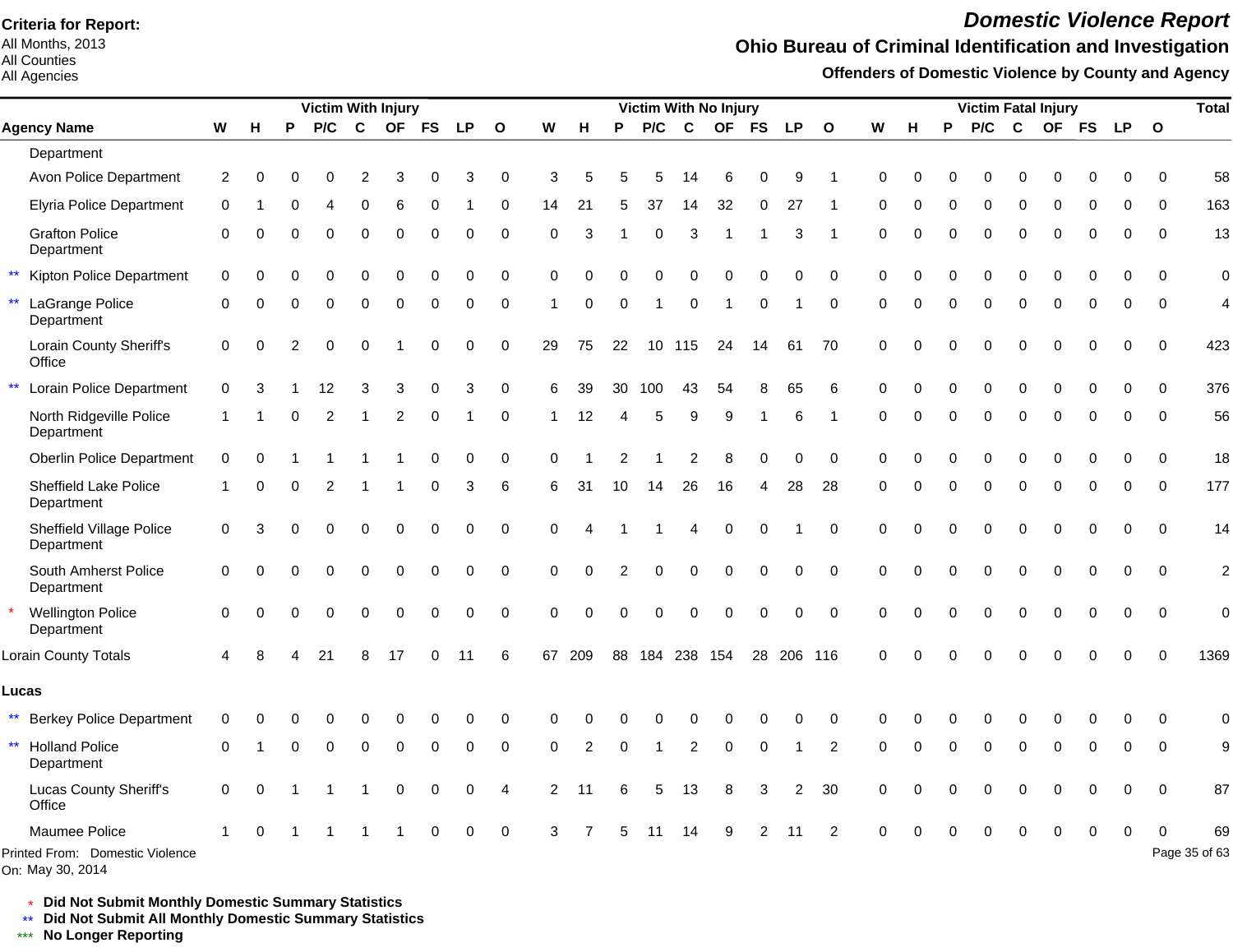All Months, 2013 All Counties

All Agencies

# *Domestic Violence Report*

#### **Ohio Bureau of Criminal Identification and Investigation**

**Offenders of Domestic Violence by County and Agency**

|                                                                                                         |                |                |          | <b>Victim With Injury</b> |                |             |             |                |              |                |                        |                | Victim With No Injury |                  |                |                |                |                |             |          |          | <b>Victim Fatal Injury</b> |             |             |             |          |              | <b>Total</b>   |
|---------------------------------------------------------------------------------------------------------|----------------|----------------|----------|---------------------------|----------------|-------------|-------------|----------------|--------------|----------------|------------------------|----------------|-----------------------|------------------|----------------|----------------|----------------|----------------|-------------|----------|----------|----------------------------|-------------|-------------|-------------|----------|--------------|----------------|
| <b>Agency Name</b>                                                                                      | W              | н              | P        | P/C                       | $\mathbf{C}$   |             | OF FS       | <b>LP</b>      | $\mathbf{o}$ | W              | н                      | P              | P/C                   | $\mathbf{C}$     |                | OF FS          | <b>LP</b>      | $\mathbf{o}$   | W           | н        | P        | P/C                        | C           |             |             | OF FS LP | $\mathbf{o}$ |                |
| Department                                                                                              |                |                |          |                           |                |             |             |                |              |                |                        |                |                       |                  |                |                |                |                |             |          |          |                            |             |             |             |          |              |                |
| Oregon Police<br>Department                                                                             | $\mathbf{1}$   | 2              | $\Omega$ | 0                         |                |             | $\Omega$    | 0              | 5            | $\overline{c}$ | 9                      | 2              | 3                     | 12               | 10             | 3              |                | 6              | $\Omega$    |          |          | $\Omega$                   | $\Omega$    | $\Omega$    | 0           | 0        | $\Omega$     | 58             |
| Ottawa Hills Police<br>Department                                                                       | $\mathbf 0$    | $\Omega$       |          | $\Omega$                  |                |             | 0           | 0              | 2            | $\Omega$       | $\Omega$               | $\Omega$       | 0                     | 3                |                |                | $\Omega$       | 2              | $\mathbf 0$ | $\Omega$ | 0        | $\Omega$                   | $\Omega$    | $\Omega$    | $\Omega$    | $\Omega$ | $\mathbf{0}$ | 11             |
| $\star\star$<br>Sylvania Police<br>Department                                                           | $\mathbf{1}$   | $\overline{2}$ | 2        | $\overline{2}$            | 6              | 4           | $\Omega$    | $\overline{2}$ | $\mathbf 0$  | 3              | 3                      |                | 3                     | $\,6$            | 4              | $\Omega$       | 5              | $\Omega$       | $\mathbf 0$ | $\Omega$ | $\Omega$ | $\Omega$                   | $\Omega$    | $\Omega$    | $\Omega$    | $\Omega$ | $\Omega$     | 44             |
| Sylvania Twp. Police<br>Department                                                                      | $\mathbf{1}$   | $\Omega$       | $\Omega$ | 3                         | $\overline{c}$ | 0           |             | 2              | $\mathbf 0$  | 1              | 8                      | 4              | 8                     | 23               | 8              | $\pmb{0}$      | $\overline{7}$ | 2              | $\mathbf 0$ | $\Omega$ | $\Omega$ | $\mathbf 0$                | $\mathbf 0$ | $\mathbf 0$ | $\mathbf 0$ | 0        | $\mathbf 0$  | 70             |
| Toledo Metropolitan Park<br><b>District</b>                                                             | 0              | O              |          | $\Omega$                  | $\Omega$       | 0           | $\Omega$    | 0              | $\mathbf 0$  | $\Omega$       | $\Omega$               | $\Omega$       | $\overline{0}$        | $\Omega$         | $\Omega$       | $\mathbf 0$    | $\mathbf 0$    | $\mathbf 0$    | $\Omega$    | $\Omega$ | $\Omega$ | $\Omega$                   | $\Omega$    | $\Omega$    | $\Omega$    | $\Omega$ | $\Omega$     | $\mathbf 0$    |
| $\star\star$<br><b>Toledo Police Department</b>                                                         | 3              |                |          | 18                        | 3              | 14          | $\mathbf 0$ | $\overline{2}$ | 12           | 10             | 37                     | 18             | 109                   | 40               | 41             | 3              | 4              | 120            | $\Omega$    | 0        | $\Omega$ | $\mathbf 0$                | $\mathbf 0$ | $\Omega$    | $\Omega$    | $\Omega$ | $\Omega$     | 439            |
| $\star\star$<br><b>Toledo/Lucas County Port</b><br><b>Authority Police</b><br><b>Department Swanton</b> | $\Omega$       | $\Omega$       |          | $\Omega$                  | $\Omega$       | $\Omega$    | $\Omega$    | $\Omega$       | $\mathbf 0$  | $\Omega$       | $\Omega$               | $\Omega$       | $\Omega$              | $\Omega$         | $\mathbf 0$    | $\mathbf 0$    | $\Omega$       | $\mathbf 0$    | $\Omega$    | $\Omega$ | $\Omega$ | $\Omega$                   | $\Omega$    | $\Omega$    | $\Omega$    | $\Omega$ | $\Omega$     | $\mathbf 0$    |
| University of Toledo<br><b>Police Department</b>                                                        | $\pmb{0}$      | $\Omega$       | $\Omega$ | $\Omega$                  | $\Omega$       | 0           | $\Omega$    | 0              | $\mathbf 0$  | $\mathbf 0$    | 0                      | $\Omega$       | 0                     | $\mathbf 0$      | $\Omega$       | $\mathbf 0$    | $\mathbf 0$    | $\overline{2}$ | $\mathbf 0$ | $\Omega$ | $\Omega$ | $\Omega$                   | $\Omega$    | $\Omega$    | $\Omega$    | $\Omega$ | $\Omega$     | $\mathcal{P}$  |
| Washington Twp. Police<br>Department                                                                    | $\mathbf 0$    | 0              |          | 0                         | $\Omega$       | 0           | $\Omega$    | $\Omega$       | $\Omega$     | -1             | $\boldsymbol{\Lambda}$ |                |                       | 3                | 3              | 2              | 5              | 2              | $\Omega$    | $\Omega$ | $\Omega$ | $\Omega$                   | $\Omega$    | $\Omega$    | $\Omega$    | $\Omega$ | $\Omega$     | 22             |
| Washington Twp. Police<br>Department                                                                    | 0              |                |          | O                         | $\Omega$       | O           | $\Omega$    | 0              | $\Omega$     |                | $\boldsymbol{\Lambda}$ |                |                       | 3                | 3              | $\overline{c}$ | 5              | 2              | $\Omega$    |          | $\Omega$ | $\Omega$                   | $\Omega$    | $\Omega$    | $\Omega$    | $\Omega$ | $\Omega$     | 22             |
| <b>Waterville Police</b><br>Department                                                                  | 0              |                |          | $\Omega$                  | $\Omega$       | $\mathbf 0$ | $\mathbf 0$ | 0              | $\mathbf 0$  | 2              |                        | $\overline{c}$ | 0                     | 5                | $\overline{c}$ | $\mathbf 0$    | $\mathfrak{p}$ | $\Omega$       | $\mathbf 0$ |          | $\Omega$ | $\Omega$                   | $\mathbf 0$ | $\mathbf 0$ | $\Omega$    | $\Omega$ | $\Omega$     | 14             |
| Waterville Twp. Police<br>Department                                                                    | $\Omega$       | $\Omega$       |          | $\Omega$                  | $\Omega$       | 0           | $\mathbf 0$ | $\Omega$       | $\Omega$     | $\Omega$       | $\Omega$               | $\Omega$       | 0                     | $\boldsymbol{0}$ | $\mathbf 0$    | $\mathbf 0$    | $\Omega$       | $\Omega$       | $\Omega$    | $\Omega$ | 0        | $\mathbf 0$                | $\mathbf 0$ | $\Omega$    | $\mathbf 0$ | $\Omega$ | $\Omega$     | $\overline{0}$ |
| Whitehouse Police<br>Department                                                                         | $\overline{0}$ | 0              |          | 0                         | $\mathbf 0$    | $\mathbf 0$ | $\mathbf 0$ | 0              | $\mathbf 0$  | 5              | 3                      |                | $\overline{c}$        | $\overline{c}$   | $\overline{c}$ | $\pmb{0}$      | 4              | -1             | $\Omega$    | $\Omega$ | 0        | $\mathbf 0$                | $\mathbf 0$ | $\mathbf 0$ | $\mathbf 0$ | $\Omega$ | $\Omega$     | 20             |
| <b>Lucas County Totals</b>                                                                              |                |                |          | 25                        | 15             | 21          |             | 6              | 23           | 30             | 89                     | 41             | 144                   | 126              | 91             | 16             |                | 47 171         | $\Omega$    |          |          |                            | O           |             | O           |          | $\Omega$     | 867            |
| <b>Madison</b>                                                                                          |                |                |          |                           |                |             |             |                |              |                |                        |                |                       |                  |                |                |                |                |             |          |          |                            |             |             |             |          |              |                |
| AGO - BCI&I                                                                                             | ∩              |                |          |                           |                |             |             | 0              | $\Omega$     | <sup>0</sup>   |                        |                | O                     | O                |                | 0              | 0              | $\Omega$       | $\Omega$    |          |          |                            |             |             | 0           | $\Omega$ | <sup>0</sup> | 0              |
| London Police                                                                                           | $\Omega$       |                |          |                           |                |             |             |                |              |                | 10                     |                |                       | 3                |                |                | 22             | 7              | $\Omega$    |          | ∩        | ∩                          | ∩           | $\Omega$    | 0           | 0        | $\Omega$     | 69             |
| Printed From: Domestic Violence                                                                         |                |                |          |                           |                |             |             |                |              |                |                        |                |                       |                  |                |                |                |                |             |          |          |                            |             |             |             |          |              | Page 36 of 63  |

On: May 30, 2014

Page 36 of 63

\* **Did Not Submit Monthly Domestic Summary Statistics**

**Did Not Submit All Monthly Domestic Summary Statistics**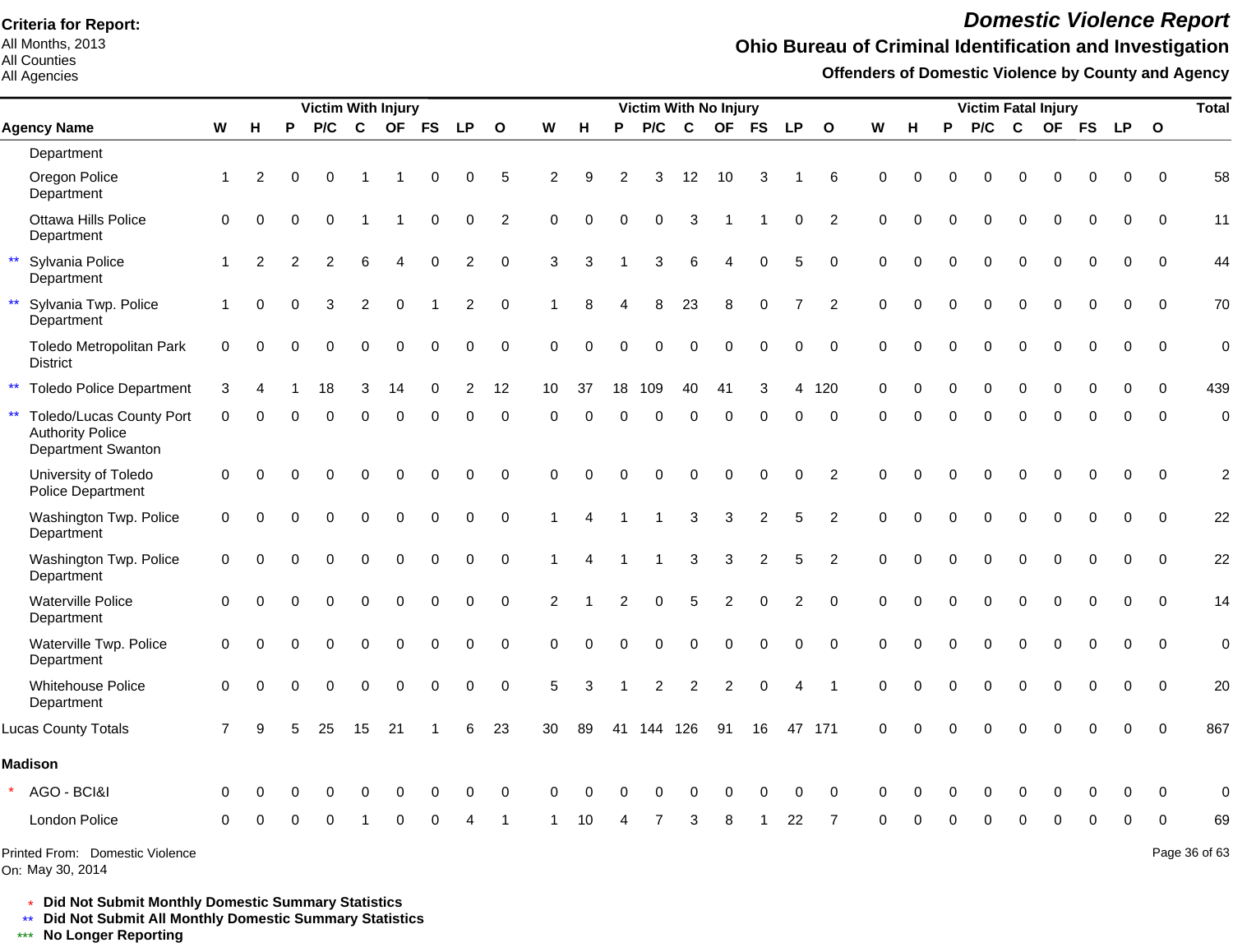All Months, 2013 All Counties

All Agencies

# *Domestic Violence Report*

#### **Ohio Bureau of Criminal Identification and Investigation**

**Offenders of Domestic Violence by County and Agency**

|                                                           |              |          |          | <b>Victim With Injury</b> |                |             |             |             |                     |                |                |          | <b>Victim With No Injury</b> |                |             |                |           |                         |                    |          |          | <b>Victim Fatal Injury</b> |             |             |             |          |             | <b>Total</b> |
|-----------------------------------------------------------|--------------|----------|----------|---------------------------|----------------|-------------|-------------|-------------|---------------------|----------------|----------------|----------|------------------------------|----------------|-------------|----------------|-----------|-------------------------|--------------------|----------|----------|----------------------------|-------------|-------------|-------------|----------|-------------|--------------|
| <b>Agency Name</b>                                        | W            | н        | P        | P/C                       | $\mathbf c$    | <b>OF</b>   | <b>FS</b>   | <b>LP</b>   | $\overline{O}$      | W              | H              | P        | P/C                          | $\mathbf c$    | <b>OF</b>   | <b>FS</b>      | <b>LP</b> | $\overline{\mathbf{O}}$ | $\pmb{\mathsf{W}}$ | н        | P        | P/C                        | $\mathbf c$ |             | OF FS       | LP 0     |             |              |
| Department                                                |              |          |          |                           |                |             |             |             |                     |                |                |          |                              |                |             |                |           |                         |                    |          |          |                            |             |             |             |          |             |              |
| $\star\star$<br><b>Madison County Sheriff's</b><br>Office | $\mathbf 0$  | 2        |          | 2                         | 0              | 2           | 0           | 3           | 0                   | 6              | 13             | 5        | 6                            | 4              | 16          |                | 5         | -1                      | $\Omega$           | $\Omega$ |          | 0                          | $\Omega$    | $\Omega$    | $\Omega$    | 0        | $\mathbf 0$ | 67           |
| Plain City Police<br>Department                           | $\mathbf 0$  | $\Omega$ | O        | $\Omega$                  | 0              | 0           | $\mathbf 0$ | $\mathbf 0$ | $\mathbf 0$         | $\Omega$       | $\Omega$       | 2        | 2                            | 3              | $\mathbf 0$ | $\Omega$       |           | $\mathbf 0$             | $\Omega$           | $\Omega$ |          | 0                          | $\Omega$    | $\Omega$    | $\mathbf 0$ | 0        | $\mathbf 0$ | 8            |
| West Jefferson Police<br>Department                       | 0            | 2        | $\Omega$ | 3                         |                |             | $\Omega$    | 2           | $\mathbf 0$         | $\overline{2}$ | Δ              | 2        | 9                            |                |             | $\Omega$       | 6         | $\Omega$                | $\Omega$           | $\Omega$ |          | 0                          | $\Omega$    | 0           | $\Omega$    | $\Omega$ | $\Omega$    | 37           |
| <b>Madison County Totals</b>                              | $\mathbf 0$  |          |          |                           | $\overline{c}$ | 3           | $\Omega$    | 9           |                     | 9              | 27             | 13       | 24                           | 11             | 28          | 2              | 34        | 8                       | $\Omega$           |          |          |                            |             |             |             |          | $\Omega$    | 181          |
| <b>Mahoning</b>                                           |              |          |          |                           |                |             |             |             |                     |                |                |          |                              |                |             |                |           |                         |                    |          |          |                            |             |             |             |          |             |              |
| <b>Austintown Police</b><br>Department                    | 2            | 3        | 2        | $\Omega$                  | 3              |             | $\Omega$    | 2           | $\mathbf 0$         | 29             | 56             | 20       | 113                          | 46             | 33          | 47             | 79        | $\overline{2}$          | $\Omega$           | $\Omega$ |          | O                          | $\Omega$    | $\Omega$    | $\Omega$    | $\Omega$ | $\Omega$    | 438          |
| <b>Beaver Township Police</b><br>Department               | $\mathbf 0$  | ∩        |          |                           | 0              | 0           | 0           | $\mathbf 0$ | $\mathsf{O}\xspace$ | $\Omega$       | $\mathcal{P}$  | з        | 4                            | 3              | 5           | $\Omega$       | 4         | 9                       | $\Omega$           | $\Omega$ |          | 0                          | $\Omega$    | 0           | $\mathbf 0$ | 0        | $\mathbf 0$ | 30           |
| Boardman Police<br>Department                             | 1            | 3        |          | 12                        | 11             | 4           | $\Omega$    |             | 0                   | $\overline{7}$ | 19             |          | 31                           | 19             | 14          | $\overline{c}$ | 32        | -1                      | $\mathbf 0$        | $\Omega$ |          | 0                          | $\Omega$    | 0           | $\Omega$    | $\Omega$ | $\mathbf 0$ | 171          |
| $\star\star$<br><b>Campbell Police</b><br>Department      | $\mathbf{1}$ |          |          | $\Omega$                  |                | $\Omega$    | $\Omega$    | $\Omega$    | 0                   | $\Omega$       | $\overline{2}$ | $\Omega$ | $\Omega$                     | 2              | 2           | $\Omega$       |           | $\Omega$                | $\Omega$           | $\Omega$ |          | 0                          | $\Omega$    | $\Omega$    | $\Omega$    | 0        | $\Omega$    | 11           |
| <b>Canfield Police</b><br>Department                      | $\mathbf 0$  | $\Omega$ |          | $\Omega$                  |                | $\Omega$    | $\Omega$    | $\Omega$    | 0                   | $\Omega$       | $\Omega$       | $\Omega$ | $\Omega$                     | 2              |             | $\Omega$       | $\Omega$  | $\Omega$                | $\Omega$           | $\Omega$ |          | 0                          | $\Omega$    | $\Omega$    | $\Omega$    | $\Omega$ | $\Omega$    | 5            |
| Coitsville Twp. Police<br>Department                      | 0            | ∩        |          | $\Omega$                  | 0              | $\mathbf 0$ | $\mathbf 0$ | 0           | 0                   | 0              | $\mathbf 0$    | $\Omega$ | $\Omega$                     |                |             | $\mathbf 0$    | 2         | $\mathbf 0$             | $\Omega$           | $\Omega$ | $\Omega$ | 0                          | $\Omega$    | $\mathbf 0$ | $\mathbf 0$ | 0        | $\mathbf 0$ | 4            |
| Craig Beach Police<br>Department                          | $\mathbf 0$  | $\Omega$ |          |                           | 0              | $\Omega$    | $\Omega$    | $\mathbf 0$ | $\mathbf 0$         | $\Omega$       | $\Omega$       | $\Omega$ | $\Omega$                     | $\mathbf 0$    | $\mathbf 0$ | $\Omega$       | 0         | $\Omega$                | $\Omega$           | $\Omega$ |          | 0                          | $\Omega$    | $\Omega$    | $\Omega$    | $\Omega$ | $\Omega$    | $\mathbf 0$  |
| <b>Goshen Twp Police</b><br>Department                    | $\mathbf 0$  | $\Omega$ |          |                           | $\Omega$       | $\Omega$    | $\Omega$    | $\Omega$    | 0                   | $\Omega$       | $\Omega$       | $\Omega$ | $\Omega$                     | $\Omega$       | $\Omega$    | $\Omega$       | $\Omega$  | $\Omega$                | $\Omega$           | $\Omega$ |          | $\Omega$                   | $\Omega$    | $\Omega$    | $\Omega$    | $\Omega$ | $\Omega$    | $\mathbf 0$  |
| $\star\star$<br>Jackson Twp. Police<br>Department         | $\Omega$     | ∩        |          |                           | 0              | $\Omega$    | $\Omega$    | $\Omega$    | $\Omega$            | $\Omega$       |                | $\Omega$ | $\Omega$                     | $\overline{2}$ | $\Omega$    | $\Omega$       |           | $\Omega$                | $\Omega$           | $\Omega$ |          | 0                          | $\Omega$    | 0           |             | 0        | $\Omega$    | 8            |
| $\star\star$<br>Jackson Twp. Police<br>Department         | $\mathbf 0$  | $\Omega$ | $\Omega$ | $\Omega$                  | 0              | $\Omega$    | $\mathbf 0$ | $\mathbf 0$ | $\mathbf 0$         | $\Omega$       | 5              | $\Omega$ | $\mathbf 0$                  | 2              | $\mathbf 0$ | $\mathbf 0$    |           | $\mathbf 0$             | $\mathbf 0$        | $\Omega$ | $\Omega$ | $\Omega$                   | $\Omega$    | $\Omega$    | $\Omega$    | 0        | $\mathbf 0$ | 8            |
| $\star\star$<br>Jackson Twp. Police<br>Department         | $\Omega$     |          |          |                           |                |             |             |             | 0                   | 0              |                |          |                              |                |             |                |           | $\Omega$                | ∩                  |          |          |                            |             |             |             | 0        | $\mathbf 0$ | 8            |

Printed From: Domestic Violence

On: May 30, 2014

Page 37 of 63

\* **Did Not Submit Monthly Domestic Summary Statistics**

**Did Not Submit All Monthly Domestic Summary Statistics**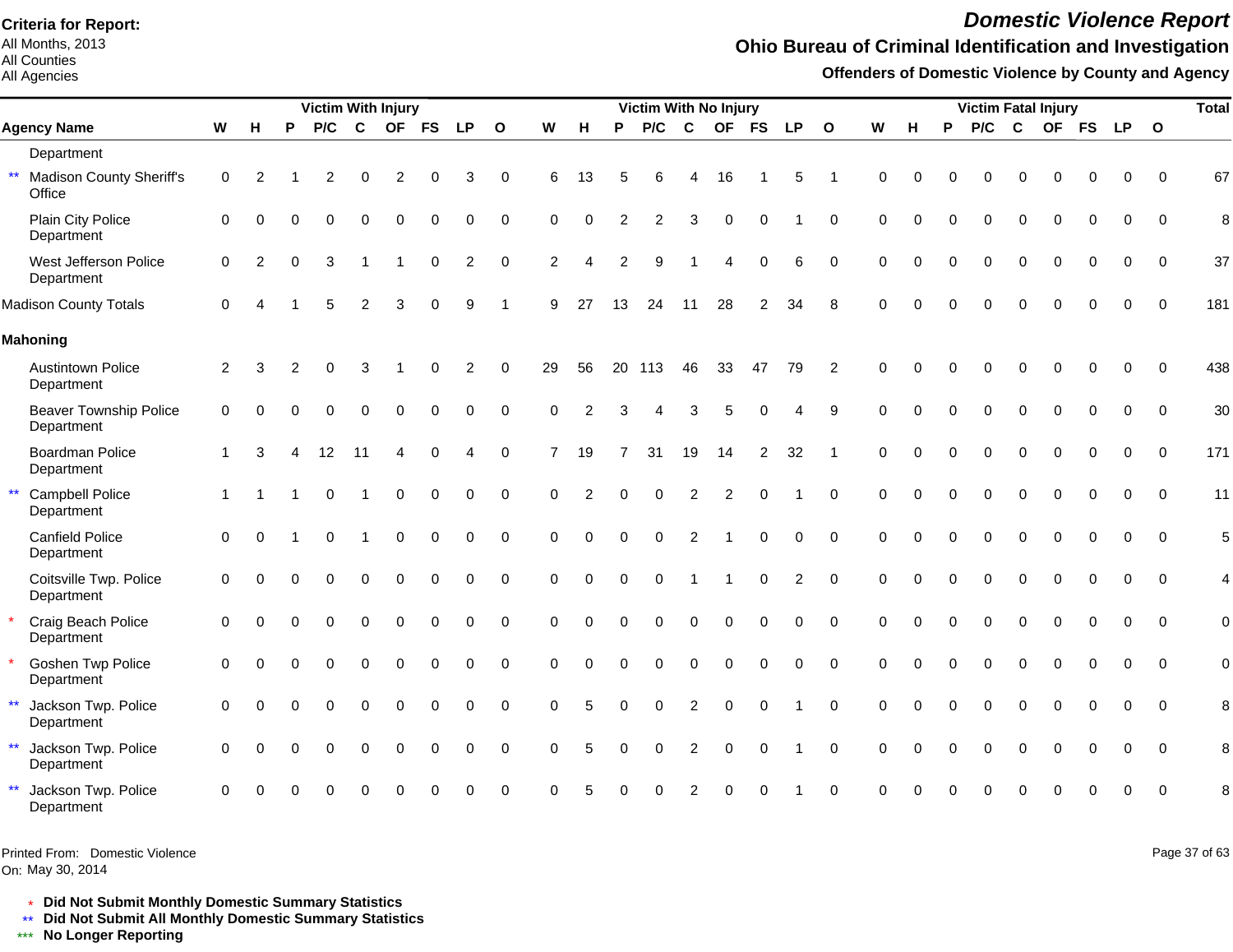All Months, 2013 All Counties

#### All Agencies

# *Domestic Violence Report*

## **Ohio Bureau of Criminal Identification and Investigation**

**Offenders of Domestic Violence by County and Agency**

|              |                                                                                |              |          |          | <b>Victim With Injury</b> |                         |              |             |             |                     |                |             |              | <b>Victim With No Injury</b> |                |             |                  |             |                         |                |          |          | <b>Victim Fatal Injury</b> |              |             |              |             |              | <b>Total</b>        |
|--------------|--------------------------------------------------------------------------------|--------------|----------|----------|---------------------------|-------------------------|--------------|-------------|-------------|---------------------|----------------|-------------|--------------|------------------------------|----------------|-------------|------------------|-------------|-------------------------|----------------|----------|----------|----------------------------|--------------|-------------|--------------|-------------|--------------|---------------------|
|              | <b>Agency Name</b>                                                             | W            | н        | P        | P/C                       | C                       | <b>OF</b>    | <b>FS</b>   | <b>LP</b>   | $\overline{O}$      | W              | H           | P            | P/C                          | C              | <b>OF</b>   | <b>FS</b>        | <b>LP</b>   | $\overline{\mathbf{o}}$ | W              | н        | P        | P/C                        | $\mathbf{C}$ | <b>OF</b>   | <b>FS</b>    | <b>LP</b>   | $\mathbf{o}$ |                     |
| $\star\star$ | Lowellville Police<br>Department                                               | $\mathbf 0$  | 0        | $\Omega$ | $\Omega$                  | 0                       | $\mathbf 0$  | 0           | $\mathbf 0$ | $\mathsf{O}\xspace$ | $\mathbf 0$    | -1          | $\Omega$     |                              | $\mathbf 0$    | $\mathbf 0$ | $\mathbf 0$      |             | $\mathbf 0$             | $\mathbf 0$    | $\Omega$ | $\Omega$ | 0                          | $\Omega$     | $\mathbf 0$ | $\mathbf 0$  | 0           | $\mathbf 0$  | 3                   |
|              | <b>Mahoning County Sheriff's</b><br>Office                                     | 0            | $\Omega$ | 0        | 0                         | 0                       | $\mathbf 0$  | $\mathbf 0$ | 0           | 0                   | 4              | 25          |              | 4                            | 13             | 5           | 3                | 8           | 7                       | $\Omega$       | $\Omega$ | 0        | 0                          | $\mathbf 0$  | $\Omega$    | 0            | 0           | $\Omega$     | 76                  |
| $\star\star$ | Milton Twp. Police<br>Department                                               | $\mathbf 0$  | $\Omega$ |          | $\Omega$                  | 0                       | $\mathbf 0$  | 0           | $\mathbf 0$ | 0                   | $\overline{2}$ | 2           | 0            | $\mathbf 0$                  | 3              | 2           |                  | 6           | $\mathbf 0$             | $\mathbf 0$    | $\Omega$ | $\Omega$ | 0                          | 0            | 0           | 0            | 0           | $\mathbf 0$  | 17                  |
|              | New Middletown Police<br>Department                                            | $\mathbf 0$  | $\Omega$ | $\Omega$ | $\Omega$                  | $\Omega$                | $\Omega$     | 0           |             | 0                   | $\Omega$       | $\Omega$    | $\Omega$     | $\overline{2}$               | 5              | $\Omega$    | $\mathbf 0$      | 7           | 2                       | $\Omega$       | $\Omega$ | $\Omega$ | $\Omega$                   | $\Omega$     | $\Omega$    | $\Omega$     | $\Omega$    | $\Omega$     | 17                  |
|              | Poland Twp. Police<br>Department                                               | $\mathbf 0$  | $\Omega$ | $\Omega$ | $\Omega$                  | $\mathbf 0$             | $\mathbf 0$  | 0           | 0           | $\mathbf 0$         | 1              | 3           |              | 5                            | $\overline{c}$ |             | 4                | 4           | 3                       | $\mathbf 0$    | $\Omega$ | $\Omega$ | $\Omega$                   | $\Omega$     | $\mathbf 0$ | $\mathbf 0$  | 0           | $\mathbf 0$  | 24                  |
| $\star\star$ | Poland Village Police<br>Department                                            | $\mathbf{1}$ |          | $\Omega$ | $\Omega$                  | $\Omega$                | $\Omega$     | $\mathbf 0$ | $\mathbf 0$ | $\mathbf 0$         | $\Omega$       |             | $\Omega$     | $\Omega$                     | $\mathbf 0$    | $\mathbf 0$ | $\pmb{0}$        | $\mathbf 0$ | $\mathbf 0$             | $\mathbf 0$    | $\Omega$ | $\Omega$ | $\Omega$                   | $\Omega$     | $\Omega$    | $\mathbf 0$  | 0           | $\mathbf 0$  | 3                   |
| $\star\star$ | Sebring Police<br>Department                                                   | $\Omega$     | $\Omega$ | $\Omega$ | $\Omega$                  | $\Omega$                | $\Omega$     | 0           | 0           | 0                   | 9              | 9           | $\Omega$     |                              | 6              | $\mathbf 0$ | 0                | 11          | $\overline{2}$          | $\pmb{0}$      | $\Omega$ | $\Omega$ | $\Omega$                   | $\Omega$     | $\Omega$    | $\mathbf{0}$ | 0           | $\mathbf 0$  | 38                  |
| $\star\star$ | Smith Twp. Police<br>Department                                                | $\mathbf 1$  |          | $\Omega$ | $\Omega$                  | $\overline{2}$          | $\mathbf{3}$ | 0           | 1           | $\mathbf 0$         | 0              | $\mathbf 0$ | $\mathbf{1}$ | 3                            | 1              | $\sqrt{5}$  | $\overline{1}$   | 5           | $\overline{1}$          | $\mathbf 0$    | $\Omega$ | $\Omega$ | $\Omega$                   | $\Omega$     | $\Omega$    | $\mathbf 0$  | $\mathbf 0$ | $\mathbf 0$  | 25                  |
|              | Springfield Twp. Police<br>Department                                          | $\mathbf 0$  |          | $\Omega$ | $\Omega$                  | -1                      | $\mathbf 0$  | $\mathbf 0$ | $\mathbf 0$ | $\mathbf 0$         | 3              |             | 3            | 6                            | $\overline{4}$ | 3           | $\mathbf 0$      | 4           | $\overline{2}$          | $\Omega$       | $\Omega$ | $\Omega$ | $\Omega$                   | $\Omega$     | $\Omega$    | $\mathbf 0$  | $\mathbf 0$ | $\mathbf 0$  | 28                  |
|              | Springfield Twp. Police<br>Department                                          | 0            |          | $\Omega$ | $\Omega$                  | $\overline{\mathbf{1}}$ | $\mathbf 0$  | 0           | $\mathbf 0$ | $\mathbf 0$         | 3              |             | 3            | 6                            | $\overline{4}$ | $\sqrt{3}$  | $\boldsymbol{0}$ | 4           | $\overline{c}$          | $\mathbf 0$    | $\Omega$ |          | 0                          | $\Omega$     | $\Omega$    | $\mathbf 0$  | 0           | $\mathbf 0$  | 28                  |
|              | Springfield Twp. Police<br>Department                                          | $\mathbf 0$  |          | $\Omega$ | $\Omega$                  | 1                       | $\mathbf 0$  | 0           | $\mathbf 0$ | $\mathbf 0$         | 3              |             | 3            | 6                            | 4              | 3           | 0                | 4           | $\overline{2}$          | $\Omega$       | $\Omega$ |          | 0                          | $\Omega$     | $\mathbf 0$ | $\mathbf 0$  | 0           | $\mathbf 0$  | 28                  |
|              | <b>Struthers Police</b><br>Department                                          | $\Omega$     |          | O        | $\Omega$                  | $\mathbf 0$             | $\mathbf 0$  | 0           | 0           | $\mathbf 0$         | 0              | 0           | 0            | $\mathbf 0$                  | $\mathbf 0$    | $\mathbf 0$ | 0                | 0           | $\mathbf 0$             | $\Omega$       | $\Omega$ |          | 0                          | $\mathbf 0$  | $\mathbf 0$ | 0            | 0           | $\mathbf 0$  | $\mathbf 0$         |
| $\star\star$ | Youngstown Police<br>Department                                                | 15           | 66       | 47       | 290                       | 71                      | 131          |             |             | 23 210 309          |                | 5           |              | 37                           | 5              | 22          | 3                | 23          | 40                      | $\mathbf 0$    | $\Omega$ |          | 0                          | $\mathbf 0$  | 0           | $\mathbf 0$  | 0           | $\mathbf 0$  | 1299                |
| $\star\star$ | Youngstown State<br><b>University Police</b><br>Department                     | $\Omega$     | ∩        |          |                           |                         | O            | 0           | $\Omega$    | $\pmb{0}$           | $\Omega$       | $\Omega$    | $\Omega$     | $\Omega$                     | $\Omega$       | $\Omega$    | $\Omega$         | 0           | $\Omega$                | $\overline{0}$ | $\Omega$ |          | 0                          | $\Omega$     | $\Omega$    | $\Omega$     | 0           | $\pmb{0}$    | 0                   |
|              | <b>Mahoning County Totals</b>                                                  | 21           | 78       | 56       | 302                       | 92                      | 139          | 23          |             | 218 309             |                | 62 143      | 49           | 219 126 100                  |                |             | 61               | 198         | 73                      | $\Omega$       | $\Omega$ |          |                            |              |             |              | $\Omega$    | $\Omega$     | 2269                |
|              | <b>Marion</b>                                                                  |              |          |          |                           |                         |              |             |             |                     |                |             |              |                              |                |             |                  |             |                         |                |          |          |                            |              |             |              |             |              |                     |
|              | Marion County Sheriff's<br>Printed From: Domestic Violence<br>On: May 30, 2014 | 3            |          |          |                           |                         | 2            |             | 2           | $\mathbf 0$         | 9              | 5           |              | 8                            | 10             | 8           |                  |             | 0                       | $\Omega$       |          |          |                            | 0            | $\Omega$    | 0            | $\mathbf 0$ | 0            | 71<br>Page 38 of 63 |

\* **Did Not Submit Monthly Domestic Summary Statistics**

**Did Not Submit All Monthly Domestic Summary Statistics**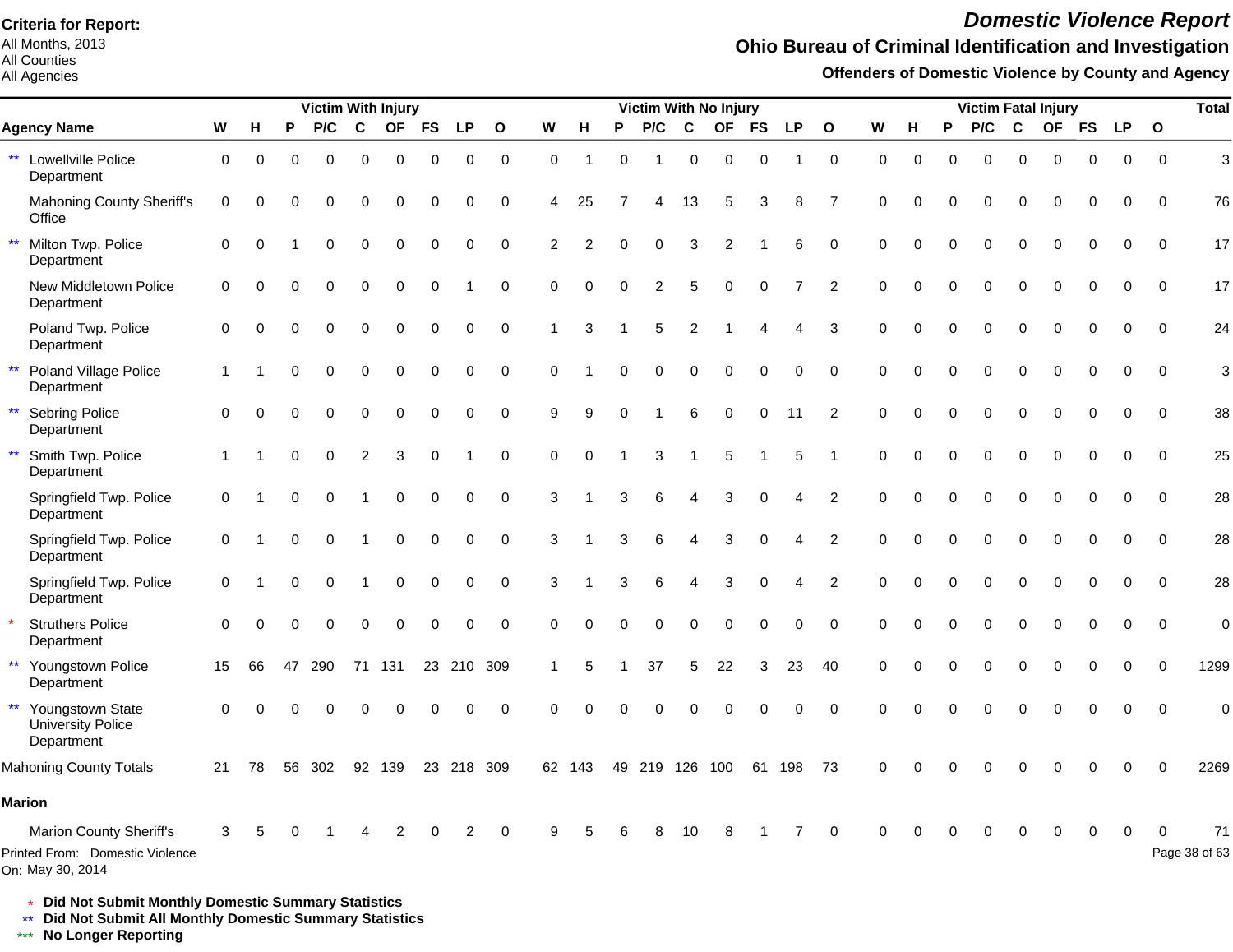All Months, 2013 All Counties

All Agencies

# *Domestic Violence Report*

## **Ohio Bureau of Criminal Identification and Investigation**

**Offenders of Domestic Violence by County and Agency**

|                                                             |             |          |          | <b>Victim With Injury</b> |             |                |             |                |              |                |                |          | Victim With No Injury |                |    |                |           |              |          |          |          |          | <b>Victim Fatal Injury</b> |             |             |             |              | <b>Total</b>             |
|-------------------------------------------------------------|-------------|----------|----------|---------------------------|-------------|----------------|-------------|----------------|--------------|----------------|----------------|----------|-----------------------|----------------|----|----------------|-----------|--------------|----------|----------|----------|----------|----------------------------|-------------|-------------|-------------|--------------|--------------------------|
| <b>Agency Name</b>                                          | W           | н        | P        | P/C                       | $\mathbf c$ | <b>OF</b>      | <b>FS</b>   | <b>LP</b>      | $\mathbf{o}$ | W              | н              | P        | P/C                   | C              | OF | <b>FS</b>      | <b>LP</b> | $\mathbf{o}$ | W        | н        | P        | P/C      | C                          | OF FS       |             | <b>LP</b>   | $\mathbf{o}$ |                          |
| Office                                                      |             |          |          |                           |             |                |             |                |              |                |                |          |                       |                |    |                |           |              |          |          |          |          |                            |             |             |             |              |                          |
| <b>Marion Police Department</b><br>$***$                    | 0           |          | 0        | 0                         |             | 0              | 0           |                | 0            | 10             | 24             | 9        | 36                    | 34             | 31 | 9              | 87        | 11           | 0        | 0        | 0        | 0        | 0                          | 0           | 0           | 0           | 0            | 254                      |
| <b>Marion County Totals</b>                                 | 3           | 6        |          |                           | 5           | $\overline{2}$ |             | 3              | 0            | 19             | 29             | 15       | 44                    | 44             | 39 | 10             | 94        | 11           | $\Omega$ |          |          | $\Omega$ | $\Omega$                   |             | 0           | $\Omega$    | $\mathbf 0$  | 325                      |
| Medina                                                      |             |          |          |                           |             |                |             |                |              |                |                |          |                       |                |    |                |           |              |          |          |          |          |                            |             |             |             |              |                          |
| $\star\star$<br><b>Brunswick Hills Police</b><br>Department | $\mathbf 0$ | 3        |          |                           | 0           | 0              |             | $\overline{c}$ | 0            | 0              | $\Omega$       |          | ი                     | 3              | 0  | 0              | 0         |              | $\Omega$ |          |          |          | C                          |             | 0           | 0           | 0            | 12                       |
| <b>Brunswick Police</b><br>Department                       | 0           |          | O        | $\Omega$                  | 4           |                | 0           | 3              | 1            | 4              | 12             | $\Omega$ | 6                     | 4              | 3  | 9              | 4         | 5            | 0        | O        | O        | 0        | 0                          | 0           | 0           | 0           | 0            | 57                       |
| <b>Hinckley Police</b><br>Department                        | $\mathbf 0$ | $\Omega$ | $\Omega$ | $\Omega$                  | 0           | $\Omega$       | $\mathbf 0$ | $\mathbf 0$    | $\mathbf 0$  | $\mathbf 0$    | $\mathbf 0$    | $\Omega$ |                       | 3              | 0  | $\mathbf 0$    | 0         | $\mathbf 0$  | $\Omega$ | 0        |          | 0        | $\Omega$                   | $\Omega$    | 0           | $\mathbf 0$ | $\Omega$     | $\overline{\mathcal{L}}$ |
| $\star\star$<br>Lodi Police Department                      | $\mathbf 0$ | ∩        |          | 0                         | 0           | 0              | 0           | 0              | $\mathbf 0$  | 1              | 2              | $\Omega$ | 3                     | 0              | 0  | $\mathbf 0$    |           | 16           | 0        | 0        | 0        | 0        | $\mathbf 0$                | 0           | $\mathbf 0$ | 0           | 0            | 23                       |
| <b>Medina County Sheriff's</b><br>**<br>Office              | 0           |          |          | ∩                         |             |                | 0           |                | 0            |                | $\overline{c}$ |          | 2                     | 3              | Δ  | $\Omega$       |           | $\Omega$     | 0        |          | ŋ        | O        | $\Omega$                   | 0           | 0           | $\Omega$    | $\Omega$     | 22                       |
| $\star\star$<br>Medina Police<br>Department                 | $\mathbf 0$ | $\Omega$ |          | $\Omega$                  | 0           | $\mathbf 0$    | 0           | $\Omega$       | $\mathbf 0$  | 9              | 21             | 12       | 6                     | 13             | 13 | $\overline{2}$ | 9         | 15           | $\Omega$ | 0        | $\Omega$ | $\Omega$ | $\Omega$                   | 0           | $\Omega$    | $\Omega$    | $\Omega$     | 100                      |
| $\star\star$<br>Medina Twp. Police<br>Department            | $\mathbf 0$ | $\Omega$ |          | $\Omega$                  | 0           | $\mathbf 0$    | 0           | 0              | $\mathbf 0$  | $\mathbf 0$    |                | $\Omega$ |                       | $\overline{c}$ | 0  | 0              | 0         | $\mathbf 0$  | $\Omega$ | $\Omega$ | $\Omega$ | $\Omega$ | $\Omega$                   | 0           | 0           | 0           | $\Omega$     | 4                        |
| Montville Police<br>$\star\star$<br>Department              | $\mathbf 0$ | $\Omega$ |          |                           | $\Omega$    | $\mathbf 0$    | 0           | $\Omega$       | $\mathbf 0$  | $\Omega$       | 3              | $\Omega$ | 0                     | 0              | 0  | $\Omega$       |           | $\Omega$     | $\Omega$ | 0        | 0        | 0        | $\Omega$                   | $\mathbf 0$ | $\mathbf 0$ | 0           | $\Omega$     | 4                        |
| $\star\star$<br>Seville Police Department                   | 0           |          |          |                           |             |                |             | O              | 0            | 0              | $\Omega$       |          |                       |                |    |                |           | 0            | 0        |          |          |          | 0                          | 0           | ŋ           | $\Omega$    | $\Omega$     | $\overline{2}$           |
| <b>Spencer Police</b><br>$***$<br>Department                | 0           | ∩        |          | $\Omega$                  | 0           | 0              | 0           | 0              | 0            | 2              | 0              | 0        |                       |                | 0  | 0              |           | $\mathbf 0$  | 0        | O        | O        | 0        | $\Omega$                   | 0           | 0           | 0           | $\Omega$     | 5                        |
| $\star\star$<br><b>Wadsworth Police</b><br>Department       | 0           | ∩        |          | $\Omega$                  | 0           | $\Omega$       | $\Omega$    | 0              | $\mathbf 0$  | $\overline{2}$ | 8              |          |                       |                | 3  | $\Omega$       | 8         | $\mathbf 0$  | $\Omega$ | 0        |          | $\Omega$ | $\Omega$                   | $\Omega$    | $\Omega$    | $\Omega$    | $\Omega$     | 31                       |
| <b>Westfield Center Police</b><br>Department                | 0           |          |          |                           |             |                |             | 0              | $\mathbf 0$  | $\Omega$       | 0              |          | U                     |                |    | $\Omega$       | 0         | $\mathbf 0$  | $\Omega$ |          |          |          | 0                          |             | 0           | $\mathbf 0$ | $\mathbf 0$  | $\mathbf 0$              |
| Medina County Totals                                        | 0           | 5        |          |                           | 5           | $\overline{2}$ |             | 6              | -1           | 19             | 49             | 16       | 22                    | 36             | 23 | 11             | 28        | 37           | $\Omega$ |          |          |          |                            |             | 0           | $\Omega$    | $\Omega$     | 264                      |
| Meigs                                                       |             |          |          |                           |             |                |             |                |              |                |                |          |                       |                |    |                |           |              |          |          |          |          |                            |             |             |             |              |                          |
| Meigs County Sheriff's<br>Office                            | 2           |          |          |                           |             | ∩              | O           | O              | $\mathbf 0$  | 3              |                |          | 3                     | 5              |    | 2              | 9         |              | ∩        |          |          |          | 0                          |             | 0           | 0           | $\Omega$     | 42                       |
| Printed From: Domestic Violence<br>On: May 30, 2014         |             |          |          |                           |             |                |             |                |              |                |                |          |                       |                |    |                |           |              |          |          |          |          |                            |             |             |             |              | Page 39 of 63            |

\* **Did Not Submit Monthly Domestic Summary Statistics**

**Did Not Submit All Monthly Domestic Summary Statistics**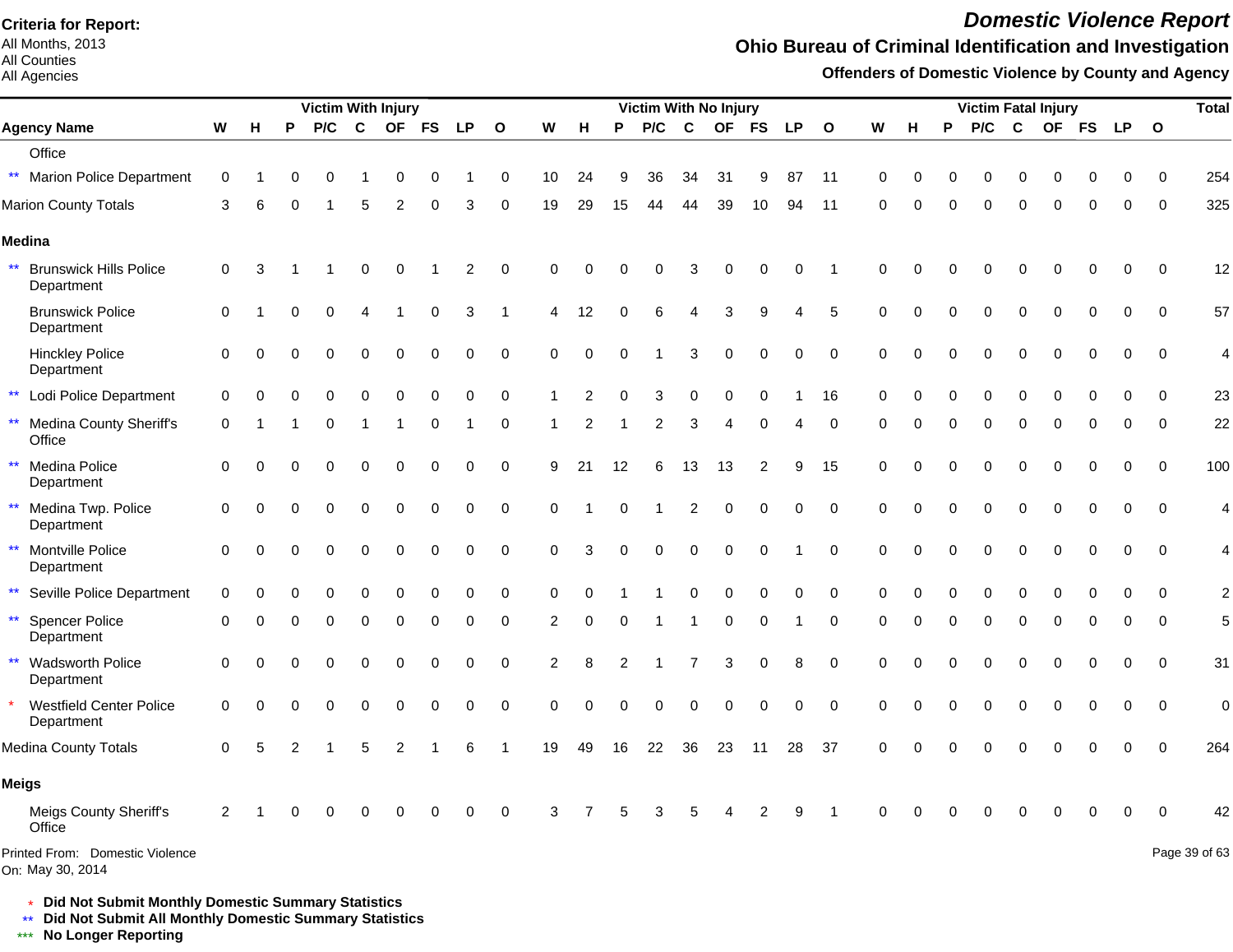All Months, 2013 All Counties

#### All Agencies

# *Domestic Violence Report*

## **Ohio Bureau of Criminal Identification and Investigation**

**Offenders of Domestic Violence by County and Agency**

| <b>Victim With Injury</b>                        |                |          |          |          |             |                |             |             |              |                |                |          | Victim With No Injury |             |           |           |             |                |             |          |          |          |              | <b>Victim Fatal Injury</b> |             |             |             | <b>Total</b>   |
|--------------------------------------------------|----------------|----------|----------|----------|-------------|----------------|-------------|-------------|--------------|----------------|----------------|----------|-----------------------|-------------|-----------|-----------|-------------|----------------|-------------|----------|----------|----------|--------------|----------------------------|-------------|-------------|-------------|----------------|
| <b>Agency Name</b>                               | W              | н        | P        | P/C      | $\mathbf c$ | <b>OF</b>      | <b>FS</b>   | <b>LP</b>   | $\mathbf{o}$ | W              | н              | P        | P/C                   | $\mathbf c$ | <b>OF</b> | <b>FS</b> | <b>LP</b>   | $\mathbf{o}$   | W           | H        | P        | P/C      | $\mathbf{C}$ |                            | OF FS       | <b>LP</b>   | $\mathbf 0$ |                |
| Middleport Police<br>Department                  | 0              | 0        | $\Omega$ | 0        | 0           | $\mathbf 0$    | 0           | 0           | $\pmb{0}$    | $\Omega$       | $\Omega$       | ∩        | 0                     | $\Omega$    | $\Omega$  | $\Omega$  | 0           | $\mathbf 0$    | $\Omega$    | $\Omega$ | $\Omega$ | $\Omega$ | $\mathbf 0$  | 0                          | $\mathbf 0$ | $\mathbf 0$ | $\mathbf 0$ | $\mathbf 0$    |
| Pomeroy Police<br>Department                     | 0              |          | O        | $\Omega$ | 0           | $\mathbf 0$    | $\Omega$    | 0           | $\mathbf 0$  | $\Omega$       | 5              |          | 5                     | 2           | $\Omega$  | $\Omega$  | 12          | $\Omega$       | $\Omega$    |          |          | 0        | $\Omega$     | $\Omega$                   | $\Omega$    | $\Omega$    | $\Omega$    | 26             |
| Racine Police Department                         | $\mathbf 0$    | $\Omega$ | U        | $\Omega$ | $\Omega$    | $\Omega$       | $\Omega$    | $\Omega$    | 0            | $\Omega$       | O              |          | 0                     | $\Omega$    | $\Omega$  | $\Omega$  | $\Omega$    | $\Omega$       | $\Omega$    | 0        | $\Omega$ | $\Omega$ | $\Omega$     | $\Omega$                   | $\Omega$    | $\Omega$    | $\Omega$    | $\mathbf 0$    |
| <b>Rutland Police</b><br>Department              | 0              |          |          | 0        | 0           | 0              | 0           | 0           | 0            | $\Omega$       | $\Omega$       | ∩        | 0                     | 0           | $\Omega$  | 0         | 0           | $\Omega$       | 0           | 0        | 0        | 0        | 0            | 0                          | 0           | 0           | $\Omega$    | 0              |
| <b>Syracuse Police</b><br>Department             | $\Omega$       | $\Omega$ |          | $\Omega$ | $\Omega$    | $\Omega$       | $\Omega$    | $\Omega$    | $\Omega$     | $\Omega$       | $\Omega$       |          | O                     | $\Omega$    | O         | $\Omega$  | $\Omega$    | $\Omega$       | $\Omega$    | $\Omega$ | $\Omega$ | $\Omega$ | $\Omega$     | $\Omega$                   | $\Omega$    | $\Omega$    | $\Omega$    | $\overline{0}$ |
| <b>Meigs County Totals</b>                       | 2              | 2        |          | $\Omega$ | $\Omega$    | $\Omega$       | $\Omega$    | $\mathbf 0$ | $\mathbf 0$  | 3              | 12             |          | 8                     |             |           | 2         | 21          |                | $\Omega$    | $\Omega$ | $\Omega$ | U        | $\Omega$     | $\Omega$                   | $\Omega$    | 0           | $\Omega$    | 68             |
| <b>Mercer</b>                                    |                |          |          |          |             |                |             |             |              |                |                |          |                       |             |           |           |             |                |             |          |          |          |              |                            |             |             |             |                |
| Celina Police Department                         | $\overline{c}$ | 6        |          |          | O           | $\Omega$       | 0           | 2           | 0            | 16             | 29             |          | 8                     | 14          | 9         | 3         | 21          | 0              | $\Omega$    |          |          | 0        | 0            | 0                          | 0           | $\Omega$    | $\mathbf 0$ | 120            |
| <b>Coldwater Police</b><br>Department            | $\Omega$       |          |          |          | $\Omega$    |                | $\Omega$    | $\Omega$    | $\Omega$     | $\Omega$       |                |          | 5                     |             |           |           |             | $\overline{2}$ | $\Omega$    | $\Omega$ | $\Omega$ | $\Omega$ | $\Omega$     | $\Omega$                   | $\Omega$    | $\Omega$    | $\Omega$    | 40             |
| Fort Recovery Police<br>Department               | $\mathbf 0$    | $\Omega$ |          | $\Omega$ | $\Omega$    | $\mathbf 0$    | $\Omega$    | 0           | $\mathbf 0$  | $\mathbf 0$    | $\Omega$       |          | 0                     | $\Omega$    | $\Omega$  | $\Omega$  |             | $\Omega$       | $\Omega$    | $\Omega$ |          | $\Omega$ | $\mathbf 0$  | 0                          | 0           | 0           | $\Omega$    | $\overline{c}$ |
| Mercer County Sheriff's<br>Office                | 1              | $\Omega$ |          | 2        | $\Omega$    | $\overline{2}$ | $\Omega$    |             | $\Omega$     |                | $\overline{2}$ | 2        |                       | 5           | g         | $\Omega$  | 11          | $\Omega$       | $\Omega$    |          | $\Omega$ | O        | $\Omega$     | $\Omega$                   | $\Omega$    | $\Omega$    | $\Omega$    | 42             |
| <b>Rockford Police</b><br>Department             | 0              | $\Omega$ |          | 0        | $\Omega$    | $\Omega$       | $\mathbf 0$ | $\mathbf 0$ | $\mathbf 0$  | $\mathbf 0$    | $\Omega$       | $\Omega$ | 0                     | $\Omega$    | $\Omega$  | $\Omega$  | $\mathbf 0$ | $\mathbf 0$    | $\mathbf 0$ | $\Omega$ | $\Omega$ | $\Omega$ | $\Omega$     | $\Omega$                   | $\mathbf 0$ | $\mathbf 0$ | $\mathbf 0$ | $\mathbf 0$    |
| $\star\star$<br>Saint Henry Police<br>Department | $\Omega$       |          |          |          | $\Omega$    | $\Omega$       | $\Omega$    | 0           | $\mathbf 0$  |                | $\Omega$       |          | 0                     | $\Omega$    |           | $\Omega$  | 0           | $\mathbf 0$    | $\Omega$    | $\Omega$ | $\Omega$ | 0        | $\Omega$     | $\Omega$                   | $\Omega$    | $\mathbf 0$ | $\Omega$    | 3              |
| <b>Mercer County Totals</b>                      | 3              | 6        | 3        | 8        | $\Omega$    | 3              | $\Omega$    | 3           | $\mathbf 0$  | 18             | 38             | 15       | 17                    | 25          | 23        | 3         | 40          | 2              | $\Omega$    | $\Omega$ | $\Omega$ | $\Omega$ | $\Omega$     | $\Omega$                   | $\Omega$    | $\Omega$    | $\Omega$    | 207            |
| Miami                                            |                |          |          |          |             |                |             |             |              |                |                |          |                       |             |           |           |             |                |             |          |          |          |              |                            |             |             |             |                |
| <b>Covington Police</b><br>Department            | 0              | ∩        |          |          |             | ∩              | ∩           | O           | $\Omega$     | $\overline{2}$ | ∩              |          |                       |             |           |           |             | $\Omega$       | $\Omega$    |          |          |          | ∩            | U                          | O           | O           | $\Omega$    | 23             |
| Miami County Sheriff's<br>Office                 | 1              |          |          |          | $\Omega$    | 3              | $\Omega$    |             | $\Omega$     | 3              | 13             |          |                       |             | 9         |           | 13          | 8              | $\Omega$    |          |          |          |              |                            |             | $\Omega$    | $\Omega$    | 73             |
| Piqua Police Department                          | $\Omega$       |          |          |          |             |                |             |             |              | 13             | 39             | 12       | 23                    | 56          | 10        |           | 70          |                |             |          |          |          |              |                            |             |             | $\Omega$    | 259            |
|                                                  |                |          |          |          |             |                |             |             |              |                |                |          |                       |             |           |           |             |                |             |          |          |          |              |                            |             |             |             |                |

Printed From: Domestic Violence

On: May 30, 2014

Page 40 of 63

\* **Did Not Submit Monthly Domestic Summary Statistics**

**Did Not Submit All Monthly Domestic Summary Statistics**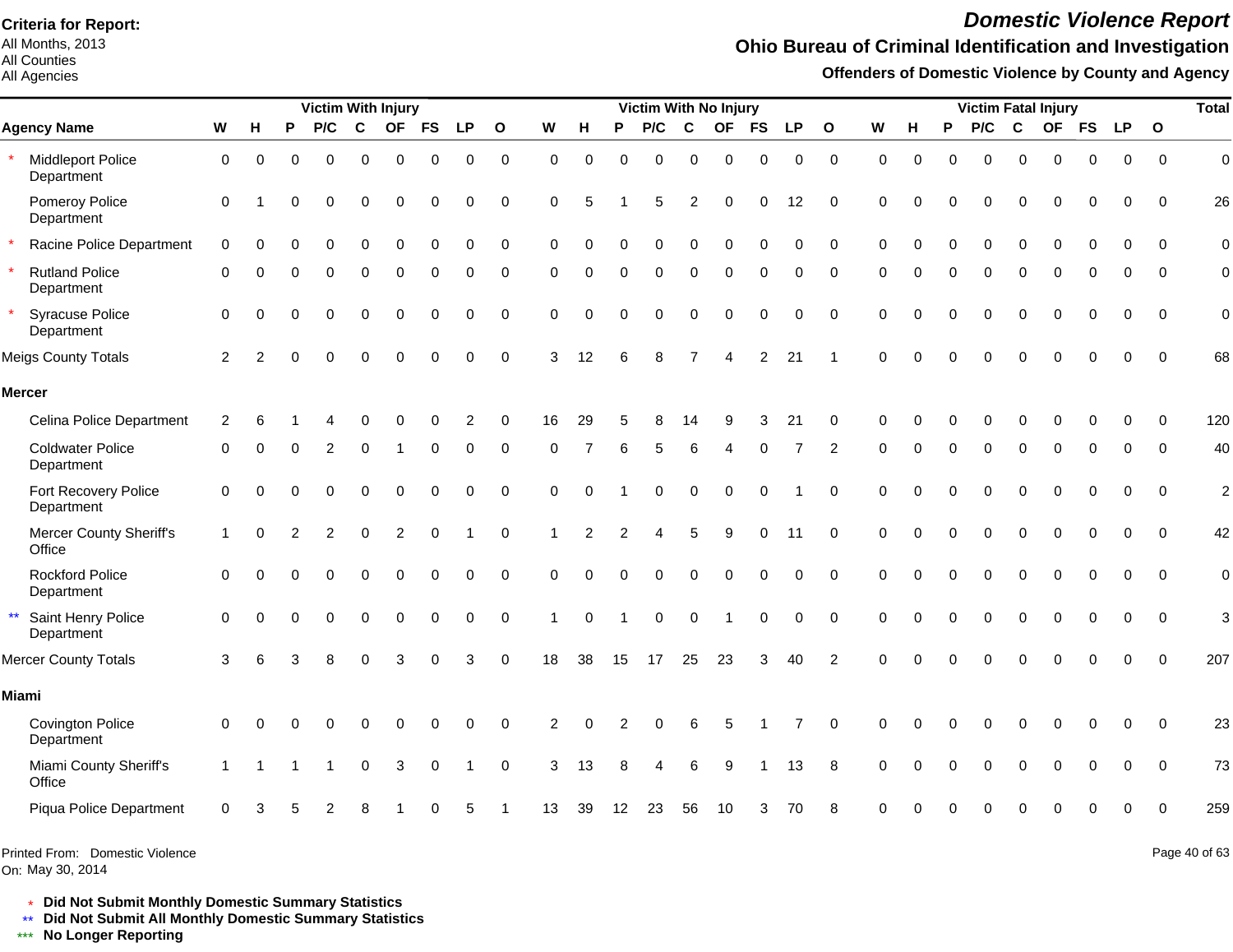All Months, 2013 All Counties

#### All Agencies

# *Domestic Violence Report*

#### **Ohio Bureau of Criminal Identification and Investigation**

**Offenders of Domestic Violence by County and Agency**

|              |                                         |                | <b>Victim With Injury</b> |          |          |               |           |                |           |              |          |                         |                | Victim With No Injury |             |                |                |                |              |          |          |          | <b>Victim Fatal Injury</b> |              |          |             | <b>Total</b> |              |                |
|--------------|-----------------------------------------|----------------|---------------------------|----------|----------|---------------|-----------|----------------|-----------|--------------|----------|-------------------------|----------------|-----------------------|-------------|----------------|----------------|----------------|--------------|----------|----------|----------|----------------------------|--------------|----------|-------------|--------------|--------------|----------------|
|              | <b>Agency Name</b>                      | W              | н                         | P        | P/C      | $\mathbf c$   | <b>OF</b> | <b>FS</b>      | <b>LP</b> | $\mathbf{o}$ | W        | н                       | Ρ              | P/C                   | $\mathbf c$ | OF             | <b>FS</b>      | <b>LP</b>      | $\mathbf{o}$ | W        | н        | P        | P/C                        | $\mathbf{C}$ |          | OF FS       | <b>LP</b>    | $\mathbf{o}$ |                |
|              | <b>Tipp City Police</b><br>Department   | $\mathbf 0$    | $\Omega$                  | 2        | $\Omega$ | $\Omega$      | -1        | $\Omega$       | 0         | $\mathbf 0$  | 2        | $\overline{\mathbf{1}}$ | $\overline{2}$ |                       | 5           |                | 0              | $\overline{c}$ | $\mathbf 0$  | $\Omega$ | $\Omega$ | U        | $\Omega$                   | $\Omega$     | $\Omega$ | 0           | $\Omega$     | $\Omega$     | 17             |
|              | <b>Troy Police Department</b>           | 3              | 6                         | 2        | 11       | 3             | 3         | 0              | 17        | 0            | 6        | 11                      |                | 20                    | 25          | 18             | 0              | 28             | 3            | $\Omega$ |          |          | 0                          | 0            | 0        | 0           | $\Omega$     | $\Omega$     | 160            |
| $\star$      | West Milton Police<br>Department        | $\Omega$       | ∩                         |          | U        | ∩             | ∩         |                | 0         | $\Omega$     | $\Omega$ |                         | ∩              | 0                     | ∩           | $\Omega$       | $\Omega$       | $\Omega$       | $\Omega$     | ∩        |          | $\Omega$ | $\Omega$                   | $\Omega$     | $\Omega$ | 0           | 0            | $\Omega$     | 0              |
|              | Miami County Totals                     | $\overline{4}$ | 10                        | 10       | 14       | 11            | 8         |                | 23        |              | 26       | 64                      | 28             | 48                    | 98          | 43             | 5              | 120            | 19           | $\Omega$ |          |          | $\Omega$                   | $\Omega$     | 0        |             |              | $\Omega$     | 532            |
|              | <b>Monroe</b>                           |                |                           |          |          |               |           |                |           |              |          |                         |                |                       |             |                |                |                |              |          |          |          |                            |              |          |             |              |              |                |
|              | ** Monroe County Sheriff's<br>Office    | 1              | $\Omega$                  |          |          | $\Omega$      |           | 2              | 3         | $\Omega$     | 6        |                         |                | 2                     | $\Omega$    | 2              | $\overline{2}$ | 2              | $\Omega$     | $\Omega$ |          |          | O                          | 0            | ∩        | 0           | $\Omega$     | $\Omega$     | 36             |
|              | ** Woodsfield Police<br>Department      | $\Omega$       | $\Omega$                  | ∩        | 0        | $\Omega$      |           | $\Omega$       | 0         | $\Omega$     | $\Omega$ |                         |                | 0                     | $\Omega$    | $\Omega$       | $\mathbf 0$    | $\Omega$       | $\Omega$     | $\Omega$ | $\Omega$ | $\Omega$ | $\Omega$                   | $\Omega$     | $\Omega$ | 0           | 0            | 0            | $\mathbf 0$    |
|              | <b>Monroe County Totals</b>             |                | $\Omega$                  |          |          | $\Omega$      |           | $\overline{c}$ | 3         | $\mathbf 0$  | 6        |                         |                | 2                     | $\Omega$    | $\overline{2}$ | $\overline{2}$ | $\overline{2}$ | $\Omega$     | $\Omega$ |          |          |                            | $\Omega$     |          | 0           | $\Omega$     | $\Omega$     | 36             |
|              | <b>Montgomery</b>                       |                |                           |          |          |               |           |                |           |              |          |                         |                |                       |             |                |                |                |              |          |          |          |                            |              |          |             |              |              |                |
|              | <b>Brookville Police</b><br>Department  | $\mathbf 0$    | 2                         |          |          | 0             |           | ∩              |           | $\Omega$     | 0        | 5                       | 3              | 5                     |             | 2              |                | 2              | $\Omega$     | $\Omega$ |          |          | 0                          | 0            | ∩        | 0           | $\Omega$     | $\Omega$     | 27             |
|              | <b>Butler Twp. Police</b><br>Department | $\mathbf 0$    | 0                         | ∩        |          |               |           |                | 0         | $\Omega$     | 12       | 24                      | $\overline{2}$ | 16                    | 10          | 11             | 0              | 17             | 3            | $\Omega$ |          | n        | O                          | $\Omega$     | 0        | 0           | $\Omega$     | $\Omega$     | 100            |
|              | Centerville Police<br>Department        | $\mathbf 0$    | $\Omega$                  | $\Omega$ | 2        | $\mathcal{P}$ |           | $\overline{2}$ | 0         |              | 3        |                         | $\overline{c}$ | 8                     | 5           |                | $\Omega$       |                |              | $\Omega$ |          | $\Omega$ | $\Omega$                   | $\Omega$     | $\Omega$ | $\mathbf 0$ | $\Omega$     | $\Omega$     | 46             |
| $\star\star$ | Clay Twp. Police<br>Department          | $\mathbf 0$    | $\Omega$                  |          | U        |               | $\Omega$  |                | 0         | $\Omega$     | -1       | $\Omega$                |                | 3                     |             | $\overline{c}$ |                | 0              | 3            | $\Omega$ |          |          | $\Omega$                   | $\mathbf 0$  | 0        | 0           |              | $\Omega$     | 12             |
|              | ** Clay Twp. Police<br>Department       | $\Omega$       | $\Omega$                  |          | 0        | $\Omega$      | $\Omega$  | $\Omega$       | 0         | $\Omega$     |          | $\Omega$                |                | 3                     |             | 2              |                | $\Omega$       | 3            | $\Omega$ | $\Omega$ | $\Omega$ | $\Omega$                   | $\Omega$     | $\Omega$ | $\Omega$    | $\Omega$     | $\Omega$     | 12             |
|              | <b>Clayton Police</b><br>Department     | $\Omega$       | $\Omega$                  |          | U        | ∩             | $\Omega$  |                | 0         | $\Omega$     |          |                         |                | 2                     | 6           |                | $\Omega$       | 6              | $\Omega$     | $\Omega$ |          |          | $\Omega$                   | $\Omega$     | $\Omega$ | O           | $\Omega$     | $\Omega$     | 18             |
| $***$        | Dayton Police Department                |                |                           |          | 13       |               |           |                | 11        | $\Omega$     | 14       | 92                      | 35             | 221                   | 80          | 182            | 22             | 98             | 80           | $\Omega$ |          |          |                            | $\Omega$     | $\Omega$ | 0           | $\Omega$     | $\Omega$     | 873            |
|              | Englewood Police<br>Department          |                | 2                         | $\Omega$ | 6        |               |           |                | 3         | -1           | -1       |                         |                | 3                     | 4           | 5              |                | 5              | $\Omega$     | $\Omega$ |          | $\Omega$ | $\Omega$                   | $\Omega$     | 0        | $\Omega$    | $\Omega$     | $\Omega$     | 37             |
|              | Five Rivers Metropolitan<br>Park        | $\Omega$       |                           |          |          |               |           |                |           | $\Omega$     |          |                         |                |                       |             |                |                | $\Omega$       | $\Omega$     | ∩        |          |          |                            | ∩            | ∩        | U           | ∩            | $\Omega$     | $\overline{0}$ |

Printed From: Domestic Violence

On: May 30, 2014

Page 41 of 63

\* **Did Not Submit Monthly Domestic Summary Statistics**

**Did Not Submit All Monthly Domestic Summary Statistics**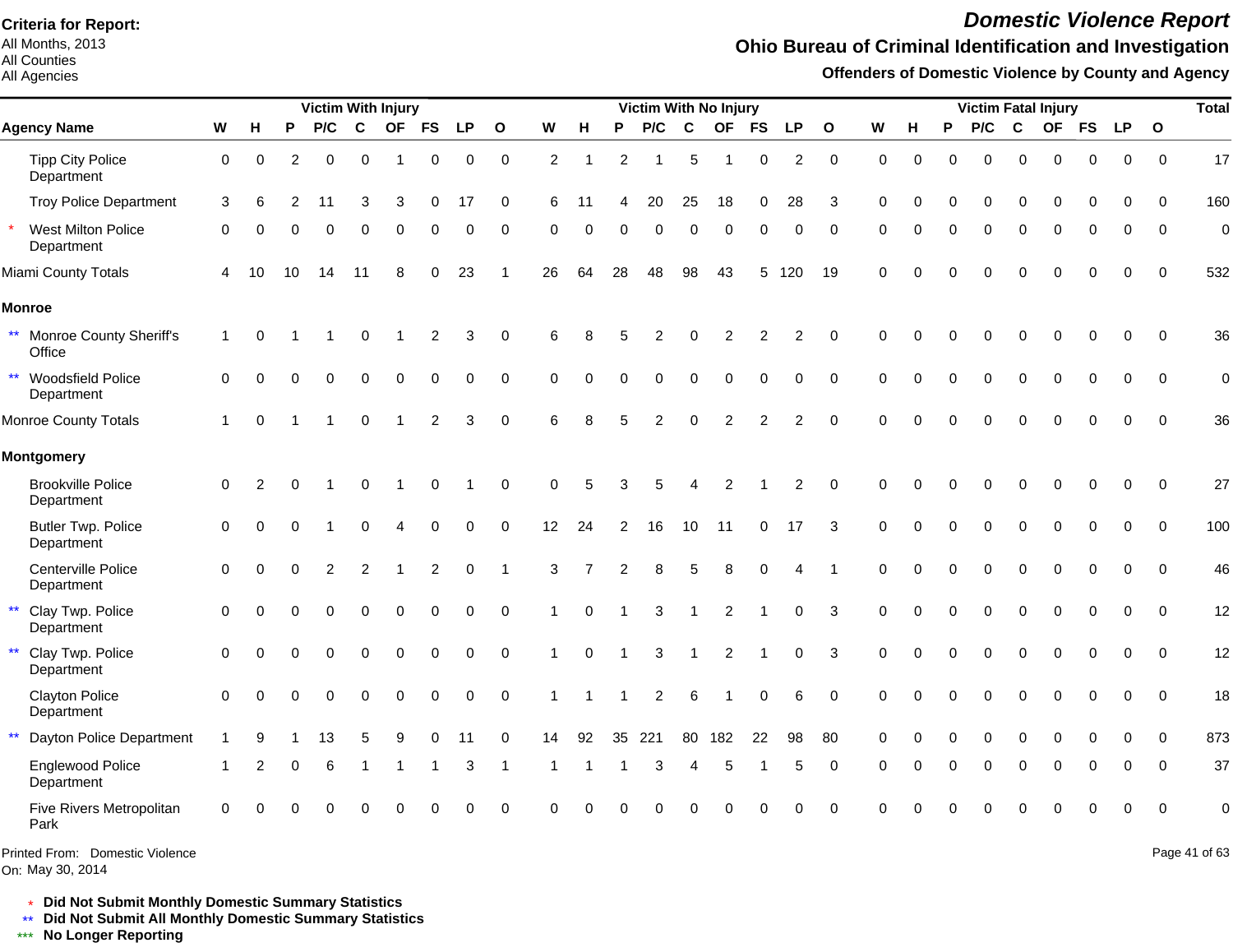All Months, 2013 All Counties

All Agencies

# *Domestic Violence Report*

## **Ohio Bureau of Criminal Identification and Investigation**

**Offenders of Domestic Violence by County and Agency**

|                                                     |                |                |          | <b>Victim With Injury</b> |                |             |                |             |              |             |                |                | <b>Victim With No Injury</b> |                |                |                |                |                |             |             |              |             |              | <b>Victim Fatal Injury</b> |             |             |              | <b>Total</b> |
|-----------------------------------------------------|----------------|----------------|----------|---------------------------|----------------|-------------|----------------|-------------|--------------|-------------|----------------|----------------|------------------------------|----------------|----------------|----------------|----------------|----------------|-------------|-------------|--------------|-------------|--------------|----------------------------|-------------|-------------|--------------|--------------|
| <b>Agency Name</b>                                  | W              | н              | P        | P/C                       | C              | <b>OF</b>   | <b>FS</b>      | <b>LP</b>   | $\mathbf{o}$ | W           | н              | P              | P/C                          | C              | <b>OF</b>      | FS             | <b>LP</b>      | $\mathbf{o}$   | W           | н           | P            | P/C         | $\mathbf{C}$ |                            | OF FS       | <b>LP</b>   | $\mathbf{o}$ |              |
| German Township Police<br>Department                | $\mathbf 0$    | $\mathbf 0$    | 0        | $\mathbf 0$               | 0              | $\pmb{0}$   | $\mathbf 0$    | $\mathbf 0$ | $\pmb{0}$    | $\mathbf 0$ | 3              | $\Omega$       | $\mathbf 0$                  | $\mathbf 0$    | $\overline{c}$ | $\Omega$       | 0              | $\mathbf 0$    | $\mathbf 0$ | $\mathbf 0$ | $\Omega$     | $\mathbf 0$ | $\mathbf 0$  | $\mathbf 0$                | $\mathbf 0$ | $\mathbf 0$ | $\Omega$     | 5            |
| Germantown Police<br>Department                     | $\mathbf 0$    | $\Omega$       | $\Omega$ | $\mathbf 0$               | 0              | $\mathbf 0$ | $\Omega$       | $\Omega$    | $\mathbf 0$  | $\Omega$    | 5              | $\Omega$       | 5                            | 6              | 6              | $\Omega$       | 7              | -1             | $\Omega$    | $\Omega$    | $\Omega$     | $\Omega$    | $\Omega$     | $\Omega$                   | $\Omega$    | $\Omega$    | $\Omega$     | 30           |
| <b>Huber Heights Police</b><br>Department           | $\overline{4}$ |                | U        |                           | $\Omega$       | 5           | $\overline{c}$ | 6           |              | 6           | 11             | 5              | 24                           | 14             | 16             | $\overline{2}$ | 12             | 2              | $\Omega$    | $\Omega$    | $\Omega$     | $\Omega$    | $\Omega$     | $\Omega$                   | $\Omega$    | $\Omega$    | $\Omega$     | 115          |
| Jackson Twp. Police<br>Department                   | $\mathbf 0$    | $\Omega$       | $\Omega$ | $\mathbf 0$               | $\mathbf 0$    | $\mathbf 0$ | $\mathbf 0$    | $\Omega$    | $\mathbf 0$  | $\Omega$    | $\overline{2}$ |                | $\overline{1}$               | 3              | $\overline{1}$ | $\Omega$       | 3              | $\mathbf 0$    | $\Omega$    | $\Omega$    | $\mathbf 0$  | $\mathbf 0$ | $\Omega$     | $\Omega$                   | $\Omega$    | $\Omega$    | $\Omega$     | 11           |
| Jackson Twp. Police<br>Department                   | $\mathbf 0$    | $\Omega$       | 0        | $\Omega$                  | $\Omega$       | $\mathbf 0$ | $\mathbf 0$    | $\mathbf 0$ | $\mathbf 0$  | $\Omega$    | 2              |                | $\overline{1}$               | 3              | -1             | $\mathbf 0$    | 3              | $\Omega$       | $\Omega$    | $\Omega$    | $\Omega$     | $\Omega$    | $\Omega$     | $\Omega$                   | $\mathbf 0$ | $\Omega$    | $\Omega$     | 11           |
| Jackson Twp. Police<br>Department                   | $\mathbf 0$    | $\Omega$       | $\Omega$ | $\mathbf 0$               | $\mathbf 0$    | $\mathbf 0$ | $\mathbf 0$    | $\mathbf 0$ | $\mathbf 0$  | $\Omega$    | 2              |                |                              | 3              | -1             | $\Omega$       | 3              | $\mathbf 0$    | $\Omega$    | $\Omega$    | $\Omega$     | $\Omega$    | $\mathbf 0$  | 0                          | $\mathbf 0$ | $\mathbf 0$ | $\Omega$     | 11           |
| <b>Kettering Police</b><br>Department               | 3              | 10             |          | 4                         | 4              | 3           |                | 6           | -1           | 5           | 20             | $\overline{7}$ | 23                           | 25             | 8              | 3              | 26             | $\overline{2}$ | $\Omega$    | $\Omega$    | $\Omega$     | $\Omega$    | $\Omega$     | $\Omega$                   | $\Omega$    | $\Omega$    | $\Omega$     | 152          |
| Miami Twp. Police<br>Department                     | 2              | $\overline{2}$ |          |                           | 2              | 2           |                | 9           | $\mathbf 0$  | 4           | $\overline{7}$ | 5              | 11                           | 11             | 8              | 3              | 14             | 2              | $\Omega$    | $\Omega$    | $\Omega$     | $\Omega$    | $\Omega$     | $\Omega$                   | $\Omega$    | $\Omega$    | $\Omega$     | 85           |
| Miami Twp. Police<br>Department                     | 2              | 2              |          | $\overline{1}$            | 2              | 2           |                | 9           | $\mathbf 0$  | 4           | $\overline{7}$ | 5              | 11                           | 11             | 8              | 3              | 14             | $\overline{2}$ | $\Omega$    | $\Omega$    | $\Omega$     | $\Omega$    | $\Omega$     | $\Omega$                   | $\Omega$    | $\Omega$    | $\Omega$     | 85           |
| Miamisburg Police<br>Department                     | $\overline{1}$ | 4              | 0        | 2                         | 4              | 3           | $\mathbf 0$    | 3           | $\mathbf 0$  | 2           | 11             | 4              | $\overline{1}$               | $\overline{7}$ | 2              | $\mathbf 0$    | 12             | -1             | $\Omega$    | $\Omega$    | $\Omega$     | $\Omega$    | $\Omega$     | $\Omega$                   | 0           | $\Omega$    | $\Omega$     | 57           |
| <b>Montgomery County</b><br>Sheriff's Office        | $\overline{2}$ | 8              |          | 15                        | $\overline{7}$ | 14          | $\Omega$       | 6           | $\Omega$     | 15          | 47             | 27             | 98                           | 43             | 57             | $\Omega$       | 65             | 9              | $\Omega$    | $\Omega$    | $\Omega$     | $\Omega$    | $\Omega$     | $\Omega$                   | $\Omega$    | $\Omega$    | $\Omega$     | 417          |
| $\star\star$<br><b>Moraine Police</b><br>Department | 1              |                | $\Omega$ | 3                         | 2              | $\Omega$    | $\Omega$       | 2           | $\Omega$     |             |                |                | 5                            | 5              | 5              |                | 4              | $\Omega$       | $\Omega$    | $\Omega$    | $\Omega$     | $\Omega$    | $\Omega$     | $\Omega$                   | $\Omega$    | $\Omega$    | $\Omega$     | 39           |
| $\star\star$<br>New Lebanon Police<br>Department    | $\mathbf{1}$   |                |          |                           |                | 3           | $\Omega$       | 3           | $\Omega$     | 4           |                | $\mathcal{P}$  |                              | 4              |                |                | 3              | $\Omega$       | $\Omega$    | $\Omega$    | $\Omega$     | $\Omega$    | $\Omega$     | $\Omega$                   | $\Omega$    | $\Omega$    | $\Omega$     | 28           |
| $\star\star$<br>Oakwood Police<br>Department        | $\Omega$       | $\Omega$       |          | $\Omega$                  | $\Omega$       | $\Omega$    | $\Omega$       | $\Omega$    | $\Omega$     | $\Omega$    | $\Omega$       |                | $\Omega$                     | $\overline{1}$ | $\overline{2}$ | $\Omega$       | $\overline{c}$ | $\Omega$       | $\Omega$    | $\Omega$    | $\Omega$     | $\Omega$    | $\Omega$     | $\Omega$                   | $\Omega$    | $\Omega$    | $\Omega$     | 6            |
| $\star\star$<br>Perry Twp. Police<br>Department     | 0              | $\Omega$       | $\Omega$ | $\mathbf 0$               | $\mathbf 0$    | $\mathbf 0$ | $\mathbf 0$    | 0           | $\mathbf 0$  | $\mathbf 0$ | 0              | $\overline{2}$ | 0                            | $\overline{2}$ | -1             | $\mathbf 0$    |                | $\mathbf 0$    | $\mathbf 0$ | 0           | $\mathbf{0}$ | 0           | $\mathbf 0$  | $\mathbf 0$                | $\mathbf 0$ | $\mathbf 0$ | $\mathbf 0$  | 6            |
| $\star\star$<br>Perry Twp. Police<br>Department     | $\mathbf 0$    |                |          |                           |                |             |                | 0           | 0            | ∩           |                |                |                              |                |                |                |                | 0              |             |             |              |             |              |                            | 0           | $\Omega$    | $\Omega$     | 6            |

Printed From: Domestic Violence

On: May 30, 2014

Page 42 of 63

\* **Did Not Submit Monthly Domestic Summary Statistics**

**Did Not Submit All Monthly Domestic Summary Statistics**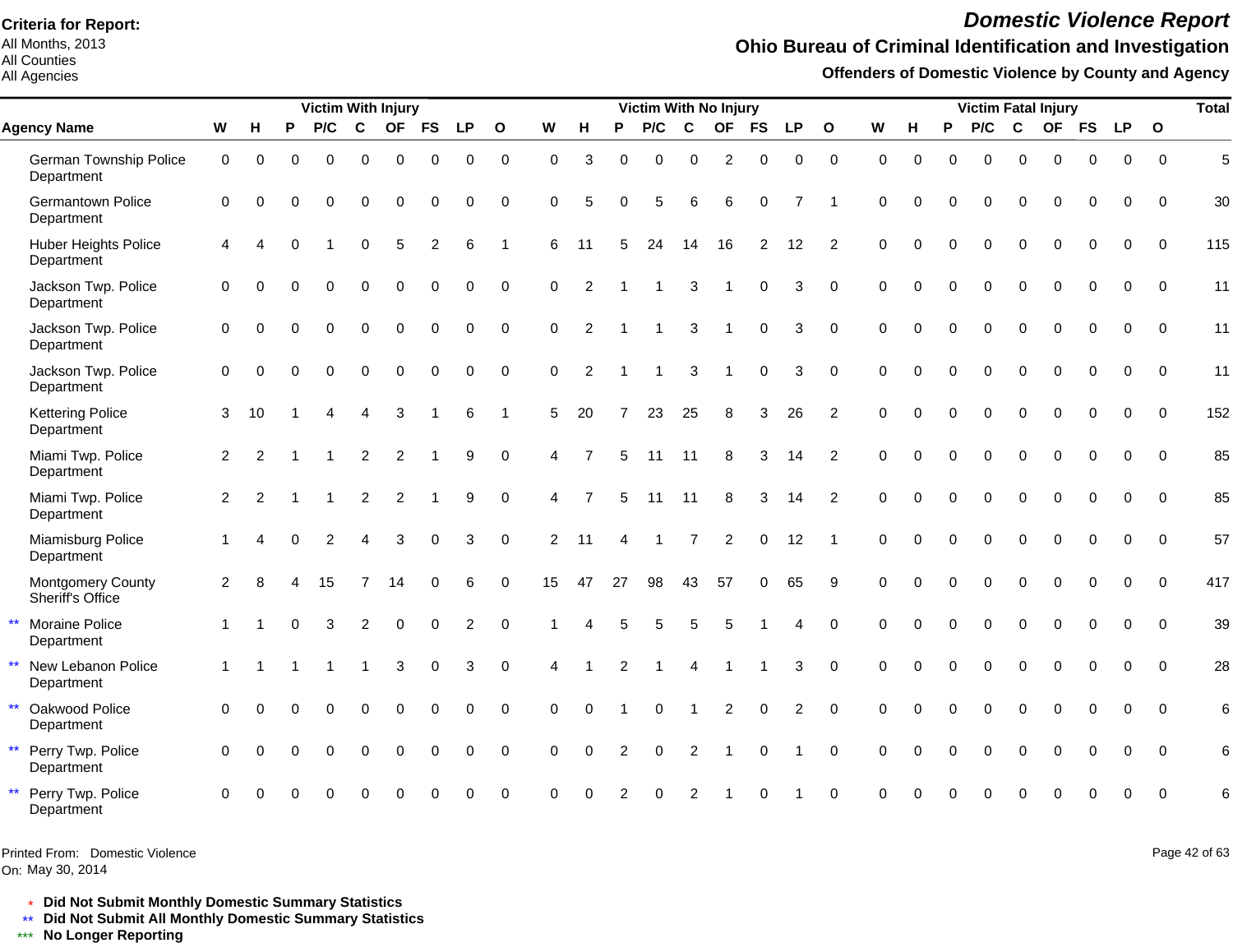All Months, 2013 All Counties

All Agencies

# *Domestic Violence Report*

## **Ohio Bureau of Criminal Identification and Investigation**

**Offenders of Domestic Violence by County and Agency**

|              |                                                           |                |          |    | <b>Victim With Injury</b> |                |           |           |             |              |          |          |          | <b>Victim With No Injury</b> |                |           |           |          |              |          |          |          |          |             | <b>Victim Fatal Injury</b> |           |             |              | <b>Total</b>   |
|--------------|-----------------------------------------------------------|----------------|----------|----|---------------------------|----------------|-----------|-----------|-------------|--------------|----------|----------|----------|------------------------------|----------------|-----------|-----------|----------|--------------|----------|----------|----------|----------|-------------|----------------------------|-----------|-------------|--------------|----------------|
|              | <b>Agency Name</b>                                        | W              | н        | P  | P/C                       | $\mathbf c$    | <b>OF</b> | <b>FS</b> | <b>LP</b>   | $\mathbf{o}$ | W        | н        | P        | P/C                          | C              | <b>OF</b> | <b>FS</b> | LP       | $\mathbf{o}$ | W        | н        | P        | P/C      | C           | <b>OF</b>                  | <b>FS</b> | <b>LP</b>   | $\mathbf{o}$ |                |
| $\star\star$ | Perry Twp. Police<br>Department                           | $\mathbf 0$    | $\Omega$ | 0  | $\Omega$                  | $\Omega$       | $\Omega$  | $\Omega$  | $\mathbf 0$ | $\mathbf 0$  | $\Omega$ | $\Omega$ | 2        | $\Omega$                     | $\overline{2}$ | -1        | $\Omega$  |          | $\mathbf 0$  | $\Omega$ | $\Omega$ | $\Omega$ | $\Omega$ | $\Omega$    | $\Omega$                   | $\Omega$  | $\mathbf 0$ | $\Omega$     | 6              |
| $\star\star$ | Perry Twp. Police<br>Department                           | $\mathbf 0$    |          |    |                           |                | $\Omega$  | 0         | 0           | $\mathbf 0$  | 0        | $\Omega$ |          | 0                            | 2              |           |           |          | $\Omega$     | $\Omega$ |          |          | 0        | $\Omega$    | $\Omega$                   | 0         | $\Omega$    | 0            | 6              |
| $\star\star$ | Perry Twp. Police<br>Department                           | $\mathbf 0$    | ∩        |    | ∩                         | $\Omega$       | $\Omega$  | $\Omega$  | $\Omega$    | $\Omega$     | $\Omega$ | $\Omega$ | 2        | 0                            | $\mathcal{P}$  |           | ∩         |          | $\Omega$     | $\Omega$ | $\Omega$ | O        | $\Omega$ | $\Omega$    | $\Omega$                   | $\Omega$  | $\Omega$    | $\Omega$     | 6              |
|              | Phillipsburg Police<br>Department                         | $\Omega$       |          |    |                           | O              | $\Omega$  | $\Omega$  | $\Omega$    | $\Omega$     | $\Omega$ | $\Omega$ | ∩        | $\Omega$                     | ∩              | ∩         | $\Omega$  | 0        | $\Omega$     | $\Omega$ | O        |          | $\Omega$ | $\Omega$    | $\Omega$                   | $\Omega$  | $\Omega$    | $\Omega$     | $\Omega$       |
|              | <b>Riverside Police</b><br>Department                     | $\overline{1}$ |          |    |                           |                | 3         |           | 15          | $\mathbf 0$  | 18       | 59       | 21       | 66                           | 84             | 19        | 3         | 77       | 27           | $\Omega$ | $\Omega$ | $\Omega$ | $\Omega$ | $\mathbf 0$ | $\Omega$                   | $\Omega$  | $\Omega$    | $\Omega$     | 409            |
| $\star\star$ | <b>Sinclair Community</b><br>College Police<br>Department | $\Omega$       |          |    |                           |                | $\Omega$  |           | $\Omega$    | $\Omega$     | $\Omega$ | $\Omega$ |          |                              |                |           |           | $\Omega$ | $\Omega$     | $\Omega$ |          |          |          | $\Omega$    |                            | O         | $\Omega$    |              | $\Omega$       |
| $\star\star$ | <b>Sinclair Community</b><br>College Police<br>Department | $\mathbf 0$    |          |    |                           |                |           |           | $\Omega$    | $\Omega$     |          | $\Omega$ |          |                              |                |           |           | $\Omega$ |              | $\Omega$ |          |          |          |             |                            |           |             |              |                |
|              | <b>Trotwood Police</b><br>Department                      | 4              | 5        |    |                           | 5              | 9         | $\Omega$  | 8           | $\Omega$     | 6        | 25       | 18       | 62                           | 33             | 34        | $\Omega$  | 32       | 10           | $\Omega$ | ∩        |          |          | $\Omega$    | $\Omega$                   | $\Omega$  | $\Omega$    | $\Omega$     | 267            |
|              | <b>Union Police Department</b>                            | $\Omega$       |          |    |                           |                |           |           | n           | $\Omega$     |          |          |          |                              |                |           |           | 2        | $\Omega$     | $\Omega$ |          |          |          |             |                            |           | ∩           | <sup>0</sup> | 18             |
|              | *** University of Dayton<br>Police Department             | $\Omega$       |          |    |                           |                | ∩         | U         | 0           | $\Omega$     | U        | $\Omega$ | $\Omega$ | 0                            | $\Omega$       | $\Omega$  | $\Omega$  | 0        | $\Omega$     | ∩        |          | O        | $\Omega$ | $\Omega$    | $\Omega$                   | $\Omega$  | $\Omega$    | <sup>n</sup> | $\mathbf 0$    |
| $\star\star$ | University of Dayton<br>Police Department                 | $\mathbf 0$    | $\Omega$ |    |                           | 0              | $\Omega$  | $\Omega$  |             | $\Omega$     | $\Omega$ | $\Omega$ |          |                              | $\Omega$       | $\Omega$  |           | 0        | $\Omega$     | $\Omega$ |          |          | $\Omega$ | $\Omega$    | $\Omega$                   | $\Omega$  | $\Omega$    | $\mathbf{0}$ | $\overline{0}$ |
|              | Vandalia Police<br>Department                             |                | $\Omega$ | 0  | 3                         | $\overline{2}$ | $\Omega$  | $\Omega$  | $\Omega$    | $\mathbf 0$  | 3        |          |          | 6                            |                | 9         |           | 8        | $\Omega$     | $\Omega$ | $\Omega$ |          | $\Omega$ | $\Omega$    | $\Omega$                   | $\Omega$  | $\Omega$    | $\Omega$     | 43             |
|              | <b>West Carrollton Police</b><br>Department               | $\overline{2}$ | 6        | 2  | 3                         | 2              |           |           | 9           | $\mathbf 0$  | 18       | 22       | 3        | 22                           | 17             | 14        |           | 30       | 12           | $\Omega$ |          |          |          |             |                            | 0         | $\Omega$    | $\Omega$     | 167            |
|              | Montgomery County Totals                                  | 26             | 61       | 15 | 76                        | 44             | 61        |           | 91          | 4            |          |          |          | 120 366 167 602 400 414      |                |           | 46        | 454 159  |              | $\Omega$ |          |          |          | $\Omega$    | O                          | O         | $\Omega$    | $\Omega$     | 3116           |
|              | Morgan                                                    |                |          |    |                           |                |           |           |             |              |          |          |          |                              |                |           |           |          |              |          |          |          |          |             |                            |           |             |              |                |
| $***$        | McConnelsville Police<br>Department                       | 0              |          |    |                           |                |           |           |             | $\Omega$     | ∩        |          |          |                              |                |           |           |          | $\Omega$     | ∩        |          |          |          |             |                            |           |             |              | 11             |

On: May 30, 2014 Printed From: Domestic Violence Page 43 of 63

\* **Did Not Submit Monthly Domestic Summary Statistics**

**Did Not Submit All Monthly Domestic Summary Statistics**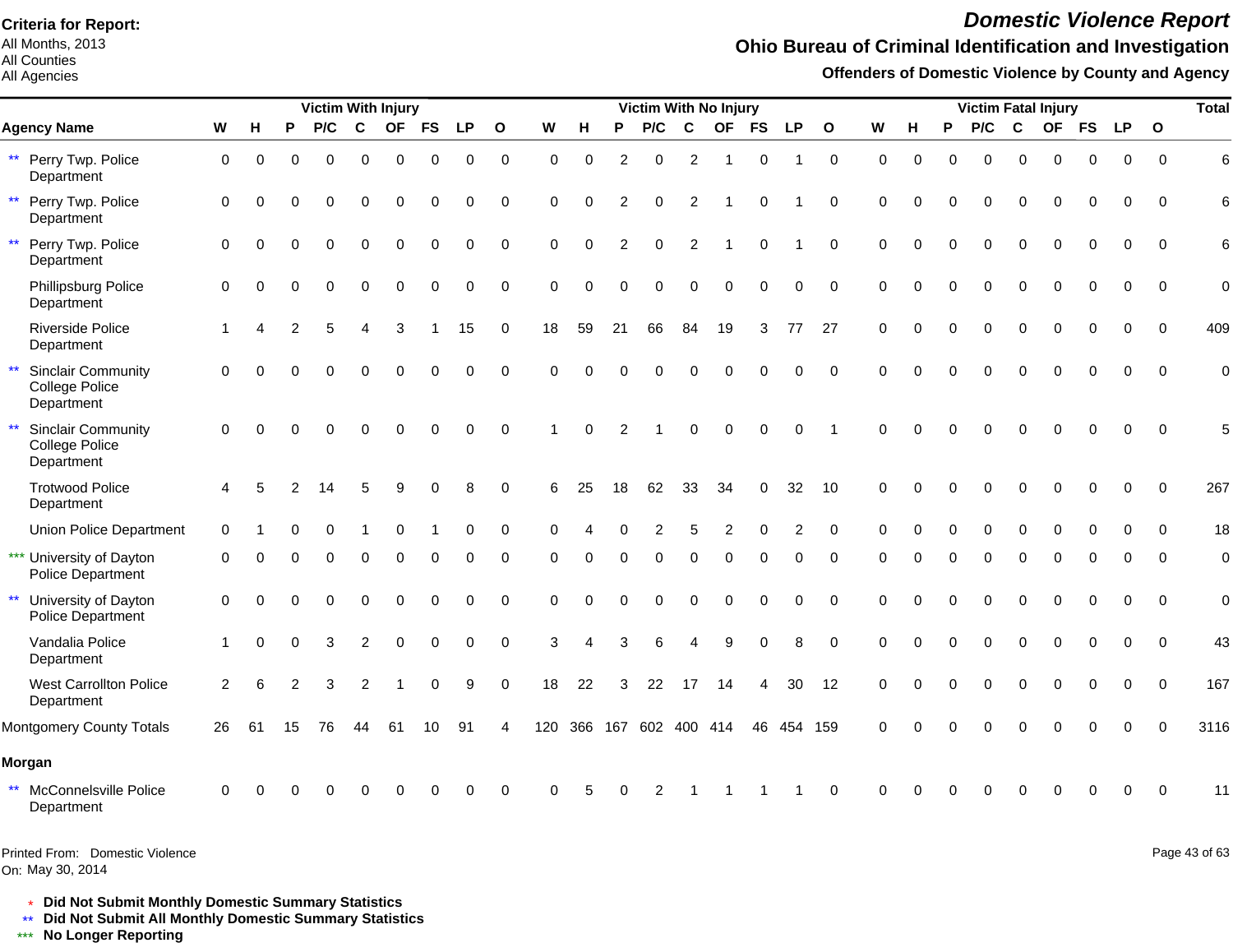All Months, 2013 All Counties

#### All Agencies

# *Domestic Violence Report*

## **Ohio Bureau of Criminal Identification and Investigation**

**Offenders of Domestic Violence by County and Agency**

|                                                       |                |          |          | <b>Victim With Injury</b> |                |             |           |                |                  |          |                |          | <b>Victim With No Injury</b> |                |             |              |                |                |          |             |          |          |             | <b>Victim Fatal Injury</b> |             |             |              | <b>Total</b>   |
|-------------------------------------------------------|----------------|----------|----------|---------------------------|----------------|-------------|-----------|----------------|------------------|----------|----------------|----------|------------------------------|----------------|-------------|--------------|----------------|----------------|----------|-------------|----------|----------|-------------|----------------------------|-------------|-------------|--------------|----------------|
| <b>Agency Name</b>                                    | W              | н        | P        | P/C                       | C              | <b>OF</b>   | <b>FS</b> | <b>LP</b>      | $\mathbf{o}$     | W        | H              | P        | P/C                          | $\mathbf{C}$   | <b>OF</b>   | <b>FS</b>    | <b>LP</b>      | $\mathbf{o}$   | W        | н           | P        | P/C      | C           | <b>OF</b>                  | <b>FS</b>   | <b>LP</b>   | $\mathbf{o}$ |                |
| ** Morgan County Sheriff's<br>Office                  | 5              |          | $\Omega$ | $\Omega$                  | $\overline{2}$ | 4           | 0         | 15             | 2                | 8        | 28             | 5        | 12                           | 6              | 10          | 5            | 25             | 15             | 0        | $\mathbf 0$ | $\Omega$ | 0        | $\mathbf 0$ | $\mathbf 0$                | $\mathbf 0$ | 0           | $\mathbf 0$  | 149            |
| Morgan County Totals                                  | 5              |          | U        | ∩                         | 2              |             | 0         | 15             | 2                | 8        | 33             | 5        | 14                           | 7              | 11          | 6            | 26             | 15             | $\Omega$ |             |          |          | $\Omega$    | $\Omega$                   | $\Omega$    | $\Omega$    | $\Omega$     | 160            |
| <b>Morrow</b>                                         |                |          |          |                           |                |             |           |                |                  |          |                |          |                              |                |             |              |                |                |          |             |          |          |             |                            |             |             |              |                |
| <b>Cardington Police</b><br>Department                | $\mathbf{1}$   | $\Omega$ |          | $\Omega$                  | $\Omega$       | 2           | 0         | $\mathbf 0$    | $\mathbf 0$      | 3        | $\overline{2}$ | 2        | $\Omega$                     |                | 6           |              | 0              | 3              | $\Omega$ | $\Omega$    |          |          | $\Omega$    | $\Omega$                   | $\mathbf 0$ | $\mathbf 0$ | $\mathbf 0$  | 21             |
| $\star\star$<br>Morrow County Sheriff's<br>Office     | $\mathbf{1}$   | 3        |          |                           | 5              | 3           | 0         | $\overline{2}$ | 1                | 6        | 14             |          | 8                            | 14             | 9           |              | 9              | 8              | $\Omega$ | $\Omega$    | $\Omega$ | O        | $\Omega$    | $\Omega$                   | $\mathbf 0$ | 0           | $\mathbf 0$  | 90             |
| <b>Mount Gilead Police</b><br>Department              | $\mathbf 0$    |          |          | $\Omega$                  | $\Omega$       | $\Omega$    | $\Omega$  |                | $\mathbf 0$      | $\Omega$ |                | 2        |                              |                | -1          | $\mathbf{2}$ | 5              | $\mathbf 0$    | $\Omega$ | $\Omega$    | $\Omega$ | $\Omega$ | $\Omega$    | $\Omega$                   | $\mathbf 0$ | $\Omega$    | 0            | 14             |
| Morrow County Totals                                  | $\overline{2}$ | 3        |          |                           | 5              | 5           | $\Omega$  | 3              | 1                | 9        | 17             |          | 9                            | 16             | 16          | 4            | 14             | 11             | $\Omega$ |             |          |          |             |                            | $\Omega$    | $\mathbf 0$ | $\Omega$     | 125            |
| <b>Muskingum</b>                                      |                |          |          |                           |                |             |           |                |                  |          |                |          |                              |                |             |              |                |                |          |             |          |          |             |                            |             |             |              |                |
| Dresden Police<br>Department                          | 0              |          |          |                           | 0              | $\Omega$    | 0         | 0              | 0                | $\Omega$ | $\Omega$       |          |                              | $\Omega$       | $\Omega$    | 0            | 0              | $\mathbf 0$    | 0        |             |          | O        | $\Omega$    | $\Omega$                   | 0           | 0           | $\mathbf 0$  | $\mathbf 0$    |
| $\star\star$<br>Frazeysburg Police<br>Department      | 0              | $\Omega$ | O        | $\Omega$                  | $\Omega$       | $\mathbf 0$ | 0         | $\mathbf 0$    | $\mathbf 0$      |          |                | 0        | $\Omega$                     | $\mathbf 0$    | $\mathbf 0$ | $\mathbf 0$  | $\mathbf 0$    | $\Omega$       | $\Omega$ | $\Omega$    |          | 0        | $\mathbf 0$ | $\Omega$                   | 0           | $\mathbf 0$ | $\mathbf 0$  | $\overline{c}$ |
| Muskingum County<br>Sheriff's Office                  | 0              | $\Omega$ | $\Omega$ |                           | 0              | 0           | 0         | 0              | $\pmb{0}$        | 21       | 71             | 36       | 43                           | 58             | 54          | 15           | 75             | 16             | $\Omega$ | $\Omega$    | $\Omega$ | 0        | $\mathbf 0$ | 0                          | $\mathbf 0$ | $\mathbf 0$ | $\mathbf 0$  | 389            |
| New Concord Police<br>Department                      | 0              | $\Omega$ |          |                           | 0              | 0           | 0         | 0              | $\pmb{0}$        | 0        | 2              |          |                              | 3              | $\mathbf 0$ | 0            | 0              | $\overline{1}$ | $\Omega$ |             |          | 0        | $\mathbf 0$ | 0                          | $\mathbf 0$ | 0           | $\mathbf 0$  | 9              |
| $\star\star$<br>Roseville Police<br>Department        | $\Omega$       |          |          |                           | 0              | $\mathbf 0$ | 0         | 0              | $\mathbf 0$      |          | $\Omega$       | $\Omega$ | $\Omega$                     | $\overline{7}$ | 3           | $\mathbf 0$  | $\overline{7}$ | $\mathbf 0$    | 0        |             |          | 0        | $\Omega$    | 0                          | $\mathbf 0$ | $\mathbf 0$ | $\Omega$     | 19             |
| $\star\star$<br>South Zanesville Police<br>Department | 0              | $\Omega$ |          |                           | 0              | $\mathbf 0$ | 0         | $\mathbf 0$    | $\pmb{0}$        | 0        |                |          | $\overline{2}$               |                |             | $\mathbf 0$  | 4              | $\overline{1}$ | $\Omega$ |             |          | 0        | $\mathbf 0$ | 0                          | 0           | $\mathbf 0$ | $\mathbf 0$  | 12             |
| Zanesville Police<br>Department                       | $\overline{2}$ | 2        |          | 0                         | 0              | $\mathbf 0$ |           | 8              | $\mathbf 0$      | 9        | 40             | 12       | -41                          | 26             | 22          | 5            | 32             | 3              | $\Omega$ | O           | $\Omega$ | 0        | $\mathbf 0$ | 0                          | $\mathbf 0$ | $\mathbf 0$ | $\mathbf 0$  | 203            |
| Muskingum County Totals                               | $\overline{2}$ | 3        |          | $\Omega$                  | 0              | $\mathbf 0$ |           | 8              | $\boldsymbol{0}$ |          | 32 115         | 51       | 87                           | 95             | 80          | 20           | 118            | 21             | $\Omega$ | $\Omega$    | $\Omega$ | $\Omega$ | $\mathbf 0$ | $\Omega$                   | $\mathbf 0$ | $\mathbf 0$ | $\Omega$     | 634            |
| <b>Noble</b>                                          |                |          |          |                           |                |             |           |                |                  |          |                |          |                              |                |             |              |                |                |          |             |          |          |             |                            |             |             |              |                |
| $\star\star$<br><b>Caldwell Police</b><br>Department  | $\Omega$       |          |          |                           |                |             |           | ∩              | $\Omega$         | $\Omega$ |                |          |                              |                |             |              | $\Omega$       | $\Omega$       |          |             |          |          | O           | O                          | $\Omega$    | $\Omega$    | $\Omega$     | 0              |
| Printed From: Domestic Violence<br>On: May 30, 2014   |                |          |          |                           |                |             |           |                |                  |          |                |          |                              |                |             |              |                |                |          |             |          |          |             |                            |             |             |              | Page 44 of 63  |

\* **Did Not Submit Monthly Domestic Summary Statistics**

**Did Not Submit All Monthly Domestic Summary Statistics**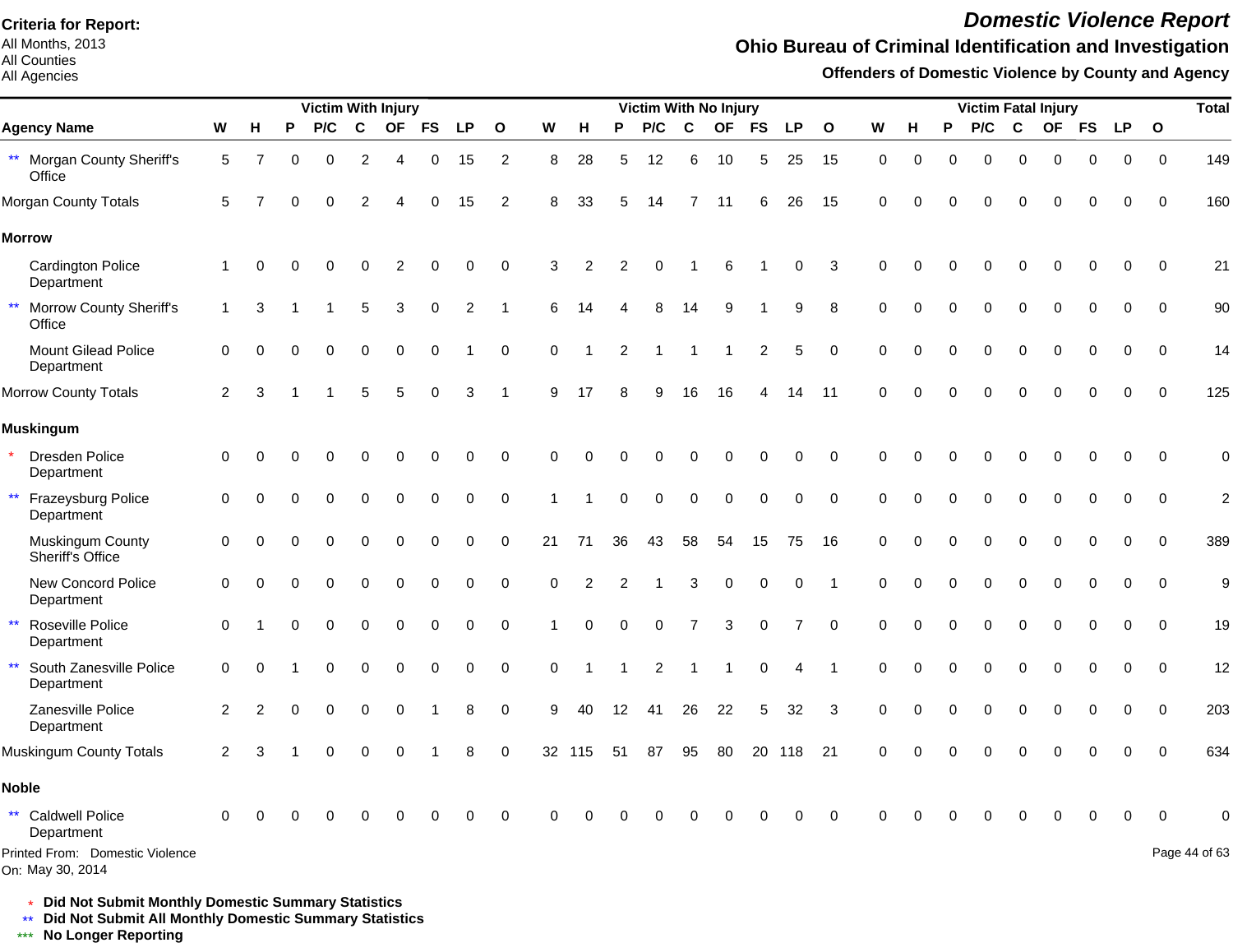All Months, 2013 All Counties

All Agencies

# *Domestic Violence Report*

## **Ohio Bureau of Criminal Identification and Investigation**

**Offenders of Domestic Violence by County and Agency**

|                                                         |                |          |   | <b>Victim With Injury</b> |             |           |           |             |              |          |          |          | Victim With No Injury |                |           |           |           |                |          |   |   | <b>Victim Fatal Injury</b> |             |           |             |             |              | <b>Total</b>  |
|---------------------------------------------------------|----------------|----------|---|---------------------------|-------------|-----------|-----------|-------------|--------------|----------|----------|----------|-----------------------|----------------|-----------|-----------|-----------|----------------|----------|---|---|----------------------------|-------------|-----------|-------------|-------------|--------------|---------------|
| <b>Agency Name</b>                                      | W              | н        | P | P/C                       | $\mathbf c$ | <b>OF</b> | <b>FS</b> | <b>LP</b>   | $\mathbf{o}$ | W        | н        | P        | P/C                   | C              | <b>OF</b> | <b>FS</b> | <b>LP</b> | $\mathbf{o}$   | W        | н | P | P/C                        | $\mathbf c$ | <b>OF</b> | <b>FS</b>   | <b>LP</b>   | $\mathbf{o}$ |               |
| Noble County Sheriffs<br>Office                         | 0              | 0        | 0 | $\Omega$                  | 0           | $\Omega$  | 0         | $\mathbf 0$ | $\mathbf 0$  | $\Omega$ | 6        |          | 2                     | $\overline{2}$ | Δ         | 0         | 4         | 5              | $\Omega$ | 0 | 0 | 0                          | $\Omega$    | $\Omega$  | $\mathbf 0$ | $\mathbf 0$ | $\Omega$     | 24            |
| <b>Noble County Totals</b>                              | 0              |          |   |                           |             |           | O         | 0           | $\mathbf 0$  | $\Omega$ | 6        |          | 2                     | 2              |           |           |           | 5              | $\Omega$ |   |   |                            | ∩           | O         | $\Omega$    | 0           | $\Omega$     | 24            |
| <b>Ottawa</b>                                           |                |          |   |                           |             |           |           |             |              |          |          |          |                       |                |           |           |           |                |          |   |   |                            |             |           |             |             |              |               |
| Carroll Twp. Police<br>Department                       | 0              |          |   |                           |             |           |           | $\Omega$    | $\Omega$     |          |          |          |                       |                | 2         |           | 3         | $\Omega$       | $\Omega$ |   |   |                            |             |           | 0           | $\Omega$    | $\Omega$     | 16            |
| Catawba Island Twp.<br>Police Department                | 0              |          |   |                           |             | $\Omega$  | $\Omega$  | 0           | $\mathbf 0$  |          |          |          | 0                     | 2              | $\Omega$  |           | 0         | $\mathbf 0$    | $\Omega$ |   |   |                            | $\Omega$    | $\Omega$  | 0           | 0           | $\mathbf 0$  | 5             |
| <b>Clay Center Police</b><br>$\star\star$<br>Department | $\Omega$       |          |   |                           | 0           | $\Omega$  | O         | ი           | $\mathbf 0$  | O        |          |          | 0                     | $\Omega$       |           |           | 0         | $\Omega$       |          |   |   | $\Omega$                   | $\Omega$    | $\Omega$  | 0           | $\Omega$    | $\Omega$     | 0             |
| $\star\star$<br>Clay Twp. Police<br>Department          | 0              |          |   |                           | 0           | $\Omega$  | 0         | 0           | $\mathbf 0$  | $\Omega$ | $\Omega$ |          | 0                     | 0              | 0         |           | 0         | $\Omega$       | $\Omega$ |   |   | 0                          | $\Omega$    | 0         | 0           | $\Omega$    | $\Omega$     | 1             |
| $\star\star$<br>Clay Twp. Police<br>Department          | 0              |          |   | $\Omega$                  | 0           | $\Omega$  | 0         | $\Omega$    | $\mathbf 0$  | 0        | $\Omega$ |          | O                     | $\Omega$       | 0         | $\Omega$  | 0         | $\Omega$       | $\Omega$ |   |   | $\Omega$                   | $\Omega$    | $\Omega$  | $\Omega$    | $\Omega$    | $\Omega$     |               |
| Danbury Twp. Police<br>Department                       | $\mathbf 0$    |          |   |                           | 0           | $\Omega$  | 0         | 0           | $\mathbf 0$  | 0        | 10       | 0        | 0                     |                | 2         |           |           | $\Omega$       | $\Omega$ |   |   | O                          | $\Omega$    | $\Omega$  | $\Omega$    | $\Omega$    | $\Omega$     | 21            |
| <b>Elmore Police Department</b>                         | $\Omega$       |          |   |                           |             | ∩         | 0         | 0           | 0            | $\Omega$ | $\Omega$ |          |                       |                | O         | $\Omega$  |           | $\Omega$       | $\Omega$ |   | ŋ | O                          | $\Omega$    | $\Omega$  | $\Omega$    | $\Omega$    | $\Omega$     |               |
| $\star\star$<br>Genoa Police Department                 | 0              | ∩        |   | 0                         | 0           | 0         | 0         | 0           | 0            | $\Omega$ |          |          | 0                     | 0              | 0         | ∩         | 0         | 0              | 0        | 0 | 0 | $\Omega$                   | $\Omega$    | $\Omega$  | 0           | ∩           | ∩            |               |
| Marble Head Police<br>Department                        |                | ∩        |   |                           |             | $\Omega$  | 0         | 0           | $\mathbf 0$  |          | 0        | $\Omega$ | 0                     | 0              | 0         | 0         | 0         | $\Omega$       | $\Omega$ |   | O | $\Omega$                   | $\Omega$    | $\Omega$  | $\Omega$    | 0           | $\Omega$     | 4             |
| $\star\star$<br>Oak Harbor Police<br>Department         | $\mathbf 0$    | $\Omega$ |   | 0                         | 0           | 0         | 0         |             | $\mathbf 0$  | $\Omega$ | $\Omega$ | $\Omega$ | 0                     | $\Omega$       | $\Omega$  | $\Omega$  | 0         | $\mathbf 0$    | $\Omega$ |   | 0 | 0                          | $\Omega$    | $\Omega$  | 0           | $\mathbf 0$ | $\Omega$     | 1             |
| $\star\star$<br><b>Ottawa County Sheriffs</b><br>Office |                |          |   |                           | 3           | 2         | 0         | 0           | $\mathbf 0$  |          | 2        |          |                       | 3              | 3         |           | 2         | $\overline{1}$ | $\Omega$ |   |   | 0                          | $\Omega$    | $\Omega$  | $\Omega$    | $\Omega$    | $\Omega$     | 22            |
| $\star\star$<br>Port Clinton Police<br>Department       | 0              |          |   |                           | 0           | $\Omega$  | $\Omega$  | $\Omega$    | $\mathbf 0$  |          | 6        |          |                       |                |           |           |           | 12             | $\Omega$ |   | O | $\Omega$                   | $\Omega$    | $\Omega$  | $\Omega$    | $\Omega$    | $\Omega$     | 30            |
| ** Put In Bay Police<br>Department                      | $\Omega$       |          |   |                           |             | O         |           | O           | $\Omega$     | $\Omega$ | $\Omega$ |          | 0                     | $\Omega$       |           |           | 3         | $\Omega$       | $\Omega$ |   |   | O                          | O           | O         | $\Omega$    | $\Omega$    | $\Omega$     | 5             |
| Rocky Ridge Police<br>Department                        | $\Omega$       |          |   |                           | 0           | $\Omega$  | $\Omega$  | $\Omega$    | $\Omega$     | $\Omega$ | $\Omega$ | $\Omega$ | 0                     | $\Omega$       | $\Omega$  |           | 0         | $\Omega$       | $\Omega$ |   |   |                            | $\Omega$    | $\Omega$  | $\Omega$    | $\Omega$    | $\Omega$     | $\mathbf 0$   |
| Ottawa County Totals                                    | $\overline{2}$ |          |   |                           |             |           |           |             | $\Omega$     | 5        | 23       | 10       |                       | 18             |           |           |           | 13             |          |   |   |                            |             |           |             |             |              | 114           |
| Printed From: Domestic Violence                         |                |          |   |                           |             |           |           |             |              |          |          |          |                       |                |           |           |           |                |          |   |   |                            |             |           |             |             |              | Page 45 of 63 |

On: May 30, 2014

\* **Did Not Submit Monthly Domestic Summary Statistics**

**Did Not Submit All Monthly Domestic Summary Statistics**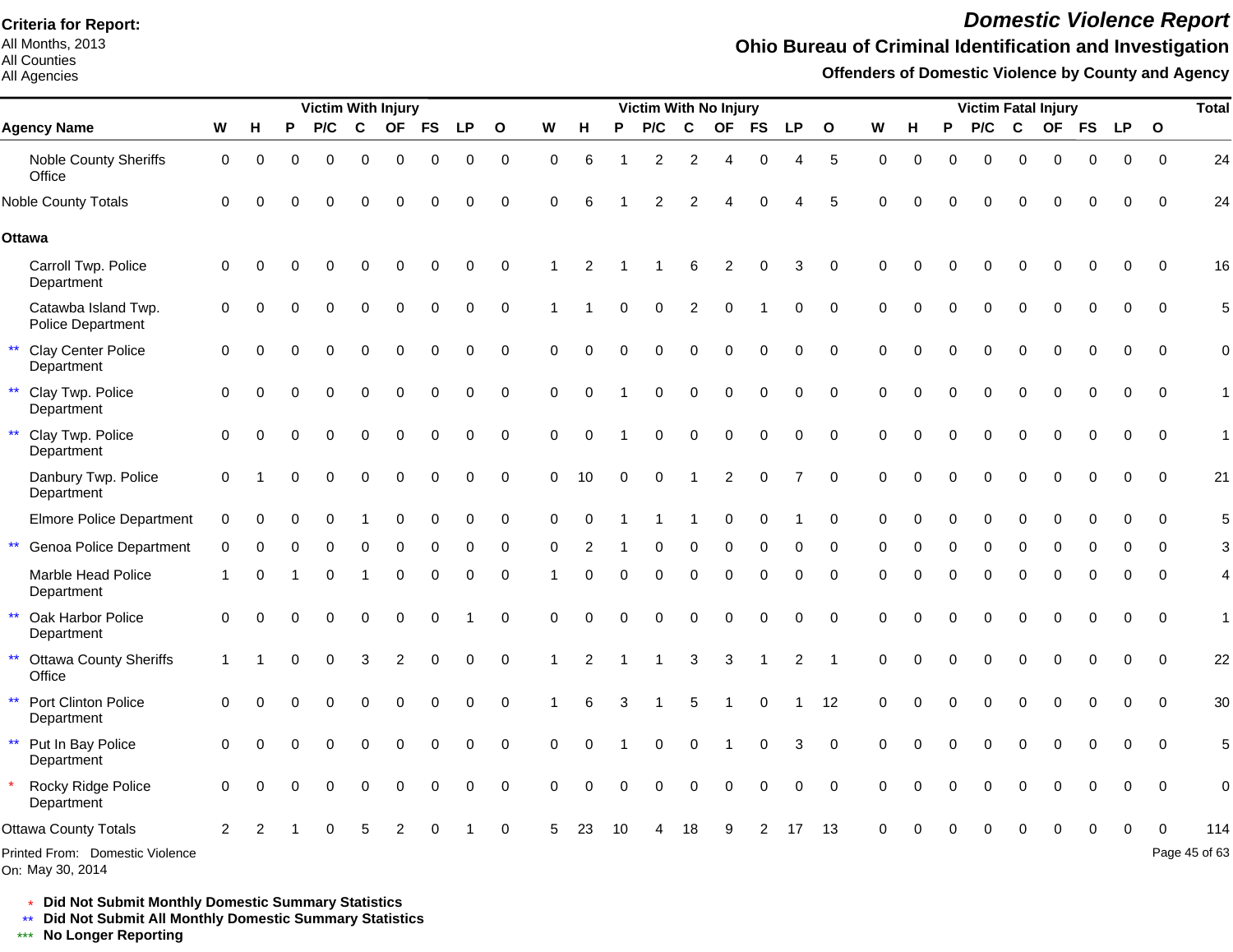All Months, 2013 All Counties

#### All Agencies

#### *Domestic Violence Report*

## **Ohio Bureau of Criminal Identification and Investigation**

**Offenders of Domestic Violence by County and Agency**

|                                                       |             |           |          | <b>Victim With Injury</b> |             |             |             |           |              |                |          |          | Victim With No Injury |          |           |                |    |                |             |   |          |     |             | <b>Victim Fatal Injury</b> |             |            |                          | <b>Total</b>   |
|-------------------------------------------------------|-------------|-----------|----------|---------------------------|-------------|-------------|-------------|-----------|--------------|----------------|----------|----------|-----------------------|----------|-----------|----------------|----|----------------|-------------|---|----------|-----|-------------|----------------------------|-------------|------------|--------------------------|----------------|
| <b>Agency Name</b>                                    | W           | н         | P        | P/C                       | C           | <b>OF</b>   | <b>FS</b>   | <b>LP</b> | $\mathbf{o}$ | W              | н        | P        | P/C                   | C        | <b>OF</b> | <b>FS</b>      | LP | $\mathbf{o}$   | W           | н | P        | P/C | $\mathbf c$ |                            |             | OF FS LP O |                          |                |
| <b>Paulding</b>                                       |             |           |          |                           |             |             |             |           |              |                |          |          |                       |          |           |                |    |                |             |   |          |     |             |                            |             |            |                          |                |
| ** Antwerp Police<br>Department                       | 0           | $\Omega$  |          |                           |             |             |             | 0         | $\Omega$     | $\Omega$       |          |          |                       |          |           |                | ი  | $\Omega$       |             |   |          |     |             |                            |             | 0          | $\mathbf 0$              | 0              |
| <b>Latty Police Department</b>                        | 0           |           |          |                           | $\Omega$    | 0           |             | ი         | 0            | $\Omega$       |          |          |                       |          |           |                |    | $\Omega$       | $\Omega$    |   |          |     | 0           |                            | $\Omega$    | 0          | $\Omega$                 | $\mathbf 0$    |
| <b>Paulding County Sheriffs</b><br>Office             | 0           | 3         |          | Δ                         |             | 2           | 0           |           | $\pmb{0}$    | 3              | 10       |          | 6                     | 10       | 11        |                | 5  | $\mathbf 0$    | $\Omega$    |   |          | 0   | $\Omega$    | 0                          | 0           | 0          | $\mathbf 0$              | 59             |
| <b>Paulding Police</b><br>Department                  | $\mathbf 0$ | 0         |          | 0                         | 0           | 0           | $\Omega$    | 0         | $\pmb{0}$    |                |          |          |                       |          | 0         |                | 0  | $\mathbf 0$    | $\Omega$    |   |          |     | $\Omega$    | 0                          | 0           | 0          | $\mathbf 0$              | 8              |
| ** Payne Police Department                            | $\mathbf 0$ | $\Omega$  |          | 0                         | $\Omega$    | $\Omega$    | 0           | 0         | $\Omega$     | $\Omega$       | O        |          | 0                     | $\Omega$ | O         |                | 0  | $\Omega$       | $\Omega$    | O | $\Omega$ | 0   | $\Omega$    | $\Omega$                   | $\Omega$    | $\Omega$   | $\Omega$                 | $\overline{1}$ |
| <b>Paulding County Totals</b>                         | $\Omega$    |           |          |                           |             | 2           | ∩           |           | 0            | 4              | 15       |          | 6                     | 11       | 11        |                | 5  | $\Omega$       |             |   |          |     | $\Omega$    |                            |             |            | $\Omega$                 | 68             |
| Perry                                                 |             |           |          |                           |             |             |             |           |              |                |          |          |                       |          |           |                |    |                |             |   |          |     |             |                            |             |            |                          |                |
| <b>Corning Police</b><br>Department                   | $\Omega$    | $\Omega$  |          | U                         | $\Omega$    | O           | $\Omega$    | 0         | $\Omega$     | $\Omega$       | O        |          |                       |          |           |                | 0  | $\Omega$       | $\Omega$    |   |          |     | ∩           | 0                          | $\Omega$    | $\Omega$   | $\Omega$                 | $\mathbf 0$    |
| Crooksville Police<br>Department                      | $\mathbf 0$ | $\Omega$  | $\Omega$ | $\Omega$                  | $\mathbf 0$ | $\mathbf 0$ | $\mathbf 0$ |           | $\mathbf 0$  | 3              |          |          | 2                     | $\Omega$ | $\Omega$  | $\Omega$       |    | $\overline{2}$ | $\Omega$    |   |          | O   | $\Omega$    | $\Omega$                   | $\mathbf 0$ | 0          | $\mathbf 0$              | 20             |
| Junction City Police<br>Department                    | $\Omega$    |           |          | O                         | $\Omega$    | 0           | 0           |           | $\Omega$     | $\Omega$       |          |          | 0                     |          | O         | $\Omega$       | 8  | $\Omega$       | ∩           |   |          |     | ∩           | 0                          | $\Omega$    | 0          | $\mathbf 0$              | 10             |
| New Lexington Police<br>Department                    | $\mathbf 0$ | $\Omega$  | O        | 2                         | $\Omega$    |             | $\Omega$    |           | $\mathbf 0$  | $\overline{2}$ | 5        |          | 3                     | 3        | 3         | $\overline{2}$ | 5  | 1              | $\Omega$    |   |          |     | $\Omega$    | $\Omega$                   | $\Omega$    | $\Omega$   | $\mathbf 0$              | 29             |
| $\star\star$<br>New Straitsville Police<br>Department | $\mathbf 0$ | $\bigcap$ |          | O                         | $\Omega$    | O           | ∩           | 0         | $\Omega$     | $\Omega$       | O        |          | $\Omega$              | $\Omega$ | $\Omega$  |                | 6  |                | $\Omega$    |   |          | 0   | $\Omega$    | $\Omega$                   | $\Omega$    | 0          | $\Omega$                 | $\overline{7}$ |
| Perry County Sheriff's<br>Office                      | 2           | 6         |          |                           | 2           | 9           | $\Omega$    | 3         | $\Omega$     | 11             | 48       | 17       | 43                    | 34       | 37        | 2              | 23 | $\Omega$       | $\Omega$    |   |          | 0   | $\Omega$    | $\Omega$                   | $\Omega$    | $\Omega$   | $\Omega$                 | 239            |
| $\star\star$<br>Shawnee Police<br>Department          | $\mathbf 0$ | $\Omega$  | $\Omega$ | $\Omega$                  | $\Omega$    | $\Omega$    | $\Omega$    | 0         | $\mathbf 0$  |                | $\Omega$ |          | $\Omega$              |          | $\Omega$  | $\Omega$       | 0  | $\mathbf 0$    | $\mathbf 0$ |   | $\Omega$ | 0   | $\Omega$    | $\Omega$                   | $\Omega$    | $\Omega$   | $\mathbf 0$              | 3              |
| $\star\star$<br>Somerset Police<br>Department         | $\Omega$    |           |          | ∩                         | $\Omega$    | 0           | $\Omega$    | 0         | $\Omega$     | $\Omega$       | $\Omega$ |          | O                     | $\Omega$ | 0         | $\Omega$       | 0  | $\Omega$       | $\Omega$    |   |          | O   | $\Omega$    | $\Omega$                   | $\Omega$    | 0          | $\Omega$                 | $\overline{1}$ |
| <b>Thornville Police</b><br>$***$<br>Department       | $\Omega$    | $\Omega$  |          | $\Omega$                  | 0           | 0           | 0           | 0         | $\mathbf 0$  | $\mathbf 0$    | 0        | $\Omega$ |                       | 0        | 0         | $\mathbf 0$    | 0  |                | $\Omega$    |   |          | 0   | $\Omega$    | $\Omega$                   | $\Omega$    | 0          | $\mathbf 0$              | $\overline{c}$ |
| Perry County Totals                                   | 2           |           |          |                           |             | 10          |             |           | $\Omega$     | 17             |          |          | 49                    | 38       |           |                |    |                |             |   |          |     |             |                            |             |            | $\Omega$                 | 311            |
| and the contract of the contract of                   |             |           |          |                           |             |             |             |           |              |                |          |          |                       |          |           |                |    |                |             |   |          |     |             |                            |             |            | $\overline{\phantom{0}}$ |                |

On: May 30, 2014 Printed From: Domestic Violence Page 46 of 63

\* **Did Not Submit Monthly Domestic Summary Statistics**

**Did Not Submit All Monthly Domestic Summary Statistics**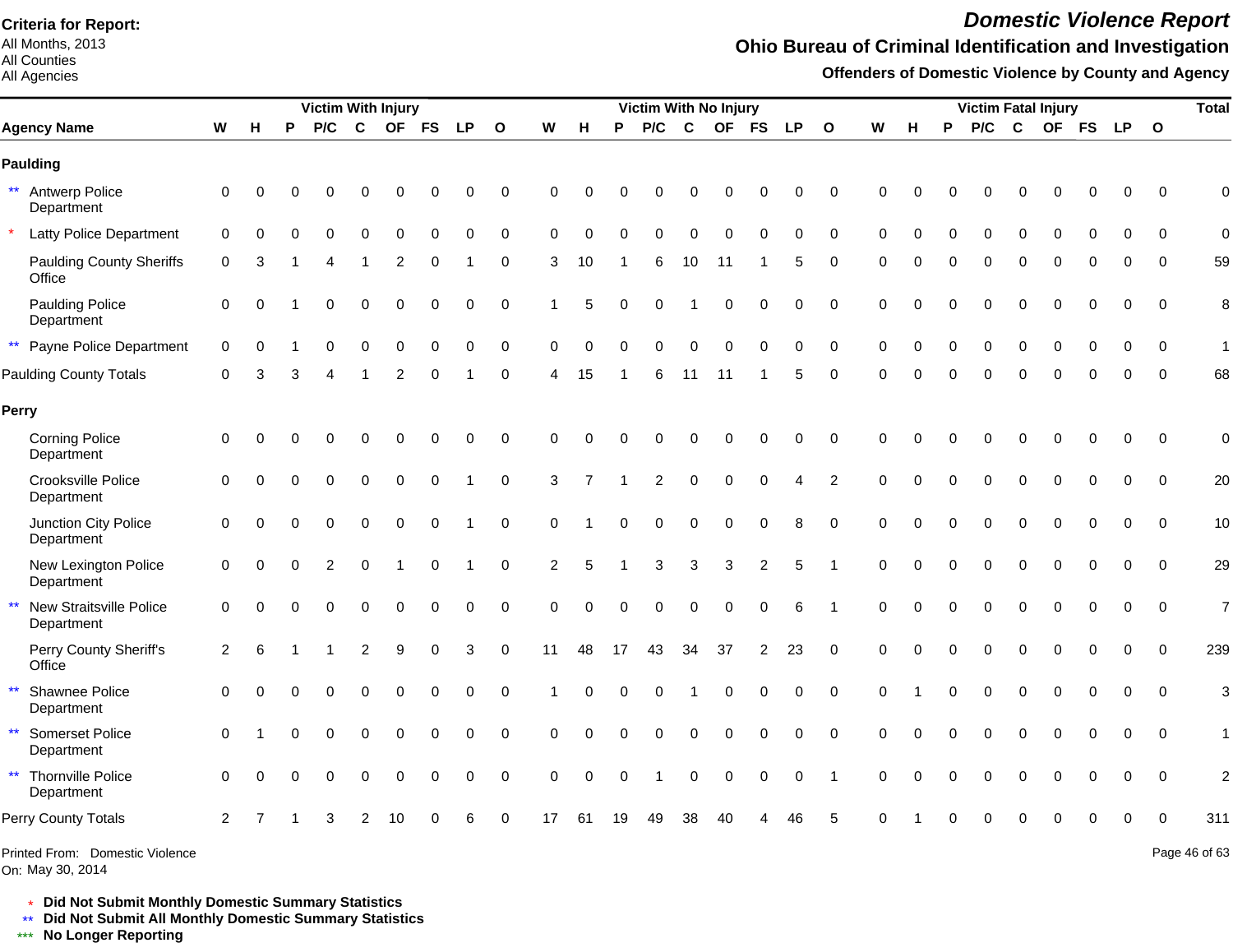All Months, 2013 All Counties

#### All Agencies

# *Domestic Violence Report*

### **Ohio Bureau of Criminal Identification and Investigation**

**Offenders of Domestic Violence by County and Agency**

|                                                        |                |          |          | Victim With Injury |                |             |             |                |                  |                |                |          | Victim With No Injury |                  |                          |                |           |                |             |          |          |             |             | <b>Victim Fatal Injury</b> |             |             |              | <b>Total</b>   |
|--------------------------------------------------------|----------------|----------|----------|--------------------|----------------|-------------|-------------|----------------|------------------|----------------|----------------|----------|-----------------------|------------------|--------------------------|----------------|-----------|----------------|-------------|----------|----------|-------------|-------------|----------------------------|-------------|-------------|--------------|----------------|
| <b>Agency Name</b>                                     | W              | H        | P        | P/C                | $\mathbf c$    | <b>OF</b>   | <b>FS</b>   | <b>LP</b>      | $\mathbf{o}$     | W              | н              | P        | P/C                   | $\mathbf c$      | <b>OF</b>                | <b>FS</b>      | <b>LP</b> | $\mathbf{o}$   | W           | н        | P        | P/C         | $\mathbf c$ |                            | OF FS       | <b>LP</b>   | $\mathbf{o}$ |                |
| Pickaway                                               |                |          |          |                    |                |             |             |                |                  |                |                |          |                       |                  |                          |                |           |                |             |          |          |             |             |                            |             |             |              |                |
| Ashville Police<br>Department                          | 0              | $\Omega$ | $\Omega$ | $\Omega$           | 0              | $\Omega$    | 0           | $\Omega$       | $\mathbf 0$      | $\Omega$       | $\Omega$       |          | 0                     | $\Omega$         | O                        | $\Omega$       | $\Omega$  | $\Omega$       | $\Omega$    | U        | O        | 0           | $\Omega$    | $\Omega$                   | $\Omega$    | $\Omega$    | $\Omega$     | $\Omega$       |
| Circleville Police<br>Department                       | $\overline{2}$ |          | U        | $\Omega$           | $\Omega$       |             | $\Omega$    | 2              |                  | 14             | 50             | 12       | 29                    | 28               | 46                       | 4              | 32        | $\overline{7}$ | $\Omega$    | $\Omega$ | $\Omega$ | $\Omega$    | $\Omega$    | $\Omega$                   | $\Omega$    | $\Omega$    | $\Omega$     | 232            |
| <b>Commercial Point Police</b><br>Department           | $\mathbf 0$    | $\Omega$ | $\Omega$ | $\mathbf 0$        | 0              | $\mathbf 0$ | $\mathbf 0$ | $\mathbf 0$    | $\mathbf 0$      | $\mathbf 0$    | 3              |          | 0                     | -1               | 3                        | $\mathbf 0$    | 0         | $\mathbf 0$    | $\mathbf 0$ | $\Omega$ | $\Omega$ | 0           | $\mathbf 0$ | $\mathbf 0$                | $\mathbf 0$ | $\mathbf 0$ | $\mathbf 0$  | 8              |
| <b>Pickaway County Sheriffs</b><br>Office              | 3              | 3        | 2        |                    |                |             | $\mathbf 0$ | 4              | $\pmb{0}$        | $\overline{7}$ | 20             | 12       | 12                    | 25               | 35                       |                | 24        | 8              | $\mathbf 0$ | $\Omega$ | $\Omega$ | $\mathbf 0$ | $\mathbf 0$ | $\Omega$                   | 0           | $\mathbf 0$ | $\Omega$     | 162            |
| <b>Pike County Sheriffs</b><br>Office                  | $\mathbf 0$    | $\Omega$ | 0        | $\Omega$           | $\Omega$       | $\Omega$    | 0           | 0              | $\mathbf 0$      | $\Omega$       | 3              | 5        | 0                     | $\overline{2}$   | $\overline{2}$           | $\Omega$       | 6         | $\mathbf 0$    | $\Omega$    | $\Omega$ | $\Omega$ | $\Omega$    | $\Omega$    | $\Omega$                   | $\mathbf 0$ | 0           | $\Omega$     | 18             |
| $\star\star$<br>South Bloomfield Police<br>Department  | 0              | 0        | $\Omega$ | $\Omega$           |                | $\mathbf 0$ | 0           | $\pmb{0}$      | $\boldsymbol{0}$ | 1              | $\overline{2}$ | $\Omega$ |                       | $\boldsymbol{0}$ | $\mathbf 0$              | $\mathbf 0$    | 0         | $\mathbf 0$    | $\Omega$    | $\Omega$ | $\Omega$ | $\mathbf 0$ | $\mathbf 0$ | $\mathbf 0$                | 0           | 0           | $\Omega$     | 5              |
| <b>Pickaway County Totals</b>                          | 5              |          |          |                    | $\overline{2}$ | 8           | $\Omega$    | 6              |                  | 22             | 78             | 30       | 42                    | 56               | 86                       | 5              | 62        | 15             | $\Omega$    | $\Omega$ | $\Omega$ | $\Omega$    | $\Omega$    | $\Omega$                   | 0           | $\Omega$    | $\Omega$     | 425            |
| Pike                                                   |                |          |          |                    |                |             |             |                |                  |                |                |          |                       |                  |                          |                |           |                |             |          |          |             |             |                            |             |             |              |                |
| <b>Pike County Sheriffs</b><br>Office                  | 3              | 5        |          | $\Omega$           |                | 3           | $\Omega$    | 9              | $\pmb{0}$        | 7              | 25             | 16       | 3                     | 31               | 24                       | $\overline{7}$ | 41        | 22             | $\Omega$    | $\Omega$ | $\Omega$ | $\Omega$    | $\Omega$    | $\Omega$                   | $\Omega$    | $\Omega$    | $\Omega$     | 198            |
| Piketon Police<br>Department                           | $\mathbf 0$    | $\Omega$ | $\Omega$ | $\Omega$           | 0              | $\mathbf 0$ | $\mathbf 0$ | $\overline{c}$ | $\mathbf 0$      | $\overline{c}$ | 5              |          | 4                     | 3                | $\overline{\phantom{a}}$ |                | 6         | 0              | $\mathbf 0$ | 0        | $\Omega$ | $\Omega$    | $\mathbf 0$ | $\mathbf 0$                | 0           | $\mathbf 0$ | 0            | 25             |
| <b>Waverly Police</b><br>Department                    | $\mathbf 0$    | $\Omega$ | $\Omega$ | $\mathbf 0$        |                | $\mathbf 0$ | $\mathbf 0$ | 3              | $\mathbf 0$      | $\overline{c}$ | 8              |          | 0                     | $\overline{2}$   | $\overline{c}$           | $\mathbf 0$    | 6         | $\mathbf 0$    | $\mathbf 0$ | $\Omega$ | $\Omega$ | $\Omega$    | $\Omega$    | $\Omega$                   | $\mathbf 0$ | $\mathbf 0$ | $\mathbf 0$  | 25             |
| <b>Pike County Totals</b>                              | 3              | 5        |          |                    |                | 3           |             | 14             | $\mathbf 0$      | 11             | 38             | 18       | $\overline{7}$        | 36               | 27                       | 8              | 53        | 22             | $\Omega$    |          |          |             |             |                            | 0           | $\Omega$    | $\Omega$     | 248            |
| Portage                                                |                |          |          |                    |                |             |             |                |                  |                |                |          |                       |                  |                          |                |           |                |             |          |          |             |             |                            |             |             |              |                |
| Aurora Police Department                               | 0              | 0        |          |                    |                | 0           | 0           | 0              | 1                | 7              | 5              | 2        | 2                     | 7                | 5                        |                | 2         | $\overline{2}$ | $\Omega$    |          |          | 0           | 0           | 0                          | 0           | 0           | $\mathbf{0}$ | 34             |
| $\star\star$<br><b>Brady Lake Police</b><br>Department | $\Omega$       | $\Omega$ | U        | $\Omega$           | $\Omega$       | $\Omega$    | $\Omega$    | 0              | 0                |                |                |          | 0                     | $\Omega$         | 0                        | $\Omega$       | 0         |                | $\Omega$    | O        | $\Omega$ | $\Omega$    | $\Omega$    | $\Omega$                   | 0           | 0           | $\Omega$     | 3              |
| <b>Brimfield Twp. Police</b><br>Department             | $\Omega$       | $\Omega$ |          | $\Omega$           | $\Omega$       | $\Omega$    | 0           | $\Omega$       | $\mathbf 0$      | $\Omega$       |                | 0        | 0                     | $\mathbf 1$      | $\mathbf 0$              | $\Omega$       | 11        | $\Omega$       | $\Omega$    |          |          | $\Omega$    | $\Omega$    | $\Omega$                   | $\Omega$    | 0           | $\Omega$     | 13             |
| <b>Garrettsville Police</b><br>Department              | $\Omega$       | O        |          |                    | $\Omega$       | $\Omega$    | $\Omega$    | 0              | $\Omega$         | $\mathcal{P}$  |                |          |                       | $\Omega$         | 2                        |                | $\Omega$  | $\Omega$       | $\Omega$    |          |          |             | $\Omega$    |                            | ი           | $\Omega$    | $\mathbf{0}$ | $\overline{7}$ |
| Printed From: Domestic Violence                        |                |          |          |                    |                |             |             |                |                  |                |                |          |                       |                  |                          |                |           |                |             |          |          |             |             |                            |             |             |              | Page 47 of 63  |

\* **Did Not Submit Monthly Domestic Summary Statistics**

**Did Not Submit All Monthly Domestic Summary Statistics**

<u>\*\*</u> Did Not Submit All M∗<br><mark>\*\*\*</mark> No Longer Reporting

On: May 30, 2014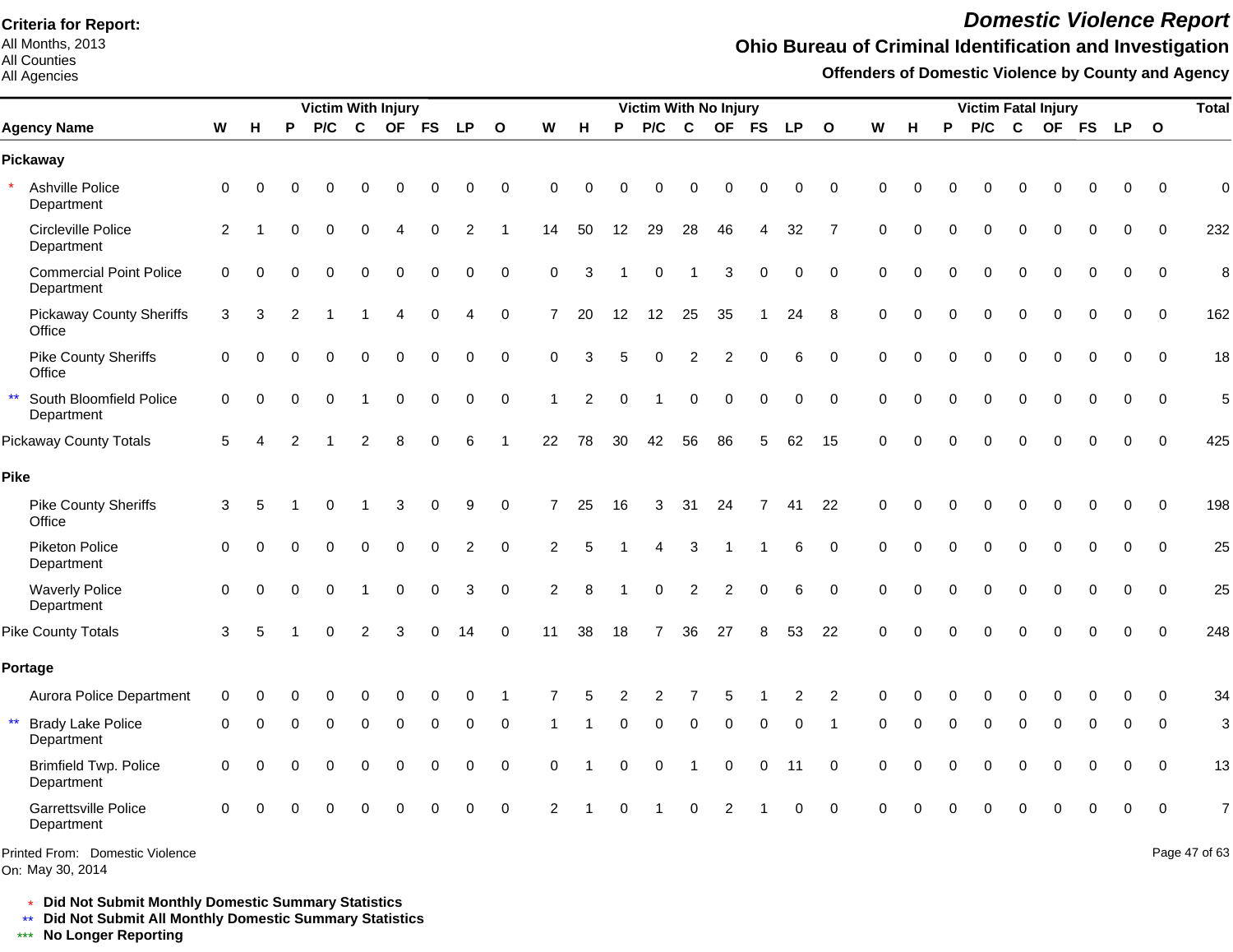All Months, 2013 All Counties

#### All Agencies

# *Domestic Violence Report*

### **Ohio Bureau of Criminal Identification and Investigation**

**Offenders of Domestic Violence by County and Agency**

|                                                           |             |           |          | <b>Victim With Injury</b> |             |                |           |          |              |                |          |          | Victim With No Injury |          |           |             |     |                |             |          |          | <b>Victim Fatal Injury</b> |             |           |           |           |              | <b>Total</b>   |
|-----------------------------------------------------------|-------------|-----------|----------|---------------------------|-------------|----------------|-----------|----------|--------------|----------------|----------|----------|-----------------------|----------|-----------|-------------|-----|----------------|-------------|----------|----------|----------------------------|-------------|-----------|-----------|-----------|--------------|----------------|
| <b>Agency Name</b>                                        | W           | Н         | P        | P/C                       | $\mathbf c$ | <b>OF</b>      | <b>FS</b> | LP.      | $\mathbf{o}$ | W              | н        | P        | P/C                   | C        | <b>OF</b> | <b>FS</b>   | LP. | $\mathbf{o}$   | W           | н        | Ρ        | P/C                        | C           | <b>OF</b> | <b>FS</b> | <b>LP</b> | $\mathbf{o}$ |                |
| <b>Hiram Police Department</b>                            | $\mathbf 0$ | 0         | 0        | 0                         | 0           | 0              | 0         | 0        | $\mathbf 0$  | $\mathbf 0$    | 0        | 0        | 0                     | 0        | 0         | $\Omega$    | 0   | $\mathbf 0$    | $\Omega$    | 0        | 0        | $\mathbf 0$                | $\Omega$    | $\Omega$  | 0         | 0         | $\Omega$     | $\overline{0}$ |
| $\star\star$<br>Kent Police Department                    | 1           | $\Omega$  | 0        | 0                         | 0           | 0              | $\Omega$  | 0        | 0            | 0              | 3        | 3        | 27                    | 16       | 6         |             | 34  | 6              | $\Omega$    | 0        | 0        | 0                          | 0           | 0         | 0         | $\Omega$  | 0            | 97             |
| Kent State Univ Police<br>Department                      | 0           | $\bigcap$ |          | $\Omega$                  | 0           | $\Omega$       | 0         | 0        | 0            | 0              | 0        |          |                       | $\Omega$ | 0         | 0           | 0   |                | $\Omega$    | $\Omega$ | $\Omega$ | 0                          | $\Omega$    | $\Omega$  | 0         | 0         | $\Omega$     | $\overline{c}$ |
| Mantua Police<br>Department                               | 0           | $\Omega$  | $\Omega$ | $\Omega$                  | 0           | $\Omega$       | $\Omega$  | 0        | $\Omega$     |                | 3        | 2        | $\Omega$              | $\Omega$ | 0         |             | 6   | $\mathbf 0$    | $\Omega$    | $\Omega$ | $\Omega$ | $\Omega$                   | $\Omega$    | $\Omega$  | 0         | 0         | $\Omega$     | 13             |
| Portage County Sheriffs<br>Office                         | 0           | $\Omega$  | O        | 0                         | 0           | $\Omega$       | $\Omega$  | 0        | 0            | 9              | 52       | 20       | 0                     | 33       | 47        |             | 53  | 60             | 0           | O        | $\Omega$ | 0                          | $\Omega$    | 0         | 0         | $\Omega$  | $\Omega$     | 275            |
| $\star\star$<br>Ravenna Police<br>Department              | 0           | $\Omega$  |          | $\Omega$                  | $\mathbf 0$ | $\Omega$       | 0         | 0        | $\mathbf 0$  |                |          |          | $\overline{c}$        | 3        | 1         | $\mathbf 0$ | 7   | $\Omega$       | $\mathbf 0$ | $\Omega$ | $\Omega$ | $\mathbf 0$                | $\mathbf 0$ | 0         | 0         | $\Omega$  | $\Omega$     | 19             |
| Robinson Memorial<br><b>Hospital Police</b><br>Department | $\Omega$    | $\Omega$  |          | $\Omega$                  | $\Omega$    | $\Omega$       | $\Omega$  | $\Omega$ | $\Omega$     | $\Omega$       | $\Omega$ |          | 0                     | $\Omega$ | $\Omega$  | $\Omega$    | 0   | $\Omega$       | $\Omega$    | $\Omega$ | $\Omega$ | $\Omega$                   | $\Omega$    | $\Omega$  | 0         | $\Omega$  | $\Omega$     | $\mathbf 0$    |
| Streetsboro Police<br>Department                          | 0           | $\Omega$  | $\Omega$ | 0                         |             | 2              | $\Omega$  |          | $\Omega$     | 2              |          |          |                       | $\Omega$ | 2         |             | 17  | $\Omega$       | $\Omega$    | O        | O        | O                          | 0           | $\Omega$  | $\Omega$  | $\Omega$  | $\Omega$     | 41             |
| ** Windham Police<br>Department                           | 0           | $\Omega$  | O        | $\Omega$                  | $\Omega$    | $\Omega$       | $\Omega$  | 0        | 0            |                | 3        | 2        |                       | 6        |           | 0           | 8   | 6              | $\Omega$    | $\Omega$ | $\Omega$ | $\Omega$                   | $\Omega$    | $\Omega$  | 0         | $\Omega$  | $\Omega$     | 28             |
| <b>Portage County Totals</b>                              | 1           | $\Omega$  | $\Omega$ | $\Omega$                  |             | $\mathfrak{p}$ | $\Omega$  |          |              | 24             | 77       | 37       | 38                    | 66       | 64        | 6           | 138 | 76             | $\Omega$    | O        | O        | O                          | $\Omega$    | ∩         | 0         | $\Omega$  | $\Omega$     | 532            |
| Preble                                                    |             |           |          |                           |             |                |           |          |              |                |          |          |                       |          |           |             |     |                |             |          |          |                            |             |           |           |           |              |                |
| Camden Police<br>Department                               | $\Omega$    |           |          |                           |             |                |           | 0        | $\Omega$     | 3              | 13       |          |                       |          | 0         | 0           | 9   | $\Omega$       | $\Omega$    |          |          |                            | C           |           | O         | $\Omega$  | $\Omega$     | 29             |
| Eaton Police Department                                   | 2           |           |          |                           |             | 0              |           |          | $\Omega$     | 2              | 14       |          |                       | 6        | 12        |             | 19  | 30             | 0           |          |          | 0                          | $\Omega$    |           | 0         | $\Omega$  | $\Omega$     | 100            |
| $***$<br><b>Gratis Police Department</b>                  | 0           | $\Omega$  | O        | 0                         | 0           | 0              | $\Omega$  | 0        | 0            | ∩              | 0        | $\Omega$ | 0                     | 0        | 0         | 0           |     | 0              | 0           | O        | $\Omega$ | 0                          | 0           | $\Omega$  | 0         | 0         | $\Omega$     | $\mathbf{1}$   |
| $\star\star$<br>Lewisburg Police<br>Department            | 0           | C         | U        | 0                         | 0           | 0              | 0         | 0        | $\mathbf 0$  | 0              | $\Omega$ | $\Omega$ | 2                     | 2        | 0         |             | 7   | -1             | $\Omega$    | O        | $\Omega$ | 0                          | $\mathbf 0$ | 0         | 0         | 0         | $\Omega$     | 13             |
| New Paris Police<br>Department                            | 0           | $\bigcap$ |          | $\Omega$                  | $\Omega$    | $\Omega$       | $\Omega$  | $\Omega$ | $\mathbf 0$  | $\overline{2}$ | 3        |          |                       |          | 0         | $\Omega$    | 0   | $\Omega$       | $\Omega$    |          | 0        | $\Omega$                   | $\Omega$    | $\Omega$  | $\Omega$  | $\Omega$  | $\Omega$     | $\overline{7}$ |
| Preble County Sheriff's<br>Office                         | 0           | $\bigcap$ |          | $\Omega$                  | 0           | $\Omega$       | $\Omega$  | 0        | $\Omega$     | 3              | 44       | 11       | 8                     | 15       | 22        | 7           | 33  | $\overline{2}$ | $\Omega$    |          | $\Omega$ | 0                          | $\Omega$    | 0         | 0         | $\Omega$  | $\Omega$     | 145            |
| West Alexandria Police<br>Department                      | $\Omega$    |           |          | ∩                         | ∩           | U              |           | O        | $\Omega$     | 3              | 3        |          | 3                     |          |           | ∩           | 3   |                | $\Omega$    |          |          |                            | 0           | 0         | O         | $\Omega$  | 0            | 22             |
| Printed From: Domestic Violence<br>On: May 30, 2014       |             |           |          |                           |             |                |           |          |              |                |          |          |                       |          |           |             |     |                |             |          |          |                            |             |           |           |           |              | Page 48 of 63  |

\* **Did Not Submit Monthly Domestic Summary Statistics**

**Did Not Submit All Monthly Domestic Summary Statistics**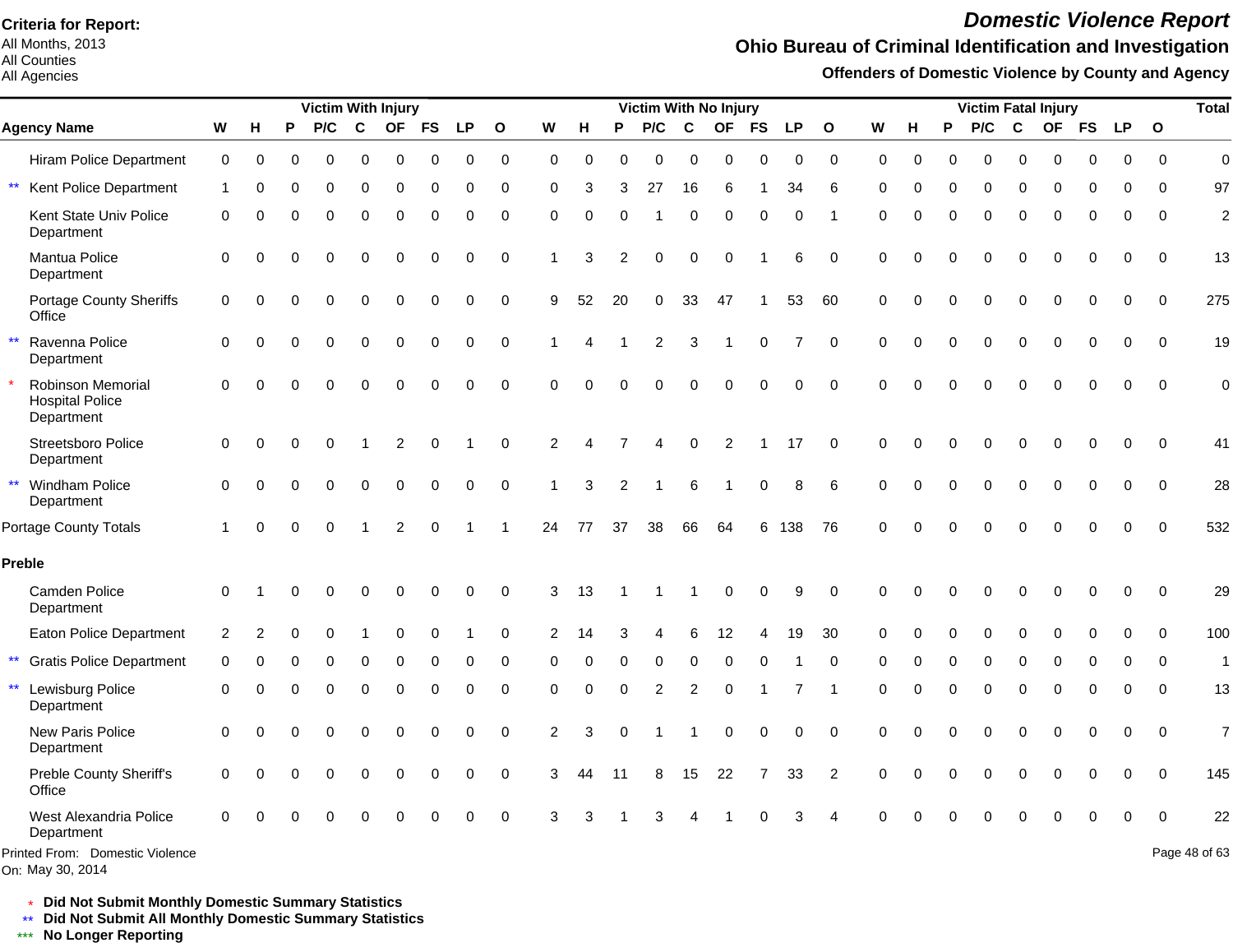All Months, 2013 All Counties

#### All Agencies

# *Domestic Violence Report*

## **Ohio Bureau of Criminal Identification and Investigation**

**Offenders of Domestic Violence by County and Agency**

|                                                         |              |          |   | <b>Victim With Injury</b> |                |             |             |             |              |          |                |                | Victim With No Injury |          |                |           |                |                |             |          |          | <b>Victim Fatal Injury</b> |              |             |             |             |              | <b>Total</b>   |
|---------------------------------------------------------|--------------|----------|---|---------------------------|----------------|-------------|-------------|-------------|--------------|----------|----------------|----------------|-----------------------|----------|----------------|-----------|----------------|----------------|-------------|----------|----------|----------------------------|--------------|-------------|-------------|-------------|--------------|----------------|
| <b>Agency Name</b>                                      | W            | н        | P | P/C                       | $\mathbf c$    | <b>OF</b>   | <b>FS</b>   | <b>LP</b>   | $\mathbf{o}$ | W        | н              | P              | P/C                   | C        | <b>OF</b>      | <b>FS</b> | <b>LP</b>      | $\mathbf{o}$   | W           | н        | P        | P/C                        | $\mathbf{C}$ |             | OF FS       | <b>LP</b>   | $\mathbf{o}$ |                |
| Preble County Totals                                    | $\mathbf{2}$ | 3        | ∩ | $\Omega$                  |                | 0           | $\Omega$    |             | $\mathbf 0$  | 13       | 77             | 16             | 19                    | 29       | 35             | 12        | 72             | 37             | $\mathbf 0$ | $\Omega$ | O        | $\Omega$                   | $\Omega$     | O           | 0           | $\mathbf 0$ | $\mathbf 0$  | 317            |
| Putnam                                                  |              |          |   |                           |                |             |             |             |              |          |                |                |                       |          |                |           |                |                |             |          |          |                            |              |             |             |             |              |                |
| $\star\star$<br><b>Belmore Police</b><br>Department     | $\mathbf 0$  |          |   |                           |                |             | 0           | 0           | $\mathbf 0$  | $\Omega$ | 0              |                |                       |          |                |           | 0              | $\mathbf 0$    | $\Omega$    |          |          |                            | C            |             | 0           | 0           | $\mathbf 0$  | $\Omega$       |
| <b>Columbus Grove Police</b><br>Department              | $\mathbf 0$  | $\Omega$ | O | $\Omega$                  | 0              | $\mathbf 0$ | $\mathbf 0$ | $\mathbf 0$ | $\mathbf 0$  |          | $\overline{2}$ | $\Omega$       | 0                     | 0        | $\mathbf 0$    | $\Omega$  | 2              | $\mathbf 0$    | 0           | O        | 0        | 0                          | $\mathbf 0$  | $\mathbf 0$ | $\mathbf 0$ | $\mathbf 0$ | 0            | 5              |
| $\star\star$<br><b>Continental Police</b><br>Department | $\Omega$     | ∩        | ∩ | 0                         | 0              | $\Omega$    | 0           | 0           | $\mathbf 0$  | $\Omega$ | $\Omega$       | $\Omega$       | 0                     | 0        | 0              | $\Omega$  | 0              | $\Omega$       | $\Omega$    | ი        | 0        | 0                          | $\Omega$     | 0           | 0           | 0           | $\Omega$     | $\overline{0}$ |
| $\star\star$<br>Fort Jennings Police<br>Department      | $\mathbf 0$  | $\Omega$ | ∩ | $\Omega$                  | $\Omega$       | $\Omega$    | $\Omega$    | $\Omega$    | $\mathbf 0$  | $\Omega$ | $\Omega$       | $\Omega$       | 0                     | $\Omega$ | 0              | $\Omega$  | 0              | $\Omega$       | $\Omega$    | 0        | O        | $\Omega$                   | $\Omega$     | $\Omega$    | $\Omega$    | $\Omega$    | $\Omega$     | 0              |
| Gilboa Police Department                                | $\Omega$     |          |   | ∩                         | O              | ∩           | $\Omega$    | 0           | $\mathbf 0$  | $\Omega$ | $\Omega$       | ∩              | 0                     | $\Omega$ | O              | $\Omega$  | 0              | $\Omega$       | $\Omega$    | U        | ŋ        | O                          | $\Omega$     | $\Omega$    | $\Omega$    | $\Omega$    | $\Omega$     | $\mathbf 0$    |
| <b>Glandorf Police</b><br>Department                    | $\Omega$     | ∩        |   | $\Omega$                  | 0              | $\Omega$    | O           | 0           | 0            | $\Omega$ | $\Omega$       | $\Omega$       | 0                     | 0        | $\Omega$       | $\Omega$  | 0              | $\Omega$       | $\Omega$    | O        | O        | 0                          | $\Omega$     | $\Omega$    | 0           | $\Omega$    | $\Omega$     | 0              |
| Kalida Police Department                                | 0            | $\Omega$ |   | $\Omega$                  | 0              | 0           | 0           | 0           | 0            | 0        | $\Omega$       |                | O                     | $\Omega$ | $\Omega$       | $\Omega$  | 0              | 0              | 0           | 0        | 0        | 0                          | $\Omega$     | 0           | 0           | $\Omega$    | $\mathbf 0$  | $\mathbf 0$    |
| Leipsic Police Department                               | 0            | ∩        |   | O                         | 0              | 0           | $\Omega$    | 0           | 0            |          |                | ∩              |                       |          |                | $\Omega$  | 0              | 0              | $\Omega$    |          | 0        | 0                          | $\Omega$     | $\Omega$    | $\Omega$    | $\Omega$    | $\Omega$     | 5              |
| <b>Ottawa Police Department</b>                         | $\Omega$     |          |   |                           |                |             |             |             | 0            | O        |                |                |                       |          |                |           | 3              | $\Omega$       | $\Omega$    |          |          | O                          |              |             | O           | ∩           | $\Omega$     | 11             |
| Ottoville Police<br>Department                          | 0            | 0        | ∩ | $\Omega$                  | 0              | $\mathbf 0$ | 0           | 0           | 0            | 0        | $\mathbf 0$    | $\Omega$       | 0                     | 0        | 0              | $\Omega$  | 0              | 0              | $\Omega$    | $\Omega$ | 0        | 0                          | $\mathbf 0$  | $\Omega$    | 0           | 0           | $\mathbf 0$  | $\mathbf 0$    |
| $\star\star$<br>Pandora Police<br>Department            | 0            |          |   |                           | 0              | $\Omega$    | $\Omega$    | $\Omega$    | $\mathbf 0$  | $\Omega$ | C              |                | 0                     |          | C              | $\Omega$  | 0              | $\overline{1}$ | $\Omega$    |          |          | $\Omega$                   | C            | $\Omega$    | 0           | $\mathbf 0$ | $\mathbf 0$  | 1              |
| $\star\star$<br><b>Putnam County Sheriffs</b><br>Office | $\mathbf 0$  |          |   | $\Omega$                  |                | $\mathbf 0$ | $\mathbf 0$ |             | $\pmb{0}$    | 3        | $\overline{2}$ | $\overline{2}$ | 0                     |          | $\overline{2}$ |           | $\overline{c}$ |                | $\Omega$    |          | $\Omega$ | $\Omega$                   | $\Omega$     | $\mathbf 0$ | $\Omega$    | $\mathbf 0$ | $\mathbf 0$  | 18             |
| <b>Putnam County Totals</b>                             | $\Omega$     |          |   | $\Omega$                  | $\overline{2}$ | 0           | $\Omega$    |             | $\mathbf 0$  | 5        |                |                |                       | 6        | 3              |           | 7              | 2              | $\Omega$    | $\Omega$ | $\Omega$ | $\Omega$                   | $\Omega$     | $\Omega$    | $\mathbf 0$ | $\Omega$    | $\Omega$     | 40             |
| Richland                                                |              |          |   |                           |                |             |             |             |              |          |                |                |                       |          |                |           |                |                |             |          |          |                            |              |             |             |             |              |                |
| <b>Bellville Police</b><br>Department                   |              |          |   | ∩                         | 0              | O           | O           | $\Omega$    | $\Omega$     |          | C              |                |                       | ∩        | 2              | $\Omega$  |                | $\Omega$       | $\Omega$    |          |          | O                          | C            |             | 0           | $\Omega$    | $\Omega$     | 7              |
| <b>Butler Police Department</b>                         | $\Omega$     |          |   |                           | 0              | O           | 0           | 0           | 0            | O        | ∩              | ∩              | 0                     |          |                |           | ი              | $\Omega$       | $\Omega$    |          |          | O                          | 0            | O           | $\Omega$    | $\Omega$    | $\Omega$     | 3              |
| $\star\star$<br><b>Lexington Police</b><br>Department   | ∩            |          |   |                           |                |             |             | ი           | 0            |          |                |                | ი                     |          |                |           |                |                |             |          |          |                            |              |             | Ω           | ∩           | ∩            | 18             |
| Printed From: Domestic Violence                         |              |          |   |                           |                |             |             |             |              |          |                |                |                       |          |                |           |                |                |             |          |          |                            |              |             |             |             |              | Page 49 of 63  |

On: May 30, 2014

\* **Did Not Submit Monthly Domestic Summary Statistics**

**Did Not Submit All Monthly Domestic Summary Statistics**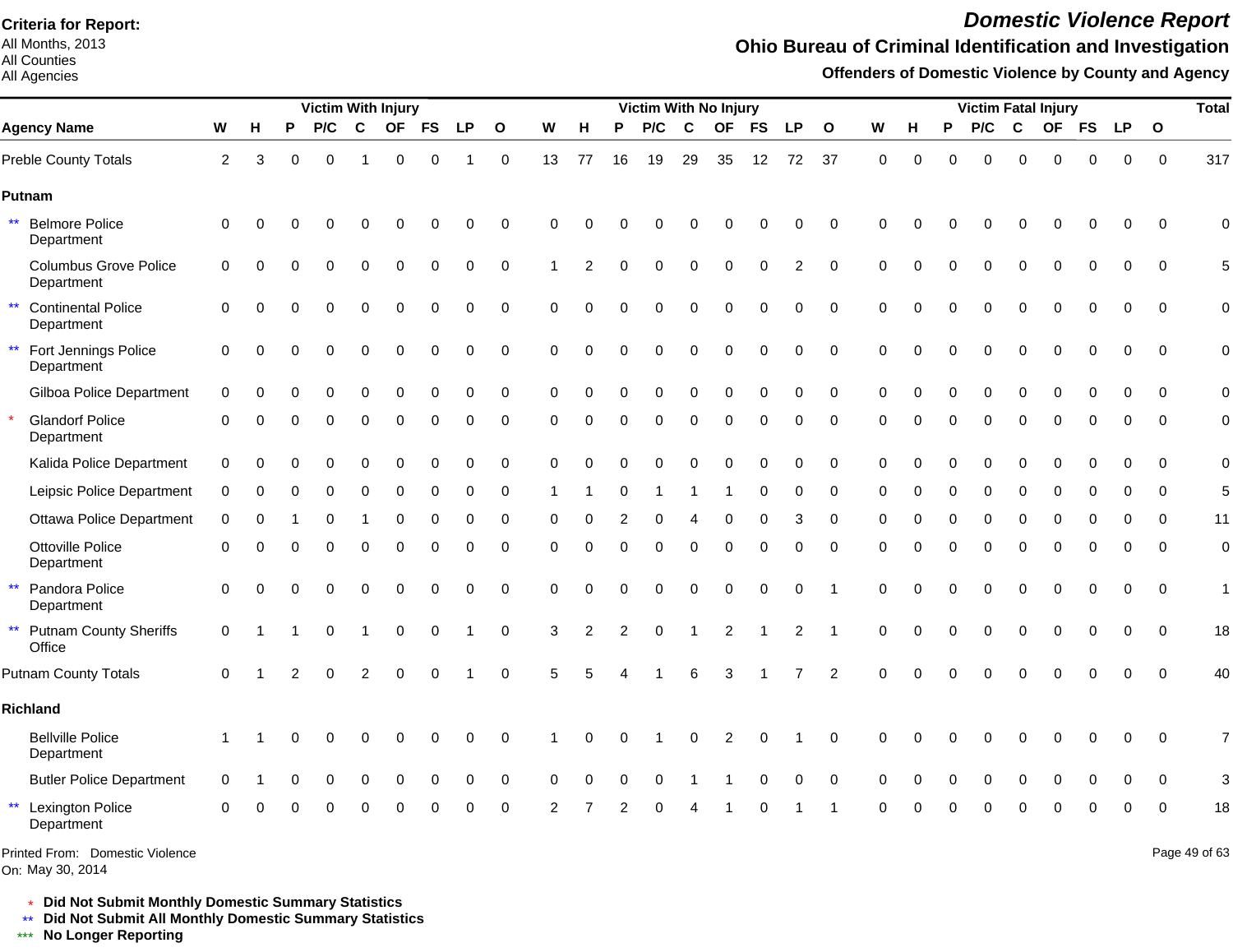All Months, 2013 All Counties

#### All Agencies

# *Domestic Violence Report*

#### **Ohio Bureau of Criminal Identification and Investigation**

**Offenders of Domestic Violence by County and Agency**

|                                                      |              |               |          | <b>Victim With Injury</b> |             |          |          |           |                |    |    |    |          | Victim With No Injury |                |           |           |              |             |             |          |          |          | <b>Victim Fatal Injury</b> |          |             |              | <b>Total</b>  |
|------------------------------------------------------|--------------|---------------|----------|---------------------------|-------------|----------|----------|-----------|----------------|----|----|----|----------|-----------------------|----------------|-----------|-----------|--------------|-------------|-------------|----------|----------|----------|----------------------------|----------|-------------|--------------|---------------|
| <b>Agency Name</b>                                   | W            | H             | P        | P/C                       | $\mathbf c$ |          | OF FS    | <b>LP</b> | $\mathbf{o}$   | W  | H  | P  | P/C      | $\mathbf c$           | <b>OF</b>      | <b>FS</b> | <b>LP</b> | $\mathbf{o}$ | W           | н           | P        | P/C      | C        |                            | OF FS    | <b>LP</b>   | $\mathbf{o}$ |               |
| <b>Mansfield Police</b><br>Department                | $\mathbf{1}$ | 0             | $\Omega$ |                           | 3           | 4        | 0        | 4         | 2              | 5  | 43 | 8  | 52       | 41                    | 12             | 5         | 60        | 21           | $\mathbf 0$ | $\mathbf 0$ | $\Omega$ | $\Omega$ | $\Omega$ | $\Omega$                   | 0        | $\mathbf 0$ | $\mathbf 0$  | 262           |
| <b>Ontario Police</b><br>Department                  | $\Omega$     | $\Omega$      | ∩        | 2                         | $\Omega$    | $\Omega$ | 0        | $\Omega$  | $\Omega$       | 2  |    | O  | 4        | 2                     |                |           |           |              | $\Omega$    | $\Omega$    | O        | $\Omega$ | $\Omega$ | $\Omega$                   | 0        | 0           | $\Omega$     | 15            |
| <b>Richland County Sheriff's</b><br>Office           | 0            |               |          | $\Omega$                  | 3           |          | $\Omega$ | 2         |                | 23 | 40 | 13 | 17       | 52                    | 30             | 6         | 35        | 32           | $\mathbf 0$ | $\Omega$    | 0        | $\Omega$ | $\Omega$ | $\Omega$                   | $\Omega$ | $\Omega$    | $\Omega$     | 257           |
| <b>Shelby Police Department</b>                      | 2            | $\mathcal{P}$ | $\Omega$ |                           | $\Omega$    | 2        | $\Omega$ |           |                |    | я  |    | 3        |                       | З              |           | 9         | $\mathbf 0$  | $\Omega$    |             | 0        | $\Omega$ | $\Omega$ |                            | O        | $\Omega$    | $\Omega$     | 48            |
| <b>Richland County Totals</b>                        | Δ            | 5             |          | Δ                         | 6           |          | $\Omega$ | 10        | Δ              | 34 | 99 | 27 |          | 77 107                | 50             | 13        | 107       | 55           | $\Omega$    | ∩           | $\Omega$ | $\Omega$ | $\Omega$ | ∩                          | $\Omega$ | $\Omega$    | $\Omega$     | 610           |
| <b>Ross</b>                                          |              |               |          |                           |             |          |          |           |                |    |    |    |          |                       |                |           |           |              |             |             |          |          |          |                            |          |             |              |               |
| <b>Chillicothe Police</b><br>Department              | 0            | 0             |          | 3                         |             | 2        | 0        | 3         |                | 3  | 10 |    | 14       | 9                     | 13             | 2         | 16        | 13           | 0           |             |          |          |          |                            | O        | $\Omega$    | $\Omega$     | 95            |
| Ross County Sheriff's<br>Office                      | 2            | 8             | $\Omega$ | 2                         | 2           |          | $\Omega$ |           | $\mathbf 0$    | 15 | 61 | 15 | 39       | 34                    | 35             | 3         | 36        | 32           | 0           | ∩           | 0        | $\Omega$ | $\Omega$ | $\Omega$                   | $\Omega$ | $\Omega$    | $\mathbf 0$  | 286           |
| Ross County Totals                                   | 2            | 8             |          | 5                         | 3           | 3        | $\Omega$ | 4         |                | 18 | 71 | 19 | 53       | 43                    | 48             | 5         | 52        | 45           | $\Omega$    | $\Omega$    | 0        | $\Omega$ | O        | $\Omega$                   | 0        | $\Omega$    | $\Omega$     | 381           |
| <b>Sandusky</b>                                      |              |               |          |                           |             |          |          |           |                |    |    |    |          |                       |                |           |           |              |             |             |          |          |          |                            |          |             |              |               |
| $\star\star$<br><b>Bellevue Police</b><br>Department | $\mathbf 0$  |               |          |                           |             |          | ი        | O         | $\Omega$       | 2  |    | 2  | 5        | 6                     |                | $\Omega$  | $\Omega$  | $\Omega$     | $\Omega$    |             |          |          |          |                            |          | ∩           | $\Omega$     | 21            |
| <b>Clyde Police Department</b>                       | $\Omega$     |               |          |                           |             |          |          | $\Omega$  | $\Omega$       | 13 | 14 | 3  | 11       | 13                    | 10             | 3         | 35        | 8            | $\Omega$    |             |          |          |          |                            |          |             | $\Omega$     | 110           |
| <b>Fremont Police</b><br>Department                  |              | 0             | $\Omega$ | $\Omega$                  | 0           | $\Omega$ | 0        | 3         | $\Omega$       | 26 | 44 | 19 | 27       | 19                    | 7              | 3         | 80        | 41           | $\Omega$    | $\Omega$    | $\Omega$ | $\Omega$ | $\Omega$ | $\Omega$                   | $\Omega$ | 0           | $\Omega$     | 270           |
| Gibsonburg Police<br>Department                      | 0            | 0             |          | O                         | $\Omega$    | $\Omega$ | 0        | 0         | $\Omega$       |    |    | 8  | 0        | 3                     |                | 0         | 2         |              | 0           | $\Omega$    | 0        | $\Omega$ | $\Omega$ | $\Omega$                   | 0        | 0           | 0            | 21            |
| <b>Sandusky County Sheriffs</b><br>Office            | 2            |               | O        | $\Omega$                  | 5           | 2        | $\Omega$ | $\Omega$  | $\overline{2}$ | 8  | 19 | 6  | 17       | 12                    | 14             |           | 16        | 5            | $\Omega$    | $\Omega$    | 0        | $\Omega$ | $\Omega$ | $\Omega$                   | $\Omega$ | 0           | $\Omega$     | 110           |
| $\star\star$<br>Woodville Police<br>Department       | $\Omega$     |               |          | $\Omega$                  | $\Omega$    | $\Omega$ | 0        | 0         | $\mathbf 0$    | 2  | 3  | 0  | $\Omega$ | $\mathbf 0$           | Δ              | 0         |           | $\mathbf 0$  | 0           | $\Omega$    | 0        | $\Omega$ | O        | $\Omega$                   | $\Omega$ | 0           | $\Omega$     | 10            |
| Sandusky County Totals                               | 3            |               |          |                           |             |          |          | 3         | $\overline{2}$ | 52 | 89 | 38 | 60       | 53                    | 38             |           | 7 134     | 55           | $\Omega$    |             |          |          |          |                            |          | $\Omega$    | $\Omega$     | 542           |
| <b>Scioto</b>                                        |              |               |          |                           |             |          |          |           |                |    |    |    |          |                       |                |           |           |              |             |             |          |          |          |                            |          |             |              |               |
| New Boston Police                                    | 2            |               |          |                           |             |          |          | 0         | $\mathbf 0$    | 2  | 2  |    | Δ        | $\overline{2}$        | $\overline{2}$ |           | 2         | 3            | $\Omega$    |             | 0        |          | 0        | 0                          | 0        |             |              | 25            |
| Printed From: Domestic Violence<br>On: May 30, 2014  |              |               |          |                           |             |          |          |           |                |    |    |    |          |                       |                |           |           |              |             |             |          |          |          |                            |          |             |              | Page 50 of 63 |

\* **Did Not Submit Monthly Domestic Summary Statistics**

**Did Not Submit All Monthly Domestic Summary Statistics**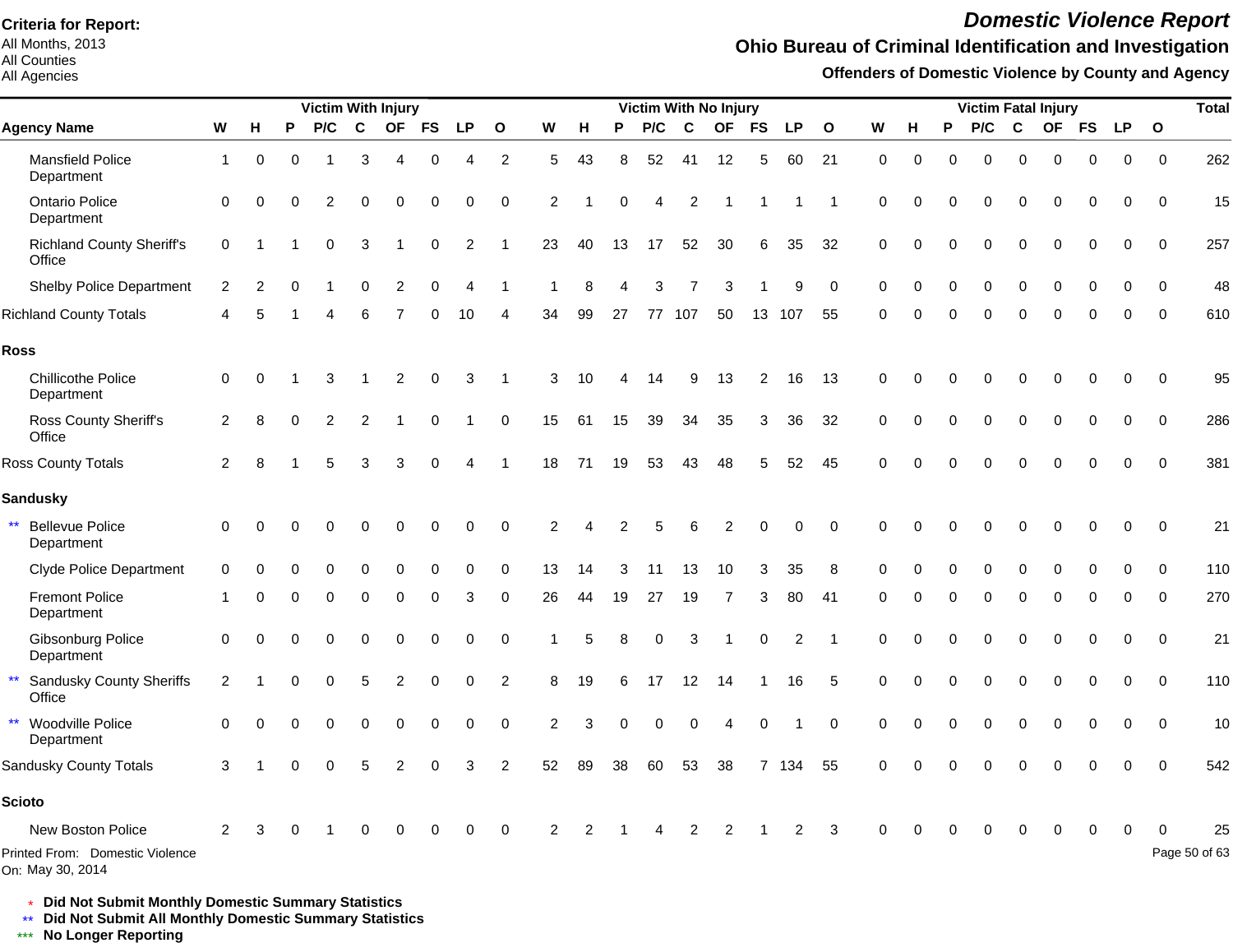All Months, 2013 All Counties

All Agencies

# *Domestic Violence Report*

## **Ohio Bureau of Criminal Identification and Investigation**

**Offenders of Domestic Violence by County and Agency**

|                                                         |             |   |          | <b>Victim With Injury</b> |                |          |                |           |              |                |                |                | <b>Victim With No Injury</b> |                |                |             |             |              |             |          |          | <b>Victim Fatal Injury</b> |              |          |              |            |          | <b>Total</b>             |
|---------------------------------------------------------|-------------|---|----------|---------------------------|----------------|----------|----------------|-----------|--------------|----------------|----------------|----------------|------------------------------|----------------|----------------|-------------|-------------|--------------|-------------|----------|----------|----------------------------|--------------|----------|--------------|------------|----------|--------------------------|
| <b>Agency Name</b>                                      | ${\bf W}$   | н | P        | P/C                       | $\mathbf{C}$   |          | OF FS          | <b>LP</b> | $\mathbf{o}$ | W              | H              | P              | P/C                          | $\mathbf c$    |                | OF FS       | <b>LP</b>   | $\mathbf{o}$ | W           | н        | P        | P/C                        | $\mathbf c$  |          |              | OF FS LP O |          |                          |
| Department                                              |             |   |          |                           |                |          |                |           |              |                |                |                |                              |                |                |             |             |              |             |          |          |                            |              |          |              |            |          |                          |
| Portsmouth Police<br>Department                         | $\Omega$    | Δ |          |                           | $\Omega$       | 5        | $\Omega$       |           | $\Omega$     | 3              | 13             | 4              | 22                           | 7              | 15             | 11          | 32          | 9            | $\Omega$    |          | O        | $\Omega$                   | O            | 0        | 0            | $\Omega$   | $\Omega$ | 127                      |
| <b>Scioto County Sheriffs</b><br>Office                 | $\mathbf 0$ |   | $\Omega$ | $\Omega$                  | 2              | 0        | $\mathbf 0$    | 0         | 0            | 8              | 38             |                | $\mathbf 0$                  | 13             | 6              | 6           | 8           | $\mathbf 0$  | $\mathbf 0$ | $\Omega$ | $\Omega$ | $\Omega$                   | $\Omega$     | $\Omega$ | 0            | $\Omega$   | $\Omega$ | 89                       |
| <b>Scioto County Totals</b>                             | 2           |   |          | $\overline{2}$            | $\overline{2}$ | 5        | $\Omega$       |           | $\mathbf 0$  | 13             | 53             | 12             | 26                           | 22             | 23             | 18          | 42          | 12           | $\Omega$    |          |          | $\Omega$                   | $\Omega$     | $\Omega$ | $\Omega$     | $\Omega$   | $\Omega$ | 241                      |
| <b>Seneca</b>                                           |             |   |          |                           |                |          |                |           |              |                |                |                |                              |                |                |             |             |              |             |          |          |                            |              |          |              |            |          |                          |
| <b>Attica Police Department</b>                         | 0           |   |          |                           |                |          | 0              | $\Omega$  | $\mathbf 0$  | $\Omega$       |                |                |                              |                |                | 0           | 0           | $\Omega$     | $\Omega$    |          |          |                            |              |          |              |            | 0        | $\mathbf{1}$             |
| <b>Bettsville Police</b><br>Department                  | 0           |   |          | 0                         | $\Omega$       |          | $\mathbf 0$    | $\Omega$  | $\mathbf 0$  | $\Omega$       | $\Omega$       | $\Omega$       | $\Omega$                     | $\Omega$       | $\Omega$       | $\mathbf 0$ | $\Omega$    | $\Omega$     | $\Omega$    | O        | 0        | $\Omega$                   | $\Omega$     | $\Omega$ | $\Omega$     | $\Omega$   | $\Omega$ | $\mathbf{1}$             |
| <b>Bloomville Police</b><br>Department                  | $\Omega$    | 0 | $\Omega$ | $\Omega$                  | $\Omega$       | $\Omega$ | $\overline{0}$ | $\Omega$  | $\Omega$     | $\Omega$       | $\Omega$       | $\Omega$       | $\Omega$                     | $\mathbf 0$    | 0              | $\mathbf 0$ | $\Omega$    | $\Omega$     | $\Omega$    |          |          | $\Omega$                   | $\Omega$     | $\Omega$ | 0            |            | $\Omega$ | $\mathbf 0$              |
| Fostoria Police<br>Department                           | $\Omega$    | 0 |          |                           | $\Omega$       | 0        | 0              | 0         | $\Omega$     | $\Omega$       | $\Omega$       | $\overline{0}$ | $\mathbf 0$                  | $\mathbf 0$    | $\mathbf 0$    | $\mathbf 0$ |             | $\Omega$     | $\Omega$    |          | $\Omega$ | $\mathbf 0$                | $\Omega$     | $\Omega$ | 0            | $\Omega$   | $\Omega$ | $\overline{a}$           |
| Green Springs Police<br>Department                      | $\Omega$    | 0 | $\Omega$ | $\Omega$                  | $\mathbf 0$    | 0        | $\mathbf 0$    | 0         | $\mathbf 0$  | $\mathbf 0$    | 5              | 0              | 3                            | $\overline{2}$ | -1             | $\mathbf 0$ | 2           | $\Omega$     | $\mathbf 0$ | $\Omega$ | 0        | $\mathbf 0$                | $\Omega$     | $\Omega$ | $\Omega$     | $\Omega$   | $\Omega$ | 13                       |
| New Riegel Police<br>Department                         | $\Omega$    | 0 | ∩        | $\Omega$                  | $\Omega$       | $\Omega$ | $\Omega$       | $\Omega$  | $\Omega$     | $\Omega$       | $\Omega$       | $\Omega$       | $\Omega$                     | $\Omega$       | $\Omega$       | $\Omega$    | $\Omega$    | $\Omega$     | $\Omega$    | $\Omega$ | $\Omega$ | $\Omega$                   | $\Omega$     | $\Omega$ | $\Omega$     | $\Omega$   | $\Omega$ | $\overline{0}$           |
| Republic Police<br>Department                           | $\Omega$    | 0 | $\Omega$ | $\Omega$                  | $\Omega$       | 0        | $\mathbf 0$    | 0         | $\Omega$     | $\mathbf 0$    |                | $\Omega$       | $\Omega$                     | $\mathbf 0$    | $\Omega$       | $\Omega$    | $\Omega$    | $\Omega$     | $\Omega$    | $\Omega$ | $\Omega$ | $\Omega$                   | $\Omega$     | $\Omega$ | $\Omega$     | $\Omega$   | $\Omega$ | $\mathbf{1}$             |
| $\star\star$<br><b>Seneca County Sheriffs</b><br>Office | $\Omega$    | 0 | $\Omega$ | 2                         | $\Omega$       | 3        | $\mathbf 0$    | 0         | $\mathbf 0$  | $\overline{2}$ | $\overline{7}$ | $\overline{2}$ | 2                            | 3              | $\overline{4}$ | $\mathbf 0$ | $\mathbf 0$ |              | $\Omega$    | $\Omega$ | $\Omega$ | $\Omega$                   | $\Omega$     | $\Omega$ | $\Omega$     | $\Omega$   | $\Omega$ | 26                       |
| <b>Tiffin Police Department</b>                         | $\Omega$    |   |          | 0                         | $\Omega$       | $\Omega$ | $\Omega$       | 6         | 0            |                | 5              | 0              | 2                            | 2              | 3              |             | 11          | $\Omega$     | $\Omega$    |          | 0        | $\Omega$                   | $\Omega$     | $\Omega$ | 0            | $\Omega$   | $\Omega$ | 31                       |
| <b>Seneca County Totals</b>                             | $\Omega$    |   |          |                           |                |          | ∩              | 6         | $\Omega$     | 3              | 18             | 2              |                              | 7              | 8              |             | 14          |              | $\Omega$    | $\Omega$ | $\Omega$ | $\Omega$                   | $\Omega$     | ∩        | ŋ            | $\Omega$   | $\Omega$ | 75                       |
| <b>Shelby</b>                                           |             |   |          |                           |                |          |                |           |              |                |                |                |                              |                |                |             |             |              |             |          |          |                            |              |          |              |            |          |                          |
| Anna Police Department                                  | $\Omega$    |   |          |                           |                |          |                |           | C            |                |                |                |                              |                |                |             |             | $\Omega$     | C           |          |          |                            |              |          |              |            |          | 5                        |
| $\star\star$<br><b>Botkins Police</b><br>Department     | $\Omega$    | 0 | $\Omega$ | $\Omega$                  | $\Omega$       | 0        | $\Omega$       | 0         | $\mathbf 0$  | $\overline{1}$ | $\Omega$       | $\overline{1}$ | 0                            | $\mathbf 1$    | $\mathbf 0$    | $\mathbf 0$ |             | $\mathbf 0$  | $\Omega$    | $\Omega$ | $\Omega$ | $\Omega$                   | $\mathbf{0}$ | $\Omega$ | $\mathbf{0}$ | $\Omega$   | $\Omega$ | $\overline{\mathcal{L}}$ |
| Fort Loramie Police<br>Department                       | $\Omega$    |   |          | 0                         | $\Omega$       | $\Omega$ | $\Omega$       | $\Omega$  | $\mathbf 0$  | $\Omega$       |                | ი              | $\Omega$                     | $\Omega$       | $\Omega$       | $\Omega$    | $\Omega$    | $\Omega$     | $\Omega$    |          |          |                            | $\Omega$     | $\Omega$ | $\Omega$     | $\Omega$   | $\Omega$ |                          |
| Printed From: Domestic Violence                         |             |   |          |                           |                |          |                |           |              |                |                |                |                              |                |                |             |             |              |             |          |          |                            |              |          |              |            |          | Page 51 of 63            |

On: May 30, 2014

Page 51 of 63

\* **Did Not Submit Monthly Domestic Summary Statistics**

**Did Not Submit All Monthly Domestic Summary Statistics**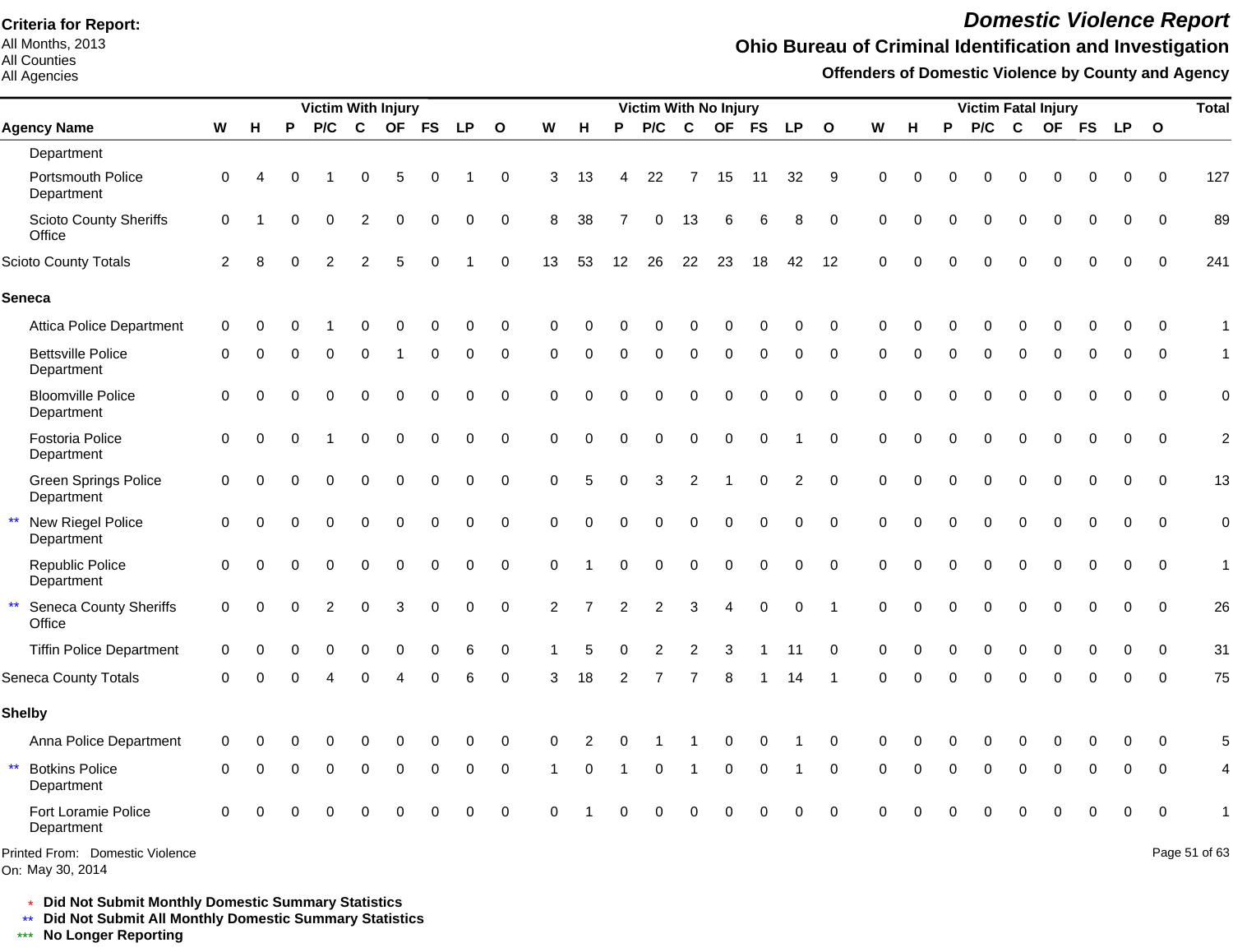All Months, 2013 All Counties

#### All Agencies

# *Domestic Violence Report*

## **Ohio Bureau of Criminal Identification and Investigation**

**Offenders of Domestic Violence by County and Agency**

|                                                     |             |             |   | <b>Victim With Injury</b> |             |             |             |                |              |                |          |          | <b>Victim With No Injury</b> |             |                |                |             |                |             |             |          | <b>Victim Fatal Injury</b> |             |           |           |             |              | <b>Total</b>  |
|-----------------------------------------------------|-------------|-------------|---|---------------------------|-------------|-------------|-------------|----------------|--------------|----------------|----------|----------|------------------------------|-------------|----------------|----------------|-------------|----------------|-------------|-------------|----------|----------------------------|-------------|-----------|-----------|-------------|--------------|---------------|
| <b>Agency Name</b>                                  | W           | н           | P | P/C                       | C           | <b>OF</b>   | <b>FS</b>   | <b>LP</b>      | $\mathbf{o}$ | W              | H        | P        | P/C                          | $\mathbf c$ | <b>OF</b>      | FS             | <b>LP</b>   | $\mathbf{o}$   | W           | н           | P        | P/C                        | $\mathbf c$ | <b>OF</b> | <b>FS</b> | <b>LP</b>   | $\mathbf{o}$ |               |
| $\star\star$<br>Jackson Center Police<br>Department | 0           |             |   | $\Omega$                  | $\mathbf 0$ | $\mathbf 0$ | $\mathbf 0$ |                | 0            | 5              |          | $\Omega$ | $\mathbf 0$                  | 2           | $\pmb{0}$      | $\mathbf 0$    | $\mathbf 0$ | $\mathbf 0$    | $\mathbf 0$ | $\mathbf 0$ | $\Omega$ | $\Omega$                   | 0           | 0         | $\Omega$  | $\mathbf 0$ | $\mathbf 0$  | 11            |
| <b>Lockington Police</b><br>Department              | 0           | $\mathbf 0$ | O | $\Omega$                  | 0           | $\Omega$    | 0           | 0              | 0            | 0              | $\Omega$ | 0        | $\mathbf 0$                  | 0           | $\Omega$       | 0              | 0           | 0              | $\mathbf 0$ | $\Omega$    | $\Omega$ | $\Omega$                   | $\Omega$    | $\Omega$  | $\Omega$  | 0           | 0            | $\mathbf 0$   |
| Russia Police Department                            | 0           | $\Omega$    |   |                           | 0           | $\Omega$    | $\Omega$    | ∩              | 0            | $\Omega$       | $\Omega$ | U        | $\Omega$                     | $\Omega$    | $\Omega$       | $\Omega$       | $\Omega$    | 0              | $\Omega$    | $\Omega$    |          | O                          | $\Omega$    | $\Omega$  |           | O           | $\Omega$     | $\mathbf 0$   |
| $***$<br><b>Shelby County Sheriffs</b><br>Office    |             |             |   | 2                         | 2           | 2           | 0           | 2              | $\mathbf 0$  | 2              | 9        | 3        | 5                            | 10          | 9              | 2              | 3           | 0              | $\Omega$    | $\Omega$    | $\Omega$ | $\mathbf 0$                | $\Omega$    | 0         | $\Omega$  | 0           | $\mathbf 0$  | 57            |
| <b>Sidney Police Department</b>                     | 3           | 5           | O |                           | 9           | 6           |             | 6              | -1           | 7              | 11       | 10       | 29                           | 14          | 9              | $\overline{c}$ | 24          | $\overline{2}$ | $\Omega$    | $\Omega$    | ∩        | $\Omega$                   | $\Omega$    | $\Omega$  | $\Omega$  | $\Omega$    | $\mathbf 0$  | 143           |
| <b>Shelby County Totals</b>                         | 4           | 10          |   | 6                         | 11          | 8           |             | я              |              | 15             | 24       | 14       | 35                           | 28          | 18             | 4              | 29          | $\overline{2}$ | O           | 0           | $\Omega$ | $\Omega$                   | $\Omega$    | U         |           | 0           | $\Omega$     | 221           |
| <b>Stark</b>                                        |             |             |   |                           |             |             |             |                |              |                |          |          |                              |             |                |                |             |                |             |             |          |                            |             |           |           |             |              |               |
| Alliance Police<br>Department                       | 3           | $\Omega$    |   |                           | 0           | $\Omega$    | 0           |                | 0            | $\overline{7}$ | 28       | 9        | 40                           | 36          | 41             | 7              | 71          | 3              | 0           | $\Omega$    |          | $\Omega$                   | $\Omega$    | Ω         |           | 0           | $\mathbf 0$  | 247           |
| <b>Beach City Police</b><br>Department              | $\mathbf 0$ | $\Omega$    |   |                           | 0           | 0           | 0           | 0              | 0            | 0              | 5        |          |                              | 1           | 2              | -1             | 0           |                | 0           | $\Omega$    | $\Omega$ | $\mathbf 0$                | $\Omega$    | $\Omega$  | 0         | 0           | 0            | 12            |
| <b>Brewster Police</b><br>Department                | $\Omega$    | $\Omega$    |   |                           | $\Omega$    | $\Omega$    | $\mathbf 0$ | 0              | $\mathbf 0$  | $\Omega$       | 3        | $\Omega$ | $\Omega$                     | -1          |                | $\mathbf 0$    | $\mathbf 0$ | $\Omega$       | $\Omega$    | $\Omega$    |          | $\Omega$                   | $\Omega$    | $\Omega$  | $\Omega$  | $\Omega$    | $\Omega$     | 5             |
| Canal Fulton Police<br>Department                   |             |             |   |                           | 0           | $\Omega$    | $\mathbf 0$ |                | $\mathbf 0$  |                | 7        | 2        | 3                            | 5           |                | $\overline{c}$ | 3           |                | $\Omega$    | $\Omega$    |          | $\Omega$                   | $\Omega$    | $\Omega$  | $\Omega$  | 0           | $\Omega$     | 29            |
| <b>Canton Police Department</b>                     | $\mathbf 0$ | $\Omega$    |   |                           | 0           | $\Omega$    | $\Omega$    | $\Omega$       | 0            | 0              | $\Omega$ |          | $\Omega$                     | $\Omega$    | 0              | 0              | O           | $\mathbf 0$    | $\Omega$    | $\Omega$    |          | $\Omega$                   | $\Omega$    | $\Omega$  |           | 0           | $\Omega$     | $\mathbf 0$   |
| <b>East Canton Police</b><br>Department             | $\mathbf 0$ | ∩           |   | 0                         | 0           | 0           | 0           | 0              | 0            | 0              | $\Omega$ | 0        | 0                            | 0           | 0              | 0              | 0           | 0              | 0           | $\Omega$    | 0        | $\mathbf 0$                | 0           | 0         | $\Omega$  | 0           | 0            | $\pmb{0}$     |
| $\star\star$<br>Hartville Police<br>Department      | $\Omega$    |             | ⋂ | $\Omega$                  | $\mathbf 0$ | $\mathbf 0$ | 0           | $\Omega$       | $\mathbf 0$  | 0              |          | 0        |                              | 0           | $\overline{2}$ | $\mathbf 0$    |             | $\mathbf 0$    | $\mathbf 0$ | $\Omega$    | $\Omega$ | 0                          | $\Omega$    | $\Omega$  | $\Omega$  | 0           | $\mathbf 0$  | $\,6$         |
| <b>Hills And Dales Police</b><br>Department         | $\mathbf 0$ | $\Omega$    | O | $\Omega$                  | 0           | $\mathbf 0$ | $\mathbf 0$ | $\mathbf 0$    | $\mathsf 0$  | $\mathbf 0$    | $\Omega$ | $\Omega$ | $\mathbf 0$                  | 0           | $\mathbf 0$    | $\mathbf 0$    | $\mathbf 0$ | $\mathbf 0$    | $\mathbf 0$ | $\Omega$    | $\Omega$ | 0                          | 0           | 0         | $\Omega$  | $\mathbf 0$ | $\mathbf 0$  | $\mathbf 0$   |
| Jackson Twp. Police<br>Department                   |             | 5           | 3 | 2                         | 3           | 6           | 0           | $\overline{7}$ | 0            | $\overline{7}$ | 17       | 6        | 16                           | 16          | 14             | 4              | 23          | $\overline{2}$ | $\mathbf 0$ | $\Omega$    | $\Omega$ | 0                          | $\Omega$    | 0         | $\Omega$  | 0           | $\mathbf 0$  | 132           |
| Jackson Twp. Police<br>Department                   | 1           | 5           | 3 | 2                         | 3           | 6           | $\mathbf 0$ | $\overline{7}$ | $\mathbf 0$  | $\overline{7}$ | -17      | 6        | 16                           | 16          | 14             | 4              | 23          | $\overline{2}$ | $\Omega$    | C           |          | 0                          | $\Omega$    | $\Omega$  | $\Omega$  | 0           | $\Omega$     | 132           |
| Jackson Twp. Police<br>Department                   |             | 5           |   | 2                         | 3           | 6           | 0           | 7              | $\mathbf 0$  | $\overline{7}$ | 17       | 6        | 16                           | 16          | -14            | 4              | 23          | 2              | $\Omega$    |             |          |                            |             |           |           | 0           | $\Omega$     | 132           |
| Printed From: Domestic Violence<br>On: May 30, 2014 |             |             |   |                           |             |             |             |                |              |                |          |          |                              |             |                |                |             |                |             |             |          |                            |             |           |           |             |              | Page 52 of 63 |

\* **Did Not Submit Monthly Domestic Summary Statistics**

**Did Not Submit All Monthly Domestic Summary Statistics**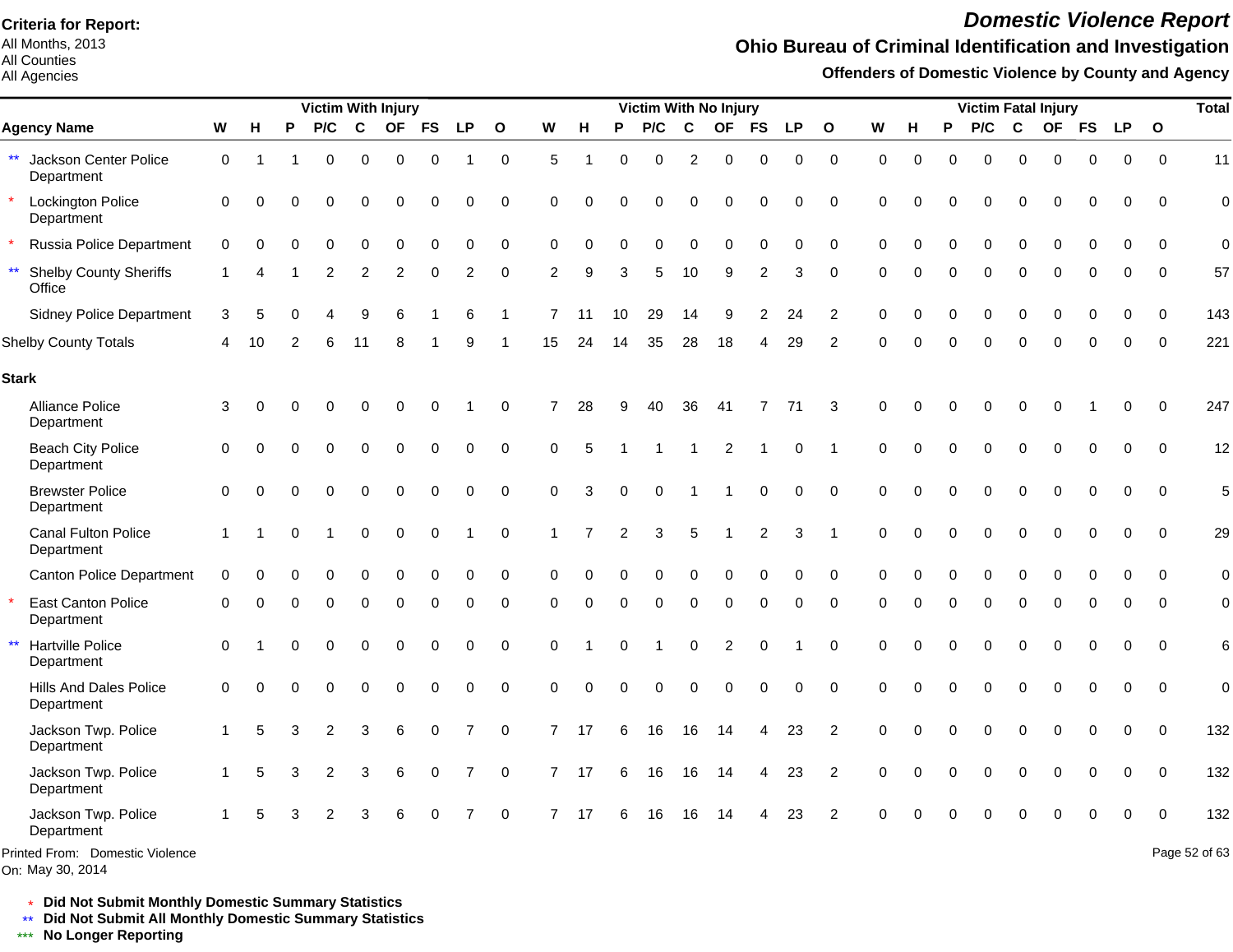All Months, 2013 All Counties

All Agencies

# *Domestic Violence Report*

## **Ohio Bureau of Criminal Identification and Investigation**

**Offenders of Domestic Violence by County and Agency**

|              |                                                              |                |             |          | <b>Victim With Injury</b> |                         |                      |             |                |              |                |                        |          | <b>Victim With No Injury</b> |                |             |                |                |                |             |          |              | <b>Victim Fatal Injury</b> |             |             |          |             |              | <b>Total</b>   |
|--------------|--------------------------------------------------------------|----------------|-------------|----------|---------------------------|-------------------------|----------------------|-------------|----------------|--------------|----------------|------------------------|----------|------------------------------|----------------|-------------|----------------|----------------|----------------|-------------|----------|--------------|----------------------------|-------------|-------------|----------|-------------|--------------|----------------|
|              | <b>Agency Name</b>                                           | W              | н           | P        | P/C                       | $\mathbf c$             |                      | OF FS       | <b>LP</b>      | $\mathbf{o}$ | W              | H                      | P        | P/C                          | $\mathbf c$    |             | OF FS          | <b>LP</b>      | $\mathbf{o}$   | W           | н        | P            | P/C                        | C           |             | OF FS LP |             | $\mathbf{o}$ |                |
|              | Lawrence Twp. Police<br>Department                           | $\overline{1}$ | $\mathbf 1$ | $\Omega$ |                           | 0                       | $\mathsf 0$          | 0           | 0              | $\pmb{0}$    | $\Omega$       | 2                      | 3        | 4                            | 3              | 8           | $\overline{c}$ | 2              | $\mathbf 0$    | $\mathbf 0$ | $\Omega$ | $\Omega$     | $\Omega$                   | 0           | $\mathbf 0$ | $\Omega$ | $\mathbf 0$ | $\mathbf 0$  | 27             |
|              | Louisville Police<br>Department                              | 2              | $\Omega$    | $\Omega$ |                           | -1                      | 2                    | 0           | $\overline{2}$ | $\mathbf 0$  | 3              | Δ                      | 8        | 9                            | 8              | 9           |                | 12             | -1             | $\Omega$    | $\Omega$ | $\Omega$     | $\Omega$                   | $\Omega$    | 0           | $\Omega$ | $\Omega$    | $\Omega$     | 63             |
|              | Magnolia Police<br>Department                                | $\Omega$       | $\Omega$    |          | $\Omega$                  | $\Omega$                | $\Omega$             | $\Omega$    |                | $\mathbf 0$  | $\Omega$       | 3                      | 6        | $\Omega$                     | 10             | 13          | 2              | $\overline{7}$ | -1             | $\Omega$    | $\Omega$ | $\Omega$     | $\Omega$                   | $\Omega$    | $\Omega$    |          | 0           | $\Omega$     | 44             |
|              | Marlboro Police<br>Department                                | $\Omega$       |             | $\Omega$ | $\Omega$                  | $\Omega$                | $\mathbf 0$          | $\Omega$    | $\Omega$       | $\Omega$     | 1              | Δ                      | 2        | $\mathbf 0$                  | 6              |             | $\Omega$       | $\Omega$       | $\overline{1}$ | $\Omega$    | $\Omega$ | $\Omega$     | $\Omega$                   | $\Omega$    | $\Omega$    | $\Omega$ | $\Omega$    | $\Omega$     | 16             |
| $\star\star$ | <b>Massillon Police</b><br>Department                        | $\Omega$       | $\Omega$    | $\Omega$ | $\Omega$                  | $\Omega$                | $\blacktriangleleft$ | 0           | $\mathbf 0$    | $\mathbf 0$  | 3              | 8                      | 15       | 9                            | 19             | 32          | -1             | 17             | 55             | $\Omega$    | $\Omega$ | $\mathbf{0}$ | $\Omega$                   | $\Omega$    | $\Omega$    | $\Omega$ | $\Omega$    | $\Omega$     | 160            |
|              | Minerva Police<br>Department                                 | $\mathbf{0}$   | -1          |          | $\mathbf{0}$              | $\overline{1}$          | $\overline{2}$       | -1          | 3              | $\pmb{0}$    | 4              | 20                     |          | 9                            | 16             | 9           | 3              | 19             | 3              | $\Omega$    | $\Omega$ | $\Omega$     | $\Omega$                   | $\Omega$    | $\Omega$    | $\Omega$ | 0           | $\Omega$     | 99             |
|              | Navarre Police<br>Department                                 | $\mathbf 0$    | $\Omega$    | $\Omega$ | $\Omega$                  | $\mathbf 0$             | $\mathbf 0$          | $\mathbf 0$ | $\mathbf 0$    | $\mathbf 0$  | 5              |                        |          | $\Omega$                     | $\mathbf 0$    | 3           |                | 3              | $\mathbf 0$    | $\Omega$    | $\Omega$ | $\Omega$     | $\Omega$                   | $\Omega$    | $\Omega$    | $\Omega$ | $\Omega$    | $\Omega$     | 17             |
|              | North Canton Police<br>Department                            | $\mathbf 0$    |             |          | $\Omega$                  | $\overline{\mathbf{1}}$ | $\Omega$             | $\Omega$    |                | $\mathbf 0$  | $\overline{2}$ | $\boldsymbol{\Lambda}$ |          | 3                            | $\overline{4}$ | 2           | $\Omega$       | 10             | $\Omega$       | $\Omega$    | $\Omega$ | $\Omega$     | $\Omega$                   | $\Omega$    | $\Omega$    | $\Omega$ | $\Omega$    | $\Omega$     | 33             |
|              | Perry Twp. Police<br>Department                              | $\mathbf 0$    |             |          |                           | 0                       | $\overline{1}$       | $\mathbf 0$ | $\mathbf 0$    | $\mathbf 0$  | $\mathbf{1}$   | 22                     | 16       | $\overline{7}$               | 24             | 40          | 15             | 11             | 26             | $\mathbf 0$ | $\Omega$ | $\Omega$     | $\mathbf 0$                | $\mathbf 0$ | $\Omega$    | $\Omega$ | $\Omega$    | $\Omega$     | 166            |
|              | Perry Twp. Police<br>Department                              | $\mathbf 0$    |             | -1       | $\overline{1}$            | $\mathbf 0$             | $\overline{1}$       | 0           | $\mathbf 0$    | $\mathbf 0$  | 1              | 22                     | 16       | $\overline{7}$               | 24             | 40          | 15             | 11             | 26             | $\mathbf 0$ | $\Omega$ | $\mathbf{0}$ | $\mathbf 0$                | $\Omega$    | $\Omega$    | $\Omega$ | $\Omega$    | $\Omega$     | 166            |
|              | Perry Twp. Police<br>Department                              | $\mathbf 0$    |             |          |                           | $\mathbf 0$             | $\blacktriangleleft$ | $\mathbf 0$ | $\mathbf 0$    | $\mathbf 0$  | $\mathbf 1$    | 22                     | 16       | $\overline{7}$               | 24             | 40          | 15             | 11             | 26             | $\mathbf 0$ | $\Omega$ | $\Omega$     | $\Omega$                   | 0           | $\Omega$    | $\Omega$ | 0           | $\Omega$     | 166            |
|              | Perry Twp. Police<br>Department                              | $\mathbf 0$    |             | -1       |                           | $\Omega$                | -1                   | $\Omega$    | $\Omega$       | $\Omega$     | 1              | 22                     | 16       | 7                            | 24             | 40          | 15             | 11             | 26             | $\Omega$    | $\Omega$ | $\Omega$     | $\Omega$                   | $\Omega$    | $\Omega$    | $\Omega$ | $\Omega$    | $\Omega$     | 166            |
|              | Perry Twp. Police<br>Department                              | $\Omega$       |             |          |                           | 0                       |                      | $\Omega$    | $\Omega$       | $\Omega$     | 1              | 22                     | 16       | $\overline{7}$               | 24             | 40          | 15             | 11             | 26             | $\Omega$    | $\Omega$ | $\Omega$     | $\Omega$                   | $\Omega$    | $\Omega$    | $\Omega$ | $\Omega$    | $\Omega$     | 166            |
| $\star\star$ | <b>Stark County Park Dist</b><br><b>Enforcement Division</b> | $\mathbf 0$    | $\Omega$    | $\Omega$ | $\Omega$                  | $\Omega$                | $\mathbf 0$          | $\mathbf 0$ | $\mathbf 0$    | $\mathbf 0$  |                |                        | $\Omega$ | $\Omega$                     | $\Omega$       | $\mathbf 0$ | $\Omega$       | $\Omega$       | $\Omega$       | $\Omega$    | $\Omega$ | $\Omega$     | $\Omega$                   | $\Omega$    | $\Omega$    | $\Omega$ | $\Omega$    | $\Omega$     | $\overline{c}$ |
| $\star\star$ | <b>Stark County Sheriff's</b><br>Office                      | $\overline{2}$ | 3           |          |                           | 2                       | 5                    | 0           | 3              | $\mathbf 0$  | 31             | 85                     | 26       | 51                           | 59             | 92          | 4              | 101            | $\overline{1}$ | $\Omega$    | $\Omega$ | $\Omega$     | $\Omega$                   | $\Omega$    | $\Omega$    | $\Omega$ | $\Omega$    | $\Omega$     | 467            |
| $\star\star$ | <b>Uniontown Police</b><br>Department                        | 0              |             |          |                           |                         |                      |             |                | $\mathbf 0$  | 2              |                        |          |                              |                |             |                |                | $\mathbf 0$    | 0           |          |              |                            |             |             |          | 0           | $\Omega$     | 8              |

Printed From: Domestic Violence

On: May 30, 2014

Page 53 of 63

\* **Did Not Submit Monthly Domestic Summary Statistics**

**Did Not Submit All Monthly Domestic Summary Statistics**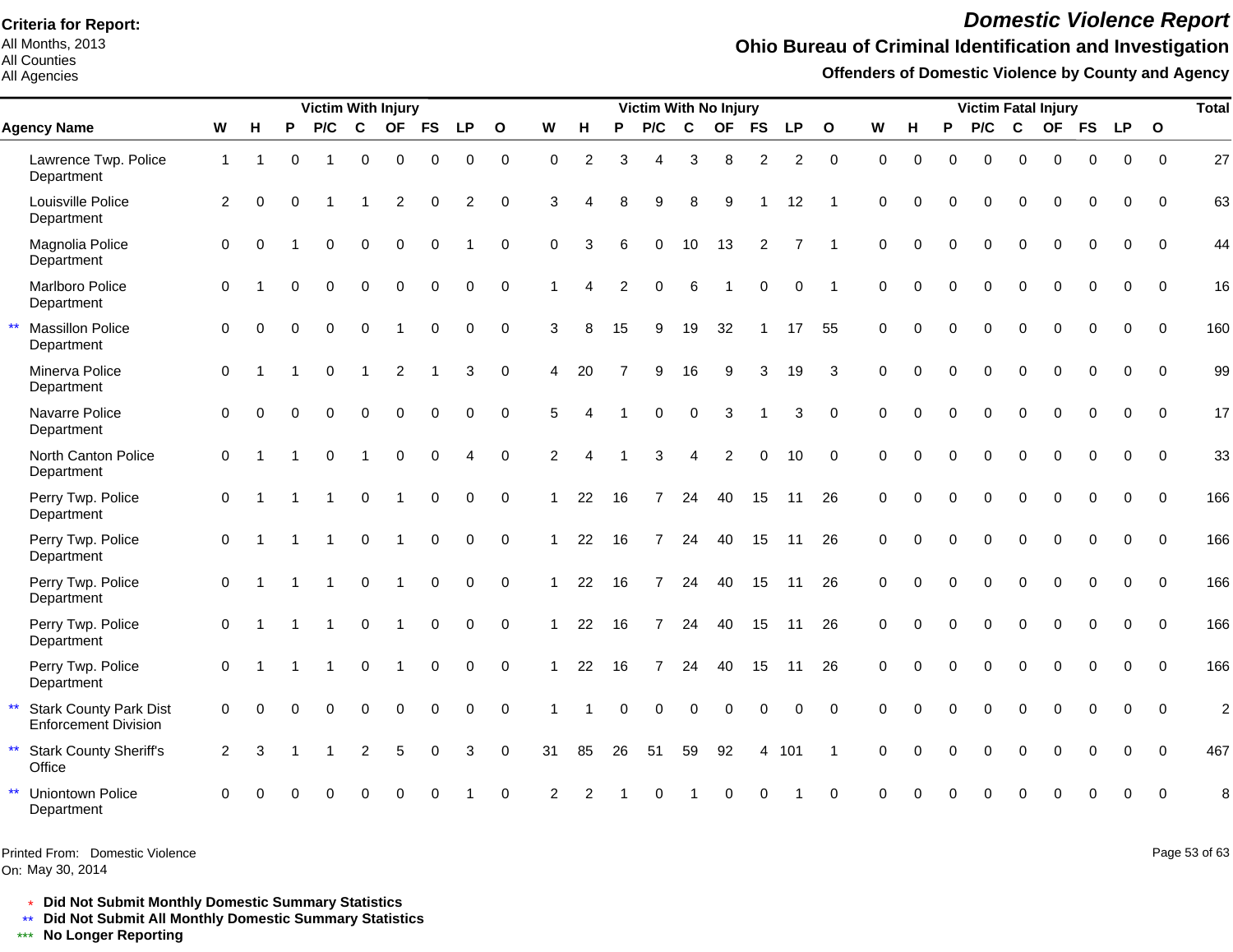All Months, 2013 All Counties

#### All Agencies

# *Domestic Violence Report*

#### **Ohio Bureau of Criminal Identification and Investigation**

**Offenders of Domestic Violence by County and Agency**

|                                                     |                |                |          | <b>Victim With Injury</b> |                |                |             |             |                |          |          |                | <b>Victim With No Injury</b> |                |                |                |                |                |             |             |             | <b>Victim Fatal Injury</b> |             |             |             |             |              | <b>Total</b>   |
|-----------------------------------------------------|----------------|----------------|----------|---------------------------|----------------|----------------|-------------|-------------|----------------|----------|----------|----------------|------------------------------|----------------|----------------|----------------|----------------|----------------|-------------|-------------|-------------|----------------------------|-------------|-------------|-------------|-------------|--------------|----------------|
| <b>Agency Name</b>                                  | W              | н              | P        | P/C                       | $\mathbf c$    | <b>OF</b>      | <b>FS</b>   | <b>LP</b>   | $\mathbf{o}$   | W        | н        | P              | P/C                          | C              | <b>OF</b>      | <b>FS</b>      | <b>LP</b>      | $\mathbf{o}$   | W           | н           | P           | P/C                        | C           | <b>OF</b>   | <b>FS</b>   | <b>LP</b>   | $\mathbf{o}$ |                |
| ** Waynesburg Police<br>Department                  | 0              | 0              | 0        | 0                         | 0              | $\mathbf 0$    | 0           | 0           | 0              | 0        | 0        | 0              | -1                           | $\mathbf 1$    | 0              | 0              | 0              | $\mathbf 0$    | 0           | $\mathbf 0$ | 0           | 0                          | $\mathbf 0$ | 0           | 0           | 0           | $\mathbf 0$  | $\overline{c}$ |
| <b>Wilmot Police Department</b>                     | $\mathbf 0$    | $\Omega$       | U        | $\Omega$                  | $\Omega$       | $\Omega$       | $\Omega$    | $\Omega$    | 0              | $\Omega$ | $\Omega$ | ∩              | 0                            | $\Omega$       | O              | O              | O              | $\Omega$       | $\Omega$    | 0           | $\Omega$    | 0                          | $\Omega$    | $\Omega$    | 0           | $\Omega$    | $\Omega$     | $\Omega$       |
| <b>Stark County Totals</b>                          | 12             | 29             | 18       | 15                        | 14             | 33             |             | 37          | $\mathbf 0$    | 86       | 342      |                | 180 214 338 458              |                |                | 111            | 371            | 203            | $\mathbf 0$ | $\Omega$    | $\mathbf 0$ | $\mathbf 0$                | $\mathbf 0$ | $\Omega$    |             | $\Omega$    | $\Omega$     | 2463           |
| <b>Summit</b>                                       |                |                |          |                           |                |                |             |             |                |          |          |                |                              |                |                |                |                |                |             |             |             |                            |             |             |             |             |              |                |
| $***$<br><b>Akron Police Department</b>             | 2              | 5              |          | 14                        | 10             | 14             | 0           | 9           |                | 9        | 47       | 20             | 113                          | 68             | 61             | 3              | 99             | 8              | $\Omega$    | U           | O           | O                          | $\Omega$    | $\Omega$    | 0           | $\Omega$    | 0            | 485            |
| <b>Barberton Police</b><br>Department               | 0              |                | U        | 3                         | 2              | $\overline{2}$ | 0           | 9           | 0              | 15       | 28       | 17             | 61                           | 53             | 53             | 18             | 71             | 3              | $\Omega$    | 0           | 0           | 0                          | 0           | 0           | 0           | $\Omega$    | 0            | 336            |
| Bath Twp. Police<br>Department                      | $\mathbf 0$    | $\Omega$       | $\Omega$ | 0                         | 0              | $\mathbf 0$    | 0           |             | $\pmb{0}$      | 2        |          | $\Omega$       | 0                            | 5              | $\mathbf 0$    | $\mathbf 0$    | 0              | $\mathbf 0$    | $\Omega$    | 0           | $\Omega$    | 0                          | $\mathbf 0$ | $\mathbf 0$ | 0           | 0           | $\mathbf 0$  | 9              |
| <b>Boston Heights Police</b><br>Department          | $\overline{1}$ |                |          | 0                         | 1              | $\pmb{0}$      | 0           | 0           | 0              |          | 0        | $\Omega$       | -1                           | $\pmb{0}$      | $\pmb{0}$      |                | 0              | $\mathbf 0$    | $\Omega$    | $\Omega$    | $\Omega$    | 0                          | $\mathbf 0$ | 0           | 0           | $\Omega$    | $\Omega$     | $\overline{7}$ |
| <b>Copley Police Department</b>                     | $\mathbf 0$    | 0              | 0        | 0                         | $\overline{2}$ | $\Omega$       | 0           | $\Omega$    | 0              | 9        | 9        |                | 7                            | 8              | $\overline{7}$ | 0              | 7              | 0              | $\Omega$    | 0           | 0           | 0                          | $\Omega$    | $\Omega$    | 0           | $\Omega$    | $\Omega$     | 53             |
| Cuyahoga Falls Police<br>Department                 | 0              | $\Omega$       | 0        | 0                         | $\mathbf 0$    | $\overline{0}$ | 0           | 0           | $\mathbf 0$    | 7        | 40       | $\overline{2}$ | 26                           | 15             | 31             | 8              | 45             | 0              | $\Omega$    | 0           | $\Omega$    | $\mathbf 0$                | $\mathbf 0$ | $\Omega$    | $\mathbf 0$ | 0           | $\mathbf 0$  | 174            |
| Fairlawn Police<br>Department                       |                | $\Omega$       | $\Omega$ | 0                         | 0              | $\mathbf 0$    | 0           | 0           | $\mathbf 0$    |          |          |                |                              |                | $\overline{c}$ | $\overline{c}$ | 5              | 6              | $\Omega$    | $\Omega$    | $\Omega$    | 0                          | $\Omega$    | $\Omega$    | $\Omega$    | $\pmb{0}$   | $\Omega$     | 25             |
| Franklin Twp. Police<br>$\star\star$<br>Department  | $\mathbf 0$    | $\overline{2}$ |          |                           | $\overline{2}$ |                | $\mathbf 0$ | 2           | $\overline{1}$ |          | Δ        | 2              | 4                            | 6              | 12             | $\Omega$       | $\overline{c}$ | $\overline{2}$ | $\Omega$    | 0           | 0           | $\mathbf 0$                | $\mathbf 0$ | $\mathbf 0$ | 0           | $\mathbf 0$ | $\mathbf 0$  | 43             |
| $\star\star$<br>Franklin Twp. Police<br>Department  | 0              | $\overline{2}$ |          |                           | 2              |                | 0           | 2           | -1             |          |          |                | 4                            | 6              | 12             | 0              | $\overline{c}$ | $\overline{2}$ | $\Omega$    | 0           | 0           | 0                          | $\mathbf 0$ | 0           | 0           | 0           | $\mathbf 0$  | 43             |
| <b>Hudson Police</b><br>Department                  | $\mathbf 0$    |                | $\Omega$ | $\mathbf 0$               | $\mathbf 0$    | $\mathbf 0$    | $\mathbf 0$ | $\mathbf 0$ | $\mathbf 0$    | 3        | $\Omega$ | 2              | $\mathbf 0$                  | 6              | $\overline{c}$ | $\mathbf 0$    | 0              | $\overline{1}$ | $\Omega$    | $\Omega$    | 0           | $\mathbf 0$                | $\mathbf 0$ | $\mathbf 0$ | $\mathbf 0$ | $\mathbf 0$ | $\mathbf 0$  | 15             |
| Macedonia Police<br>Department                      | $\mathbf 0$    |                | $\Omega$ | 0                         | 0              |                | 0           | 0           | $\pmb{0}$      | 6        |          | $\overline{2}$ | $\overline{c}$               | $\overline{c}$ | 5              | $\mathbf 0$    | $\overline{c}$ | $\mathbf 0$    | $\mathbf 0$ | 0           | 0           | 0                          | $\mathbf 0$ | $\mathbf 0$ | 0           | $\mathbf 0$ | $\mathbf 0$  | 28             |
| $\star\star$<br>Mogadore Police<br>Department       | $\mathbf 0$    | $\Omega$       | 0        | 0                         | $\mathbf 0$    | $\mathbf 0$    | $\mathbf 0$ | $\mathbf 0$ | $\mathbf 0$    | 3        |          |                |                              | $\overline{2}$ |                | $\mathbf 0$    | 4              | $\mathbf 0$    | $\Omega$    | $\Omega$    | 0           | $\mathbf 0$                | $\mathbf 0$ | $\mathbf 0$ | $\mathbf 0$ | $\mathbf 0$ | $\Omega$     | 13             |
| ** Munroe Falls Police<br>Department                |                | ∩              | U        | 0                         | 0              | $\mathbf 0$    | 0           | 0           | 0              | 6        |          |                |                              |                | 4              |                | 2              | 2              | $\Omega$    | O           | 0           | 0                          | $\Omega$    | 0           | 0           | $\Omega$    | $\Omega$     | 20             |
| ** Northfield Village Police<br>Department          | $\Omega$       | $\Omega$       |          | $\Omega$                  | $\Omega$       | $\bigcap$      | O           | 0           | $\Omega$       | $\Omega$ | 2        | $\Omega$       | 6                            |                | O              | $\Omega$       |                | $\Omega$       | $\cap$      |             |             | $\Omega$                   | $\Omega$    | O           | 0           | $\Omega$    | $\Omega$     | 10             |
| Printed From: Domestic Violence<br>On: May 30, 2014 |                |                |          |                           |                |                |             |             |                |          |          |                |                              |                |                |                |                |                |             |             |             |                            |             |             |             |             |              | Page 54 of 63  |

\* **Did Not Submit Monthly Domestic Summary Statistics**

**Did Not Submit All Monthly Domestic Summary Statistics**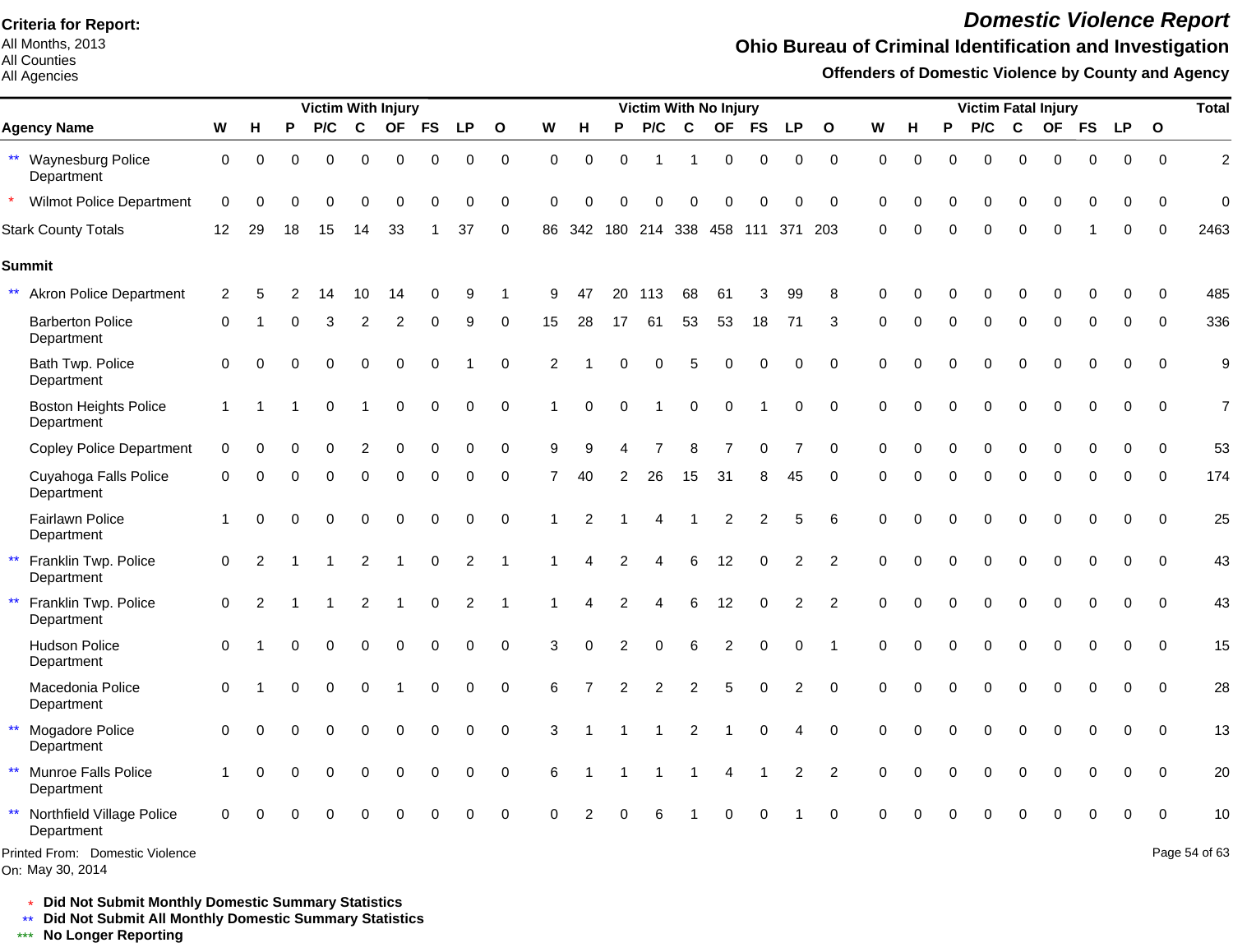All Months, 2013 All Counties

All Agencies

# *Domestic Violence Report*

## **Ohio Bureau of Criminal Identification and Investigation**

**Offenders of Domestic Violence by County and Agency**

|                                                          |                     |          |          |             |                | <b>Victim With Injury</b> |             |             |                |                |                |                |                |              | Victim With No Injury |             |                |                |             |          |             | <b>Victim Fatal Injury</b> |                  |             |             |             |              | <b>Total</b>   |
|----------------------------------------------------------|---------------------|----------|----------|-------------|----------------|---------------------------|-------------|-------------|----------------|----------------|----------------|----------------|----------------|--------------|-----------------------|-------------|----------------|----------------|-------------|----------|-------------|----------------------------|------------------|-------------|-------------|-------------|--------------|----------------|
| <b>Agency Name</b>                                       | W                   | H        | P        | P/C         | $\mathbf c$    | <b>OF</b>                 | <b>FS</b>   | <b>LP</b>   | $\mathbf{o}$   | W              | н              | P              | P/C            | $\mathbf{C}$ | <b>OF</b>             | <b>FS</b>   | <b>LP</b>      | $\mathbf{o}$   | ${\bf W}$   | н        | P           | P/C                        | $\mathbf{C}$     | <b>OF</b>   | <b>FS</b>   | <b>LP</b>   | $\mathbf{o}$ |                |
| Norton Police Department                                 | $\mathbf 0$         | -1       | O        | 0           |                | 0                         | $\Omega$    | 0           | $\overline{1}$ | 3              | $\overline{7}$ |                |                | 8            | -1                    | 3           | 11             | 3              | $\Omega$    | $\Omega$ | 0           | 0                          | $\Omega$         | $\Omega$    | $\Omega$    | $\Omega$    | $\Omega$     | 41             |
| Peninsula Police<br>Department                           | $\mathbf 0$         | $\Omega$ | 0        | $\Omega$    | 0              | $\mathbf 0$               | 0           | $\mathbf 0$ | $\mathbf 0$    | $\Omega$       |                | $\Omega$       | 0              | 0            | $\Omega$              | $\Omega$    | 0              | $\mathbf 0$    | $\Omega$    | $\Omega$ | $\mathbf 0$ | 0                          | $\mathbf 0$      | $\mathbf 0$ | $\mathbf 0$ | $\Omega$    | $\Omega$     | $\mathbf{1}$   |
| $\star\star$<br>Reminderville Police<br>Department       | 0                   |          | 0        | 0           |                | 0                         | 0           | 0           | $\mathbf 0$    | 0              | 0              | 0              | 0              | 0            | 0                     | 0           | 0              | $\mathbf 0$    | 0           | 0        | 0           | 0                          | $\mathbf 0$      | 0           | 0           | 0           | 0            | $\overline{c}$ |
| <b>Richfield Police</b><br>Department                    | $\mathbf 0$         | $\Omega$ | O        | $\Omega$    | 0              | $\mathbf 0$               | $\mathbf 0$ |             | $\mathbf 0$    |                | 9              | 2              | 2              |              | $\Omega$              | $\Omega$    | 0              | $\overline{4}$ | $\Omega$    | 0        | 0           | 0                          | $\mathbf 0$      | $\mathbf 0$ | $\mathbf 0$ | 0           | $\mathbf 0$  | 20             |
| Sagamore Hills Twp.<br>Police Department                 | 0                   | $\Omega$ | $\Omega$ | $\Omega$    |                |                           | 0           | 0           | $\mathbf 0$    | 4              |                | 3              | $\overline{c}$ | 4            | 4                     | 2           |                | -1             | $\Omega$    | $\Omega$ | $\Omega$    | 0                          | $\mathbf 0$      | $\Omega$    | 0           | 0           | $\Omega$     | 30             |
| Silver Lake Police<br>Department                         |                     |          | 0        | $\mathbf 0$ | 0              | $\pmb{0}$                 | 0           | $\mathbf 0$ | $\mathbf 0$    | $\Omega$       |                |                | 0              | 2            | $\mathbf 0$           |             | 0              | $\mathbf 0$    | $\mathbf 0$ | $\Omega$ | 0           | 0                          | $\boldsymbol{0}$ | $\mathbf 0$ | $\mathbf 0$ | $\mathbf 0$ | $\mathbf 0$  | $\overline{7}$ |
| Springfield Twp. Police<br>Department                    | 0                   | $\Omega$ |          | 2           | -1             | -1                        | 0           |             | $\mathbf 0$    | 6              | 7              | 7              | 9              | 18           | 6                     | 5           | 15             | 14             | $\Omega$    | $\Omega$ | $\Omega$    | $\mathsf 0$                | $\boldsymbol{0}$ | $\Omega$    | $\Omega$    | $\Omega$    | $\Omega$     | 93             |
| Springfield Twp. Police<br>Department                    | $\mathbf 0$         | $\Omega$ |          | 2           | -1             | -1                        | 0           |             | $\mathbf 0$    | 6              | $\overline{7}$ | $\overline{7}$ | 9              | 18           | 6                     | 5           | 15             | 14             | $\Omega$    | $\Omega$ | $\Omega$    | 0                          | $\mathbf 0$      | $\mathbf 0$ | $\mathbf 0$ | 0           | $\Omega$     | 93             |
| Springfield Twp. Police<br>Department                    | $\mathsf{O}\xspace$ | $\Omega$ |          | 2           | -1             | -1                        | 0           |             | 0              | 6              | 7              | 7              | 9              | 18           | 6                     | 5           | 15             | 14             | $\Omega$    | 0        | $\Omega$    | $\Omega$                   | $\mathbf{0}$     | $\Omega$    | $\Omega$    | $\Omega$    | $\Omega$     | 93             |
| <b>Stow Police Department</b>                            | $\mathbf 0$         | 2        | 2        | 3           | $\overline{c}$ | 2                         | 0           | 5           | 0              | 6              | 10             | 11             | 11             | 13           | 7                     |             | $\overline{7}$ | $\mathbf 0$    | 0           | 0        | $\Omega$    | 0                          | 0                | $\Omega$    | $\Omega$    | $\Omega$    | $\Omega$     | 82             |
| <b>Summit County Adult</b><br>Probation                  | $\mathbf 0$         | $\Omega$ |          | $\Omega$    | 0              | 0                         | 0           | 0           | 0              | $\Omega$       | $\Omega$       | $\Omega$       | 0              | 0            | 0                     | 0           | 0              | 0              | 0           | 0        | 0           | 0                          | 0                | 0           | 0           | 0           | $\mathbf{0}$ | 0              |
| $\star\star$<br><b>Summit County Sheriff's</b><br>Office | $\mathbf 0$         | $\Omega$ |          | $\Omega$    | 0              | $\mathbf 0$               | $\mathbf 0$ |             | $\mathbf 0$    | 10             | 32             | 13             | $\mathbf 0$    | 30           | 22                    | $\mathbf 0$ | 59             | $\Omega$       | $\Omega$    | $\Omega$ | $\Omega$    | 0                          | $\mathbf 0$      | $\mathbf 0$ | 0           | $\Omega$    | $\Omega$     | 167            |
| <b>Tallmadge Police</b><br>Department                    | $\mathbf 1$         |          |          | 0           | 0              | $\pmb{0}$                 | 0           | 0           | 0              | 6              | 11             | 7              | 22             | 9            | 13                    | -1          | 25             | 3              | $\Omega$    | $\Omega$ | 0           | 0                          | $\mathbf 0$      | 0           | 0           | 0           | $\Omega$     | 100            |
| <b>Twinsburg Police</b><br>Department                    | $\mathbf{1}$        |          | 0        | $\Omega$    | 0              | 2                         |             |             | $\mathbf 0$    | $\overline{c}$ | 5              | 4              | 2              | 12           | 3                     | $\Omega$    | 3              | $\Omega$       | $\Omega$    | 0        | $\Omega$    | 0                          | $\Omega$         | $\Omega$    | $\mathbf 0$ | $\Omega$    | $\Omega$     | 37             |
| $\star\star$<br>University of Akron Police<br>Department | 0                   | $\Omega$ | 0        | $\Omega$    | $\Omega$       | $\Omega$                  | $\Omega$    | 0           | $\mathbf 0$    | $\Omega$       |                | $\Omega$       | 0              | $\Omega$     | 0                     | $\Omega$    | 0              | $\Omega$       | $\Omega$    | $\Omega$ | $\Omega$    | $\Omega$                   | 0                | $\Omega$    | 0           | 0           | $\mathbf 0$  | $\mathbf{1}$   |
| <b>Summit County Totals</b>                              | 8                   | 20       | 11       | 28          | 27             | 27                        |             | 34          | 4              | 114            |                | 251 117        | 297            | 307          | 258                   | 56          | 391            | 77             | $\Omega$    |          |             |                            |                  |             |             | $\Omega$    |              | 2028           |
| <b>Trumbull</b>                                          |                     |          |          |             |                |                           |             |             |                |                |                |                |                |              |                       |             |                |                |             |          |             |                            |                  |             |             |             |              |                |
| Bazetta Twp. Police                                      | $\Omega$            |          |          |             |                | $\Omega$                  | 0           | $\Omega$    | 0              | $\Omega$       | 3              |                | 3              |              |                       |             |                |                | $\Omega$    | O        | O           | O                          | $\Omega$         | $\Omega$    | 0           | $\Omega$    |              | 14             |
| Printed From: Domestic Violence<br>On: May 30, 2014      |                     |          |          |             |                |                           |             |             |                |                |                |                |                |              |                       |             |                |                |             |          |             |                            |                  |             |             |             |              | Page 55 of 63  |

\* **Did Not Submit Monthly Domestic Summary Statistics**

**Did Not Submit All Monthly Domestic Summary Statistics**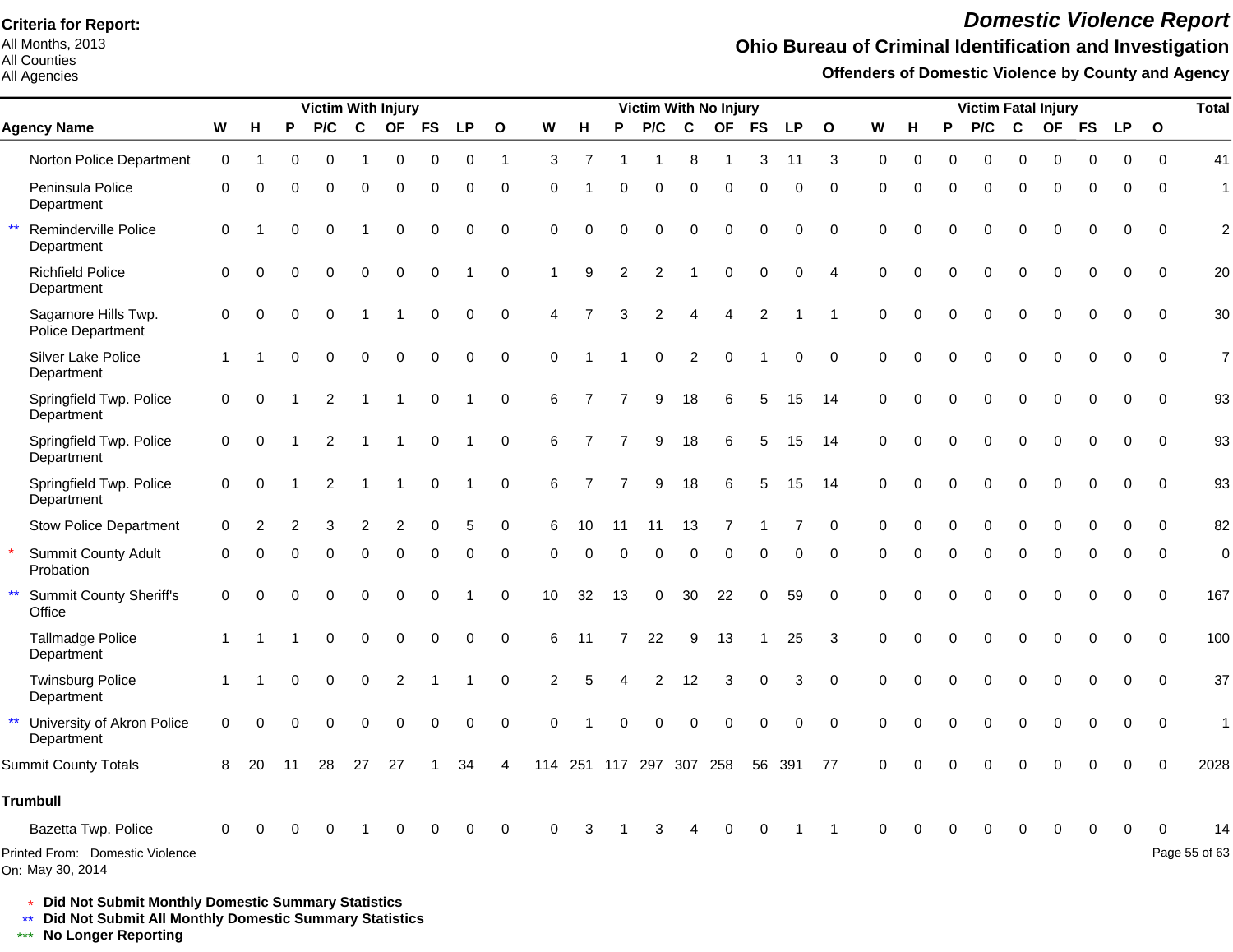All Months, 2013 All Counties

All Agencies

# *Domestic Violence Report*

## **Ohio Bureau of Criminal Identification and Investigation**

**Offenders of Domestic Violence by County and Agency**

|              |                                             |                |          |   | <b>Victim With Injury</b> |          |           |           |                |              |                |                |          | Victim With No Injury |                 |                |              |                |                          |          |          |          |                |              | <b>Victim Fatal Injury</b> |             |             |              | <b>Total</b>   |
|--------------|---------------------------------------------|----------------|----------|---|---------------------------|----------|-----------|-----------|----------------|--------------|----------------|----------------|----------|-----------------------|-----------------|----------------|--------------|----------------|--------------------------|----------|----------|----------|----------------|--------------|----------------------------|-------------|-------------|--------------|----------------|
|              | <b>Agency Name</b>                          | ${\bf W}$      | н        | P | P/C                       | C        | <b>OF</b> | <b>FS</b> | <b>LP</b>      | $\mathbf{o}$ | W              | н              | P        | P/C                   | $\mathbf c$     | <b>OF</b>      | <b>FS</b>    | <b>LP</b>      | $\mathbf{o}$             | W        | н        | P        | P/C            | $\mathbf{C}$ | <b>OF</b>                  | <b>FS</b>   | <b>LP</b>   | $\mathbf{o}$ |                |
|              | Department                                  |                |          |   |                           |          |           |           |                |              |                |                |          |                       |                 |                |              |                |                          |          |          |          |                |              |                            |             |             |              |                |
|              | <b>Braceville Police</b><br>Department      | $\Omega$       | $\Omega$ |   | $\Omega$                  | $\Omega$ | 0         |           | 2              | $\Omega$     |                | $\Omega$       |          |                       |                 | $\overline{c}$ | 0            | 0              | $\Omega$                 | $\Omega$ | O        | 0        | $\Omega$       | $\Omega$     | 0                          | $\Omega$    | $\Omega$    | $\Omega$     | 8              |
|              | <b>Brookfield Twp. Police</b><br>Department | 0              | $\Omega$ |   |                           |          |           | $\Omega$  | 3              | $\Omega$     | 3              | 10             | 2        | 8                     | 6               | 9              |              | 5              | $\Omega$                 | $\Omega$ | $\Omega$ | $\Omega$ | $\Omega$       | $\Omega$     | $\Omega$                   | $\Omega$    | $\Omega$    | $\Omega$     | 51             |
|              | Champion Twp. Police<br>Department          | $\Omega$       |          |   | 0                         | $\Omega$ | $\Omega$  | $\Omega$  |                |              | $\overline{2}$ |                | 3        |                       | $\overline{4}$  | 3              | $\mathsf{O}$ | $\overline{7}$ | $\mathbf 0$              | $\Omega$ | $\Omega$ | $\Omega$ | $\overline{0}$ | $\mathbf{0}$ | $\Omega$                   | $\mathbf 0$ | 0           | $\mathbf 0$  | 29             |
|              | <b>Cortland Police</b><br>Department        | $\Omega$       |          |   | $\Omega$                  |          | $\Omega$  | $\Omega$  |                | $\Omega$     |                |                |          | $\Omega$              | 3               |                | $\Omega$     | 4              | $\mathbf 0$              | $\Omega$ | 0        |          | $\Omega$       | $\Omega$     | $\Omega$                   | $\Omega$    | $\Omega$    | $\Omega$     | 14             |
| $\star\star$ | <b>Fowler Police Department</b>             | 0              | $\Omega$ | 0 | 0                         | $\Omega$ | $\Omega$  | $\Omega$  | 0              | $\Omega$     | $\Omega$       | $\Omega$       | $\Omega$ | 0                     | $\mathbf 0$     | 0              | 0            | 0              | $\mathbf 0$              | 0        | $\Omega$ | 0        | 0              | $\mathbf 0$  | 0                          | $\mathbf 0$ | $\mathbf 0$ | $\Omega$     | $\mathbf 0$    |
|              | <b>Girard Police Department</b>             | 0              |          |   |                           |          |           |           |                |              | ∩              |                |          | $\overline{2}$        | $\Omega$        | 3              |              |                | 3                        | $\Omega$ |          |          | $\Omega$       | $\Omega$     |                            |             | O           | $\Omega$     | 25             |
|              | Hartford Twp. Police<br>Department          | $\Omega$       | U        |   | 0                         | $\Omega$ | $\Omega$  | $\Omega$  | 0              | $\Omega$     | $\Omega$       | 0              | $\Omega$ | $\overline{2}$        | $\Omega$        | $\Omega$       | $\Omega$     | $\Omega$       | $\Omega$                 | $\Omega$ | 0        | $\Omega$ | $\Omega$       | $\Omega$     | $\Omega$                   | 0           | $\Omega$    | $\Omega$     | $\overline{c}$ |
|              | Howland Twp. Police<br>Department           | $\overline{1}$ |          |   | 0                         | 3        |           | $\Omega$  | 5              | $\Omega$     | $\overline{7}$ | 21             | 13       | 13                    | 18              | 14             | 2            | 27             | -1                       | $\Omega$ | 0        |          | $\Omega$       | $\Omega$     | $\Omega$                   | 0           | $\Omega$    | $\Omega$     | 127            |
|              | <b>Hubbard City Police</b><br>Department    | $\mathbf 0$    | Ω        |   |                           | $\Omega$ | $\Omega$  | $\Omega$  |                | $\Omega$     | 3              | $\overline{2}$ |          | $\overline{2}$        | $\overline{7}$  | 8              | $\mathbf 0$  | 15             | -1                       | $\Omega$ | 0        | $\Omega$ | 0              | $\mathbf 0$  | $\Omega$                   | $\Omega$    | $\Omega$    | $\Omega$     | 44             |
|              | Hubbard Twp. Police<br>Department           | $\pmb{0}$      | ∩        |   | 0                         | $\Omega$ | $\Omega$  | $\Omega$  | $\overline{c}$ | $\Omega$     | $\Omega$       | $\mathfrak{p}$ | $\Omega$ | $\Omega$              | $\overline{2}$  | $\overline{2}$ | $\Omega$     |                | $\Omega$                 | $\Omega$ | $\Omega$ | $\Omega$ | 0              | $\mathbf 0$  | $\mathbf 0$                | $\Omega$    | $\Omega$    | $\Omega$     | 9              |
|              | Kinsman Twp. Police<br>Department           | $\Omega$       |          |   | $\Omega$                  | $\Omega$ | $\Omega$  |           | $\Omega$       | $\Omega$     | $\Omega$       | $\Omega$       |          | $\Omega$              | $\Omega$        | $\Omega$       | $\Omega$     | $\overline{0}$ | $\Omega$                 | $\Omega$ | $\Omega$ | $\Omega$ | $\Omega$       | $\Omega$     | $\Omega$                   | $\Omega$    | $\Omega$    | $\Omega$     | $\mathbf{1}$   |
|              | Liberty Twp. Police<br>Department           | $\mathbf 0$    | $\Omega$ |   | 2                         | 3        | 3         | $\Omega$  | 0              | $\Omega$     | 2              | 9              | 5        | $\overline{7}$        | $6\phantom{1}6$ | 4              | $\mathbf 0$  | 5              | $\boldsymbol{\varDelta}$ | $\Omega$ | $\Omega$ | $\Omega$ | $\Omega$       | $\Omega$     | $\mathbf 0$                | $\Omega$    | $\Omega$    | $\Omega$     | 50             |
|              | Lordstown Village Police<br>Department      | $\Omega$       | $\Omega$ |   | 0                         | $\Omega$ | 3         | $\Omega$  | 0              | $\Omega$     | $\Omega$       |                | $\Omega$ | $\mathbf 0$           |                 | $\mathbf 0$    | $\mathbf 0$  |                | $\Omega$                 | $\Omega$ | $\Omega$ | $\Omega$ | $\overline{0}$ | $\Omega$     | $\Omega$                   | $\Omega$    | $\Omega$    | $\Omega$     | 6              |
|              | <b>McDonald Police</b><br>Department        | $\Omega$       | U        |   |                           |          | U         | $\Omega$  | 0              | $\Omega$     | $\Omega$       | $\overline{2}$ |          |                       | $\overline{4}$  | 3              | $\mathbf 0$  | $\Omega$       | $\Omega$                 | $\Omega$ | $\Omega$ | $\Omega$ | $\Omega$       | $\Omega$     | $\Omega$                   | $\Omega$    | $\Omega$    | $\Omega$     | 11             |
| $\star\star$ | Newton Falls Police<br>Department           | $\Omega$       |          |   | 0                         | $\Omega$ | 1         |           | 4              | $\Omega$     | 3              | З              | $\Omega$ | 8                     | 8               | 3              |              | 6              | $\Omega$                 | $\Omega$ | $\Omega$ | $\Omega$ | $\overline{0}$ | $\Omega$     | $\Omega$                   | $\Omega$    | $\Omega$    | $\Omega$     | 38             |
| $***$        | <b>Niles Police Department</b>              | 4              |          |   | $\overline{2}$            | 2        |           |           | 3              | $\mathbf 0$  | $\overline{2}$ |                |          |                       | 9               |                | 6            | 14             | $\Omega$                 | $\Omega$ | 0        | $\Omega$ | $\Omega$       | $\Omega$     | $\Omega$                   | $\Omega$    | $\mathbf 0$ | $\Omega$     | 60             |
|              | <b>Trumbull County Sheriffs</b><br>Office   | $\mathcal{P}$  |          |   |                           |          |           |           |                |              |                |                |          |                       |                 |                |              | 18             | З                        |          |          |          |                |              |                            |             | U           | $\Omega$     | 77             |

On: May 30, 2014 Printed From: Domestic Violence Page 56 of 63

\* **Did Not Submit Monthly Domestic Summary Statistics**

**Did Not Submit All Monthly Domestic Summary Statistics**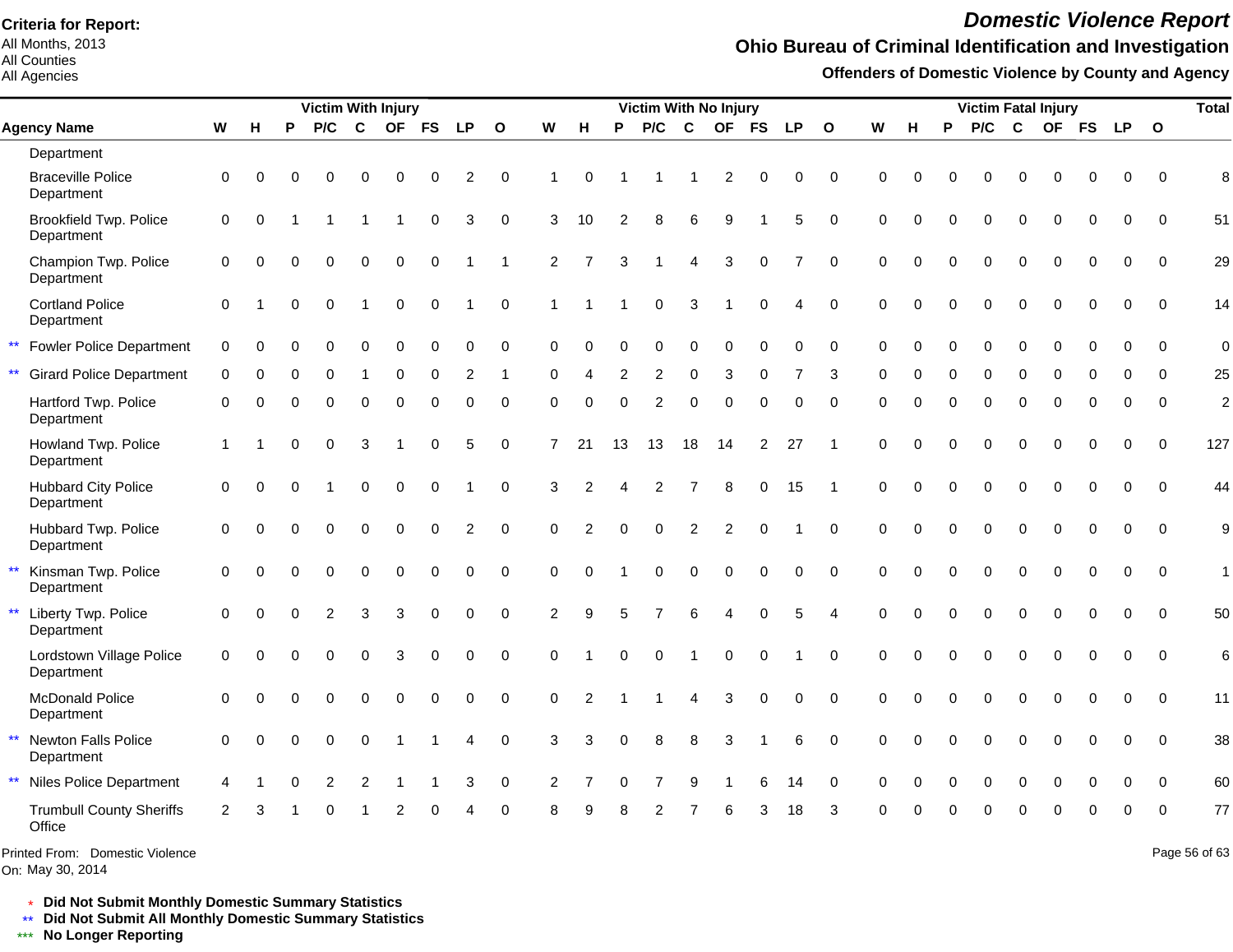All Months, 2013 All Counties

#### All Agencies

# *Domestic Violence Report*

### **Ohio Bureau of Criminal Identification and Investigation**

**Offenders of Domestic Violence by County and Agency**

|                                                      |          |          |          | Victim With Injury |             |                |             |           |              |             |          |          | Victim With No Injury |          |             |               |          |                |              |          |          |          |             | <b>Victim Fatal Injury</b> |             |             |              | <b>Total</b>   |
|------------------------------------------------------|----------|----------|----------|--------------------|-------------|----------------|-------------|-----------|--------------|-------------|----------|----------|-----------------------|----------|-------------|---------------|----------|----------------|--------------|----------|----------|----------|-------------|----------------------------|-------------|-------------|--------------|----------------|
| <b>Agency Name</b>                                   | W        | н        | P        | P/C                | $\mathbf c$ | <b>OF</b>      | <b>FS</b>   | <b>LP</b> | $\mathbf{o}$ | W           | н        | P        | P/C                   | C        | <b>OF</b>   | <b>FS</b>     | LP       | $\mathbf{o}$   | W            | н        | P        | P/C      | C           | <b>OF</b>                  | <b>FS</b>   | <b>LP</b>   | $\mathbf{o}$ |                |
| Vienna Twp. Police<br>Department                     | 0        | $\Omega$ | $\Omega$ | $\Omega$           | $\Omega$    | $\Omega$       | $\Omega$    | 2         | $\mathbf 0$  | 1           | $\Omega$ |          | 0                     | 2        | 3           | 2             | 3        | $\mathbf 0$    | $\Omega$     | $\Omega$ | $\Omega$ | $\Omega$ | $\Omega$    | $\Omega$                   | $\Omega$    | $\Omega$    | $\Omega$     | 14             |
| $\star\star$<br><b>Warren Police</b><br>Department   | 3        | 3        |          | 18                 | 10          | 5              |             | 21        | 2            | 23          | 39       | 31       | 125                   | 53       | 55          | 9             | 89       | 24             | $\Omega$     |          | $\Omega$ | $\Omega$ | $\Omega$    | $\Omega$                   | $\Omega$    | 0           | $\Omega$     | 515            |
| $\star\star$<br>Warren Twp. Police<br>Department     | $\Omega$ |          |          |                    | $\Omega$    |                | $\Omega$    |           | 0            | 3           | 6        |          | 5                     | 11       | Δ           |               | 6        | $\Omega$       | $\Omega$     |          | $\Omega$ | 0        | $\Omega$    | $\Omega$                   | $\Omega$    | $\Omega$    | $\Omega$     | 44             |
| Weathersfield Twp. Police<br>Department              |          | $\Omega$ |          | 0                  | $\Omega$    | $\mathbf 0$    | $\mathbf 0$ |           |              | 5           | 8        | $\Omega$ | 8                     |          | 3           | 2             | 14       | 2              | $\Omega$     | $\Omega$ | $\Omega$ | $\Omega$ | $\mathbf 0$ | $\Omega$                   | $\mathbf 0$ | $\mathbf 0$ | $\mathbf 0$  | 47             |
| $\star\star$<br>West Farmington Police<br>Department | 0        | $\Omega$ | $\Omega$ | 0                  | 0           | 0              | $\Omega$    | 0         | $\mathbf 0$  | $\Omega$    | $\Omega$ |          | 0                     | 0        | $\Omega$    | $\Omega$      | 0        | $\mathbf 0$    | $\Omega$     | $\Omega$ |          | 0        | $\Omega$    | $\Omega$                   | 0           | $\mathbf 0$ | $\mathbf 0$  | $\overline{0}$ |
| <b>Trumbull County Totals</b>                        | 11       | 10       |          | 25                 | 23          | 18             | 3           | 53        | 5            |             | 64 134   | 79       |                       |          | 195 147 124 |               | 26 223   | 39             | $\Omega$     |          |          | 0        | $\Omega$    |                            | $\Omega$    | $\Omega$    | $\Omega$     | 1186           |
| <b>Tuscarawas</b>                                    |          |          |          |                    |             |                |             |           |              |             |          |          |                       |          |             |               |          |                |              |          |          |          |             |                            |             |             |              |                |
| $\star\star$<br><b>Bolivar Police Department</b>     | $\Omega$ | ∩        |          |                    |             |                |             | ∩         | $\Omega$     |             |          |          |                       |          |             |               |          | $\Omega$       |              |          |          |          | U           |                            |             | O           | $\Omega$     | $\overline{2}$ |
| $\star\star$<br><b>Dennison Police</b><br>Department | $\Omega$ |          |          | 0                  | 0           | $\Omega$       | $\Omega$    |           | $\Omega$     | 2           |          |          | 8                     |          | 3           |               | 8        |                | <sup>0</sup> |          | $\Omega$ | 0        | $\Omega$    | O                          | $\Omega$    | 0           | $\Omega$     | 30             |
| Dover Police Department                              | 1        | O        |          |                    | 0           | $\overline{2}$ | $\Omega$    | 2         | $\Omega$     |             |          |          | 10                    |          | 3           |               | 12       | $\overline{2}$ | $\Omega$     |          | $\Omega$ | 0        | $\Omega$    | 0                          | $\Omega$    | O           | $\Omega$     | 42             |
| Gnadenhutten Police<br>Department                    | 0        |          |          | $\Omega$           | $\Omega$    | $\Omega$       | $\Omega$    | $\Omega$  | 0            | $\Omega$    |          | $\Omega$ | $\Omega$              | $\Omega$ | $\Omega$    | $\Omega$      |          | $\Omega$       | $\Omega$     | O        | $\Omega$ | $\Omega$ | $\Omega$    | $\Omega$                   | $\Omega$    | $\Omega$    | $\Omega$     | $\overline{2}$ |
| $\star\star$<br>Midvale Police<br>Department         | $\Omega$ | ∩        |          | O                  | $\Omega$    | $\Omega$       | $\Omega$    | $\Omega$  | $\Omega$     | $\Omega$    |          |          | O                     | $\Omega$ | 0           | O             | $\Omega$ | $\Omega$       | $\Omega$     |          | $\Omega$ | 0        | $\Omega$    | $\Omega$                   | $\Omega$    | $\Omega$    | $\Omega$     | $\mathbf{1}$   |
| Muskingum Watershed<br>Conservancy District          | $\Omega$ | $\Omega$ | O        | $\Omega$           | $\Omega$    | $\Omega$       | $\Omega$    | $\Omega$  | $\Omega$     |             | $\Omega$ |          | 0                     | $\Omega$ | $\Omega$    | $\Omega$      | $\Omega$ | $\Omega$       | $\Omega$     | $\Omega$ | $\Omega$ | $\Omega$ | $\Omega$    | $\Omega$                   | $\Omega$    | $\Omega$    | $\Omega$     | $\mathbf{1}$   |
| New Philadelphia Police<br>Department                | 1        | 3        |          |                    | $\Omega$    | $\Omega$       | $\Omega$    |           | $\Omega$     |             | 5        | $\Omega$ | 3                     | $\Omega$ | 5           | $\mathcal{P}$ |          | $\Omega$       | $\Omega$     | $\Omega$ | $\Omega$ | $\Omega$ | $\Omega$    | $\Omega$                   | $\Omega$    | $\Omega$    | $\Omega$     | 31             |
| Newcomerstown Police<br>Department                   | $\Omega$ | $\Omega$ |          |                    | $\Omega$    | $\Omega$       | $\Omega$    | $\Omega$  | $\Omega$     |             |          |          |                       | Δ        | 2           |               | 13       |                | $\Omega$     | $\Omega$ | $\Omega$ | $\Omega$ | $\Omega$    | $\Omega$                   | $\Omega$    | $\Omega$    | $\Omega$     | 25             |
| Port Washington Police<br>Department                 | 0        |          |          |                    | $\Omega$    | $\Omega$       | $\Omega$    | $\Omega$  | $\mathbf 0$  | $\Omega$    | $\Omega$ |          |                       | $\Omega$ |             |               | $\Omega$ | $\Omega$       | $\Omega$     |          |          | $\Omega$ | $\mathbf 0$ | 0                          | $\Omega$    | $\Omega$    | $\Omega$     | $\mathbf 0$    |
| <b>Roswell Police</b><br>Department                  | $\Omega$ |          |          | $\Omega$           | 0           | 0              | 0           | 0         | $\mathbf 0$  | $\mathbf 0$ | 0        | $\Omega$ | 0                     | 0        | 0           | $\Omega$      | 0        | $\Omega$       | $\Omega$     |          |          | 0        | $\Omega$    | 0                          | 0           | 0           | $\mathbf 0$  | $\mathbf 0$    |
| <b>Strasburg Police</b>                              | $\Omega$ |          |          |                    |             |                |             |           |              |             |          |          |                       |          |             |               |          |                |              |          |          |          |             |                            |             |             |              |                |
| Printed From: Domestic Violence                      |          |          |          |                    |             |                |             |           |              |             |          |          |                       |          |             |               |          |                |              |          |          |          |             |                            |             |             |              | Page 57 of 63  |

On: May 30, 2014

\* **Did Not Submit Monthly Domestic Summary Statistics**

**Did Not Submit All Monthly Domestic Summary Statistics**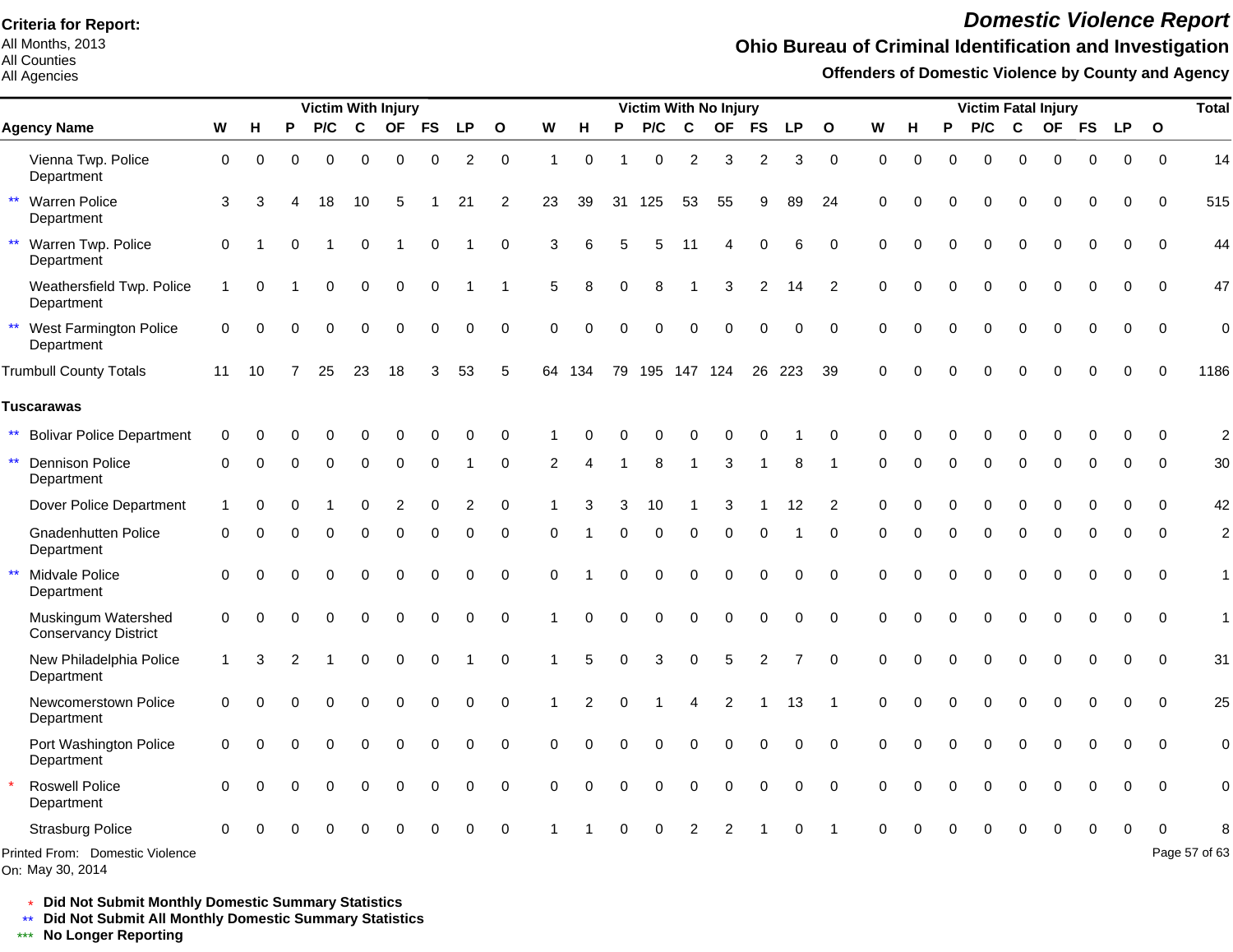All Months, 2013 All Counties

#### All Agencies

# *Domestic Violence Report*

### **Ohio Bureau of Criminal Identification and Investigation**

**Offenders of Domestic Violence by County and Agency**

|                                                        |              |          |          | <b>Victim With Injury</b> |                |             |             |                |              |             |          |                |                |                | <b>Victim With No Injury</b> |             |             |              |             |          |          | <b>Victim Fatal Injury</b> |             |          |             |             |              | <b>Total</b>  |
|--------------------------------------------------------|--------------|----------|----------|---------------------------|----------------|-------------|-------------|----------------|--------------|-------------|----------|----------------|----------------|----------------|------------------------------|-------------|-------------|--------------|-------------|----------|----------|----------------------------|-------------|----------|-------------|-------------|--------------|---------------|
| <b>Agency Name</b>                                     | ${\bf W}$    | н        | P        | P/C                       | $\mathbf c$    |             | OF FS       | <b>LP</b>      | $\mathbf{o}$ | W           | н        | P              | P/C            | $\mathbf c$    |                              | OF FS       | <b>LP</b>   | $\mathbf{o}$ | W           | н        | P        | P/C                        | $\mathbf c$ |          | OF FS       | <b>LP</b>   | $\mathbf{o}$ |               |
| Department                                             |              |          |          |                           |                |             |             |                |              |             |          |                |                |                |                              |             |             |              |             |          |          |                            |             |          |             |             |              |               |
| Sugarcreek Police<br>Department                        | 0            | $\Omega$ |          |                           | 0              | 0           | 0           | 0              | $\mathbf 0$  |             | 2        | 0              | 3              |                | 0                            |             | 2           | 0            | 0           | 0        | O        | 0                          | $\Omega$    | 0        | $\Omega$    | 0           | $\Omega$     | 11            |
| <b>Tuscarawas County</b><br><b>Sheriffs Office</b>     | $\mathbf{1}$ | Δ        | O        | 2                         | 2              |             |             | 4              | 0            | 13          | 35       | 7              | 29             | 18             | 22                           | 6           | 31          | 5            | $\Omega$    | O        | $\Omega$ | O                          | $\Omega$    | $\Omega$ | 0           | $\Omega$    | 0            | 184           |
| $\star\star$<br><b>Tuscarawas Police</b><br>Department | $\Omega$     |          |          | $\Omega$                  | $\Omega$       | $\Omega$    | $\mathbf 0$ | 0              | $\mathbf 0$  | $\Omega$    | $\Omega$ | $\Omega$       | $\Omega$       | $\Omega$       | $\Omega$                     | $\mathbf 0$ |             | $\Omega$     | $\Omega$    | $\Omega$ | 0        | $\Omega$                   | $\Omega$    | $\Omega$ | $\mathbf 0$ | 0           | $\mathbf 0$  | $\mathbf{1}$  |
| Uhrichsville Police<br>Department                      | -1           |          | $\Omega$ | $\overline{2}$            | $\mathbf 0$    | $\mathbf 0$ |             | 3              | $\mathbf 0$  |             | 6        | $\overline{c}$ | 5              | 6              | 6                            | $\Omega$    | 10          | 3            | $\Omega$    | $\Omega$ | $\Omega$ | $\Omega$                   | $\Omega$    | $\Omega$ | $\Omega$    | $\Omega$    | $\mathbf 0$  | 47            |
| <b>Tuscarawas County Totals</b>                        | 4            | 8        | 2        |                           | $\overline{2}$ | 6           | 2           | 11             | $\mathbf 0$  | 23          | 60       | 13             | 59             | 33             | 43                           | 13          | 86          | 13           | $\Omega$    | $\Omega$ | $\Omega$ | $\Omega$                   | $\mathbf 0$ | $\Omega$ | $\mathbf 0$ | $\mathbf 0$ | $\mathbf 0$  | 385           |
| <b>Union</b>                                           |              |          |          |                           |                |             |             |                |              |             |          |                |                |                |                              |             |             |              |             |          |          |                            |             |          |             |             |              |               |
| Marysville Police<br>Department                        | 0            | 2        | ∩        | 0                         | $\Omega$       | O           | 0           |                | $\Omega$     |             | 6        | 3              |                | 9              | $\Omega$                     | 0           | 3           |              | $\Omega$    |          | ሰ        | $\Omega$                   | $\Omega$    | $\Omega$ | 0           | 0           | $\mathbf 0$  | 27            |
| Plain City Police<br>Department                        | 0            | O        |          | $\Omega$                  | $\Omega$       | $\Omega$    | $\mathbf 0$ | 0              | $\mathbf 0$  | $\mathbf 0$ | 0        | $\Omega$       | 0              | $\mathbf 0$    | 0                            | $\mathbf 0$ | $\mathbf 0$ | $\mathbf 0$  | $\mathbf 0$ | $\Omega$ | $\Omega$ | $\Omega$                   | $\Omega$    | $\Omega$ | $\mathbf 0$ | $\mathbf 0$ | $\mathbf 0$  | $\mathbf 0$   |
| Richwood Police<br>Department                          | $\mathbf 0$  | $\Omega$ | $\Omega$ | $\Omega$                  | $\Omega$       | $\Omega$    | $\mathbf 0$ | 0              | $\mathbf 0$  | $\mathbf 0$ | 3        |                | $\overline{2}$ | $\overline{4}$ | $\overline{2}$               | $\mathbf 0$ | 3           |              | $\mathbf 0$ | $\Omega$ | $\Omega$ | $\Omega$                   | $\Omega$    | $\Omega$ | $\mathbf 0$ | $\Omega$    | $\mathbf 0$  | 16            |
| <b>Union County Sheriffs</b><br>Office                 | $\mathbf 0$  |          | $\Omega$ | $\Omega$                  | 3              | 0           | $\mathbf 0$ | $\overline{2}$ | $\mathbf 0$  | 3           |          |                |                | 3              | 4                            | 0           | 5           | 2            | $\mathbf 0$ | $\Omega$ | $\Omega$ | $\Omega$                   | $\Omega$    |          | $\mathbf 0$ | $\mathbf 0$ | $\Omega$     | 33            |
| <b>Union County Totals</b>                             | $\Omega$     |          |          | 0                         | 3              | $\Omega$    | $\Omega$    | 3              | $\Omega$     |             | 16       |                |                | 16             | 6                            | $\Omega$    | 11          |              | $\Omega$    | $\Omega$ | $\Omega$ | $\Omega$                   | $\Omega$    |          | $\Omega$    | $\Omega$    | $\Omega$     | 76            |
| <b>Van Wert</b>                                        |              |          |          |                           |                |             |             |                |              |             |          |                |                |                |                              |             |             |              |             |          |          |                            |             |          |             |             |              |               |
| Ohio City Police<br>Department                         | $\mathbf 0$  | $\Omega$ |          |                           | 0              | $\Omega$    | 0           | 0              | $\mathbf 0$  | $\Omega$    | $\Omega$ |                | 0              | $\Omega$       | 0                            | 0           | 0           | $\Omega$     | $\Omega$    | O        |          | $\Omega$                   | $\Omega$    | 0        | 0           | 0           | $\mathbf 0$  | $\mathbf 0$   |
| $\star\star$<br><b>Scott Police Department</b>         | 0            |          |          | 0                         | 0              | 0           | $\Omega$    | U              | $\Omega$     | $\Omega$    | 0        | 0              | 0              | $\Omega$       | O                            | 0           | 0           | $\Omega$     | $\Omega$    |          |          | 0                          | $\Omega$    | O        | O           | O           | $\Omega$     | $\mathbf 0$   |
| Van Wert County Sheriff's<br>Office                    | $\Omega$     |          |          | 0                         | 0              | 2           | $\Omega$    | 0              | 0            |             | 5        | 3              | $\overline{2}$ | $\overline{2}$ | 3                            | $\Omega$    | 3           | $\mathbf 0$  | $\Omega$    |          | $\Omega$ | 0                          | $\mathbf 0$ | $\Omega$ | 0           | $\Omega$    | $\Omega$     | 22            |
| Van Wert Police<br>Department                          | $\Omega$     | O        |          | 0                         | 0              |             | 0           | 0              | $\mathbf 0$  | 8           | 12       | 5              | 5              | 13             | 9                            |             | 8           | 19           | $\Omega$    |          | 0        | 0                          | $\mathbf 0$ | $\Omega$ | $\mathbf 0$ | $\mathbf 0$ | $\Omega$     | 81            |
| Van Wert County Totals                                 | $\Omega$     |          |          | $\Omega$                  | $\Omega$       | 3           | $\Omega$    | $\Omega$       | $\Omega$     | 9           | 17       | 8              | 7              | 15             | 12                           |             | 11          | 19           | $\Omega$    |          |          |                            | C           |          | O           | $\Omega$    | $\Omega$     | 103           |
| Vinton<br>Printed From: Domestic Violence              |              |          |          |                           |                |             |             |                |              |             |          |                |                |                |                              |             |             |              |             |          |          |                            |             |          |             |             |              | Page 58 of 63 |

On: May 30, 2014

\* **Did Not Submit Monthly Domestic Summary Statistics**

**Did Not Submit All Monthly Domestic Summary Statistics**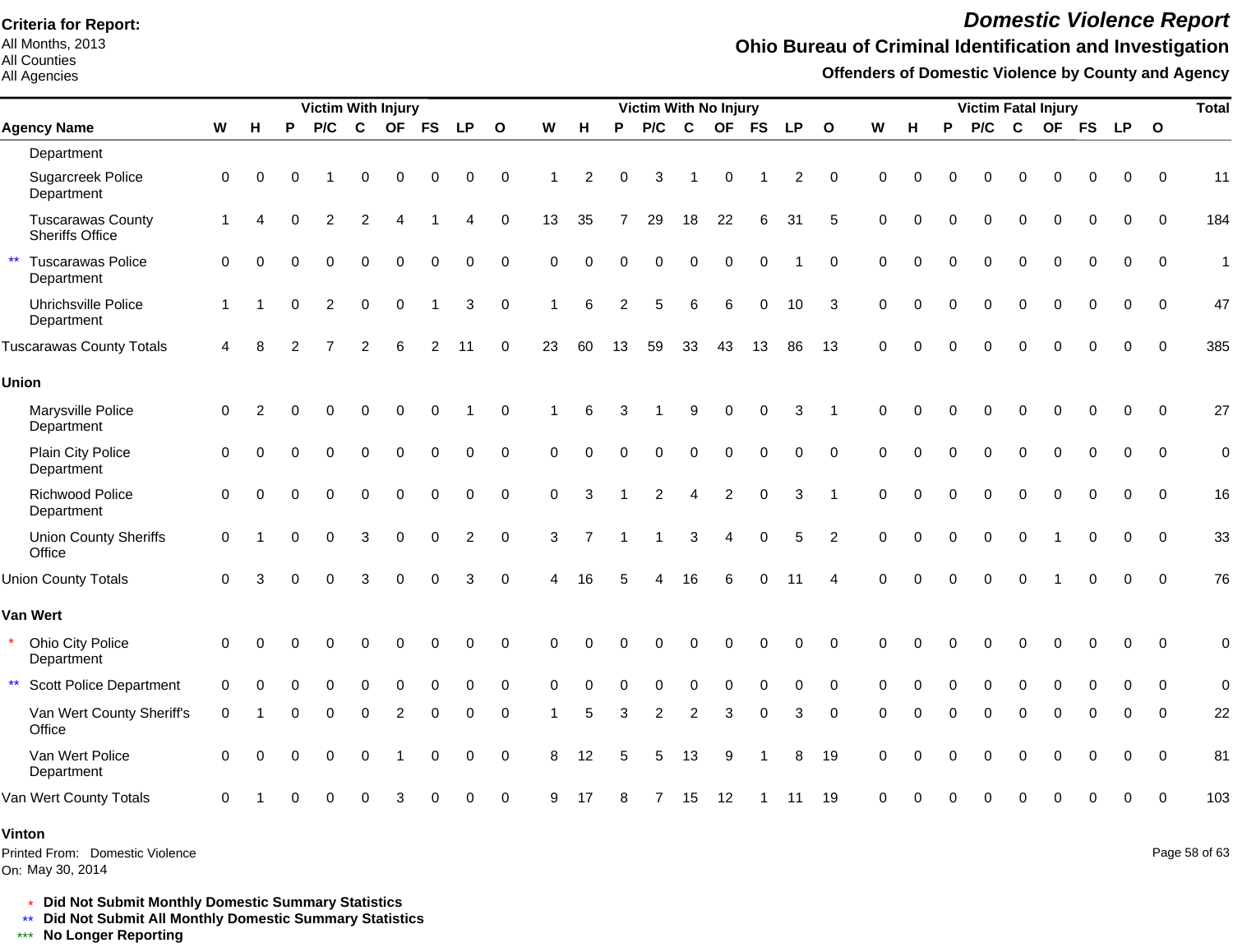All Months, 2013 All Counties

All Agencies

# *Domestic Violence Report*

## **Ohio Bureau of Criminal Identification and Investigation**

**Offenders of Domestic Violence by County and Agency**

|                                                         |                     |                |          | <b>Victim With Injury</b> |                |                |             |             |              |                |          |          | <b>Victim With No Injury</b> |              |           |                |          |                |             |          |          |          |             | <b>Victim Fatal Injury</b> |             |             |              | <b>Total</b> |
|---------------------------------------------------------|---------------------|----------------|----------|---------------------------|----------------|----------------|-------------|-------------|--------------|----------------|----------|----------|------------------------------|--------------|-----------|----------------|----------|----------------|-------------|----------|----------|----------|-------------|----------------------------|-------------|-------------|--------------|--------------|
| <b>Agency Name</b>                                      | W                   | н              | P        | P/C                       | C              | <b>OF</b>      | FS          | <b>LP</b>   | $\mathbf{o}$ | W              | н        | P        | P/C                          | $\mathbf{C}$ | <b>OF</b> | <b>FS</b>      | LP       | $\mathbf{o}$   | W           | н        | P        | P/C      | C           | <b>OF</b>                  | <b>FS</b>   | <b>LP</b>   | $\mathbf{o}$ |              |
| $\star\star$<br><b>McArthur Police</b><br>Department    | $\mathbf 0$         | $\Omega$       | $\Omega$ |                           | 0              | 0              | 0           | 0           | $\mathbf 0$  | $\Omega$       | $\Delta$ | $\Omega$ | $\overline{2}$               |              | 0         | $\Omega$       | 2        | $\Omega$       | $\Omega$    | $\Omega$ | $\Omega$ | $\Omega$ | 0           | $\Omega$                   | $\Omega$    | $\Omega$    | $\Omega$     | 10           |
| Vinton County Sheriffs<br>Office                        | 0                   | $\Omega$       | 0        | $\Omega$                  | 0              | $\Omega$       | 0           | 0           | $\mathbf 0$  | $\mathbf 0$    | 8        | 6        | 0                            | 10           | 5         | 3              | 20       | 11             | $\mathbf 0$ | $\Omega$ | $\Omega$ | 0        | $\mathbf 0$ | 0                          | $\mathbf 0$ | $\Omega$    | $\Omega$     | 63           |
| Vinton County Totals                                    | $\Omega$            | $\Omega$       | 0        |                           | $\Omega$       | $\Omega$       |             | 0           | $\Omega$     | $\Omega$       | 12       |          | 2                            | 11           | 5         | 3              | 22       | 11             | $\Omega$    | $\Omega$ | $\Omega$ | $\Omega$ | $\Omega$    | $\Omega$                   | O           | $\Omega$    | $\Omega$     | 73           |
| Warren                                                  |                     |                |          |                           |                |                |             |             |              |                |          |          |                              |              |           |                |          |                |             |          |          |          |             |                            |             |             |              |              |
| <b>Carlisle Police</b><br>Department                    | $\mathsf{O}\xspace$ | $\Omega$       |          |                           | 0              | $\Omega$       | 0           | $\Omega$    | $\mathbf 0$  | $\overline{2}$ |          | $\Omega$ | 3                            |              |           |                | 5        | $\Omega$       | $\Omega$    | $\Omega$ | O        | $\Omega$ | $\Omega$    | $\Omega$                   | $\Omega$    | $\Omega$    | $\Omega$     | 20           |
| Clearcreek Twp. Police<br>Department                    | $\mathbf 0$         |                |          | $\Omega$                  | $\Omega$       |                | $\Omega$    |             | $\Omega$     | $\Omega$       | 8        |          |                              | 3            |           | $\Omega$       |          | $\Omega$       | $\Omega$    | $\Omega$ |          | $\Omega$ | $\Omega$    |                            | $\Omega$    | $\Omega$    | $\Omega$     | 19           |
| <b>Franklin Police</b><br>Department                    | $\mathbf 0$         |                | O        | $\Omega$                  | 0              | $\overline{1}$ | $\mathbf 0$ | $\mathbf 0$ | $\mathbf 0$  | $\mathbf 0$    | 9        | 6        | $\overline{7}$               | 6            | 3         |                | 18       | 5              | $\Omega$    | $\Omega$ | $\Omega$ | 0        | $\mathbf 0$ | $\mathbf 0$                | $\mathbf 0$ | $\mathbf 0$ | $\Omega$     | 57           |
| Hamilton Twp. Police<br>Department                      | 0                   | $\Omega$       | 0        | $\Omega$                  |                |                | $\Omega$    |             | $\mathbf 0$  | 3              | 21       | 11       | $\overline{7}$               | 13           | 13        | 2              | 8        | 3              | $\Omega$    | $\Omega$ | $\Omega$ | $\Omega$ | $\Omega$    | $\Omega$                   | $\Omega$    | $\Omega$    | $\Omega$     | 84           |
| Harveysburg Police<br>Department                        | $\mathbf 0$         | $\Omega$       |          |                           | $\Omega$       | $\Omega$       | $\Omega$    | $\Omega$    | $\Omega$     | $\Omega$       | $\Omega$ | $\Omega$ | $\Omega$                     | 0            | $\Omega$  | $\Omega$       | $\Omega$ | $\Omega$       | $\Omega$    |          |          | $\Omega$ | $\Omega$    | $\Omega$                   | $\Omega$    | $\Omega$    | $\Omega$     | $\mathbf 0$  |
| Lebanon Police<br>Department                            | 3                   |                |          | 3                         | $\Omega$       | $\Omega$       | $\Omega$    | $\Omega$    | $\Omega$     | 6              | 19       | 6        | 14                           | 13           | 8         | $\overline{c}$ | 4        | $\Omega$       | $\Omega$    | $\Omega$ | $\Omega$ | $\Omega$ | $\Omega$    | $\Omega$                   | $\Omega$    | $\Omega$    | $\Omega$     | 82           |
| $\star\star$<br>Maineville Police<br>Department         | 0                   | $\Omega$       |          | $\Omega$                  | $\Omega$       | $\Omega$       | $\Omega$    | $\mathbf 0$ | $\mathbf 0$  |                | $\Omega$ |          | 0                            | $\Omega$     | O         | $\Omega$       | 0        | $\Omega$       | $\Omega$    | $\Omega$ | $\Omega$ | $\Omega$ | $\Omega$    | $\Omega$                   | $\Omega$    | $\Omega$    | $\Omega$     | 1            |
| <b>Mason Police Department</b>                          |                     | $\overline{2}$ | $\Omega$ | $\Omega$                  | 0              | 3              | $\mathbf 0$ | 0           | $\mathbf 0$  | 2              | 3        |          | 0                            | 10           | 10        | $\overline{c}$ | 0        | 3              | 0           | $\Omega$ | 0        | 0        | $\mathbf 0$ | $\mathbf 0$                | $\mathbf 0$ | 0           | $\Omega$     | 40           |
| $\star\star$<br><b>Morrow Police</b><br>Department      | $\Omega$            |                |          |                           |                | $\Omega$       |             |             | 0            | O              | O        | $\Omega$ | 0                            | ∩            | $\Omega$  |                |          | $\Omega$       | ∩           |          |          | O        | $\Omega$    | $\Omega$                   | 0           | 0           | $\Omega$     | $\mathbf 0$  |
| $\star\star$<br>Springboro Police<br>Department         |                     | 2              |          | $\Omega$                  | $\Omega$       | $\mathbf 0$    | $\Omega$    |             | $\mathbf 0$  | $\overline{2}$ | 5        |          | 0                            |              | 6         |                | 5        | $\overline{7}$ | $\Omega$    | $\Omega$ | $\Omega$ | $\Omega$ | $\Omega$    | $\Omega$                   | $\Omega$    | $\Omega$    | $\Omega$     | 45           |
| $\star\star$<br><b>Warren County Sheriffs</b><br>Office | $\mathbf{1}$        | 3              |          | $\Omega$                  | 4              | 8              |             |             | 1            | 4              | 24       | 11       | 10                           | 18           | 30        |                | 19       | $\mathbf 0$    | $\Omega$    | $\Omega$ | 0        | $\Omega$ | $\Omega$    | $\Omega$                   | $\Omega$    | $\mathbf 0$ | $\Omega$     | 137          |
| ** Waynesville Police<br>Department                     | $\Omega$            | 2              | $\Omega$ | $\Omega$                  | $\overline{2}$ | 0              | 0           |             | $\mathbf 0$  | Δ              |          |          |                              |              | 0         | $\Omega$       | 3        | -1             | $\Omega$    | $\Omega$ | $\Omega$ | 0        | 0           | $\Omega$                   | $\Omega$    | $\Omega$    | $\Omega$     | 24           |
| <b>Warren County Totals</b>                             | 6                   | 15             |          |                           |                | 14             |             | 5           |              | 24             | 95       | 45       | 46                           | 76           | 72        | 12             | 63       | 19             | $\Omega$    |          |          |          |             |                            | O           | $\Omega$    | $\Omega$     | 509          |
|                                                         |                     |                |          |                           |                |                |             |             |              |                |          |          |                              |              |           |                |          |                |             |          |          |          |             |                            |             |             |              |              |

Printed From: Domestic Violence

On: May 30, 2014

Page 59 of 63

\* **Did Not Submit Monthly Domestic Summary Statistics**

**Did Not Submit All Monthly Domestic Summary Statistics**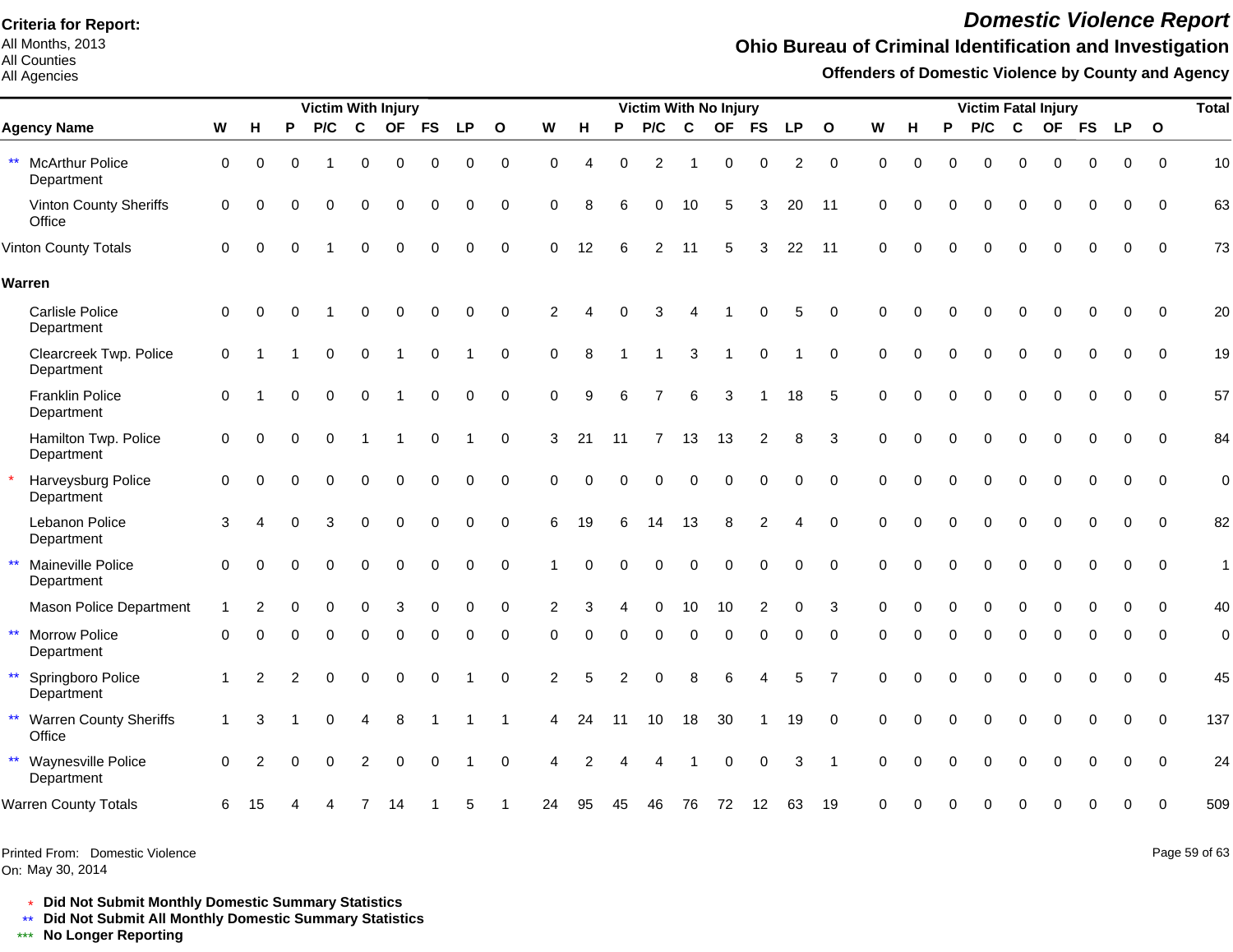All Months, 2013 All Counties

#### All Agencies

# *Domestic Violence Report*

## **Ohio Bureau of Criminal Identification and Investigation**

**Offenders of Domestic Violence by County and Agency**

|                                                                          |                |          |   | <b>Victim With Injury</b> |              |             |          |           |                  |                |          |          | Victim With No Injury |          |                |                |                |                        |          |          |          |          |              | <b>Victim Fatal Injury</b> |          |             |              | <b>Total</b>   |
|--------------------------------------------------------------------------|----------------|----------|---|---------------------------|--------------|-------------|----------|-----------|------------------|----------------|----------|----------|-----------------------|----------|----------------|----------------|----------------|------------------------|----------|----------|----------|----------|--------------|----------------------------|----------|-------------|--------------|----------------|
| <b>Agency Name</b>                                                       | W              | н        | P | P/C                       | $\mathbf{C}$ |             | OF FS    | <b>LP</b> | $\Omega$         | W              | н        | P        | P/C                   | C        | OF FS          |                | <b>LP</b>      | $\mathbf{o}$           | W        | н        | P        | P/C      | $\mathbf{C}$ |                            |          | OF FS LP    | $\mathbf{o}$ |                |
| Washington                                                               |                |          |   |                           |              |             |          |           |                  |                |          |          |                       |          |                |                |                |                        |          |          |          |          |              |                            |          |             |              |                |
| <b>Belpre Police Department</b>                                          | $\overline{c}$ |          |   |                           |              |             |          |           | 0                | $\overline{2}$ | З        |          |                       |          |                |                | $\overline{2}$ | $\Omega$               | $\Omega$ |          |          |          |              |                            |          | O           | $\Omega$     | 22             |
| <b>Beverly Police</b><br>Department                                      | 0              | ∩        |   | O                         | $\Omega$     | $\Omega$    | $\Omega$ | O         | 0                | $\Omega$       | $\Omega$ | $\Omega$ |                       | $\Omega$ |                | $\Omega$       | 3              | $\Omega$               | $\Omega$ | $\Omega$ | $\Omega$ | O        | $\Omega$     | $\Omega$                   | $\Omega$ | $\Omega$    | $\Omega$     | 5              |
| <b>Lowell Police Department</b>                                          | 0              |          |   |                           |              | ∩           | $\Omega$ | 0         | 0                | $\Omega$       |          |          |                       |          |                |                | O              | $\Omega$               | $\Omega$ |          |          |          | $\Omega$     |                            |          | O           | $\Omega$     | $\mathbf 0$    |
| *** Marietta College Campus<br>Public Safety Marietta                    | 0              | ∩        |   | U                         | $\Omega$     | $\Omega$    | $\Omega$ | 0         | 0                | $\Omega$       | $\Omega$ | $\Omega$ | $\Omega$              | $\Omega$ | $\Omega$       | $\Omega$       | $\Omega$       | $\Omega$               | $\Omega$ | 0        | $\Omega$ | $\Omega$ | $\Omega$     | $\Omega$                   | $\Omega$ | $\Omega$    | $\Omega$     | $\mathbf 0$    |
| $\star\star$<br>Marietta College Campus<br><b>Public Safety Marietta</b> | 0              | ∩        |   | n                         | O            | ∩           |          | O         | 0                | $\Omega$       | O        |          | n                     |          |                |                | 0              | $\Omega$               | $\Omega$ |          |          |          | O            |                            | $\Omega$ | $\Omega$    | $\Omega$     | $\mathbf 0$    |
| $\star\star$<br>Marietta Police<br>Department                            | $\Omega$       | $\Omega$ |   | $\Omega$                  |              | $\mathbf 0$ | $\Omega$ |           | $\pmb{0}$        | $\overline{c}$ |          | 2        | 2                     |          | $\overline{c}$ | $\Omega$       | 8              | $\Omega$               | $\Omega$ |          |          | 0        | $\Omega$     | $\Omega$                   | $\Omega$ | $\Omega$    | $\Omega$     | 27             |
| $\star\star$<br>New Matamoras Police<br>Department                       | 0              | O        |   |                           | $\Omega$     | $\Omega$    | $\Omega$ | $\Omega$  | 0                | $\Omega$       |          |          | 0                     | $\Omega$ | 2              | $\Omega$       | 3              | $\Omega$               | $\Omega$ |          | $\Omega$ | O        | $\Omega$     | O                          | $\Omega$ | $\Omega$    | 0            | 9              |
| <b>Washington County</b><br>Sheriffs Office                              |                |          |   |                           | $\Omega$     | $\Omega$    | 0        | 3         | $\pmb{0}$        | 5              | 18       | 11       | 8                     | 11       | 17             | 6              | 20             | 4                      | $\Omega$ |          | $\Omega$ |          | $\Omega$     | $\Omega$                   | $\Omega$ | $\Omega$    | $\mathbf 0$  | 109            |
| <b>Washington County Totals</b>                                          | 3              |          |   | 2                         |              |             |          | 5         | $\boldsymbol{0}$ | 9              | 32       | 13       | 12                    | 13       | 23             | $\overline{7}$ | 36             | $\boldsymbol{\Lambda}$ | ∩        |          |          |          |              |                            |          | $\mathbf 0$ | $\mathbf 0$  | 172            |
| Wayne                                                                    |                |          |   |                           |              |             |          |           |                  |                |          |          |                       |          |                |                |                |                        |          |          |          |          |              |                            |          |             |              |                |
| Apple Creek Police<br>Department                                         | 0              | O        |   |                           | O            |             | $\Omega$ | 0         | 0                |                | 2        |          |                       |          |                | ∩              | $\Omega$       | 2                      | $\Omega$ |          |          |          | O            |                            | ი        | $\Omega$    | $\Omega$     | 9              |
| <b>Creston Police</b><br>Department                                      | 0              | ∩        |   |                           | $\Omega$     | $\Omega$    | ∩        |           | 0                | $\Omega$       | 5        |          | 0                     | ∩        |                |                | 5              | $\Omega$               | $\Omega$ | U        |          |          | $\Omega$     | $\Omega$                   | $\Omega$ | $\Omega$    | $\mathbf 0$  | 17             |
| $\star\star$<br><b>Dalton Police Department</b>                          | $\Omega$       |          |   |                           |              |             |          |           | $\Omega$         |                |          |          |                       |          |                |                |                | $\Omega$               | $\Omega$ |          |          |          |              |                            |          |             | $\Omega$     | $\overline{c}$ |
| $***$<br>Doylestown Police<br>Department                                 | 0              | ∩        | ∩ | $\Omega$                  | $\Omega$     | $\Omega$    | $\Omega$ | 0         | $\mathbf 0$      | $\Omega$       | $\Omega$ | $\Omega$ | 0                     | 2        | $\Omega$       | $\Omega$       | 0              | $\mathbf 0$            | $\Omega$ | $\Omega$ | $\Omega$ | $\Omega$ | $\Omega$     | $\Omega$                   | 0        | 0           | 0            | $\overline{c}$ |
| $***$<br>Marshallville Police<br>Department                              | $\Omega$       |          |   |                           |              | C           | $\Omega$ | 0         | $\mathbf 0$      | $\Omega$       |          |          |                       |          |                | $\Omega$       | $\Omega$       | $\mathbf 0$            | $\Omega$ |          |          |          | $\Omega$     |                            | $\Omega$ | $\Omega$    | $\mathbf 0$  | $\mathbf 0$    |
| Mount Eaton Police<br>Department                                         | $\Omega$       |          |   | $\Omega$                  | $\Omega$     | $\Omega$    | $\Omega$ | 0         | $\pmb{0}$        | $\Omega$       | O        |          | $\Omega$              | $\Omega$ | $\Omega$       | $\Omega$       | $\Omega$       | $\Omega$               | $\Omega$ |          |          | 0        | $\Omega$     | $\Omega$                   | $\Omega$ | $\Omega$    | $\Omega$     | $\mathbf 0$    |
| $\star\star$<br><b>Ohio State University</b><br>Police Department        | $\Omega$       |          |   |                           |              |             |          |           | $\Omega$         | ∩              |          |          |                       |          |                |                | O              | $\Omega$               |          |          |          |          |              |                            |          | $\Omega$    | $\Omega$     | $\Omega$       |
|                                                                          |                |          |   |                           |              |             |          |           |                  |                |          |          |                       |          |                |                |                |                        |          |          |          |          |              |                            |          |             |              |                |

On: May 30, 2014 Printed From: Domestic Violence Page 60 of 63

\* **Did Not Submit Monthly Domestic Summary Statistics**

**Did Not Submit All Monthly Domestic Summary Statistics**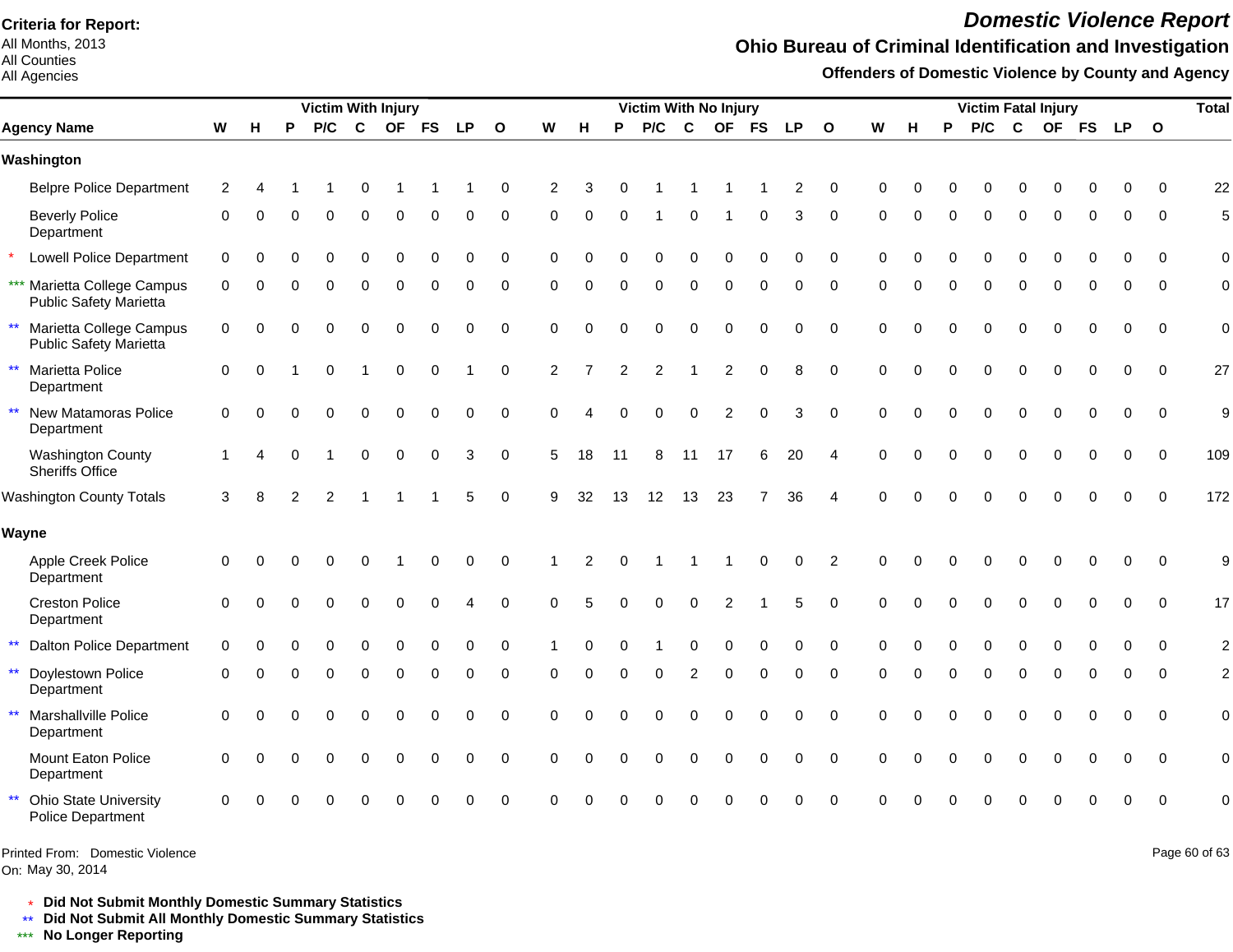All Months, 2013 All Counties

#### All Agencies

# *Domestic Violence Report*

## **Ohio Bureau of Criminal Identification and Investigation**

**Offenders of Domestic Violence by County and Agency**

|                                                     |             |          |   | <b>Victim With Injury</b> |             |             |           |             |                |                | Victim With No Injury |          |     |                |                |             |                |              |          |          | <b>Victim Fatal Injury</b> |          |             |           |             |             |              |                |  |  |  |
|-----------------------------------------------------|-------------|----------|---|---------------------------|-------------|-------------|-----------|-------------|----------------|----------------|-----------------------|----------|-----|----------------|----------------|-------------|----------------|--------------|----------|----------|----------------------------|----------|-------------|-----------|-------------|-------------|--------------|----------------|--|--|--|
| <b>Agency Name</b>                                  | W           | н        | P | P/C                       | $\mathbf c$ | <b>OF</b>   | <b>FS</b> | <b>LP</b>   | $\mathbf{o}$   | W              | н                     | P        | P/C | $\mathbf c$    | <b>OF</b>      | <b>FS</b>   | <b>LP</b>      | $\mathbf{o}$ | W        | н        | P                          | P/C      | C           | <b>OF</b> | <b>FS</b>   | <b>LP</b>   | $\mathbf{o}$ |                |  |  |  |
| <b>Orrville Police Department</b>                   | $\mathbf 0$ | 2        | U |                           | 2           | 0           | $\Omega$  |             | $\mathbf 0$    | $\Omega$       | 3                     |          | 6   |                |                | O           | 2              | $\Omega$     | $\Omega$ | 0        | $\Omega$                   | 0        | $\Omega$    | 0         | 0           | $\Omega$    | $\Omega$     | 20             |  |  |  |
| $\star\star$<br><b>Rittman Police</b><br>Department | $\Omega$    | O        |   |                           | 0           | 0           | 0         |             | 0              | 3              | 0                     |          | 12  | 4              |                | 0           | 31             |              | $\Omega$ |          |                            | 0        | $\Omega$    | O         | ი           | 0           | $\Omega$     | 55             |  |  |  |
| <b>Shreve Police Department</b>                     | $\mathbf 0$ | 0        |   | $\Omega$                  | 0           | $\Omega$    | $\Omega$  |             | $\Omega$       | $\Omega$       | 6                     | $\Omega$ | Δ   |                |                |             | Δ              | $\Omega$     | $\Omega$ |          | $\Omega$                   | $\Omega$ | $\Omega$    | 0         | O           | O           | $\Omega$     | 18             |  |  |  |
| Smithville Police<br>Department                     | 0           | $\Omega$ |   |                           | $\Omega$    | $\Omega$    | $\Omega$  | 0           | 0              | $\Omega$       |                       | 2        | 0   | $\Omega$       | 0              | $\Omega$    | $\Omega$       | $\Omega$     | $\Omega$ | $\Omega$ | $\Omega$                   | $\Omega$ | $\Omega$    | $\Omega$  | $\Omega$    | $\Omega$    | $\Omega$     | $\overline{4}$ |  |  |  |
| Wayne County Sheriff's<br>Office                    | $\mathbf 0$ | ∩        |   | 0                         | $\Omega$    | $\Omega$    | $\Omega$  |             | $\Omega$       | 3              | 28                    | 5        | 5   | 14             | 12             | ∩           | 24             | $\Omega$     | $\Omega$ |          |                            | O        | $\Omega$    | $\Omega$  | $\Omega$    | $\Omega$    | $\Omega$     | 92             |  |  |  |
| West Salem Police<br>Department                     | $\Omega$    | $\Omega$ |   | $\Omega$                  | $\Omega$    | $\Omega$    | $\Omega$  | 2           | 0              |                | 2                     |          |     | $\overline{c}$ | $\overline{2}$ | $\mathbf 0$ | $\overline{c}$ | $\Omega$     | $\Omega$ | $\Omega$ | $\Omega$                   | $\Omega$ | $\Omega$    | $\Omega$  | $\Omega$    | $\Omega$    | $\Omega$     | 13             |  |  |  |
| <b>Wooster Police</b><br>Department                 | 3           | 5        | 2 | 11                        | 2           | 9           | $\Omega$  | 12          | 2              | $\overline{7}$ | 50                    | 12       | 39  | 22             | 19             | 9           | 45             | 6            | $\Omega$ |          | $\Omega$                   | 0        | $\Omega$    | $\Omega$  | $\Omega$    | $\Omega$    | $\Omega$     | 255            |  |  |  |
| <b>Wayne County Totals</b>                          | 3           |          |   | 14                        | 4           | 10          | $\Omega$  | 22          | $\overline{c}$ | 16             | 97                    | 22       | 69  | 47             | 39             | 11          | 113            | 9            | $\Omega$ | $\Omega$ | $\Omega$                   | 0        | $\mathbf 0$ | $\Omega$  | $\mathbf 0$ | $\mathbf 0$ | $\mathbf 0$  | 487            |  |  |  |
| <b>Williams</b>                                     |             |          |   |                           |             |             |           |             |                |                |                       |          |     |                |                |             |                |              |          |          |                            |          |             |           |             |             |              |                |  |  |  |
| <b>Bryan Police Department</b>                      |             |          |   |                           |             |             |           |             | $\Omega$       | $\Omega$       | 15                    |          |     |                |                |             |                |              | ∩        |          |                            |          |             |           |             |             | ∩            | 41             |  |  |  |
| <b>Edgerton Police</b><br>Department                | 0           | ∩        | O | $\Omega$                  | 0           | $\Omega$    | $\Omega$  | $\Omega$    | $\Omega$       | $\Omega$       | $\Omega$              |          |     |                | $\Omega$       | $\Omega$    | 2              | $\Omega$     | $\Omega$ | $\Omega$ | $\Omega$                   | $\Omega$ | $\Omega$    | $\Omega$  | $\Omega$    | 0           | $\Omega$     | 4              |  |  |  |
| <b>Edon Police Department</b>                       | 0           | 0        |   | 0                         | 0           | $\mathbf 0$ | $\Omega$  | 0           | $\mathbf 0$    |                |                       |          |     | $\Omega$       | $\Omega$       |             | 0              | $\mathbf 0$  | $\Omega$ | $\Omega$ | $\Omega$                   | 0        | $\mathbf 0$ | 0         | 0           | 0           | $\Omega$     | 3              |  |  |  |
| Montpelier Police<br>Department                     | 2           | 3        | 0 | 0                         |             | $\Omega$    | 0         | 0           | 0              |                |                       | 3        | 8   |                | $\mathbf 0$    | $\Omega$    | 12             | $\mathbf 0$  | $\Omega$ | 0        | 0                          | 0        | 0           | 0         | 0           | 0           | $\Omega$     | 41             |  |  |  |
| Pioneer Police<br>Department                        | 0           | $\Omega$ |   |                           | $\Omega$    |             | 0         | $\mathbf 0$ | $\mathbf 0$    |                | 3                     |          | 5   |                |                | $\Omega$    | 2              | $\Omega$     | $\Omega$ | 0        |                            | O        | $\Omega$    | $\Omega$  | $\Omega$    | $\Omega$    | $\Omega$     | 17             |  |  |  |
| $\star\star$<br><b>Stryker Police Department</b>    | $\mathbf 0$ |          |   |                           | 0           | $\Omega$    | 0         | 0           | $\mathbf 0$    |                | 6                     |          |     |                | $\Omega$       | $\mathbf 0$ | 8              | $\mathbf 0$  | $\Omega$ | $\Omega$ | $\Omega$                   | 0        | $\Omega$    | 0         | $\mathbf 0$ | $\mathbf 0$ | $\mathbf 0$  | 20             |  |  |  |
| <b>West Unity Police</b><br>Department              | $\Omega$    | $\Omega$ |   | ሰ                         | 2           | $\Omega$    | $\Omega$  | $\Omega$    | $\mathbf 0$    |                | $\Omega$              |          | 0   | $\mathbf 0$    |                | $\Omega$    | 3              | $\Omega$     | $\Omega$ |          | $\Omega$                   | 0        | $\Omega$    | $\Omega$  | $\Omega$    | 0           | $\Omega$     | 9              |  |  |  |
| <b>Williams County Sheriff's</b><br>Office          | $\Omega$    | ∩        |   | O                         | O           | C           | ∩         | $\Omega$    | $\Omega$       | $\Omega$       |                       |          | O   | ∩              | O              | ∩           | $\Omega$       | $\Omega$     | $\Omega$ |          |                            |          | $\cap$      | O         | $\Omega$    | $\Omega$    | $\Omega$     | $\mathbf 0$    |  |  |  |
| <b>Williams County Totals</b>                       | 3           |          |   | 2                         | 3           |             |           | 0           | $\mathbf 0$    | 5              | 28                    |          | 19  | 18             | 2              |             | 38             |              |          |          |                            |          |             |           |             | $\Omega$    | $\Omega$     | 135            |  |  |  |

#### **Wood**

On: May 30, 2014 Printed From: Domestic Violence Page 61 of 63

\* **Did Not Submit Monthly Domestic Summary Statistics**

**Did Not Submit All Monthly Domestic Summary Statistics**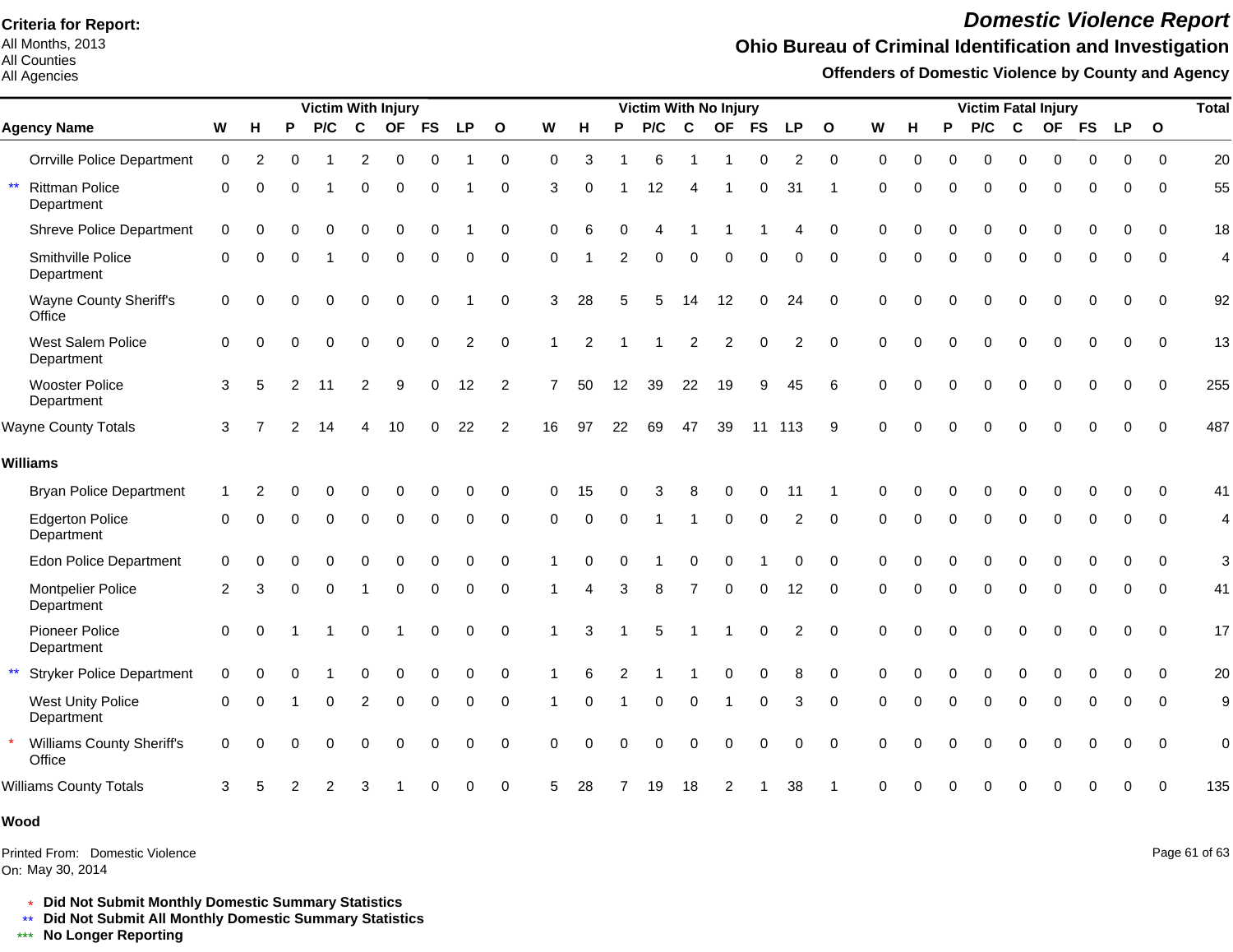All Months, 2013 All Counties

#### All Agencies

# *Domestic Violence Report*

### **Ohio Bureau of Criminal Identification and Investigation**

**Offenders of Domestic Violence by County and Agency**

|                                                               |                     |          |              | <b>Victim With Injury</b> |                         |              |             |                |              |             | Victim With No Injury |             |             |                       |           |              |                |                |             |          | <b>Victim Fatal Injury</b> |          |                  |             |              |             |              |                |  |
|---------------------------------------------------------------|---------------------|----------|--------------|---------------------------|-------------------------|--------------|-------------|----------------|--------------|-------------|-----------------------|-------------|-------------|-----------------------|-----------|--------------|----------------|----------------|-------------|----------|----------------------------|----------|------------------|-------------|--------------|-------------|--------------|----------------|--|
| <b>Agency Name</b>                                            | W                   | H        | P            | P/C                       | $\mathbf c$             | <b>OF</b>    | <b>FS</b>   | <b>LP</b>      | $\mathbf{o}$ | W           | н                     | P           | P/C         | C                     | <b>OF</b> | <b>FS</b>    | LP             | $\mathbf{o}$   | W           | н        | P                          | P/C      | $\mathbf c$      | <b>OF</b>   | <b>FS</b>    | <b>LP</b>   | $\mathbf{o}$ |                |  |
| <b>Bloomdale Police</b><br>Department                         | $\mathbf 0$         | $\Omega$ | 0            | $\Omega$                  | $\Omega$                | 0            | 0           | 0              | $\mathbf 0$  | $\Omega$    | $\mathbf 0$           | $\Omega$    | $\Omega$    | 0                     | 0         | $\Omega$     | 0              | $\mathbf 0$    | $\Omega$    | $\Omega$ | $\Omega$                   | $\Omega$ | $\mathbf 0$      | $\Omega$    | 0            | 0           | $\Omega$     | $\overline{0}$ |  |
| <b>Bowling Green Police</b><br>Department                     | $\mathbf 0$         | $\Omega$ |              | $\Omega$                  | $\Omega$                | $\Omega$     | $\mathbf 0$ | $\mathbf 0$    | $\mathbf 0$  | 6           | 10                    | 6           | 0           | 5                     | 5         |              |                | 17             | $\mathbf 0$ | $\Omega$ | $\Omega$                   | 0        | $\mathbf 0$      | $\mathbf 0$ | $\mathbf 0$  | $\mathbf 0$ | $\Omega$     | 51             |  |
| <b>Bowling Green State</b><br>University Police<br>Department | $\mathbf 0$         | $\Omega$ |              | $\Omega$                  | 0                       | $\Omega$     | $\Omega$    | $\Omega$       | $\mathbf 0$  | $\Omega$    | $\Omega$              | $\Omega$    | 0           | $\Omega$              | $\Omega$  | $\Omega$     | 0              | $\mathbf 0$    | $\Omega$    | $\Omega$ |                            | $\Omega$ | $\Omega$         |             | $\Omega$     | $\Omega$    | $\Omega$     | $\Omega$       |  |
| <b>Bradner Police</b><br>Department                           | $\mathbf 0$         | $\Omega$ | 0            | $\Omega$                  | $\Omega$                | $\Omega$     | $\mathbf 0$ | $\mathbf 0$    | $\mathbf 0$  | $\Omega$    | $\Omega$              | $\Omega$    | 0           | 0                     | $\Omega$  | $\mathbf 0$  | 0              | $\Omega$       | $\Omega$    | $\Omega$ | $\Omega$                   | $\Omega$ | $\mathbf 0$      | $\mathbf 0$ | $\mathbf 0$  | $\mathbf 0$ | $\Omega$     | $\mathbf 0$    |  |
| <b>Haskins Police</b><br>Department                           | $\mathbf 0$         |          | ∩            | $\Omega$                  | $\Omega$                | $\Omega$     | 0           | $\mathbf 0$    | $\mathbf 0$  | $\Omega$    | $\Omega$              | $\Omega$    | $\Omega$    | $\Omega$              | $\Omega$  | $\Omega$     | 0              | $\mathbf 0$    | $\Omega$    | $\Omega$ | $\Omega$                   | $\Omega$ | $\Omega$         | $\Omega$    | $\mathbf 0$  | $\mathbf 0$ | $\Omega$     | 1              |  |
| Lake Twp. Police<br>Department                                | $\Omega$            | $\Omega$ |              | $\Omega$                  | $\Omega$                | $\mathbf 0$  | $\mathbf 0$ | $\mathbf 0$    | $\mathbf 0$  | 3           | 10                    | 3           | $\Omega$    | $\overline{2}$        | 3         | 3            | 6              | 2              | $\Omega$    | $\Omega$ |                            | $\Omega$ | $\Omega$         | $\Omega$    | $\Omega$     | $\mathbf 0$ | $\Omega$     | 32             |  |
| <b>Luckey Police Department</b>                               | $\mathbf 0$         |          | 0            | $\Omega$                  | $\Omega$                | $\Omega$     | $\mathbf 0$ | $\mathbf 0$    | $\mathbf 0$  | $\Omega$    |                       | $\Omega$    | 0           | 0                     | $\Omega$  | $\Omega$     | 0              | $\mathbf 0$    | $\Omega$    | $\Omega$ | $\Omega$                   | 0        | $\mathbf 0$      | $\mathbf 0$ | $\mathbf 0$  | $\mathbf 0$ | $\Omega$     | $\overline{2}$ |  |
| North Baltimore Police<br>Department                          | $\Omega$            |          |              |                           |                         | Δ            | 0           | 0              | $\mathbf 0$  | $\Omega$    | 3                     | $\Omega$    | 2           |                       | 2         | $\Omega$     |                | $\Omega$       | $\Omega$    | 0        | $\Omega$                   | $\Omega$ | $\Omega$         | $\Omega$    | $\Omega$     | $\Omega$    | $\Omega$     | 14             |  |
| Northwood Police<br>Department                                | $\mathbf 0$         |          | $\Omega$     | $\Omega$                  | 4                       |              | $\mathbf 0$ |                | $\mathbf 0$  |             | 5                     |             | 9           | 8                     | 6         |              | $\overline{c}$ | $\mathbf 0$    | $\Omega$    | $\Omega$ | $\Omega$                   | 0        | $\mathbf 0$      | $\mathbf 0$ | $\Omega$     | 0           | $\Omega$     | 43             |  |
| $\star\star$<br>Pemberville Police<br>Department              | $\mathbf 0$         | $\Omega$ |              | $\Omega$                  | 0                       | $\pmb{0}$    | $\pmb{0}$   | $\mathbf 0$    | $\mathbf 0$  | $\mathbf 0$ |                       | $\Omega$    | $\mathbf 0$ | $\pmb{0}$             | $\pmb{0}$ | $\pmb{0}$    | 0              | $\Omega$       | $\Omega$    | $\Omega$ | 0                          | 0        | $\boldsymbol{0}$ | $\mathbf 0$ | $\mathbf 0$  | $\mathbf 0$ | $\Omega$     | $\mathbf{1}$   |  |
| Perrysburg Police<br>Department                               | $\mathsf{O}\xspace$ | 3        | $\Omega$     |                           | $\overline{\mathbf{1}}$ | $\mathbf{1}$ | 0           | $\overline{2}$ | $\mathbf 0$  | 2           | 11                    | $\mathbf 0$ | 3           | $\overline{7}$        | 10        | $\mathbf{1}$ | 5              | $\overline{1}$ | $\mathbf 0$ | 0        | $\Omega$                   | 0        | $\mathbf 0$      | $\mathbf 0$ | $\mathbf 0$  | $\mathbf 0$ | $\Omega$     | 48             |  |
| Perrysburg Twp. Police<br>Department                          | 0                   |          | 0            | $\Omega$                  | $\Omega$                | 3            | 0           |                | $\Omega$     | $\Omega$    | 6                     |             | 4           | 3                     | -1        | $\Omega$     | 2              | $\Omega$       | $\Omega$    | $\Omega$ | $\Omega$                   | $\Omega$ | $\Omega$         | $\Omega$    | $\Omega$     | $\Omega$    | $\Omega$     | 22             |  |
| <b>Risingsun Police</b><br>Department                         | $\mathbf 0$         | $\Omega$ | 0            | $\Omega$                  | $\Omega$                | $\Omega$     | $\mathbf 0$ | $\mathbf 0$    | $\mathbf 0$  | $\Omega$    | $\Omega$              | $\Omega$    | $\Omega$    | 2                     | $\Omega$  | $\Omega$     | $\Omega$       | $\Omega$       | $\Omega$    | $\Omega$ | $\Omega$                   | $\Omega$ | $\Omega$         | $\Omega$    | $\mathbf{0}$ | $\Omega$    | $\Omega$     | $\overline{c}$ |  |
| <b>Rossford Police</b><br>$\star\star$<br>Department          | $\Omega$            |          | <sup>0</sup> | $\Omega$                  | $\Omega$                | $\Omega$     | $\mathbf 0$ | $\mathbf 0$    | $\mathbf 0$  | 4           |                       |             | $\Omega$    | 6                     | 6         | $\Omega$     | 12             | 8              | $\Omega$    | $\Omega$ | $\Omega$                   | $\Omega$ | $\Omega$         | $\Omega$    | $\Omega$     | $\mathbf 0$ | $\Omega$     | 44             |  |
| <b>Walbridge Police</b><br>Department                         | $\Omega$            | $\Omega$ | 0            | $\Omega$                  | $\overline{2}$          | $\mathbf 0$  | $\mathbf 0$ |                | $\mathbf 0$  |             |                       | $\Omega$    | 5           | $\boldsymbol{\Delta}$ | 5         | $\Omega$     | $\overline{7}$ |                | $\Omega$    | $\Omega$ | 0                          | $\Omega$ | $\mathbf 0$      | $\Omega$    | $\Omega$     | $\Omega$    | $\Omega$     | 30             |  |
| Wayne Police Department                                       | $\mathbf 0$         | $\Omega$ | 0            | $\Omega$                  | 0                       | $\Omega$     | $\Omega$    | 0              | $\mathbf 0$  | $\Omega$    | $\Omega$              | $\Omega$    | 0           | 0                     | $\Omega$  | $\Omega$     | 0              | $\Omega$       | $\Omega$    | $\Omega$ | 0                          | 0        | $\Omega$         | $\Omega$    | 0            | $\mathbf 0$ | $\Omega$     | $\mathbf 0$    |  |
| ** West Millgrove Police                                      | 0                   |          |              |                           |                         |              |             |                | ∩            |             |                       |             |             |                       |           |              |                |                |             |          |                            |          |                  |             | ŋ            | ∩           | ∩            | $\Omega$       |  |
| Printed From: Domestic Violence                               |                     |          |              |                           |                         |              |             |                |              |             |                       |             |             |                       |           |              |                |                |             |          |                            |          |                  |             |              |             |              | Page 62 of 63  |  |

On: May 30, 2014

Page 62 of 63

\* **Did Not Submit Monthly Domestic Summary Statistics**

**Did Not Submit All Monthly Domestic Summary Statistics**